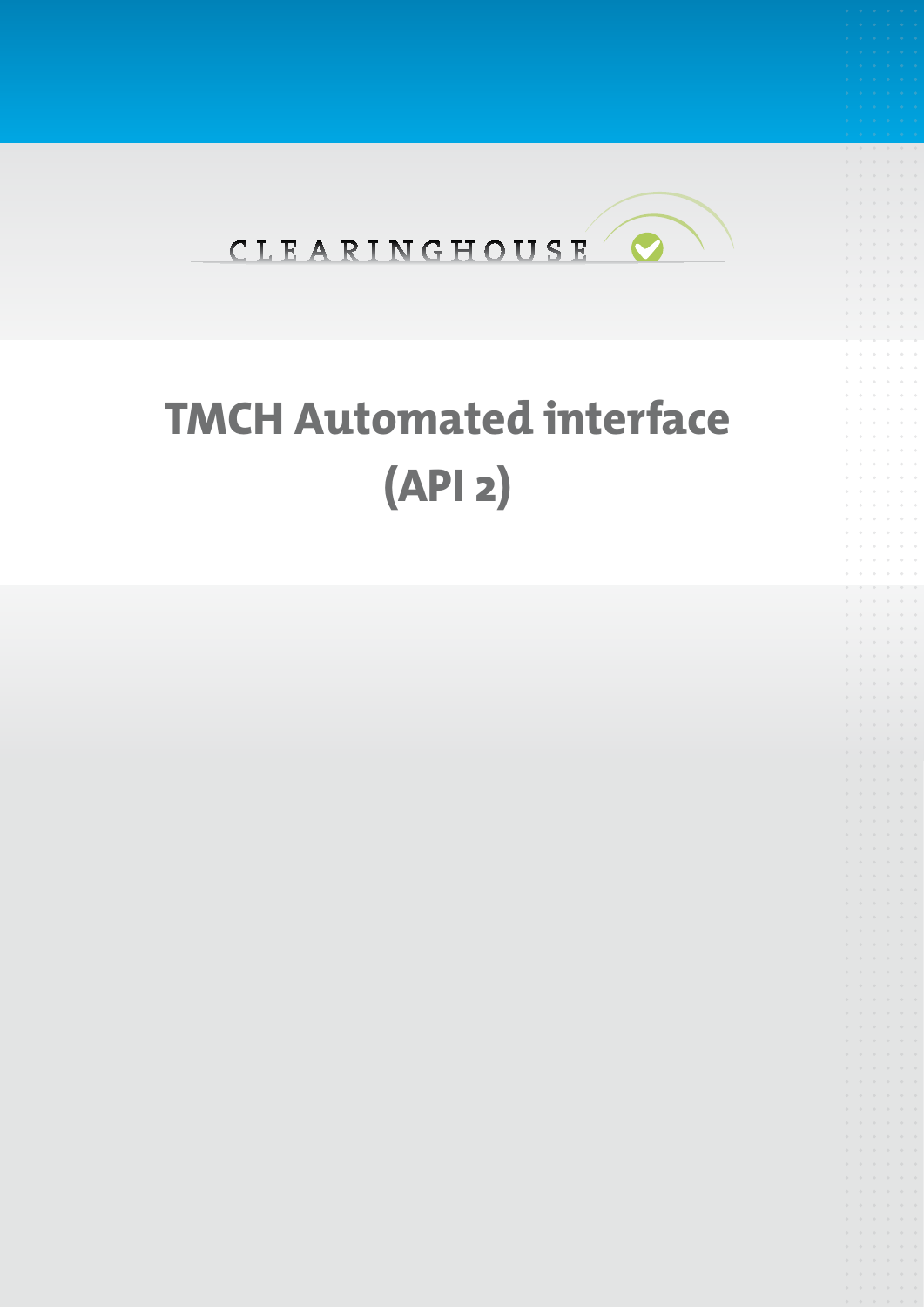$\bullet$ 

 $\alpha$  ,  $\alpha$  ,  $\alpha$  ,  $\alpha$  ,  $\alpha$  $\alpha = \alpha - \alpha - \alpha$ 

 $\sigma_{\rm c}$  ,  $\sigma_{\rm c}$  ,  $\sigma_{\rm c}$  ,  $\sigma_{\rm c}$  ,  $\sigma_{\rm c}$  $\alpha=\alpha-\alpha-\alpha-\alpha$  $\alpha=\alpha-\alpha-\alpha-\alpha$  $\alpha$  ,  $\alpha$  ,  $\alpha$  ,  $\alpha$  ,  $\alpha$  $\alpha$  ,  $\alpha$  ,  $\alpha$  ,  $\alpha$  ,  $\alpha$  $\alpha$  ,  $\alpha$  ,  $\alpha$  ,  $\alpha$  ,  $\alpha$  $\alpha=\alpha-\alpha-\alpha-\alpha-\alpha$  $\sigma$  ,  $\sigma$  ,  $\sigma$  ,  $\sigma$  ,  $\sigma$  $\alpha$  ,  $\alpha$  ,  $\alpha$  ,  $\alpha$  ,  $\alpha$  ,  $\alpha$  $\alpha$  ,  $\alpha$  ,  $\alpha$  ,  $\alpha$  ,  $\alpha$  ,  $\alpha$  $\alpha=\alpha-\alpha-\alpha-\alpha-\alpha$  $\alpha$  ,  $\alpha$  ,  $\alpha$  ,  $\alpha$  ,  $\alpha$  $\alpha$  ,  $\alpha$  ,  $\alpha$  ,  $\alpha$  ,  $\alpha$  ,  $\alpha$  $\alpha$  ,  $\alpha$  ,  $\alpha$  ,  $\alpha$  ,  $\alpha$  ,  $\alpha$  $\alpha$  ,  $\alpha$  ,  $\alpha$  ,  $\alpha$  ,  $\alpha$  ,  $\alpha$  $\sigma$  , and  $\sigma$  , and  $\sigma$  $\alpha=\alpha-\alpha-\alpha-\alpha$  $\alpha$  ,  $\alpha$  ,  $\alpha$  ,  $\alpha$  ,  $\alpha$  ,  $\alpha$  $\alpha$  ,  $\alpha$  ,  $\alpha$  ,  $\alpha$  ,  $\alpha$  $\alpha$  ,  $\alpha$  ,  $\alpha$  ,  $\alpha$  ,  $\alpha$  ,  $\alpha$  $\alpha$  ,  $\alpha$  ,  $\alpha$  ,  $\alpha$  ,  $\alpha$  $\alpha$  ,  $\alpha$  ,  $\alpha$  ,  $\alpha$  ,  $\alpha$  ,  $\alpha$  $\begin{array}{cccccccccc} . & . & . & . & . & . & . \end{array}$  $\alpha$  ,  $\alpha$  ,  $\alpha$  ,  $\alpha$  ,  $\alpha$  ,  $\alpha$ . . . . . . .<br>. . . . . .  $\label{eq:3.1} \begin{array}{lllllllllllllllllll} \alpha & \alpha & \alpha & \alpha & \alpha & \alpha \end{array}$  $\alpha$  ,  $\alpha$  ,  $\alpha$  ,  $\alpha$  ,  $\alpha$  ,  $\alpha$  $\alpha$  ,  $\alpha$  ,  $\alpha$  ,  $\alpha$  ,  $\alpha$  ,  $\alpha$  $\label{eq:3.1} \begin{array}{lllllllllllllllllllll} \alpha_{11} & \alpha_{22} & \alpha_{33} & \alpha_{44} & \alpha_{55} \\ \end{array}$ and a state

 $\bar{\phantom{a}}$  $\alpha = \alpha - \alpha - \alpha - \alpha$  $\alpha = \alpha - \alpha - \alpha = \alpha$  $\alpha$  ,  $\alpha$  ,  $\alpha$  ,  $\alpha$  ,  $\alpha$  ,  $\alpha$ 

|                            | <b>TABLE OF CONTENTS</b>                                                        |          |
|----------------------------|---------------------------------------------------------------------------------|----------|
| 1. INTRODUCTION            |                                                                                 | 4        |
| r e<br>1.1.                | Documents included                                                              | 4        |
| 1.2.                       | Objects                                                                         | 4        |
| 1.3.                       | Session control                                                                 | 5        |
| 1.4.                       | Enumerations                                                                    | 5        |
| 2. XSD SCHEMA              |                                                                                 | 6        |
|                            | 3. CREATING A CONNECTION                                                        | 20       |
| 3.1.                       | First block                                                                     | 20       |
| 3.2.                       | Second block                                                                    | 20       |
| 3.3.                       | Labels                                                                          | 21       |
|                            | $\bullet$ 3.3.1.<br>Algorithm                                                   | 21       |
| <b>4. SESSION COMMANDS</b> |                                                                                 | 23       |
| 4.1.                       | <b>LOGIN</b>                                                                    | 23       |
| 4.2.                       | LOGOUT                                                                          | 23       |
| 4.3.                       | <b>HELLO</b>                                                                    | 24       |
| 5. CREATE MARK             |                                                                                 | 25       |
| 5.1.                       | Create registered trademark                                                     | 25       |
| 5.2.                       | Create court validated mark                                                     | 27       |
| 5.3.                       | Create statute or treaty                                                        | 28       |
|                            | 5.3.1. Create mark response                                                     | 30       |
| <b>6. INFO MARK</b>        |                                                                                 | 31       |
| 6.1.                       | Info mark command                                                               | 31       |
| 6.2.                       | Info mark smd                                                                   | 32       |
| 6.3.                       | Info mark encoded smd                                                           | 34       |
| 6.4.                       | Info mark file                                                                  | 37       |
| 6.5.<br>6.6.               | Info court validated mark                                                       | 39<br>40 |
|                            | Info statute or treaty                                                          |          |
| 7. UPDATE MARK             |                                                                                 | 42       |
| 7.1.                       | Update mark settings<br>Adding a label                                          | 42<br>43 |
| 7.2.                       | Changing label flags                                                            | 43       |
| 7.3.                       |                                                                                 |          |
| 8. UDRP OR COURT CASE      |                                                                                 | 45       |
| 8.1.<br>8.2.               | Adding a udrp case<br>Adding a court case                                       | 45<br>45 |
| 8.3.                       | Managing labels linked to a case                                                | 46       |
| 8.4.                       | Managing documents linked to a case                                             | 46       |
| 8.5.                       | Changing a case                                                                 | 47       |
| 8.6.                       | Retrieve case data                                                              | 47       |
| 9. RENEW                   |                                                                                 | 50       |
| 10. CHECK MARK             |                                                                                 | 51       |
|                            |                                                                                 |          |
| 11. POLL                   |                                                                                 | 52       |
| 11.1.                      | Poll request                                                                    | 52       |
|                            | Poll response (no msg)<br>11.1.1.                                               | 52       |
|                            | Poll response (msg pending)<br>11.1.2.<br>Poll response (not a mark)<br>11.1.3. | 52<br>53 |
|                            |                                                                                 |          |

**2**

 $\bar{\rm o}$ 

 $\alpha$ 

 $\alpha$  ,  $\alpha$  ,  $\alpha$  ,  $\alpha$  ,  $\alpha$  ,  $\alpha$  $\alpha = \alpha = \alpha$  $\sim$  $\alpha$  ,  $\alpha$  ,  $\alpha$  ,  $\alpha$ 

 $\alpha$  ,  $\alpha$  ,  $\alpha$  ,  $\alpha$  ,  $\alpha$  $\sim 10^{-1}$  and  $\sim 10^{-1}$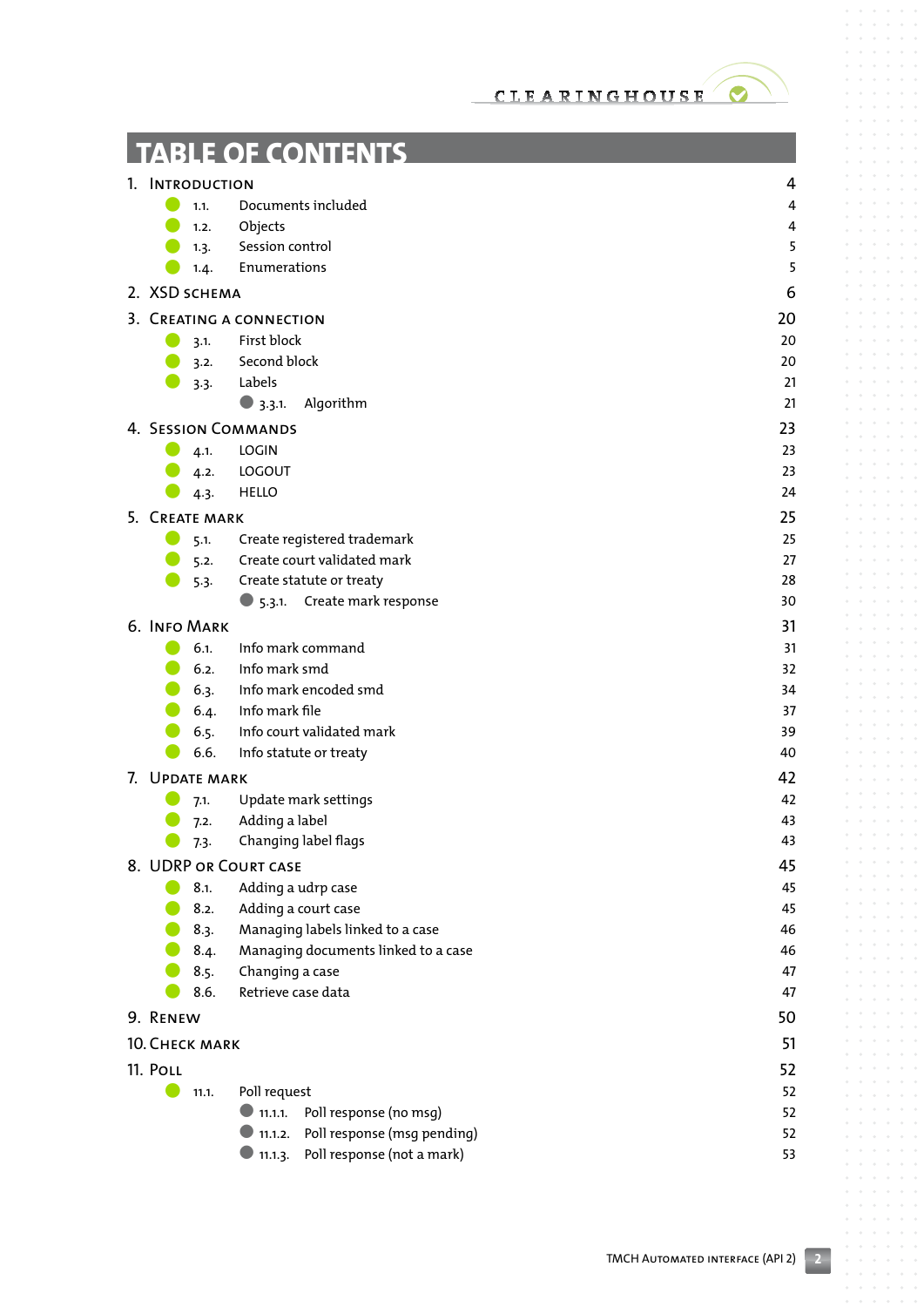$\bullet$ 

 $\alpha$  ,  $\alpha$  ,  $\alpha$  ,  $\alpha$  ,  $\alpha$  $\alpha = \alpha - \alpha - \alpha$ 

 $\sigma_{\rm c}$  ,  $\sigma_{\rm c}$  ,  $\sigma_{\rm c}$  ,  $\sigma_{\rm c}$  ,  $\sigma_{\rm c}$  $\alpha=\alpha-\alpha-\alpha-\alpha$  $\alpha=\alpha-\alpha-\alpha-\alpha$  $\alpha$  ,  $\alpha$  ,  $\alpha$  ,  $\alpha$  ,  $\alpha$  $\alpha$  ,  $\alpha$  ,  $\alpha$  ,  $\alpha$  ,  $\alpha$  $\alpha$  ,  $\alpha$  ,  $\alpha$  ,  $\alpha$  ,  $\alpha$  $\alpha=\alpha-\alpha-\alpha-\alpha-\alpha$  $\sigma$  ,  $\sigma$  ,  $\sigma$  ,  $\sigma$  ,  $\sigma$  $\alpha$  ,  $\alpha$  ,  $\alpha$  ,  $\alpha$  ,  $\alpha$  ,  $\alpha$  $\alpha$  ,  $\alpha$  ,  $\alpha$  ,  $\alpha$  ,  $\alpha$  ,  $\alpha$  $\alpha=\alpha-\alpha-\alpha-\alpha-\alpha$  $\alpha$  ,  $\alpha$  ,  $\alpha$  ,  $\alpha$  ,  $\alpha$  $\alpha$  ,  $\alpha$  ,  $\alpha$  ,  $\alpha$  ,  $\alpha$  ,  $\alpha$  $\alpha$  ,  $\alpha$  ,  $\alpha$  ,  $\alpha$  ,  $\alpha$  ,  $\alpha$  $\alpha$  ,  $\alpha$  ,  $\alpha$  ,  $\alpha$  ,  $\alpha$  ,  $\alpha$  $\sigma$  , and  $\sigma$  , and  $\sigma$  $\alpha=\alpha-\alpha-\alpha-\alpha$  $\alpha$  ,  $\alpha$  ,  $\alpha$  ,  $\alpha$  ,  $\alpha$  ,  $\alpha$  $\alpha$  ,  $\alpha$  ,  $\alpha$  ,  $\alpha$  ,  $\alpha$  $\alpha$  ,  $\alpha$  ,  $\alpha$  ,  $\alpha$  ,  $\alpha$  ,  $\alpha$  $\alpha$  ,  $\alpha$  ,  $\alpha$  ,  $\alpha$  ,  $\alpha$  $\alpha$  ,  $\alpha$  ,  $\alpha$  ,  $\alpha$  ,  $\alpha$  ,  $\alpha$  $\begin{array}{cccccccccc} . & . & . & . & . & . & . \end{array}$  $\alpha$  ,  $\alpha$  ,  $\alpha$  ,  $\alpha$  ,  $\alpha$  ,  $\alpha$ . . . . . . .<br>. . . . . .  $\label{eq:3.1} \begin{array}{lllllllllllllllllll} \alpha & \alpha & \alpha & \alpha & \alpha & \alpha \end{array}$  $\alpha$  ,  $\alpha$  ,  $\alpha$  ,  $\alpha$  ,  $\alpha$  ,  $\alpha$  $\alpha$  ,  $\alpha$  ,  $\alpha$  ,  $\alpha$  ,  $\alpha$  ,  $\alpha$  $\label{eq:3.1} \begin{array}{lllllllllllllllllll} \alpha & \alpha & \alpha & \alpha & \alpha & \alpha \end{array}$ and a state

 $\bar{\phantom{a}}$  $\alpha = \alpha - \alpha - \alpha - \alpha$  $\alpha = \alpha - \alpha - \alpha = \alpha$  $\alpha$  ,  $\alpha$  ,  $\alpha$  ,  $\alpha$  ,  $\alpha$  ,  $\alpha$ 

|                           | 11.2. | Poll ack (dequeue)                                           | 53 |
|---------------------------|-------|--------------------------------------------------------------|----|
|                           |       | 11.2.1. Poll ack (response last message)                     | 53 |
|                           |       | 11.2.2. Poll ack (response more message)                     | 54 |
| 12. TRANSFER              |       |                                                              | 55 |
|                           | 12.1. | Transfer – request to execute                                | 55 |
|                           |       | 12.1.1. Transfer response                                    | 55 |
| <b>13. ERROR RESPONSE</b> |       | 56                                                           |    |
| 14. APPENDIX 1            |       | 57                                                           |    |
|                           | 14.1. | Country codes                                                | 57 |
|                           | 14.2. | Jurisdictions                                                | 62 |
|                           | 14.3. | Languages                                                    | 66 |
| 15. APPENDIX 2            |       | 69                                                           |    |
|                           | 15.1. | Poll codes                                                   | 69 |
|                           | 15.2. | API error codes                                              | 69 |
| 16. APPENDIX 3            |       | 72                                                           |    |
|                           | 16.1. | Transliteration of & and @ per country and per jurisdiction. | 72 |
|                           |       |                                                              |    |

 $\bar{\theta}$ 

 $\bar{\theta}$  $\mathcal{L}$ 

 $\alpha$  ,  $\alpha$  ,  $\alpha$  ,  $\alpha$  ,  $\alpha$  ,  $\alpha$  $\alpha = \alpha - \alpha = \alpha$  $\alpha$  ,  $\alpha$  ,  $\alpha$  ,  $\alpha$ 

> $\alpha = \alpha - \alpha - \alpha$  $\sim 10^{-1}$  and  $\sim 10^{-1}$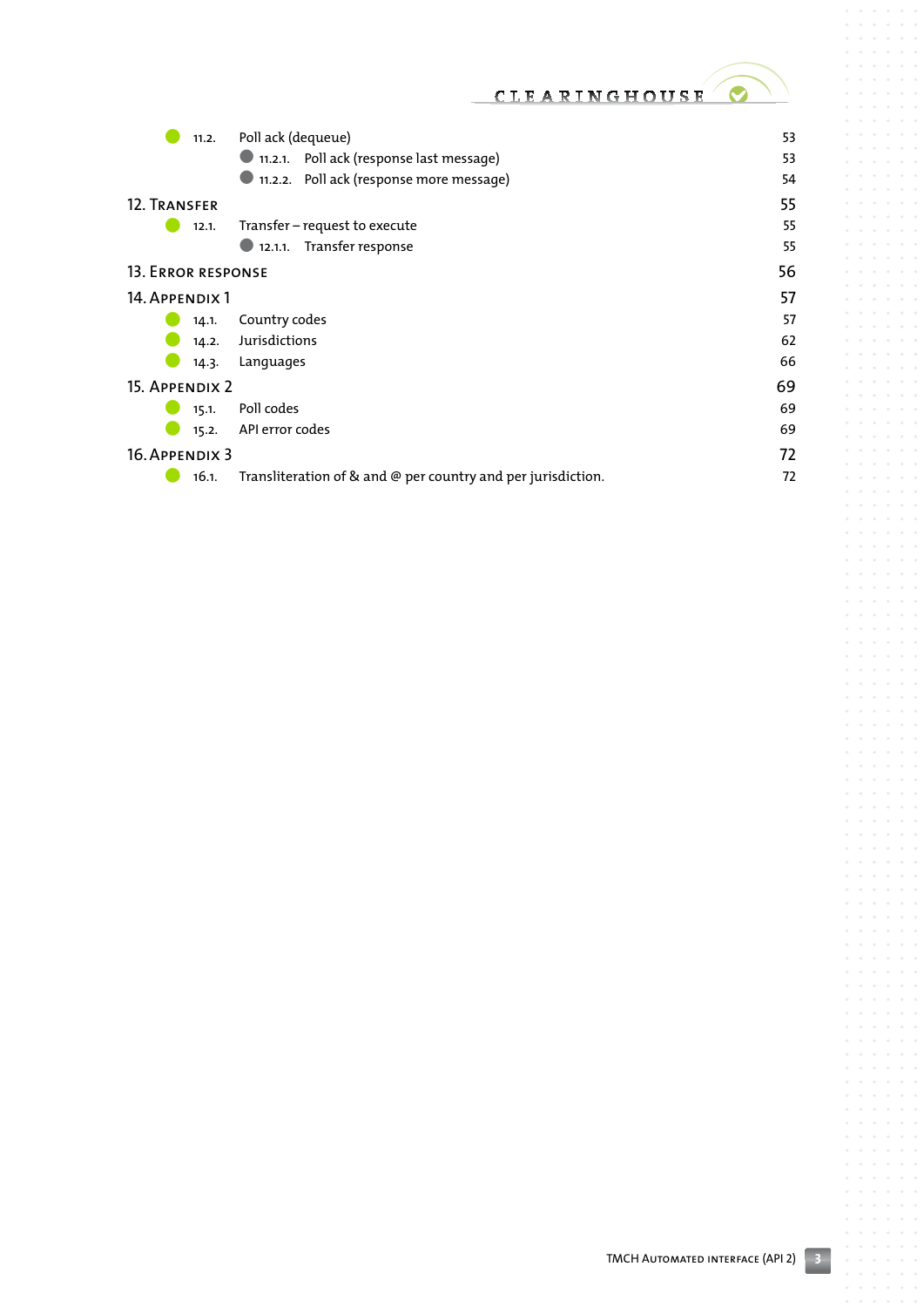# <span id="page-3-0"></span>**1. INTRODUCTION**

The TMCH project provides an automated interface to allow users to interact in an automated fashion with the data stored in the Clearinghouse database (TMCH database). XML has been widely used by registries and registrars to provide an automated interfaces (the API) for their data exchange. This API provides similar functionality and will be provided using TLS to be as close to the current EPP standard as possible. The API may only be used by Trademark Agents that have contracted with the Clearinghouse.

This document contains some sample of commands and responses based on the XSD that should help building implementations to use the API provided to get direct access to the various objects in the TMCH database in an automated fashion.

The complete XSD scheme can be found under the section XSD schemes. It extends the Signed Mark Data (SMD) XSD description draft-lozano-smd-01.txt that was provided by ICANN. The structure of the mark block is intentionally included and not modified to prevent misunderstanding, make the mapping easy and prevent misinterpretation of the various fields.

# **1.1. Documents included**

- **P** XSD schemes
- P Examples
- $\rightarrow$  Appendixes with various lists

The provided schema allows the user of the automated interface to verify the syntactical correctness of the request sent to TMCH and the response returned. It details to a certain extent the possible options that are allowed in some fields while determining the format of other fields based on regular expressions.

This schema does not provide a full policy description nor does it specify complex intricacies that exists between certain types and certain required fields.

# **1.2. Objects**

There are 3 basic objects

- 1. Mark (a complex object which can take 3 forms: Registered Trademarks/Court Validated Marks/Marks protected by statute or treaty)
- 2. Label (the domain name without its TLD extension)
- 3. Uploaded document (implicitly linked to mark and as such not directly accessible using the automated interface)

We allow the 'C(reate)R(ead)U(pdate) schema for the Mark and Label object, using create, info and update/change commands to insert, retrieve and maintain these objects. This should provide an adequate means of creating a mechanism to synchronize your own local database with the TMCH database.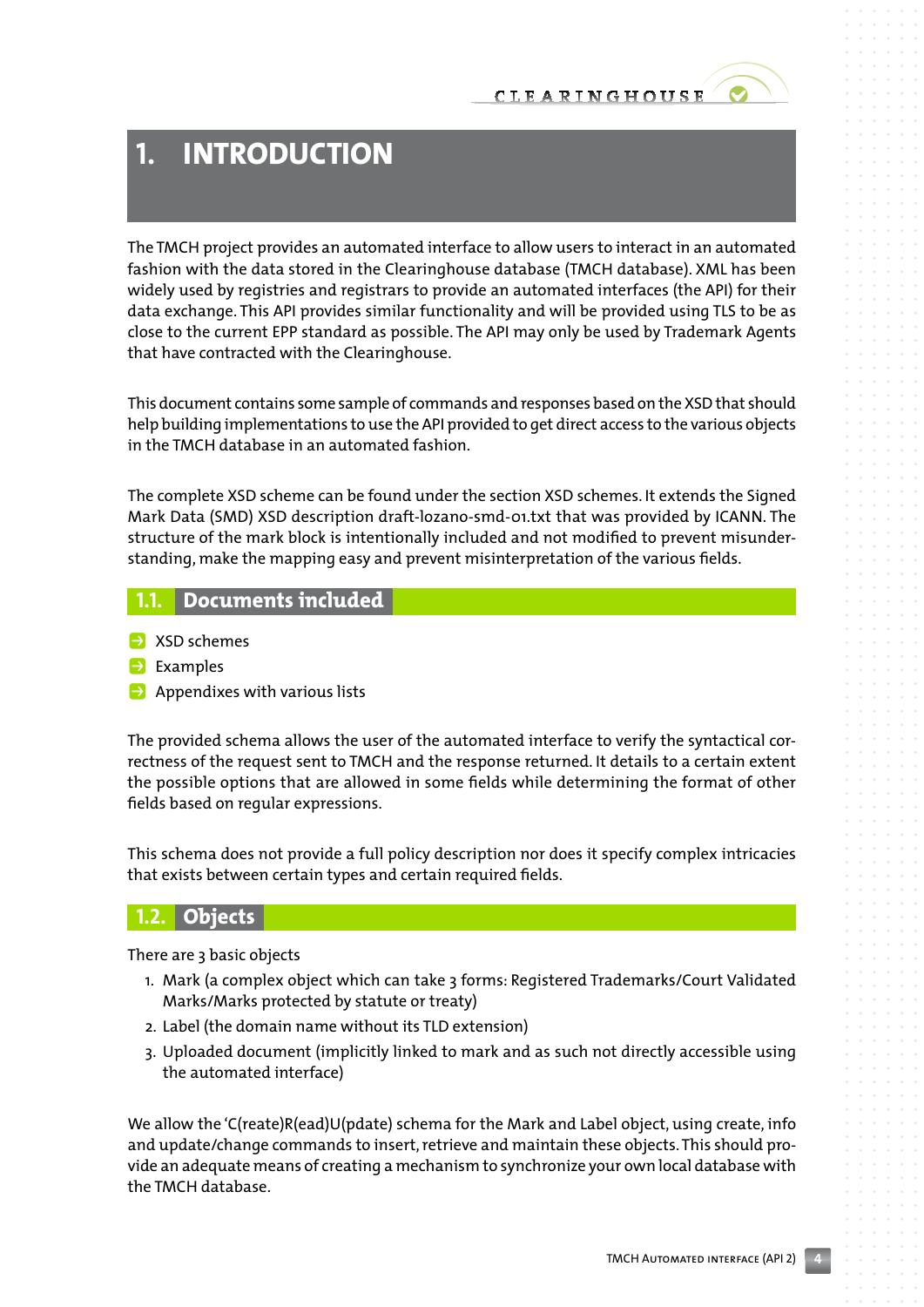# <span id="page-4-0"></span>**1.3. Session control**

To create a new session the **login command** can be used and to terminate the session the **logout command** should be used.To verify if the connection with the serveris still up and running the **hello command** is provided. The **hello command** can also be used to keep an open session alive preventing the server disconnecting after the session has been idle for a 5 minutes. Due to the nature of certain mark characteristics some objects will have extra policy determined constraints. These will be described in detail later. A few examples are listed below

- **P** The 'Description of goods and services class' is comprised of a list of comma separated numbers for 1 to 45 or contains the value 46 when not applicable.
- **P** A Registered trademark will need proof of use to be able to toggle the 'sunrise notification' on.
- $\blacktriangleright$  A court validated mark needs a 'Court order' document attached when it is created

### **1.4. Enumerations**

Currently the following enumerations can be found in the XSD schema

entitlement

- **P** Owner
- $\rightarrow$  Assignee
- **P** Licensee

fileType

- P pdf
- $\rightarrow$  jpg

docClassType

- $\rightarrow$  Trademark Licensee declaration
- $\rightarrow$  Trademark Assignee declaration
- **P** Trademark Other
- **P** Declaration of Proof of use including one single sample
- **P** Proof of use Other
- **P** Copy of the court order

Other list of possible values such as country codes and jurisdictions can be found in Appendix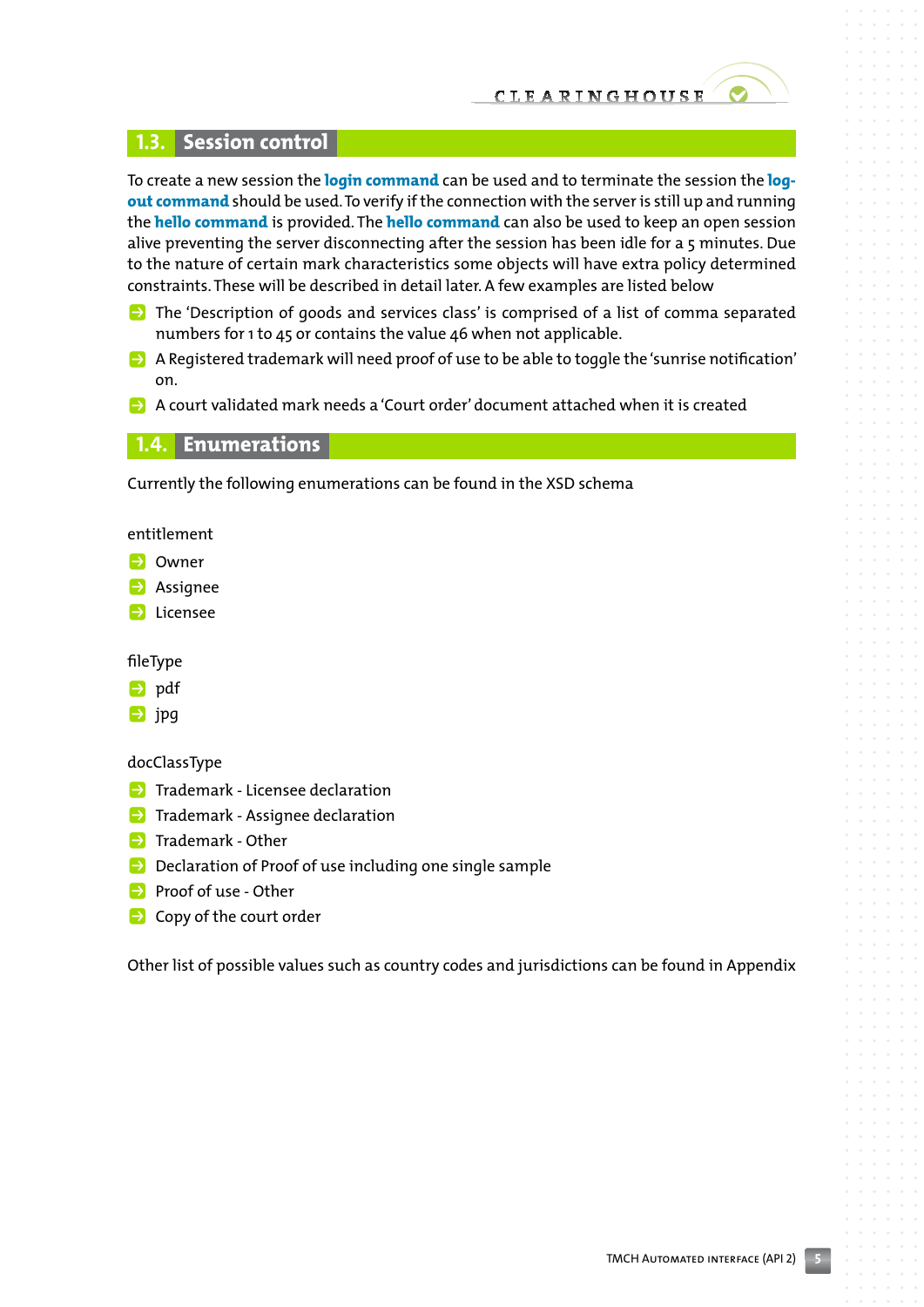

 $\alpha = \alpha = 0$ 

 $\alpha = \alpha = 0$ 

 $\alpha = -\alpha$  .  $\alpha = \alpha = \alpha$ 

 $\alpha = \alpha = \alpha$ 

 $\alpha = -\alpha = -\alpha$  $\alpha = \alpha$  $\alpha = \alpha$ 

 $\alpha = \alpha = \alpha$ 

 $\alpha = \alpha - \alpha$ 

# <span id="page-5-0"></span>**2. XSD SCHEMA**

This XSD schema uses the external XSD schemas

- 1. mark-1.0 which can be found at <http://tools.ietf.org/html/draft-lozano-tmch-smd-02> section 3.2
- 2. signedMark-1.0 whic can be found at <http://tools.ietf.org/html/draft-lozano-tmch-smd-02> section 3.1

```
<?xml version="1.0" encoding="utf-8"?>
<schema targetNamespace="urn:ietf:params:xml:ns:tmch-1.1"
             xmlns:mark="urn:ietf:params:xml:ns:mark-1.0"
             xmlns:smd="urn:ietf:params:xml:ns:signedMark-1.0"
             xmlns:tmch="urn:ietf:params:xml:ns:tmch-1.1"
             xmlns="http://www.w3.org/2001/XMLSchema"
             elementFormDefault="qualified">
     <annotation>
         <documentation>
             Trademark Clearing House Protocol v1.1 schema - DRAFT.
         </documentation>
     </annotation>
     <import namespace="urn:ietf:params:xml:ns:mark-1.0"
             schemaLocation="mark-1.0.xsd" />
     <import namespace="urn:ietf:params:xml:ns:signedMark-1.0"
             schemaLocation="signedMark-1.0.xsd"/>
    21 - - Every TMCH XML instance must begin with this element.
    - <element name="tmch" type="tmch:tmchType"/>
    21 - - An TMCH XML instance must contain a greeting, hello, command, or
     response.
    --&> <complexType name="tmchType">
         <choice>
             <element name="greeting" type="tmch:greetingType"/>
             <element name="hello"/>
             <element name="command" type="tmch:commandType"/>
             <element name="response" type="tmch:responseType"/>
         </choice>
     </complexType>
    21 - - A greeting is sent by a server in response to a client connection
     or <hello>.
     -->
     <complexType name="greetingType">
         <sequence>
             <element name="svID" type="tmch:svIDType"/>
             <element name="svDate" type="dateTime"/>
         </sequence>
     </complexType>
```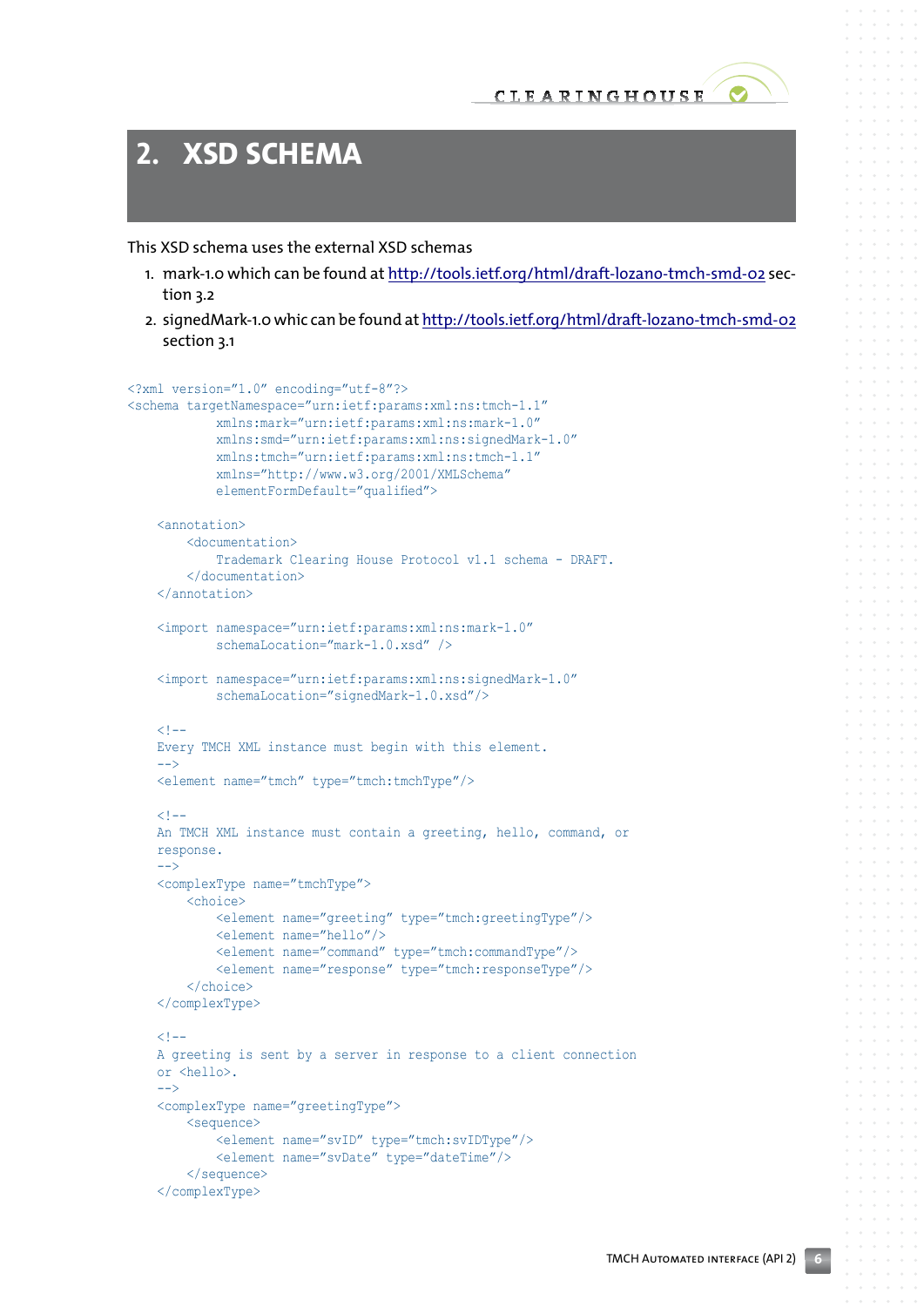```
21 - - Server IDs are strings with minimum and maximum length restrictions.
 -->
  <simpleType name="svIDType">
     <restriction base="normalizedString">
      <minLength value="3"/>
      <maxLength value="64"/>
    </restriction>
  </simpleType>
  <complexType name="commandType">
      <sequence>
          <choice>
              <element name="check" type="tmch:mIDType"/>
              <element name="create" type="tmch:createType"/>
              <element name="info" type="tmch:infoType"/>
              <element name="login" type="tmch:loginType"/>
              <element name="logout"/>
              <element name="poll" type="tmch:pollType"/>
              <element name="renew" type="tmch:renewType"/>
              <element name="transfer" type="tmch:transferType"/>
              <element name="update" type="tmch:updateType"/>
          </choice>
          <element name="clTRID" type="tmch:trIDStringType"
                   minOccurs="0"/>
      </sequence>
  </complexType>
 <! -- Child element of the <check> command
  -->
  <complexType name="mIDType">
      <sequence>
          <element name="id" type="mark:idType"
                  maxOccurs="unbounded"/>
      </sequence>
 </complexType>
 < 1 - - Child elements of the <create> command.
 --&> <complexType name="createType">
      <sequence>
          <element ref="mark:abstractMark"/>
          <element name="period" type="tmch:periodType"
                   minOccurs="0"/>
          <element name="document" minOccurs="0" maxOccurs="unbounded"
                   type="tmch:documentType"/>
          <element name="label" minOccurs="0" maxOccurs="unbounded"
                   type="tmch:labelType"/>
      </sequence>
 </complexType>
 <! -- TMCH period type.
  -->
  <complexType name="periodType">
      <simpleContent>
          <extension base="tmch:pLimitType">
              <attribute name="unit" type="tmch:pUnitType"
                         use="required"/>
          </extension>
      </simpleContent>
  </complexType>
```
 $\alpha = \alpha = \alpha$  $\alpha = \alpha = 0$ 

 $\alpha = \alpha - \alpha$  $\alpha$  ,  $\alpha$  ,  $\alpha$  $\alpha = \alpha = \alpha$  $\alpha = \alpha = 0$ 

 $\alpha = \alpha = 0$  $\alpha = \alpha = \alpha = \alpha$  $\alpha = \alpha = 0$ 

 $\alpha = \alpha = 0$  $\alpha = \alpha = 0$  $\alpha = \alpha = 1$ **State Street**  $\alpha$  .  $\alpha$  ,  $\alpha$  $\alpha = \alpha - \alpha = \alpha$  $\alpha = \alpha = 0$  $\alpha = \alpha - \alpha$  $\alpha = \alpha = \alpha = \alpha$  $\alpha = \alpha = \alpha$  $\sim 10^{-1}$  .  $\alpha = \alpha = \alpha$  $\alpha = \alpha = 1$  $\alpha = \alpha = \alpha$  $\alpha = \alpha = \alpha$  $\alpha = \alpha = 1$  $\alpha = \alpha = \alpha$  $\alpha = \alpha = \alpha$ 

> $\alpha = \alpha = \alpha$  $\alpha = \alpha = \alpha$

 $\alpha = \alpha = \alpha$  $\alpha = \alpha = \alpha$ 

 $\alpha = \alpha = \alpha$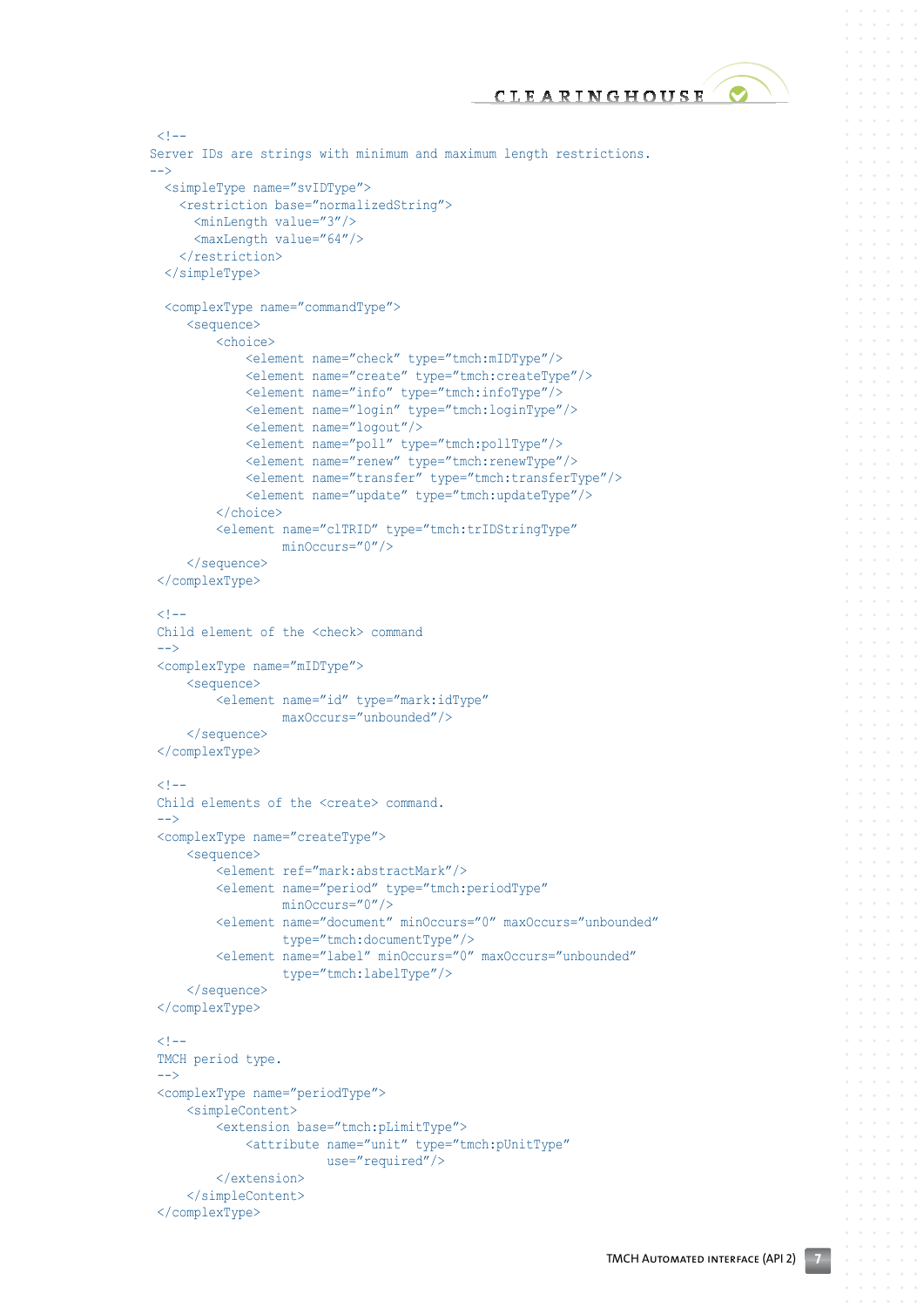$\alpha = \alpha - \alpha = \alpha$ 

 $\label{eq:2.1} \begin{array}{cccccccccccccc} \alpha & \alpha & \alpha & \alpha & \alpha & \alpha & \alpha & \alpha \end{array}$  $\alpha = \alpha - \alpha - \alpha - \alpha$  $\alpha = \alpha = 0$  $\hat{\sigma}$  ,  $\hat{\sigma}$  ,  $\hat{\sigma}$  ,  $\hat{\sigma}$  ,  $\hat{\sigma}$ and a state  $\alpha = \alpha = \alpha = \alpha$ **Service**  $\alpha = \alpha - \alpha - \alpha - \alpha$  $\alpha = \alpha - \alpha - \alpha - \alpha$ **Contractor**  $\label{eq:3.1} \alpha = \alpha - \alpha - \alpha - \alpha - \alpha$ and a state  $\mathbf{a} = \mathbf{a} - \mathbf{a} - \mathbf{a} - \mathbf{a}$  .  $\alpha = \alpha = \alpha$  $\alpha$  ,  $\alpha$  ,  $\alpha$  $\alpha = \alpha = \alpha = \alpha$  . and a state  $\alpha$  .  $\alpha$  ,  $\alpha$  ,  $\alpha$  $\alpha$  ,  $\alpha$  ,  $\alpha$  ,  $\alpha$  $\alpha = \alpha - \alpha = \alpha$  $\alpha$  ,  $\alpha$  ,  $\alpha$  ,  $\alpha$  $\alpha$  , and  $\alpha$  , and  $\alpha$  $\alpha$  ,  $\alpha$  ,  $\alpha$  ,  $\alpha$  ,  $\alpha$ **Service State**  $\alpha = \alpha = \alpha = \alpha$ **Service** State  $\label{eq:3.1} \alpha = \alpha - \alpha - \alpha - \alpha - \alpha$  $\alpha = \alpha = \alpha$  $\alpha$  ,  $\alpha$  ,  $\alpha$  ,  $\alpha$  ,  $\alpha$ and a state  $\alpha = \alpha - \alpha = \alpha$  $\sim$  100  $\pm$  100  $\pm$  $\alpha$  , and  $\alpha$  , and  $\alpha$  $\alpha$  ,  $\alpha$  ,  $\alpha$  ,  $\alpha$  ,  $\alpha$ and a state  $\alpha = \alpha - \alpha = \alpha - \alpha$ and a state of  $\alpha = \alpha - \alpha - \alpha - \alpha$  .  $\alpha = \alpha - \alpha$  $\alpha$  ,  $\alpha$  ,  $\alpha$  ,  $\alpha$  ,  $\alpha$  $\alpha$  ,  $\alpha$  ,  $\alpha$  ,  $\alpha$  $\alpha$  ,  $\alpha$  ,  $\alpha$  ,  $\alpha$  ,  $\alpha$  $\alpha = \alpha = \alpha = \alpha = \alpha$  $\alpha = \alpha - \alpha$  $\sim$  $\alpha = \alpha - \alpha - \alpha - \alpha$  $\alpha$  , and  $\alpha$  , and  $\alpha$  $\alpha = \alpha - \alpha - \alpha$ **Service**  $\alpha = \alpha - \alpha - \alpha - \alpha$  $\label{eq:3.1} \alpha = \alpha - \alpha - \alpha - \alpha - \alpha$ **Service** State  $\alpha$  ,  $\alpha$  ,  $\alpha$  ,  $\alpha$  $\alpha = \alpha - \alpha = \alpha - \alpha$ **Contract Contract**  $\alpha$  ,  $\alpha$  ,  $\alpha$  ,  $\alpha$  $\alpha = \alpha - \alpha = \alpha$ 

```
 <simpleType name="pLimitType">
     <restriction base="unsignedShort">
         <minInclusive value="1"/>
         <maxInclusive value="5"/>
    \langle/restriction>
 </simpleType>
 <simpleType name="pUnitType">
     <restriction base="token">
         <enumeration value="y"/>
    \langle /restriction>
 </simpleType>
<! -- TMCH document type.
--& <complexType name="documentType">
     <sequence>
         <element name="docType" type="tmch:docClassType"/>
         <element name="fileName" minOccurs="0" type="tmch:optionalStringType"/>
         <element name="fileType" type="tmch:fileType"/>
         <element name="fileContent" type="base64Binary"/>
     </sequence>
 </complexType>
 <simpleType name="docClassType">
     <restriction base="token">
         <enumeration value="tmLicenseeDecl"/>
         <enumeration value="tmAssigneeDecl"/>
         <enumeration value="tmOther"/>
         <enumeration value="declProofOfUseOneSample"/>
         <enumeration value="proofOfUseOther"/>
         <enumeration value="copyOfCourtOrder"/>
    \langle/restriction>
 </simpleType>
 <simpleType name="fileType">
     <restriction base="token">
         <enumeration value="pdf"/>
         <enumeration value="jpg"/>
    </restriction>
 </simpleType>
 <simpleType name="requiredStringType">
     <restriction base="token">
         <minLength value="1"/>
         <maxLength value="255"/>
    \langle/restriction>
 </simpleType>
 <simpleType name="optionalStringType">
     <restriction base="token">
    </restriction>
 </simpleType>
< 1 - -Child elements of the <info> command.
-5 <complexType name="infoType">
     <sequence>
         <element name="id" type="mark:idType"/>
     </sequence>
     <attribute name="type" type="tmch:infoTypeType"
```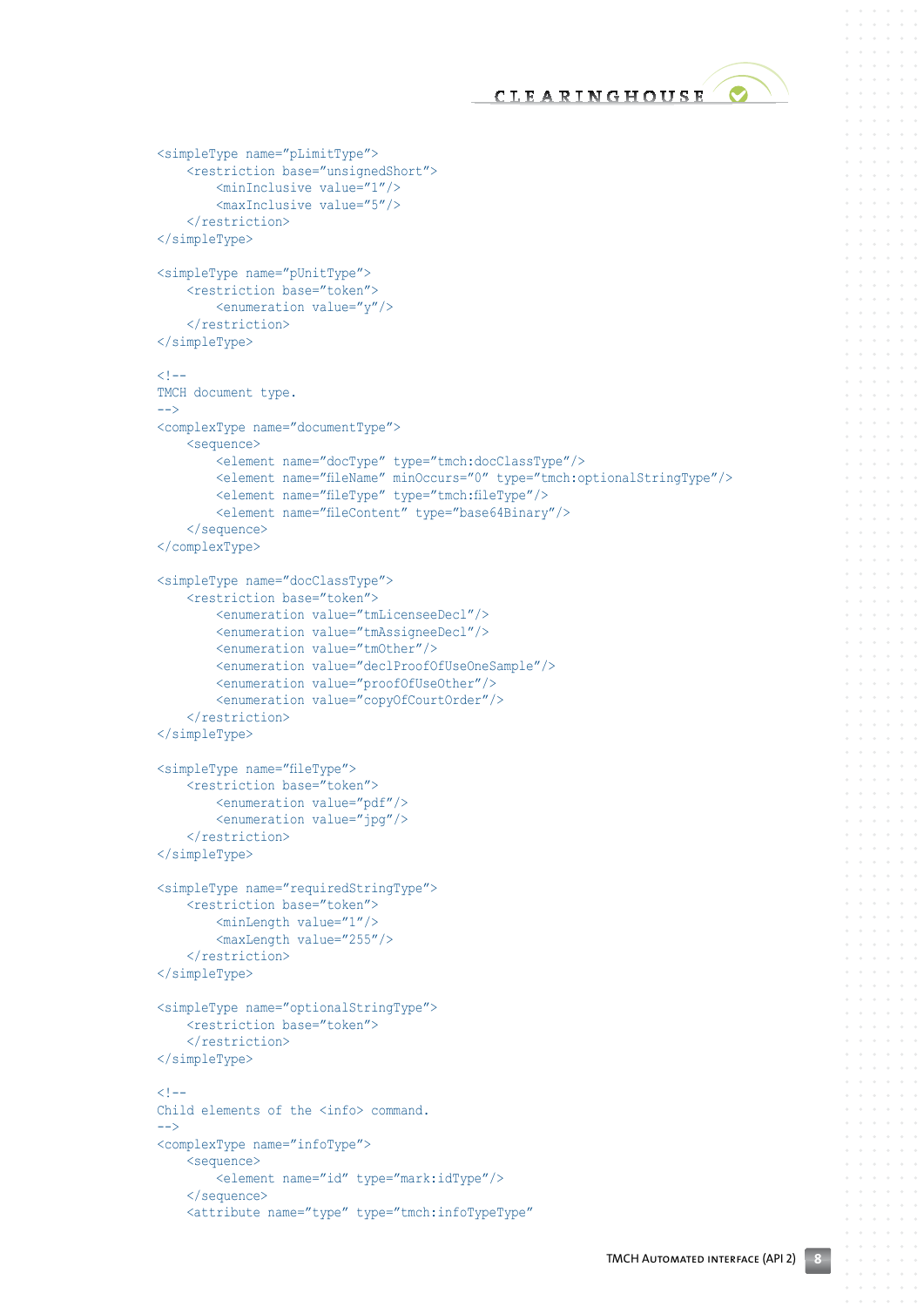

 $\alpha = \alpha = 0$  $\alpha = \alpha = \alpha$ 

 $\alpha = \alpha - \alpha$  $\sim$  100  $\sim$  $\alpha = \alpha = \alpha$  $\alpha = \alpha = \alpha = \alpha$  $\sim$  100  $\sim$  $\alpha = \alpha = 0$  $\alpha = \alpha - \alpha$  $\alpha=\alpha=\alpha=\alpha$  $\alpha = \alpha = \alpha$ and a state  $\alpha = \alpha = \alpha = \alpha$  $\sim$  100  $\sim$  $\alpha$  ,  $\alpha$  ,  $\alpha$  ,  $\alpha$  $\alpha$  ,  $\alpha$  ,  $\alpha$  ,  $\alpha$  $\alpha = \alpha = \alpha$  $\sim 100$ and a state of  $\alpha$  ,  $\alpha$  ,  $\alpha$  ,  $\alpha$  $\alpha = \alpha = 0$  $\alpha$  ,  $\alpha$  ,  $\alpha$  $\alpha=\alpha=\alpha=\alpha$  $\sim$  100  $\sim$  $\alpha = \alpha - \alpha = \alpha$ **Service** State  $\alpha = \alpha - \alpha = \alpha$  $\alpha = \alpha - \alpha$  $\alpha$  ,  $\alpha$  ,  $\alpha$  ,  $\alpha$  $\alpha$  ,  $\alpha$  ,  $\alpha$  ,  $\alpha$  $\alpha = \alpha - \alpha$  $\alpha$  ,  $\alpha$  ,  $\alpha$  ,  $\alpha$  $\alpha=\alpha-\alpha-\alpha$  $\alpha = \alpha = \alpha$  $\alpha = \alpha - \alpha$  $\alpha = \alpha = \alpha$  $\alpha = \alpha = \alpha$  $\alpha = \alpha = \alpha$  $\alpha = \alpha = \alpha$  $\sim$  100  $\sim$  $\alpha = \alpha - \alpha$  $\alpha = \alpha = \alpha$ 

> $\alpha = \alpha = \alpha$  $\alpha = \alpha = \alpha$

```
 default="info"/>
 </complexType>
 <simpleType name="infoTypeType">
     <restriction base="token">
         <enumeration value="enc"/> <!-- encodedSignedMark -->
        \epsilon <enumeration value="file"/> \epsilon!-- like in web interface -->
         <enumeration value="info"/> <!-- info -->
         <enumeration value="smd"/> <!-- signedMark -->
    </restriction>
 </simpleType>
21 - -The <login> command.
--&> <complexType name="loginType">
     <sequence>
         <element name="clID" type="tmch:clIDType"/>
         <element name="pw" type="tmch:pwType"/>
     </sequence>
 </complexType>
21 - -The <poll> command.
 -->
 <complexType name="pollType">
     <attribute name="op" type="tmch:pollOpType"
                use="required"/>
     <attribute name="msgID" type="token"/>
 </complexType>
 <simpleType name="pollOpType">
     <restriction base="token">
         <enumeration value="ack"/>
         <enumeration value="req"/>
    </restriction>
 </simpleType>
21 - -Child elements of the <renew> command.
 -->
 <complexType name="renewType">
     <sequence>
         <element name="id" type="mark:idType"/>
         <element name="curExpDate" type="date"/>
         <element name="period" type="tmch:periodType"
                  minOccurs="0"/>
     </sequence>
 </complexType>
21 - -Child elements of the <update> command.
 -->
 <complexType name="updateType">
     <sequence>
         <element name="id" type="mark:idType"/>
         <element name="case" type="tmch:caseType"
                 minOccurs="0"/>
         <element name="add" type="tmch:addType"
                 minOccurs="0"/>
         <element name="rem" type="tmch:remType"
                 minOccurs="0"/>
         <element name="chg" type="tmch:chgType"
                  minOccurs="0"/>
```
</sequence>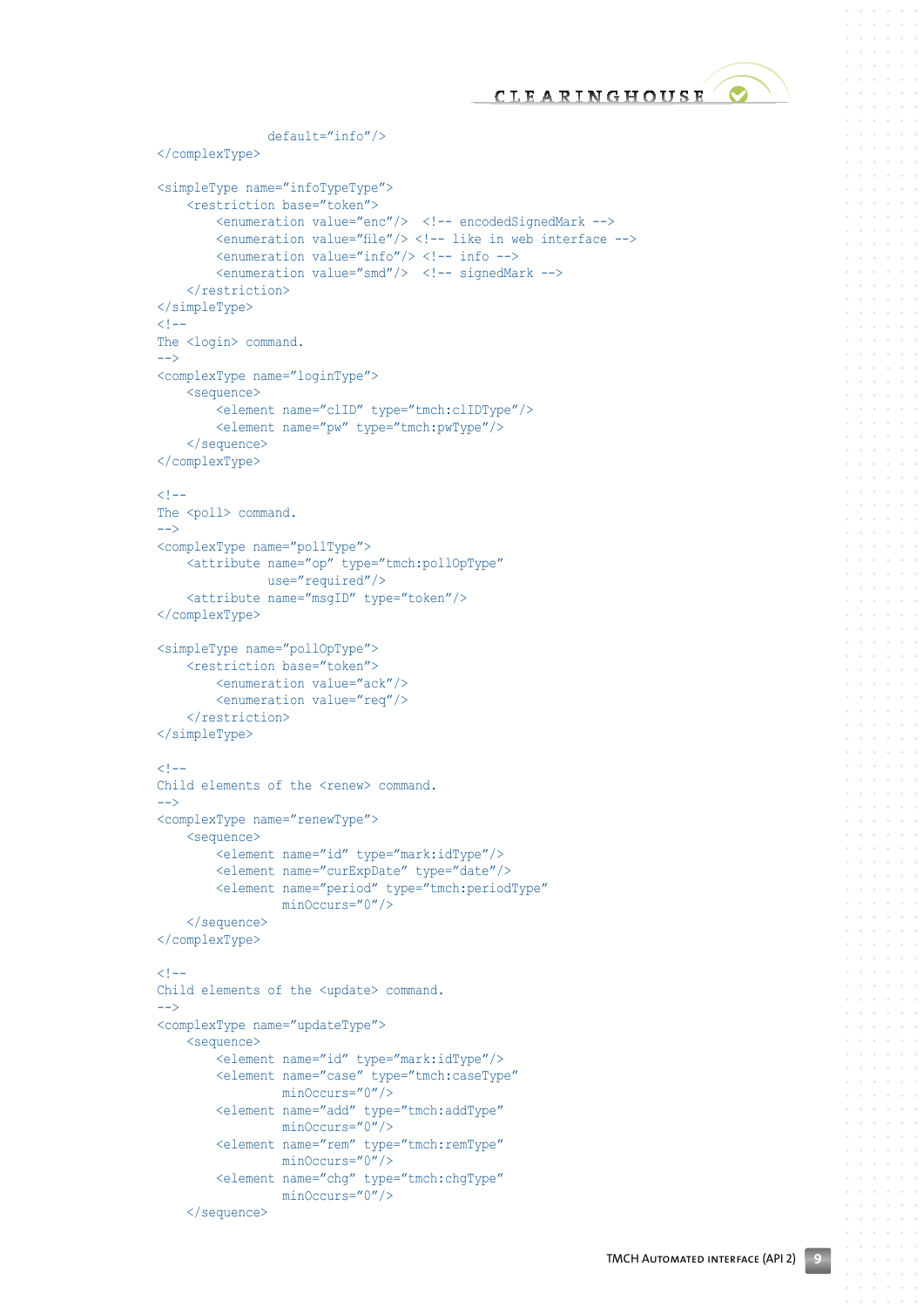

 $\alpha = \alpha - \alpha = \alpha$  $\alpha = \alpha = \alpha$  $\alpha = \alpha - \alpha$  $\alpha = \alpha = \alpha$  $\alpha$  ,  $\alpha$  ,  $\alpha$  $\alpha = \alpha = \alpha$  $\alpha = \alpha = \alpha = \alpha$  $\sim$  100  $\sim$  $\alpha = \alpha = \alpha = \alpha$  $\alpha=\alpha=\alpha=\alpha$  $\alpha = \alpha = \alpha$  $\alpha$  ,  $\alpha$  ,  $\alpha$  $\alpha = \alpha - \alpha = \alpha$ and a state  $\alpha$  .  $\alpha$  ,  $\alpha$  ,  $\alpha$  $\alpha$  ,  $\alpha$  ,  $\alpha$  ,  $\alpha$  $\alpha = \alpha - \alpha$ **State Street** and a state of  $\alpha$  ,  $\alpha$  ,  $\alpha$  ,  $\alpha$  $\alpha = \alpha = 0$  $\alpha$  ,  $\alpha$  ,  $\alpha$  $\alpha=\alpha=\alpha=\alpha$  $\sim$  100  $\sim$  $\alpha = \alpha = \alpha$ and a state  $\alpha = \alpha = \alpha$  $\alpha = \alpha - \alpha$  $\alpha = \alpha = \alpha = \alpha$  $\alpha = \alpha - \alpha - \alpha$  $\alpha = \alpha = 1$  $\alpha = \alpha = \alpha$  $\alpha=\alpha-\alpha-\alpha$  $\alpha = \alpha = \alpha$  $\alpha = \alpha - \alpha$  $\alpha = \alpha = \alpha$  $\alpha = \alpha = 0$  $\alpha = \alpha = \alpha$  $\alpha = \alpha = \alpha$  $\sim$  10  $\sim$  $\alpha = \alpha = \alpha$  $\alpha = \alpha = \alpha = \alpha$ 

> $\alpha = \alpha = 0$  $\alpha = \alpha = \alpha$

```
 </complexType>
   21 - - Data elements that can be added or removed.
   --&> <complexType name="addType">
         <sequence>
             <element name="document" type="tmch:documentType"
                     minOccurs="0" maxOccurs="unbounded"/>
             <element name="label" type="tmch:labelType"
                     minOccurs="0" maxOccurs="unbounded"/>
               <element name="case" type="tmch:caseType"
                     minOccurs="0" maxOccurs="unbounded"/>
         </sequence>
    </complexType>
    <complexType name="remType">
         <sequence>
             <element name="label" type="tmch:labelType"
                     minOccurs="0" maxOccurs="unbounded"/>
<element name="case" type="tmch:caseType"
 minOccurs="0" maxOccurs="unbounded"/>
         </sequence>
    </complexType>
   <! -- Data elements that can be changed.
   --\rightarrow <complexType name="chgType">
        <sequence>
            <element ref="mark:abstractMark"
                  minOccurs="0"/>
            <element name="label" type="tmch:labelType"
                   minOccurs="0" maxOccurs="unbounded"/>
             <element name="case" type="tmch:caseType"
                     minOccurs="0"/>
         </sequence>
    </complexType>
    <complexType name="labelType">
        <sequence>
             <element name="aLabel" type="mark:labelType"/>
             <element name="smdInclusion" type="tmch:notifyType"
                     minOccurs="0"/>
             <element name="claimsNotify" type="tmch:notifyType"
                      minOccurs="0"/>
         </sequence>
    </complexType>
    <complexType name="notifyType">
        <simpleContent>
             <extension base="normalizedString">
                 <attribute name="enable" type="boolean" use="required"/>
            </extension>
         </simpleContent>
    </complexType>
    <complexType name="caseType">
        <sequence>
             <element name="id" type="tmch:caseIdType"/>
             <element name="udrp" type="tmch:udrpType"
                     minOccurs="0"/>
             <element name="court" type="tmch:courtType"
                     minOccurs="0"/>
```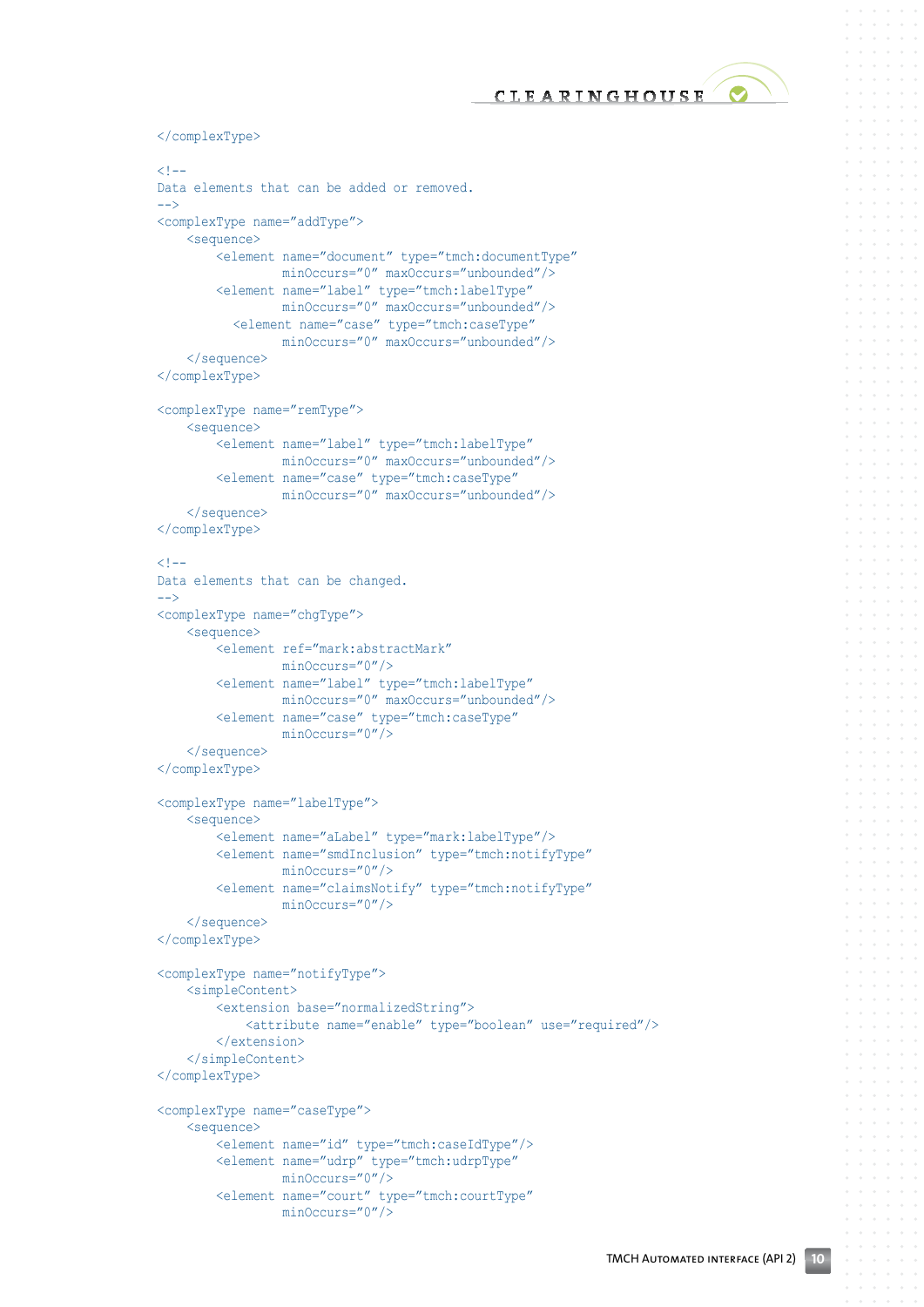CLEARINGHOUSE<sup>O</sup>

 $\alpha = \alpha - \alpha = \alpha$  $\alpha = \alpha = \alpha$ and a state  $\alpha$  ,  $\alpha$  ,  $\alpha$  ,  $\alpha$  $\alpha$  ,  $\alpha$  ,  $\alpha$  $\alpha=\alpha=\alpha=\alpha$  $\alpha = \alpha - \alpha = \alpha - \alpha$  $\sim$  100  $\sim$  $\alpha = \alpha = \alpha = \alpha$  $\alpha=\alpha-\alpha-\alpha$  $\alpha = \alpha = \alpha$  $\alpha$  ,  $\alpha$  ,  $\alpha$  $\alpha = \alpha = \alpha = \alpha$  $\alpha = \alpha = 0$  $\alpha = \alpha - \alpha$ **State State**  $\alpha$  .  $\alpha$  ,  $\alpha$  $\alpha = \alpha = \alpha$ 

 $\alpha=\alpha=\alpha=\alpha$  $\alpha = \alpha = \alpha = \alpha$ **Service** State  $\alpha = \alpha - \alpha = \alpha$  $\alpha = \alpha = 0$  $\alpha$  ,  $\alpha$  ,  $\alpha$  ,  $\alpha$  ,  $\alpha$  $\alpha$  , and  $\alpha$  , and  $\alpha$  $\alpha$  ,  $\alpha$  ,  $\alpha$  ,  $\alpha$  $\alpha$  ,  $\alpha$  ,  $\alpha$  ,  $\alpha$  $\alpha = \alpha - \alpha - \alpha - \alpha$  $\alpha = \alpha = \alpha = \alpha$ **Service State**  $\alpha = \alpha - \alpha - \alpha$  $\alpha = \alpha - \alpha = \alpha$  $\alpha = \alpha - \alpha = \alpha$ 

> $\alpha = \alpha - \alpha = \alpha$  $\alpha=\alpha=\alpha=\alpha$

 $\alpha = \alpha - \alpha = \alpha$ 

```
 <element name="document" type="tmch:caseDocumentType"
                 minOccurs="0" maxOccurs="unbounded"/>
         <element name="label" type="tmch:caseLabelType"
                 minOccurs="0" maxOccurs="unbounded"/>
     </sequence>
 </complexType>
<complexType name="udrpType">
      <sequence>
           <element name="caseNo" type="token"/>
           <element name="udrpProvider" type="token"/>
         <element name="caseLang" type="tmch:requiredStringType"/>
      </sequence>
</complexType>
<complexType name="courtType">
      <sequence>
           <element name="refNum" type="token"/>
           <element name="cc" type="mark:ccType"/>
           <element name="region" type="token" minOccurs="0"
                maxOccurs="unbounded"/>
           <element name="courtName" type="token"/>
         <element name="caseLang" type="tmch:requiredStringType"/>
      </sequence>
</complexType>
 <complexType name="caseDocumentType">
    <sequence>
         <element name="docType" type="tmch:caseDocClassType"/>
         <element name="fileName" minOccurs="0" type="tmch:optionalStringType"/>
         <element name="fileType" type="tmch:fileType"/>
         <element name="fileContent" type="base64Binary"/>
     </sequence>
 </complexType>
 <simpleType name="caseDocClassType">
    <restriction base="token">
        <enumeration value="courtCaseDocument"/>
         <enumeration value="tmOther"/>
   </restriction>
 </simpleType>
 <complexType name="caseLabelType">
     <sequence>
         <element name="aLabel" type="mark:labelType"/>
    </sequence>
 </complexType>
 <complexType name="transferType">
    <sequence>
         <element name="id" type="mark:idType"/>
         <element name="authCode" type="normalizedString"
               minOccurs="0"/>
     </sequence>
     <attribute name="op" type="tmch:transferOpType"
               use="required"/>
 </complexType>
 <simpleType name="transferOpType">
    <restriction base="token">
        <enumeration value="initiate"/>
         <enumeration value="execute"/>
    </restriction>
 </simpleType>
```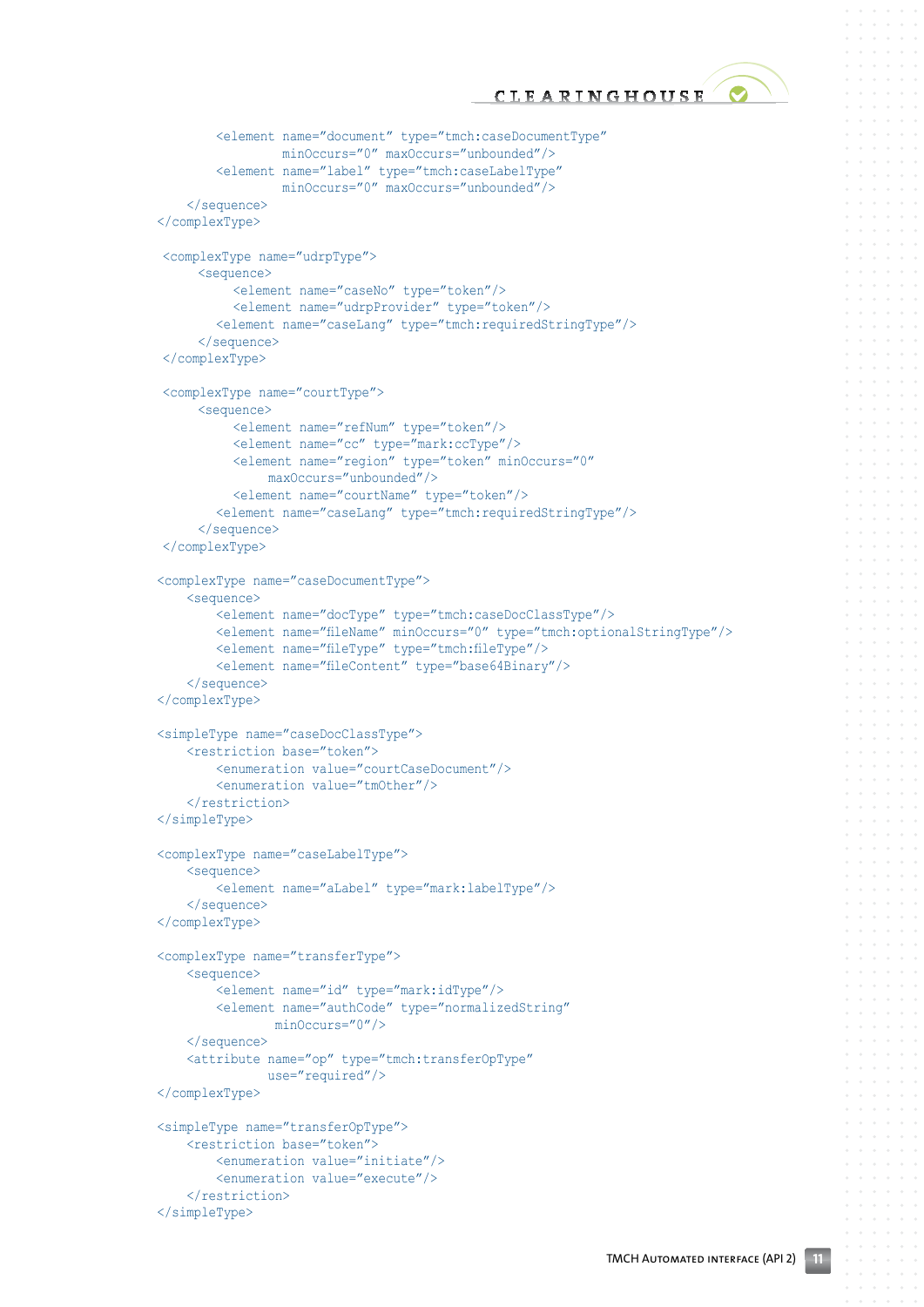$\alpha = \alpha - \alpha = \alpha$  $\alpha = \alpha = 1$ and a state and a state  $\sim$  100  $\sim$  $\alpha = \alpha - \alpha - \alpha - \alpha$  $\alpha = \alpha - \alpha = \alpha - \alpha$ **Service**  $\label{eq:3.1} \alpha = \alpha - \alpha - \alpha - \alpha - \alpha$ and a state  $\label{eq:3.1} \alpha_{\alpha} = \alpha_{\alpha} = \alpha_{\alpha} = \alpha_{\alpha} = \alpha_{\alpha}$  $\alpha$  ,  $\alpha$  ,  $\alpha$  ,  $\alpha$  $\alpha$  ,  $\alpha$  ,  $\alpha$  ,  $\alpha$  $\alpha = \alpha = \alpha = \alpha$ **Service**  $\alpha$  ,  $\alpha$  ,  $\alpha$  ,  $\alpha$  ,  $\alpha$  $\alpha$  .  $\alpha$  ,  $\alpha$  ,  $\alpha$  $\alpha$  ,  $\alpha$  ,  $\alpha$  ,  $\alpha$  $\alpha$  ,  $\alpha$  ,  $\alpha$  ,  $\alpha$  $\alpha$  , and  $\alpha$  , and  $\alpha$  $\alpha$  ,  $\alpha$  ,  $\alpha$  ,  $\alpha$  ,  $\alpha$ and a state  $\alpha = \alpha = \alpha = \alpha$ **Service** State  $\label{eq:3.1} \alpha_{\alpha\beta} = \alpha_{\alpha\beta} = \alpha_{\alpha\beta} = \alpha_{\alpha\beta} = \alpha_{\beta}$  $\alpha = \alpha = \alpha$  $\alpha$  ,  $\alpha$  ,  $\alpha$  ,  $\alpha$  ,  $\alpha$ **Contractor**  $\alpha = \alpha - \alpha = \alpha$  $\alpha$  ,  $\alpha$  ,  $\alpha$  $\alpha$  , and  $\alpha$  , and  $\alpha$  $\alpha$  ,  $\alpha$  ,  $\alpha$  ,  $\alpha$  ,  $\alpha$ and a state and a state of  $\alpha$  .  $\alpha$  ,  $\alpha$  $\alpha = \alpha - \alpha - \alpha - \alpha$  $\alpha = \alpha = \alpha = \alpha$  $\alpha$  ,  $\alpha$  ,  $\alpha$  ,  $\alpha$  $\alpha = \alpha - \alpha - \alpha$  $\alpha = \alpha = \alpha$  $\alpha$  ,  $\alpha$  ,  $\alpha$  ,  $\alpha$  ,  $\alpha$  $\alpha$  ,  $\alpha$  ,  $\alpha$  ,  $\alpha$  $\alpha = \alpha = \alpha$ **Service State**  $\alpha = \alpha - \alpha - \alpha - \alpha$  $\alpha=\alpha=\alpha=\alpha$ 

> $\alpha$  .  $\alpha$  ,  $\alpha$  $\alpha = \alpha - \alpha = \alpha$  $\alpha = \alpha = \alpha$

> > $\alpha = \alpha = \alpha$

```
\lt!! - <check> response types.
 -->
 <complexType name="reasonType">
    <simpleContent>
         <extension base="tmch:reasonBaseType">
             <attribute name="lang" type="language" default="en"/>
         </extension>
     </simpleContent>
 </complexType>
 <simpleType name="reasonBaseType">
     <restriction base="token">
         <minLength value="1"/>
         <maxLength value="32"/>
    </restriction>
 </simpleType>
21 - - Abstract client and object identifier type.
-- <simpleType name="clIDType">
     <restriction base="token">
         <minLength value="3"/>
         <maxLength value="16"/>
    \langle /restriction>
 </simpleType>
 <simpleType name="pwType">
     <restriction base="token">
         <minLength value="6"/>
         <maxLength value="16"/>
    \langle restriction>
 </simpleType>
 <complexType name="trIDType">
     <sequence>
         <element name="clTRID" type="tmch:trIDStringType"
                    minOccurs="0"/>
         <element name="svTRID" type="tmch:trIDStringType"/>
     </sequence>
 </complexType>
 <simpleType name="trIDStringType">
     <restriction base="token">
         <minLength value="3"/>
         <maxLength value="64"/>
    </restriction>
 </simpleType>
<! -- Response types.
 -->
 <complexType name="responseType">
     <sequence>
         <element name="result" type="tmch:resultType"
                maxOccurs="unbounded"/>
         <element name="msgQ" type="tmch:msgQType"
                minOccurs="0"/>
         <element name="resData" type="tmch:resDataType"
                minOccurs="0"/>
         <element name="trID" type="tmch:trIDType"/>
     </sequence>
```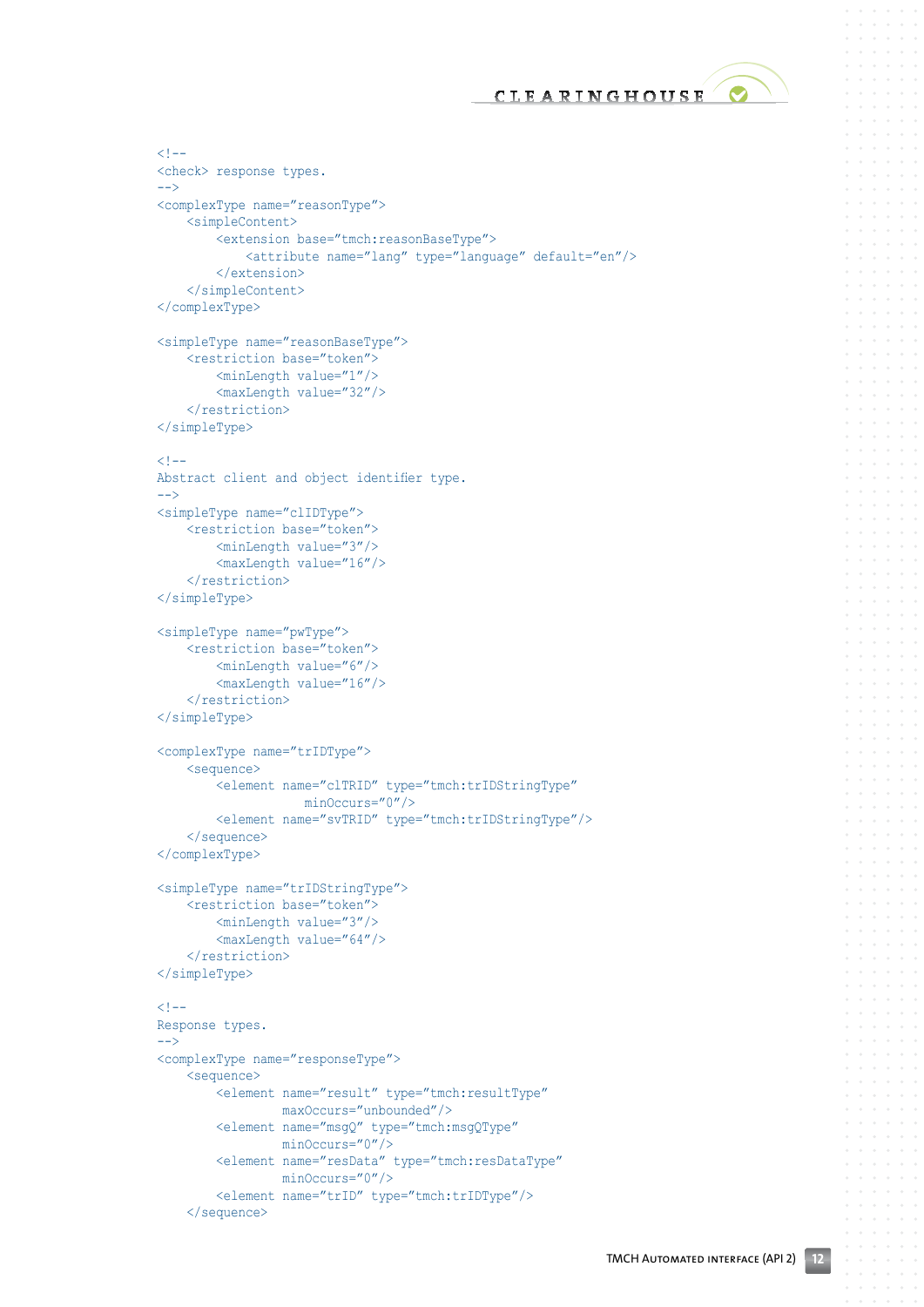$\alpha = \alpha - \alpha = \alpha$  $\alpha = \alpha = \alpha$ **Service State**  $\alpha$  ,  $\alpha$  ,  $\alpha$  ,  $\alpha$  $\alpha$  ,  $\alpha$  ,  $\alpha$  $\alpha = \alpha = \alpha = \alpha$  $\alpha = \alpha = \alpha = \alpha$  $\sim$  100  $\sim$  $\alpha = \alpha - \alpha = \alpha$  $\label{eq:3.1} \alpha_{\alpha} = \alpha_{\alpha} = \alpha_{\alpha} = \alpha_{\alpha} = \alpha_{\alpha}$  $\alpha = \alpha = \alpha$ **Service** State  $\alpha = \alpha = \alpha = \alpha$ and a state  $\alpha$  ,  $\alpha$  ,  $\alpha$  ,  $\alpha$  $\alpha$  ,  $\alpha$  ,  $\alpha$  ,  $\alpha$  $\alpha = \alpha - \alpha = \alpha$ **Service State**  $\alpha$  , and  $\alpha$  , and  $\alpha$  $\alpha = \alpha - \alpha - \alpha - \alpha$ and a state and a state  $\alpha$  , and  $\alpha$  , and  $\alpha$  $\alpha = \alpha = \alpha$  $\alpha = \alpha - \alpha = \alpha$ **Service** State  $\alpha = \alpha - \alpha = \alpha$  $\alpha = \alpha - \alpha$  $\alpha$  ,  $\alpha$  ,  $\alpha$  ,  $\alpha$  ,  $\alpha$  $\alpha$  , and  $\alpha$  , and  $\alpha$  $\alpha$  ,  $\alpha$  ,  $\alpha$  ,  $\alpha$  $\alpha$  ,  $\alpha$  ,  $\alpha$  ,  $\alpha$  $\alpha = \alpha - \alpha - \alpha - \alpha$  $\alpha = \alpha - \alpha = \alpha$ and a state  $\alpha$  ,  $\alpha$  ,  $\alpha$  ,  $\alpha$  $\alpha = \alpha = \alpha$  $\alpha = \alpha - \alpha = \alpha$  $\alpha = \alpha = \alpha$  $\sim$  10  $\sim$ and a state of  $\alpha=\alpha=\alpha=\alpha$ 

> $\alpha = \alpha = \alpha = \alpha$ and a state of

```
 </complexType>
 <complexType name="resultType">
     <sequence>
         <element name="msg" type="tmch:msgType"/>
         <choice minOccurs="0" maxOccurs="unbounded">
             <element name="value" type="tmch:errValueType"/>
             <element name="extValue" type="tmch:extErrValueType"/>
         </choice>
     </sequence>
     <attribute name="code" type="tmch:resultCodeType"
               use="required"/>
 </complexType>
 <complexType name="errValueType" mixed="true">
     <sequence>
         <any namespace="##any" processContents="skip"/>
     </sequence>
     <anyAttribute namespace="##any" processContents="skip"/>
 </complexType>
 <complexType name="extErrValueType">
     <sequence>
         <element name="value" type="tmch:errValueType"/>
         <element name="reason" type="tmch:msgType"/>
     </sequence>
 </complexType>
 <complexType name="msgQType">
     <sequence>
         <element name="qDate" type="dateTime"
             minOccurs="0"/>
         <element name="msg" type="tmch:mixedMsgType"
                  minOccurs="0"/>
     </sequence>
     <attribute name="count" type="unsignedLong"
               use="required"/>
     <attribute name="id" type="tmch:minTokenType"
               use="required"/>
 </complexType>
 <complexType name="mixedMsgType" mixed="true">
     <sequence>
         <any processContents="skip"
              minOccurs="0" maxOccurs="unbounded"/>
     </sequence>
     <attribute name="lang" type="language"
                default="en"/>
 </complexType>
<! -- Human-readable text may be expressed in languages other than English.
--\rightarrow <complexType name="msgType">
     <simpleContent>
         <extension base="normalizedString">
             <attribute name="lang" type="language" default="en"/>
         </extension>
     </simpleContent>
 </complexType>
\lt 1 - Non-empty token type.
--&
```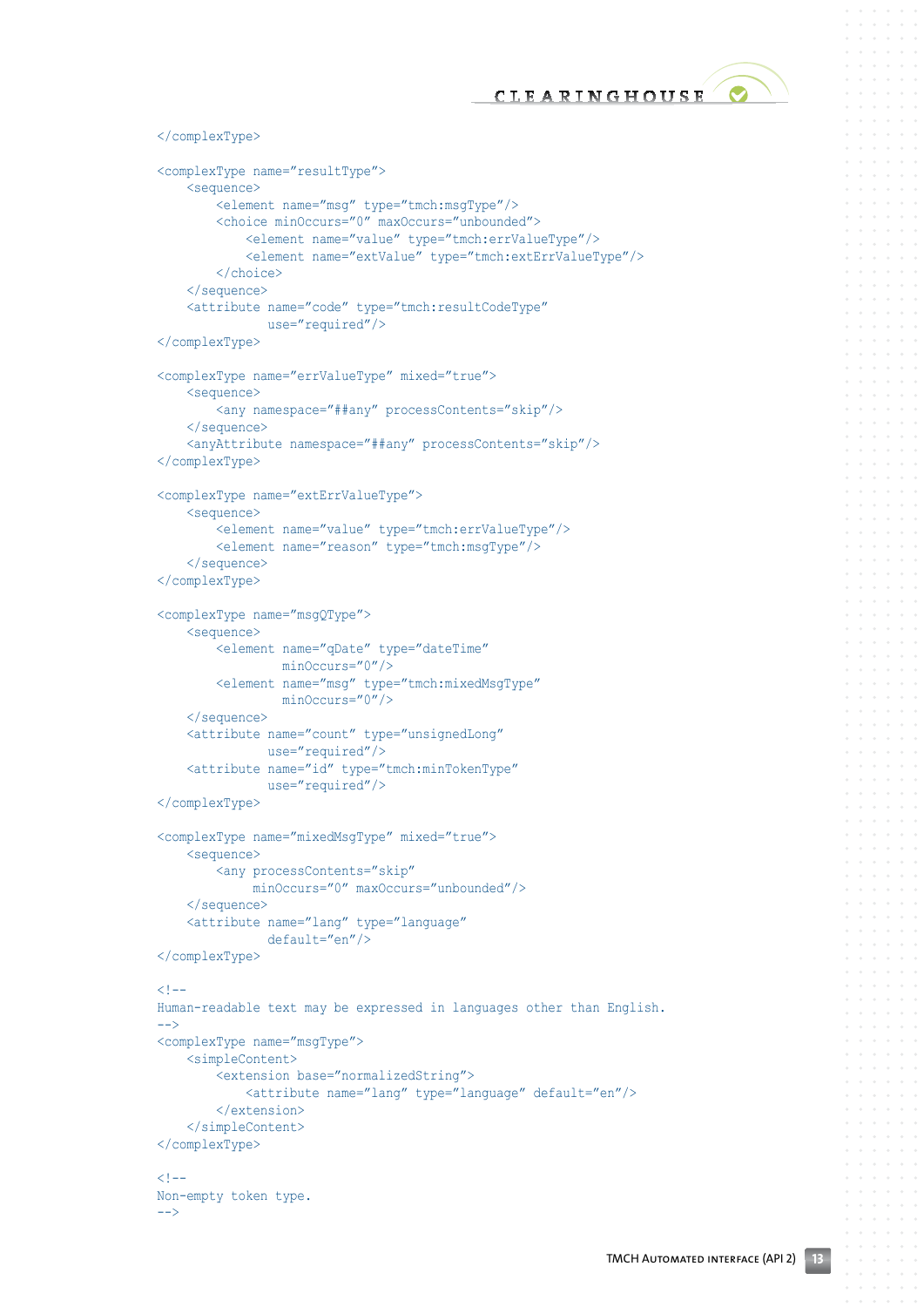

 $\alpha = \alpha - \alpha = \alpha$  $\alpha = \alpha = \alpha$ 

> $\alpha = \alpha = 0$  $\alpha = \alpha = 0$

> $\alpha = \alpha = 0$

 $\alpha = \alpha = 0$ 

**State State** and a state  $\alpha=\alpha=\alpha=\alpha$  $\alpha = \alpha = 0$  $\alpha = \alpha - \alpha$  $\alpha=\alpha=\alpha=\alpha$  $\alpha = \alpha = \alpha$  $\sim 10^{-11}$  $\alpha = \alpha = \alpha$  $\alpha = \alpha = 0$  $\alpha$  ,  $\alpha$  ,  $\alpha$  ,  $\alpha$  $\alpha$  ,  $\alpha$  ,  $\alpha$  ,  $\alpha$  $\alpha = \alpha = 1$  $\alpha$  ,  $\alpha$  ,  $\alpha$  ,  $\alpha$  $\alpha=\alpha-\alpha-\alpha$  $\alpha = \alpha = \alpha$  $\alpha = \alpha - \alpha$  $\alpha = \alpha = \alpha$  $\alpha = \alpha = \alpha$  $\alpha = \alpha = \alpha$ 

> $\alpha = \alpha = \alpha$  $\alpha = \alpha = \alpha$

 $\alpha = \alpha = \alpha = \alpha$ 

```
 <simpleType name="minTokenType">
     <restriction base="token">
         <minLength value="1"/>
    \langle/restriction>
 </simpleType>
<! -- TMCH result codes.
 -->
 <simpleType name="resultCodeType">
     <restriction base="unsignedShort">
         <enumeration value="1000"/> <!-- Success -->
         <enumeration value="1300"/> <!-- Poll : no messages -->
         <enumeration value="1301"/> <!-- Poll : messages (use ack) -->
         <enumeration value="1500"/> <!-- Success & closing connection -->
         <enumeration value="2001"/> <!-- Syntax error -->
         <enumeration value="2201"/> <!-- Not logged in -->
         <enumeration value="2202"/> <!-- Login failed -->
         <enumeration value="2303"/> <!-- Object does not exist -->
         <enumeration value="2306"/> <!-- Policy error -->
         <enumeration value="2400"/> <!-- Command failed (internal server error) -->
     </restriction>
 </simpleType>
<sub>1</sub> --</sub>
 TMCH resData type
 -->
 <complexType name="resDataType">
     <choice>
         <element name="chkData" type="tmch:chkDataType"/>
         <element name="creData" type="tmch:creDataType"/>
         <element name="infData" type="tmch:infDataType"/>
         <element name="renData" type="tmch:renDataType"/>
         <element name="trnData" type="tmch:trnDataType"/>
     </choice>
 </complexType>
< 1 - - <check> response elements.
 -->
 <complexType name="chkDataType">
     <sequence>
         <element name="cd" type="tmch:checkType"
                  maxOccurs="unbounded"/>
     </sequence>
 </complexType>
 <complexType name="checkType">
     <sequence>
         <element name="id" type="tmch:checkIdType"/>
         <element name="reason" type="tmch:reasonType"
                  minOccurs="0"/>
     </sequence>
 </complexType>
 <complexType name="checkIdType">
     <simpleContent>
         <extension base="mark:idType">
             <attribute name="avail" type="boolean"
                        use="required"/>
         </extension>
     </simpleContent>
 </complexType>
```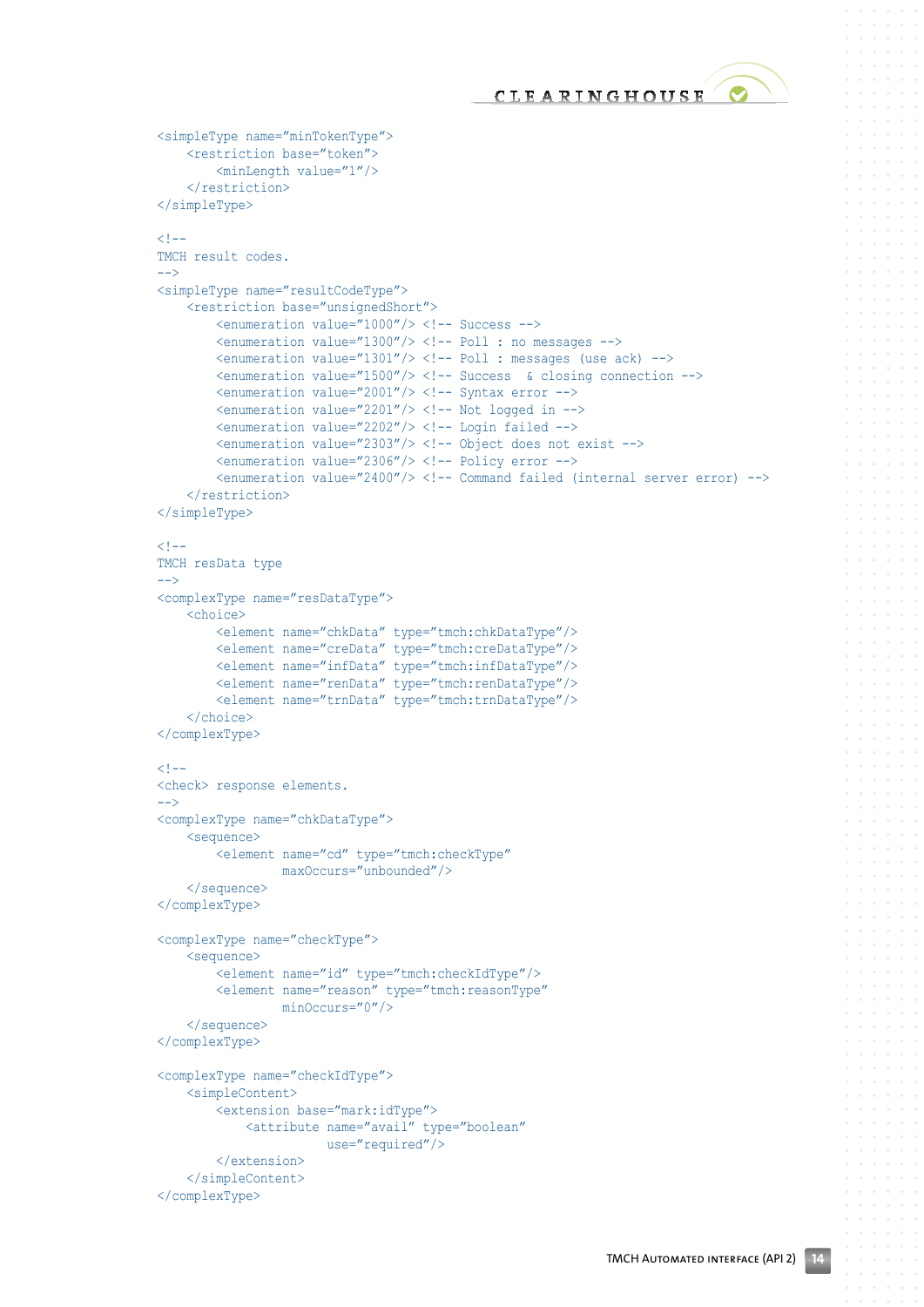$\alpha = \alpha = \alpha$  $\alpha = \alpha = 0$ 

 $\alpha = \alpha = \alpha$  $\alpha = \alpha = \alpha$  $\alpha = \alpha = 0$ 

 $\alpha = \alpha = 0$  $\alpha=\alpha=\alpha=\alpha$ 

> $\alpha = \alpha = 0$  $\alpha = \alpha = 0$

**State State** and a state  $\alpha=\alpha=\alpha=\alpha$ 

 $\alpha=\alpha=\alpha=\alpha$  $\alpha = \alpha = \alpha$ and a state  $\alpha = \alpha - \alpha = \alpha$  $\alpha = \alpha = 0$  $\alpha = \alpha = \alpha = \alpha$  $\alpha = \alpha - \alpha - \alpha$ 

 $\alpha$  ,  $\alpha$  ,  $\alpha$  ,  $\alpha$  $\alpha = \alpha - \alpha - \alpha$ 

> $\alpha = \alpha - \alpha$  $\alpha = \alpha = \alpha$

> $\alpha = \alpha = \alpha$

 $\alpha = \alpha = \alpha$ 

```
21 - - <create> response elements.
-- <complexType name="creDataType">
     <sequence>
         <element name="id" type="mark:idType"/>
         <element name="crDate" type="dateTime"/>
         <element name="balance" type="tmch:balanceType"/>
     </sequence>
 </complexType>
 <complexType name="balanceType">
     <sequence>
         <element name="amount" type="tmch:currencyAmountType"/>
         <element name="statusPoints" type="integer"/>
     </sequence>
 </complexType>
 <complexType name="currencyAmountType">
     <simpleContent>
         <extension base="tmch:amountType">
             <attribute name="currency" type="tmch:currencyCodeType"
                        use="required"/>
         </extension>
     </simpleContent>
 </complexType>
 <simpleType name="amountType">
     <restriction base="decimal">
         <fractionDigits value="2"/>
    </restriction>
 </simpleType>
 <simpleType name="currencyCodeType">
     <restriction base="string">
         <minLength value="3"/>
         <maxLength value="3"/>
         <pattern value="[A-Z]{3}"/>
    </restriction>
 </simpleType>
< 1 - - <info> response elements.
 -->
 <complexType name="infDataType">
     <sequence>
         <element name="id" type="mark:idType"/>
         <element name="status" type="tmch:statusType"/>
         <element name="pouStatus" type="tmch:pouStatusType" minOccurs="0"/>
         <element name="smdId" type="mark:idType" minOccurs="0"/>
         <element ref="mark:abstractMark" minOccurs="0"/>
         <element ref="smd:signedMark"
                 minOccurs="0"/>
         <element ref="smd:encodedSignedMark"
                 minOccurs="0"/>
         <element name="encFile" type="string"
                 minOccurs="0"/>
         <element name="document" type="tmch:infDocumentType"
                 minOccurs="0" maxOccurs="unbounded"/>
         <element name="label" type="tmch:infLabelType"
                 minOccurs="0" maxOccurs="unbounded"/>
         <element name="comment" type="tmch:optionalStringType"
                minOccurs="0"/>
         <element name="case" type="tmch:infMarkCaseType"
```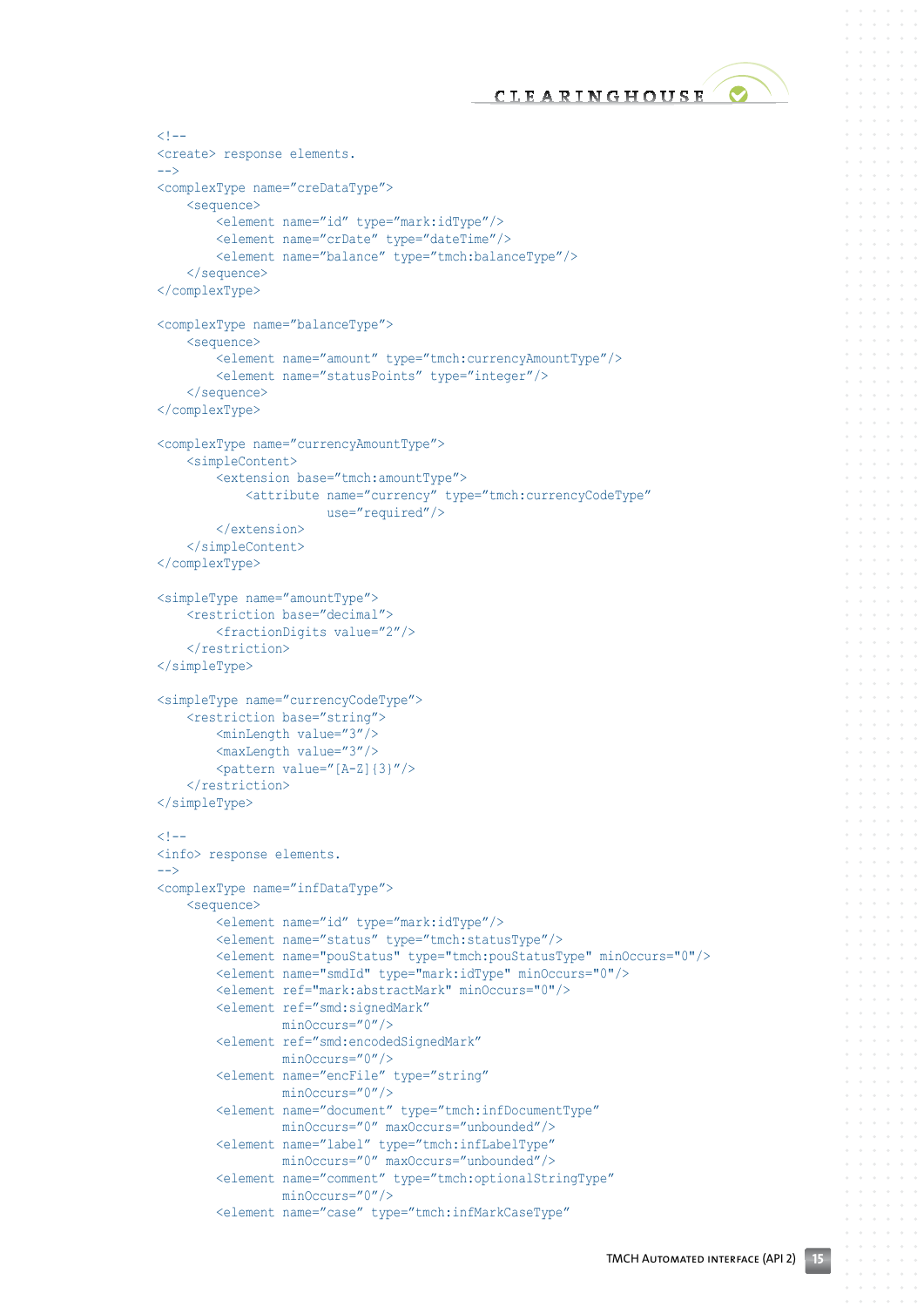$\alpha = \alpha = \alpha$  $\alpha = \alpha = \alpha$  $\alpha = \alpha = \alpha$  $\alpha = \alpha - \alpha$  $\alpha$  ,  $\alpha$  ,  $\alpha$  $\alpha = \alpha = \alpha$  $\alpha = \alpha = \alpha = \alpha$  $\sim$  100  $\sim$  $\alpha = \alpha = 0$  $\alpha=\alpha=\alpha=\alpha$  $\alpha = \alpha = \alpha$  $\alpha$  .  $\alpha$  ,  $\alpha$  $\alpha = \alpha = \alpha = \alpha$  . and a state  $\alpha$  ,  $\alpha$  ,  $\alpha$  ,  $\alpha$  $\alpha$  ,  $\alpha$  ,  $\alpha$  ,  $\alpha$  $\alpha = \alpha = \alpha$ **State State**  $\alpha$  ,  $\alpha$  ,  $\alpha$  ,  $\alpha$  $\alpha = \alpha = \alpha = \alpha$  $\alpha = \alpha = 0$  $\alpha = \alpha - \alpha$  $\alpha=\alpha=\alpha=\alpha$  $\alpha = \alpha = \alpha$  $\alpha = \alpha = \alpha$ and a state  $\alpha = \alpha = \alpha$  $\alpha = \alpha = 0$  $\alpha$  ,  $\alpha$  ,  $\alpha$  ,  $\alpha$  $\alpha = \alpha - \alpha = \alpha$  $\alpha = \alpha = 1$  $\alpha$  ,  $\alpha$  ,  $\alpha$  ,  $\alpha$  $\alpha=\alpha-\alpha-\alpha$  $\alpha = \alpha = \alpha$ **Service**  $\alpha = \alpha = \alpha = \alpha$  .  $\alpha = \alpha = \alpha$  $\alpha$  ,  $\alpha$  ,  $\alpha$  ,  $\alpha$  $\alpha = \alpha - \alpha = \alpha$  $\sim$  100  $\sim$  $\alpha = \alpha - \alpha$  $\alpha = \alpha = \alpha = \alpha$ 

 $\alpha = \alpha = \alpha$ 

```
 minOccurs="0" maxOccurs="unbounded"/>
         <element name="crDate" type="dateTime"
                 minOccurs="0"/>
         <element name="upDate" type="dateTime"
                 minOccurs="0"/>
         <element name="exDate" type="dateTime"
                  minOccurs="0"/>
         <element name="pouExDate" type="dateTime"
                 minOccurs="0"/>
         <element name="correctBefore" type="dateTime"
                 minOccurs="0"/>
         <element name="authCode" type="normalizedString"
                  minOccurs="0"/>
     </sequence>
 </complexType>
 <complexType name="statusType">
     <simpleContent>
         <extension base="normalizedString">
             <attribute name="s" type="tmch:statusValueType"
                        use="required"/>
        \langle/\rhoytension\rangle </simpleContent>
 </complexType>
 <simpleType name="statusValueType">
     <restriction base="token">
         <enumeration value="new"/>
         <enumeration value="verified"/>
         <enumeration value="incorrect"/>
         <enumeration value="corrected"/>
         <enumeration value="invalid"/>
         <enumeration value="expired"/>
         <enumeration value="deactivated"/>
    </restriction>
 </simpleType>
 <complexType name="pouStatusType">
     <simpleContent>
         <extension base="normalizedString">
             <attribute name="s" type="tmch:pouStatusValueType"
                        use="required"/>
         </extension>
     </simpleContent>
 </complexType>
 <simpleType name="pouStatusValueType">
     <restriction base="token">
         <enumeration value="notSet"/>
         <enumeration value="valid"/>
         <enumeration value="invalid"/>
         <enumeration value="expired"/>
         <enumeration value="na"/>
         <enumeration value="new"/>
         <enumeration value="incorrect"/>
         <enumeration value="corrected"/>
     </restriction>
 </simpleType>
 <complexType name="infDocumentType">
     <sequence>
         <element name="id" type="token"/>
         <element name="docType" type="tmch:docClassType"/>
         <element name="fileName" minOccurs="0" type="tmch:optionalStringType"/>
```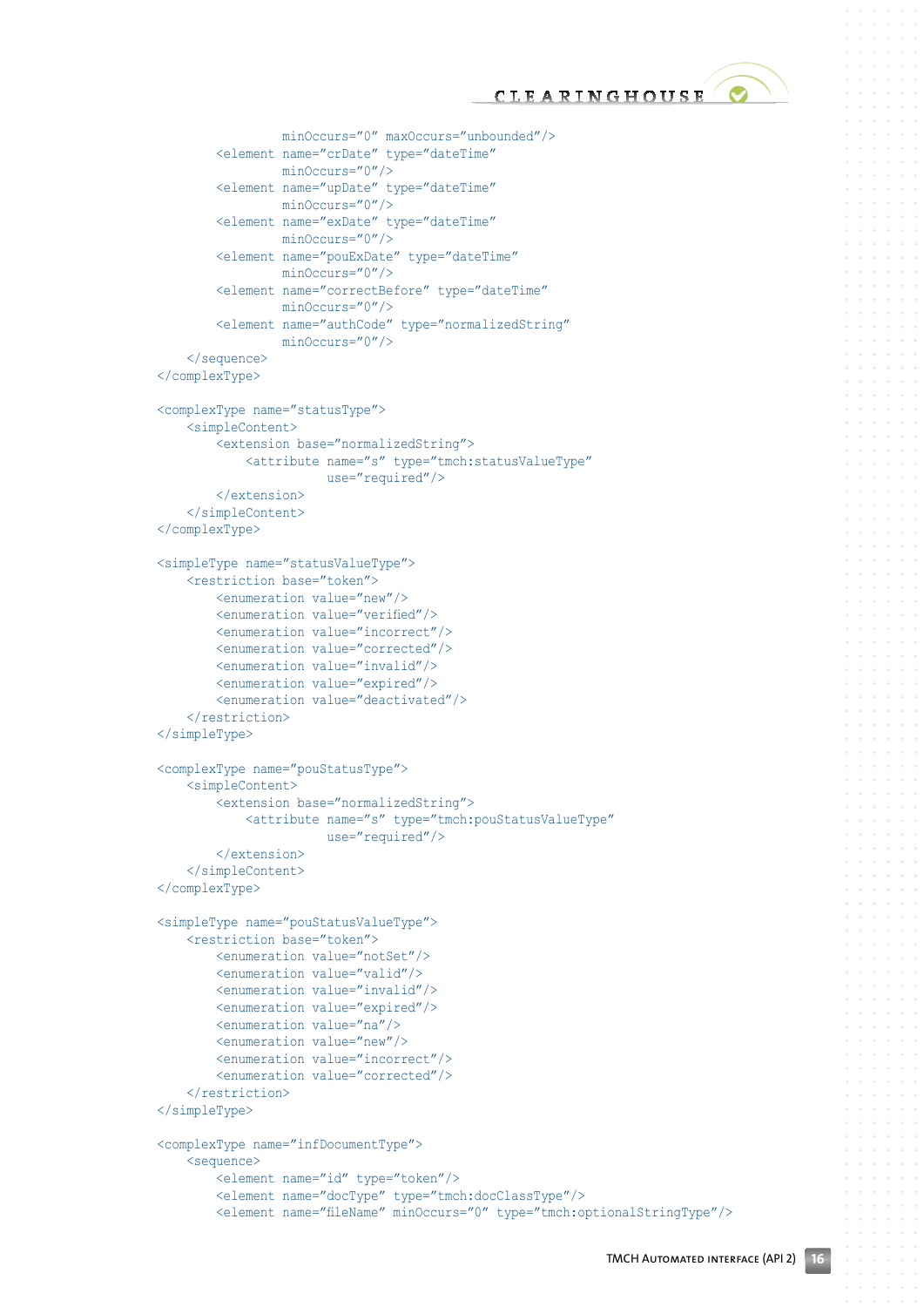$\alpha = \alpha - \alpha = \alpha$  $\alpha = \alpha = \alpha$  $\alpha = \alpha - \alpha$  $\alpha = 0$  .  $\alpha$  $\alpha$  ,  $\alpha$  ,  $\alpha$  $\alpha = \alpha - \alpha = \alpha$  $\alpha = \alpha = \alpha = \alpha$  $\sim$  100  $\sim$  $\alpha = \alpha = \alpha = \alpha$  $\alpha=\alpha=\alpha=\alpha$  $\alpha = \alpha = \alpha$ and a state  $\alpha = \alpha - \alpha = \alpha$ and a state  $\alpha = \alpha - \alpha = 0$  $\alpha = \alpha = \alpha$ **State State**  $\alpha$  .  $\alpha$  ,  $\alpha$  $\alpha = \alpha = \alpha$ 

 $\alpha = \alpha = \alpha = \alpha$  $\alpha = \alpha = \alpha$  $\sim$  100  $\sim$  $\alpha = \alpha = \alpha$  $\alpha = \alpha = 0$  $\alpha = \alpha = \alpha = \alpha$  $\alpha = \alpha - \alpha - \alpha$  $\alpha = \alpha = 1$ and a state of  $\alpha=\alpha-\alpha-\alpha$  $\alpha = \alpha = \alpha$ **Service**  $\alpha = \alpha = \alpha = \alpha$  $\alpha = \alpha - \alpha = \alpha$  $\alpha = \alpha - \alpha = \alpha$  $\sim$  10  $\sim$  10  $\sim$ and a state  $\alpha=\alpha=\alpha=\alpha$ 

 $\alpha = \alpha = \alpha = \alpha$ 

```
 <element name="fileType" type="tmch:fileType"/>
         <element name="status" minOccurs="0" type="tmch:docStatusType"/>
         <element name="comment" minOccurs="0" type="tmch:optionalStringType"/>
     </sequence>
 </complexType>
 <complexType name="docStatusType">
    <simpleContent>
         <extension base="normalizedString">
             <attribute name="s" type="tmch:docStatusValueType"
                        use="required"/>
         </extension>
     </simpleContent>
 </complexType>
 <simpleType name="docStatusValueType">
     <restriction base="token">
         <enumeration value="new"/>
         <enumeration value="verified"/>
         <enumeration value="invalid"/>
         <enumeration value="expired"/>
     </restriction>
 </simpleType>
 <complexType name="infLabelType">
    <sequence>
         <element name="aLabel" type="mark:labelType"/>
         <element name="uLabel" type="tmch:requiredStringType"/>
         <element name="smdInclusion" minOccurs="0" type="tmch:notifyType"/>
         <element name="claimsNotify" minOccurs="0" type="tmch:notifyType"/>
     </sequence>
 </complexType>
 <complexType name="infMarkCaseType">
    <sequence>
         <element name="id" type="tmch:caseIdType"/>
         <element name="udrp" type="tmch:udrpType"
                minOccurs="0"/>
         <element name="court" type="tmch:courtType"
                minOccurs="0"/>
         <element name="status" type="tmch:markStatusType"/>
         <element name="document" type="tmch:infCaseDocumentType"
                 minOccurs="0" maxOccurs="unbounded"/>
         <element name="label" type="tmch:infCaseLabelType"
                 minOccurs="0" maxOccurs="unbounded"/>
         <element name="comment" type="tmch:optionalStringType"
                 minOccurs="0"/>
         <element name="upDate" type="dateTime"
                  minOccurs="0"/>
     </sequence>
 </complexType>
 <simpleType name="caseIdType">
     <restriction base="token">
         <pattern value="case-\d+"/>
     </restriction>
 </simpleType>
 <complexType name="markStatusType">
     <simpleContent>
         <extension base="normalizedString">
             <attribute name="s" type="tmch:markStatusValueType"
                        use="required"/>
         </extension>
```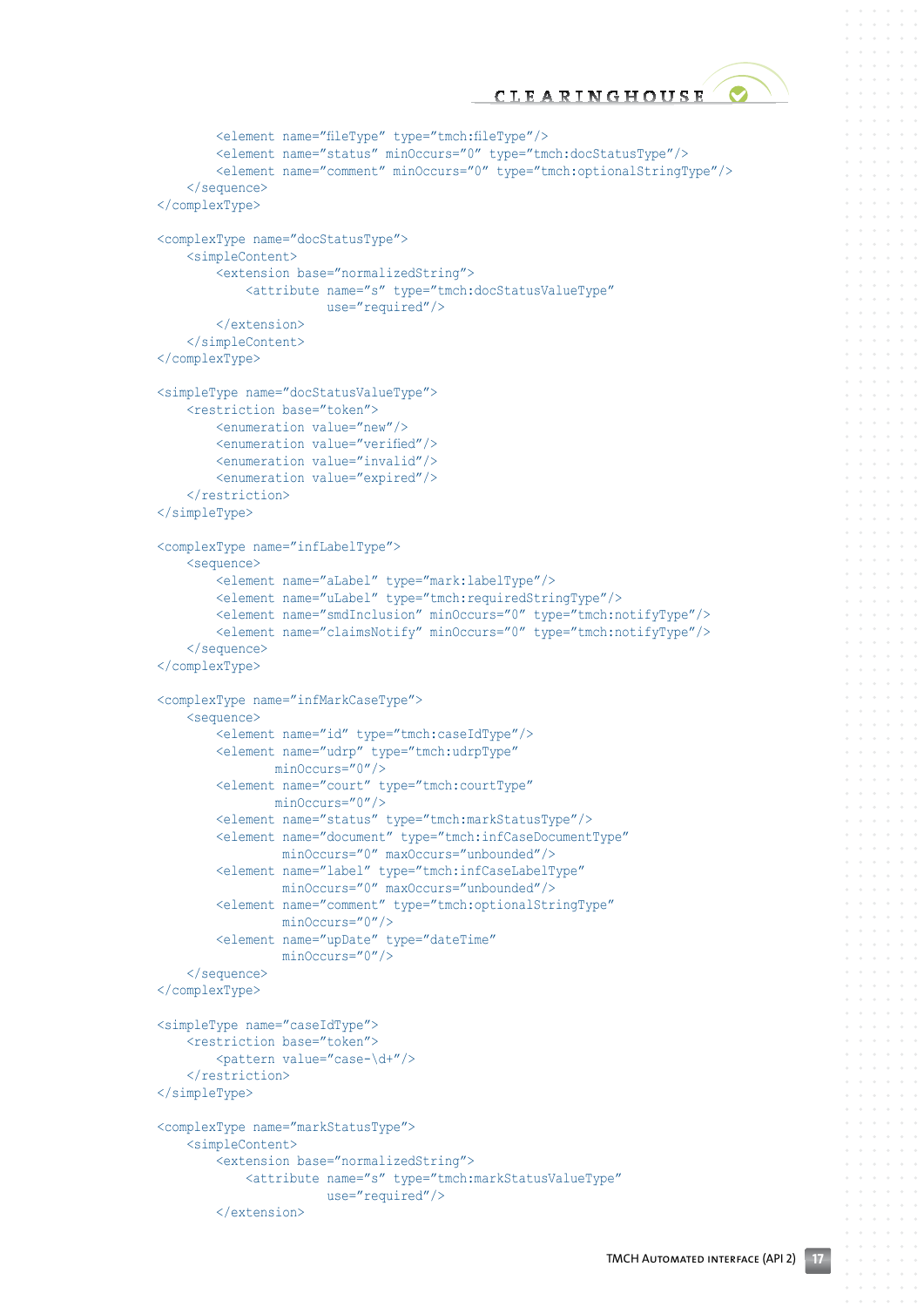

 $\alpha = \alpha - \alpha = \alpha$  $\alpha = \alpha = \alpha$ **Service** State  $\alpha$  ,  $\alpha$  ,  $\alpha$  ,  $\alpha$  $\sim$  100  $\sim$  $\alpha=\alpha=\alpha=\alpha$  $\alpha = \alpha = \alpha = \alpha$  $\sim$  100  $\sim$  $\alpha = \alpha = 0$  $\alpha=\alpha=\alpha=\alpha$  $\alpha = \alpha = \alpha$  $\alpha$  ,  $\alpha$  ,  $\alpha$  $\alpha = \alpha = \alpha = \alpha$  $\sim$  100  $\sim$  $\alpha = \alpha = 0$  $\alpha$  ,  $\alpha$  ,  $\alpha$  ,  $\alpha$  $\alpha = \alpha = \alpha$ **State State** and a state of  $\alpha = \alpha = \alpha = \alpha$  $\alpha = \alpha = 0$  $\alpha = \alpha - \alpha$  $\alpha=\alpha=\alpha=\alpha$  $\sim$  100  $\sim$  $\alpha = \alpha = \alpha$ and a state  $\alpha = \alpha = \alpha$  $\alpha = \alpha - \alpha$  $\alpha = \alpha = \alpha = \alpha$  $\alpha = \alpha - \alpha - \alpha$ 

 $\alpha = \alpha = \alpha$ 

 $\alpha = \alpha = \alpha$  $\alpha = \alpha = 1$ 

 $\alpha = \alpha = \alpha$  $\alpha = \alpha = \alpha = \alpha$ 

 $\alpha = \alpha = \alpha$ 

```
 </simpleContent>
 </complexType>
 <simpleType name="markStatusValueType">
     <restriction base="token">
         <enumeration value="new"/>
         <enumeration value="verified"/>
         <enumeration value="incorrect"/>
         <enumeration value="corrected"/>
         <enumeration value="invalid"/>
     </restriction>
 </simpleType>
 <complexType name="infCaseLabelType">
     <sequence>
         <element name="aLabel" type="mark:labelType"/>
         <element name="status" type="tmch:labelStatusType"
                  minOccurs="0"/>
     </sequence>
 </complexType>
 <complexType name="labelStatusType">
     <simpleContent>
         <extension base="normalizedString">
             <attribute name="s" type="tmch:labelStatusValueType"
                        use="required"/>
         </extension>
     </simpleContent>
 </complexType>
 <simpleType name="labelStatusValueType">
     <restriction base="token">
         <enumeration value="new"/>
         <enumeration value="verified"/>
         <enumeration value="incorrect"/>
         <enumeration value="corrected"/>
         <enumeration value="invalid"/>
         <enumeration value="expired"/>
    </restriction>
 </simpleType>
 <complexType name="infCaseDocumentType">
     <sequence>
         <element name="id" type="token"/>
         <element name="docType" type="tmch:caseDocClassType"/>
         <element name="fileName" minOccurs="0" type="tmch:optionalStringType"/>
         <element name="fileType" type="tmch:fileType"/>
         <element name="status" minOccurs="0" type="tmch:docStatusType"/>
         <element name="comment" minOccurs="0" type="tmch:optionalStringType"/>
     </sequence>
 </complexType>
<! -- <renew> response elements.
-- <complexType name="renDataType">
     <sequence>
         <element name="id" type="mark:idType"/>
         <element name="exDate" type="dateTime"
                 minOccurs="0"/>
         <element name="balance" type="tmch:balanceType"/>
     </sequence>
 </complexType>
```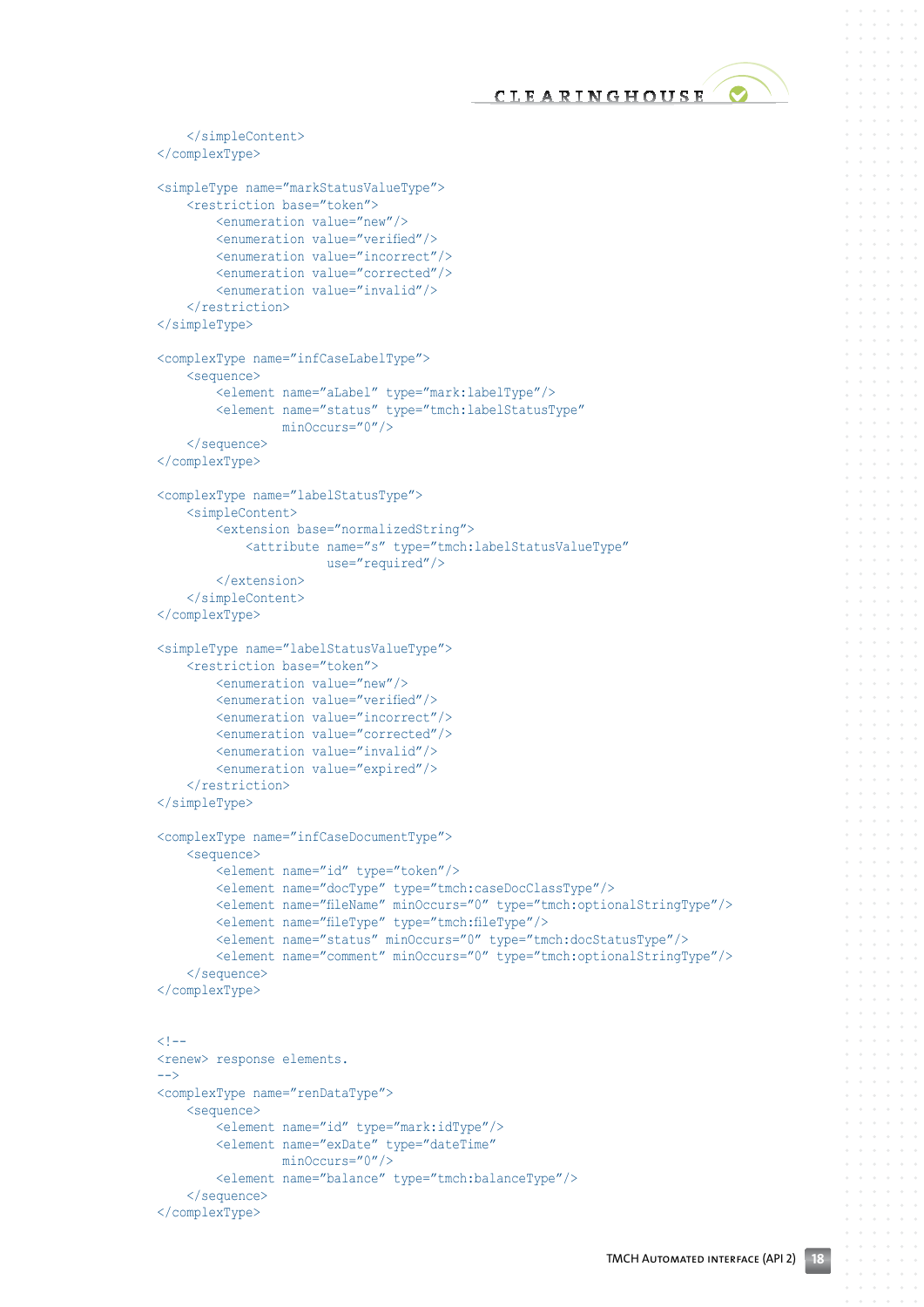

 $\bullet$ 

 $\alpha = \alpha = \alpha$  $\sim$  $\ddot{\phantom{a}}$  $\sim$  $\alpha = \alpha = \alpha$  $\alpha = \alpha$  $\alpha = \alpha = \alpha$ 

 $\alpha = \alpha = 0$  $\alpha$  .  $\alpha$  ,  $\alpha$  $\alpha = \alpha - \alpha - \alpha - \alpha$ 

 $\sim$  $\alpha=\alpha=\alpha$  $\alpha$  , and  $\alpha$  , and  $\alpha$ and a state of  $\sigma_{\rm{eff}}$  and  $\sigma_{\rm{eff}}$  and  $\sigma_{\rm{eff}}$  $\alpha = \alpha = 0$  $\hat{\mathbf{r}}$  ,  $\hat{\mathbf{r}}$  ,  $\hat{\mathbf{r}}$  ,  $\hat{\mathbf{r}}$  ,  $\hat{\mathbf{r}}$  $\alpha = \alpha = \alpha = \alpha$  $\alpha$  ,  $\alpha$  ,  $\alpha$  ,  $\alpha$  ,  $\alpha$  $\frac{1}{2}$  ,  $\frac{1}{2}$  ,  $\frac{1}{2}$  ,  $\frac{1}{2}$  ,  $\frac{1}{2}$  $\alpha = \alpha - \alpha - \alpha - \alpha$  .  $\alpha=\alpha=\alpha-\alpha$  $\alpha$  ,  $\alpha$  ,  $\alpha$  ,  $\alpha$  ,  $\alpha$  $\alpha$  ,  $\alpha$  ,  $\alpha$  ,  $\alpha$  $\alpha$  ,  $\alpha$  ,  $\alpha$  ,  $\alpha$  ,  $\alpha$  $\frac{1}{2}$  ,  $\frac{1}{2}$  ,  $\frac{1}{2}$  ,  $\frac{1}{2}$  ,  $\frac{1}{2}$  $\label{eq:3.1} \sigma_{\alpha\beta}(\sigma_{\alpha\beta}(\sigma_{\beta})-\sigma_{\beta\beta}(\sigma_{\beta})-\sigma_{\beta\beta}(\sigma_{\beta})-\sigma_{\beta\beta})$  $\alpha = \alpha - \alpha = \alpha$  $\hat{a}$  ,  $\hat{a}$  ,  $\hat{a}$  ,  $\hat{a}$  ,  $\hat{a}$  $\alpha$  ,  $\alpha$  ,  $\alpha$  ,  $\alpha$  ,  $\alpha$  $\mathcal{L}^{\mathcal{L}}$  , where  $\mathcal{L}^{\mathcal{L}}$  $\alpha = \alpha - \alpha - \alpha - \alpha$  .  $\alpha = \alpha = \alpha = \alpha$  $\alpha$  ,  $\alpha$  ,  $\alpha$  ,  $\alpha$  ,  $\alpha$  $\alpha=\alpha-\alpha-\alpha$  $\alpha$  ,  $\alpha$  ,  $\alpha$  ,  $\alpha$  ,  $\alpha$  $\sigma_{\rm{eff}}$  and  $\sigma_{\rm{eff}}$  and  $\sigma_{\rm{eff}}$  $\alpha$  , and  $\alpha$  , and  $\alpha$  $\alpha$  , and  $\alpha$  , and  $\alpha$  $\alpha$  ,  $\alpha$  ,  $\alpha$  $\epsilon$  ,  $\epsilon$  ,  $\epsilon$  ,  $\epsilon$  ,  $\epsilon$  $\alpha$  ,  $\alpha$  ,  $\alpha$  ,  $\alpha$  ,  $\alpha$  ,  $\alpha$  $\alpha = \alpha = \alpha = \alpha$  $\alpha$  ,  $\alpha$  ,  $\alpha$  ,  $\alpha$  ,  $\alpha$  $\alpha=\alpha=\alpha=\alpha$  $\alpha$  ,  $\alpha$  ,  $\alpha$  ,  $\alpha$  ,  $\alpha$  $\alpha$  ,  $\alpha$  ,  $\alpha$  ,  $\alpha$  ,  $\alpha$  $\alpha=\alpha=\alpha=\alpha$  $\alpha$  ,  $\alpha$  ,  $\alpha$  ,  $\alpha$  ,  $\alpha$  $\alpha$  ,  $\alpha$  ,  $\alpha$  ,  $\alpha$  $\mathcal{L}^{\pm}$  and  $\mathcal{L}^{\pm}$  and  $\mathcal{L}^{\pm}$  $\alpha$  ,  $\alpha$  ,  $\alpha$  ,  $\alpha$  ,  $\alpha$  ,  $\alpha$  $\alpha = \alpha - \alpha = \alpha$  $\alpha$  ,  $\alpha$  ,  $\alpha$  ,  $\alpha$  ,  $\alpha$  $\alpha$  ,  $\alpha$  ,  $\alpha$  ,  $\alpha$  ,  $\alpha$  $\hat{a}$  ,  $\hat{a}$  ,  $\hat{a}$  ,  $\hat{a}$  ,  $\hat{a}$  $\alpha = \alpha - \alpha - \alpha - \alpha$  .  $\alpha = \alpha = \alpha = \alpha$  $\alpha = \alpha - \alpha - \alpha - \alpha$  .  $\alpha$  ,  $\alpha$  ,  $\alpha$  ,  $\alpha$  $\mathcal{L}^{\pm}$  and  $\mathcal{L}^{\pm}$  and  $\mathcal{L}^{\pm}$  $\alpha$  ,  $\alpha$  ,  $\alpha$  ,  $\alpha$  ,  $\alpha$ and a state of  $\sigma_{\rm{eff}}$  and  $\sigma_{\rm{eff}}$  and  $\sigma_{\rm{eff}}$  $\alpha = \alpha = \alpha$  $\hat{a}$  ,  $\hat{a}$  ,  $\hat{a}$  ,  $\hat{a}$  ,  $\hat{a}$  $\alpha$  ,  $\alpha$  ,  $\alpha$  ,  $\alpha$  ,  $\alpha$  $\mathcal{L}^{\pm}$  and  $\mathcal{L}^{\pm}$  and  $\mathcal{L}^{\pm}$  $\alpha$  ,  $\alpha$  ,  $\alpha$  ,  $\alpha$  ,  $\alpha$  ,  $\alpha$  $\sim$  $\alpha = \alpha = \alpha$  $\alpha = \alpha - \alpha - \alpha - \alpha$ and a state  $\alpha$  ,  $\alpha$  ,  $\alpha$  ,  $\alpha$  ,  $\alpha$  ,  $\alpha$  $\label{eq:2.1} \alpha_{\alpha} = \alpha_{\alpha} - \alpha_{\alpha} - \alpha_{\alpha} - \alpha_{\alpha} - \alpha_{\alpha}$ and a state  $\alpha$  ,  $\alpha$  ,  $\alpha$  ,  $\alpha$ 

```
 <complexType name="trnDataType">
     <sequence>
         <element name="newId" type="mark:idType"/>
         <element name="trnDate" type="dateTime"
             minOccurs="0"/>
         <element name="balance" type="tmch:balanceType"/>
     </sequence>
 </complexType>
\leq! --
 End of schema.
\rightarrow
```
</schema>

 $\alpha$  $\alpha$  $\sim$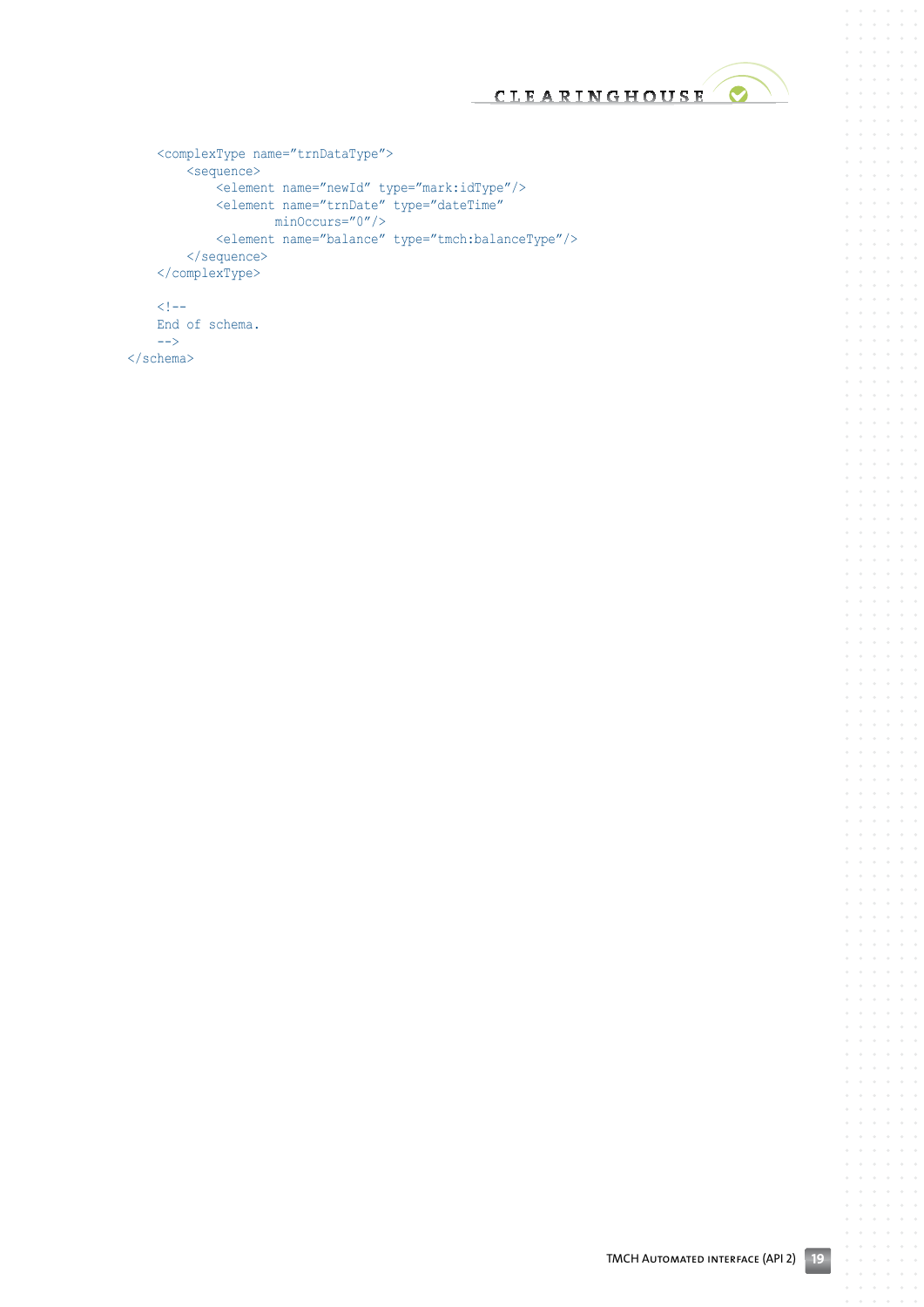# <span id="page-19-0"></span>**3. CREATING A CONNECTION**

This API is intended for use in diverse operating environments where transport and security requirements vary greatly. A Transport Layer Security (TLS) mechanism over standard TCP/IP sockets is used.This transport mechanism is based on the reference document RFC 5734"Extensible Provisioning Protocol (EPP) Transport over TCP". Further security considerations are resolved by the TLS transport layer and are beyond the scope of this document.

Currently the API uses a self-signed CA certificate. You can download it via the website in case your EPP client requires you to verify the SSL certificate of the EPP server. The API is to be used in synchronous mode.A response to a command must be received by the client before sending another command. The API can be layered over multiple transport protocols.

The API can only be used in a connection-oriented mode. A connection-less mode can be simulated by sending a login/command/logout combination in one set. There is a timeout on the session. If a session has not been used for a period longer than 5 minutes, the system will enforce a logout command and close the connection. Any other requirements are further described in the standard.

The number of simultaneously open connections per trademark agent account is set at two connections. Attempting to open more sessions will blocked.

XML is case sensitive. Unless stated otherwise, XML specifications and examples provided in this document must be interpreted in the character case presented. Any data unit sent to the server orreceived from the server contains two sections,a block describing the message length and an XML message.

# **3.1. First block**

A 32-bit header describing the total length of the data unit including the length of the first block.The headerinformation (4 bytes) is to be sentin network order(also known as BigEndian).

# **3.2. Second block**

This block contains the XML API command or response. It is an Xml structure that complies with the above XSD description. The XML block has to use a supported character set such as UTF-8 and an XML version of 1.0. Please note that UTF-8 is the RECOMMENDED character encoding for use with this API.

All API commands are enclosed within in <tmch> ... </tmch> tags.

After setting up a session the first message will be sent by the server and will contain a 'hello' response XML document. Error messages are compliant with the EPP standard.A description of the various messages can be found in appendix 2.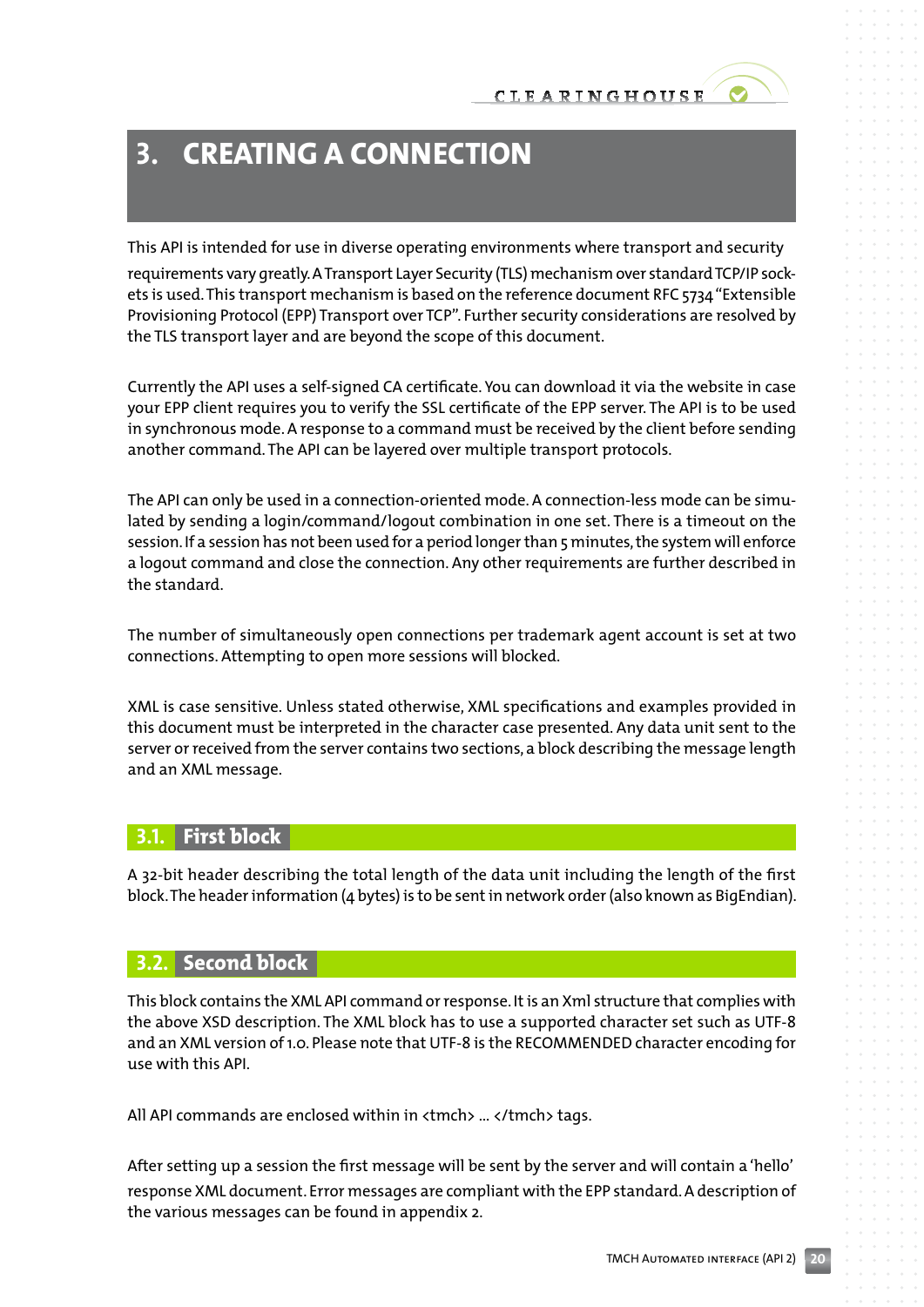<span id="page-20-0"></span>During a session it is always possible to add a clTRID tag.This block will always be mimicked by the server in the trID block enabling the client to track the command and response send by the server. The server will add an extra svTRID block to the trID block uniquely identifying the server response code. This reference can be useful to trace problems and might be asked or referred to in case of technical problems.

# **3.3. Labels**

The following method can be used to verify if a label matches a name of a mark

- 1. a dot  $\dot{\cdot}$  is not allowed in a mark name all mark names (and labels) with a dot will be rejected.
- 2. determine which characters that can be represented in an IDN label determine which characters that can be represented in an IDN domain name (refer to IDN 2008 guideline)
- 3. all other IDN non permissable characters can be omitted or replaced by a hyphen'-'
- 4. in case the character is the ampersand  $(8)$  or the atpersand  $(@)$  it can be omitted, replaced by a hyphen '-' or by a transliteration of'and' or'at' in the language linked to the jurisdiction or the country where the mark is registered. (see appendix 3)
- 5. Verify if the label is conform the general domain name rules
	- $\Theta$  name cannot start with a hyphen ('-')
	- $\Theta$  name cannot end in a hypen ('-')
	- $\Theta$  name with a dash on the 3rd and 4th position is rejected
	- $\Theta$  name and its ascii representation (a-label) cannot be longer than 63 characters

If using the 5 above steps allow to convert the mark name in a label will be accepted.

| ab & c  | <b>Allowed:</b> ab-c, ab-c, abandc, ab-and-c (if jursdiction is US), |
|---------|----------------------------------------------------------------------|
|         | <b>Not allowed:</b> ab---c (dash on 3rd and 4th position),           |
|         | <b>Not allowed:</b> a-and-c (b cannot be omitted),                   |
| $a+b$   | <b>Allowed:</b> ab, a-b                                              |
| $+abc+$ | Allowed: abc                                                         |
|         | Not allowed: -abc (starts with dash), abc- (ends with a dash),       |

### Examples Mark name Labels

# **3.3.1.**  *Algorithm*

- 1. We will assume the trademark name TM is according to ICANN specifications
- 2. Convert all characters to the lower case equivalent
- 3. create an empty list of lists A
- 4. for all characters C in the name TM check if the character C can be represented in IDN2008
	- $\Theta$  yes : create a list L with a single element, the character C
	- $\Theta$  no: create a list L with 2 elements : an empty string and the character'-'
	- $\Theta$  if the character is '&' or '@' add additional transliterations to the list L (based on country or jurisdiction – see appendix 3)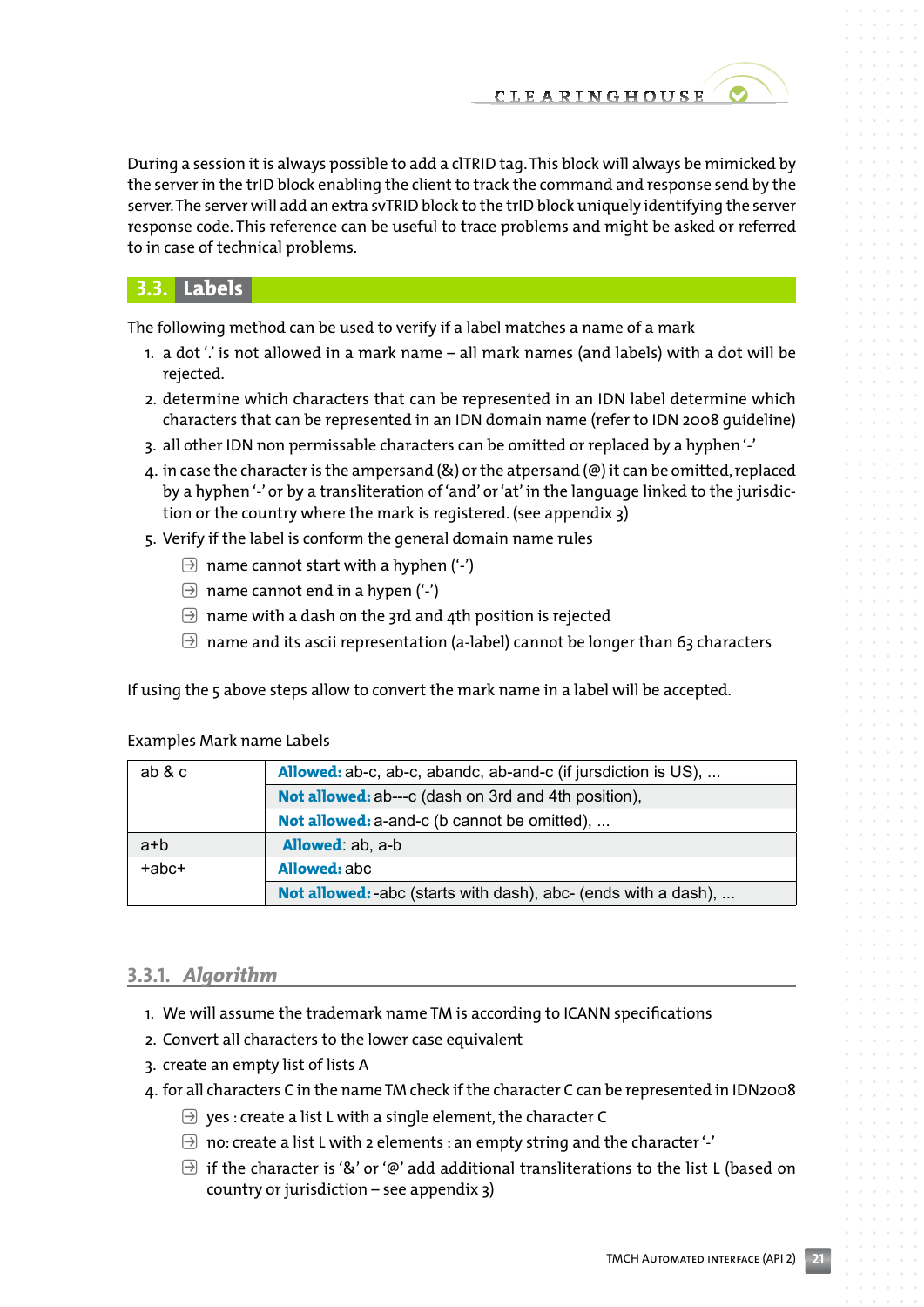$\bullet$ 

- $\Theta$  add the list L to the list of lists A
- 5. create a complete set S of labels by calculation all unique combination's of exactly one choice for all lists L in the list A (this can easily be done by recursion or by straight forward looping over all combination's)
- 6. eliminate all labels from the set S that start or end in a '-', have a '-' in 3rd and 4th position or are longer then 63 characters
- 7. S now contains the list of all possible labels linked to the mark name TM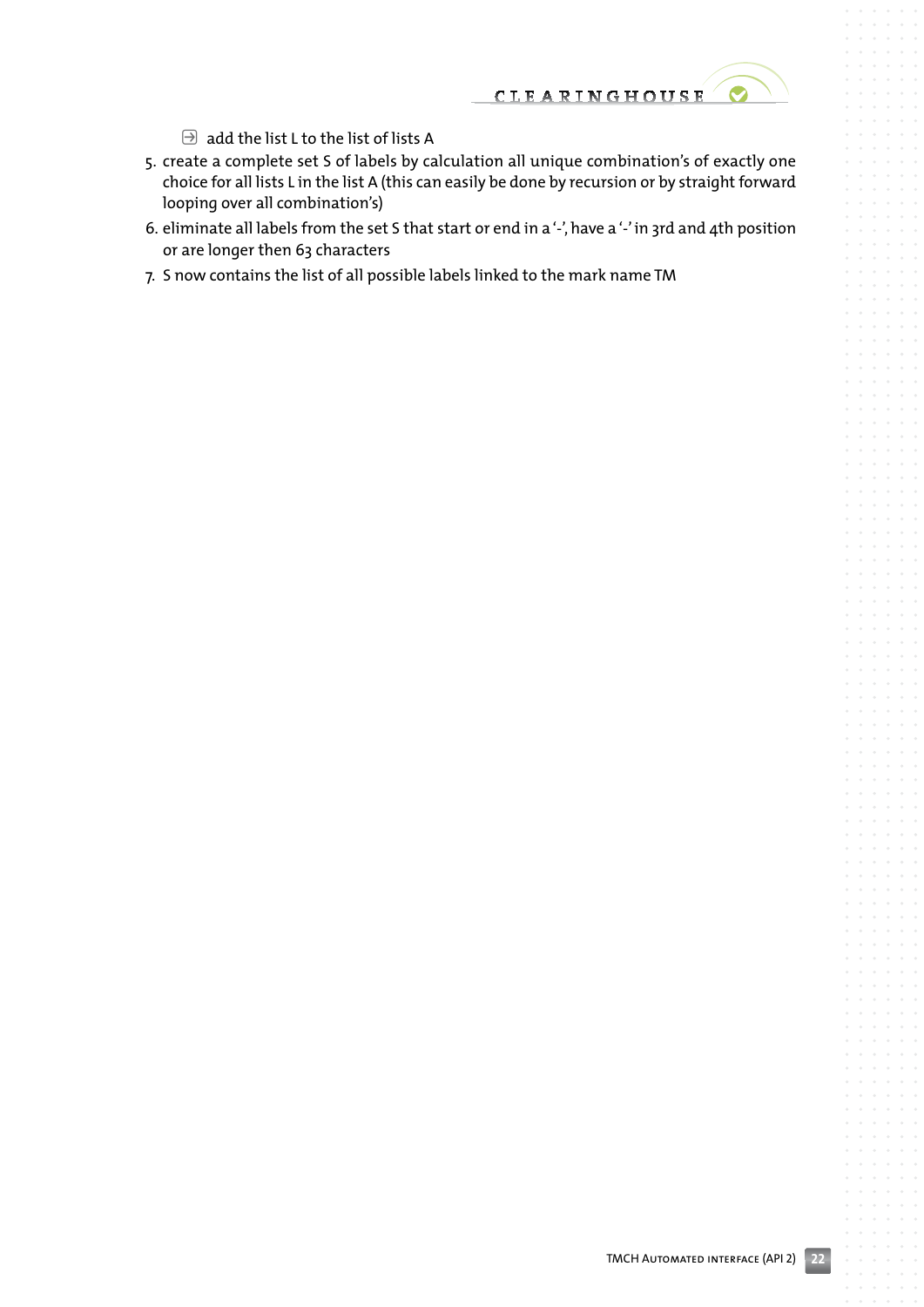# <span id="page-22-0"></span>**4. SESSION COMMANDS**

Session commands are intended to set up new sessions and to keep the session alive to process various CREATE/UPDATE/READ/DELETE (CRUD) commands.

There are 3 basic session commands

- $\rightarrow$  login
- $\rightarrow$  logout
- $\rightarrow$  hello (to keep the session alive)

**4.1. LOGIN**

#### Example of a login command

```
<?xml version="1.0" encoding="utf-8"?>
<tmch xmlns="urn:ietf:params:xml:ns:tmch-1.1">
     <command>
           <login>
                <clID>u777</clID>
                <pw>ReplaceWithPass</pw>
           </login>
           <clTRID>client-id-123</clTRID>
     </command>
\langle/tmch\rangle
```
### The response in case of a positive result confirms user identification

```
<?xml version="1.0" encoding="utf-8"?>
<tmch xmlns="urn:ietf:params:xml:ns:tmch-1.1">
   <response>
     <result code="1000">
       <msg>Command completed successfully</msg>
    \langle/result>
    \langle \text{trID} \rangle <clTRID>ref-to-which-login</clTRID>
       <svTRID>login-1390895916</svTRID>
    \langle/trID>
  </response>
</tmch>
```
After logging in successfully you have an authenticated session. You will be able to retrieve information on all objects in your portfolio/account.

### **4.2. LOGOUT**

The logout command is intended to terminate a session.

```
<?xml version="1.0" encoding="utf-8"?>
<tmch xmlns="urn:ietf:params:xml:ns:tmch-1.1">
    <command>
          <logout/>
```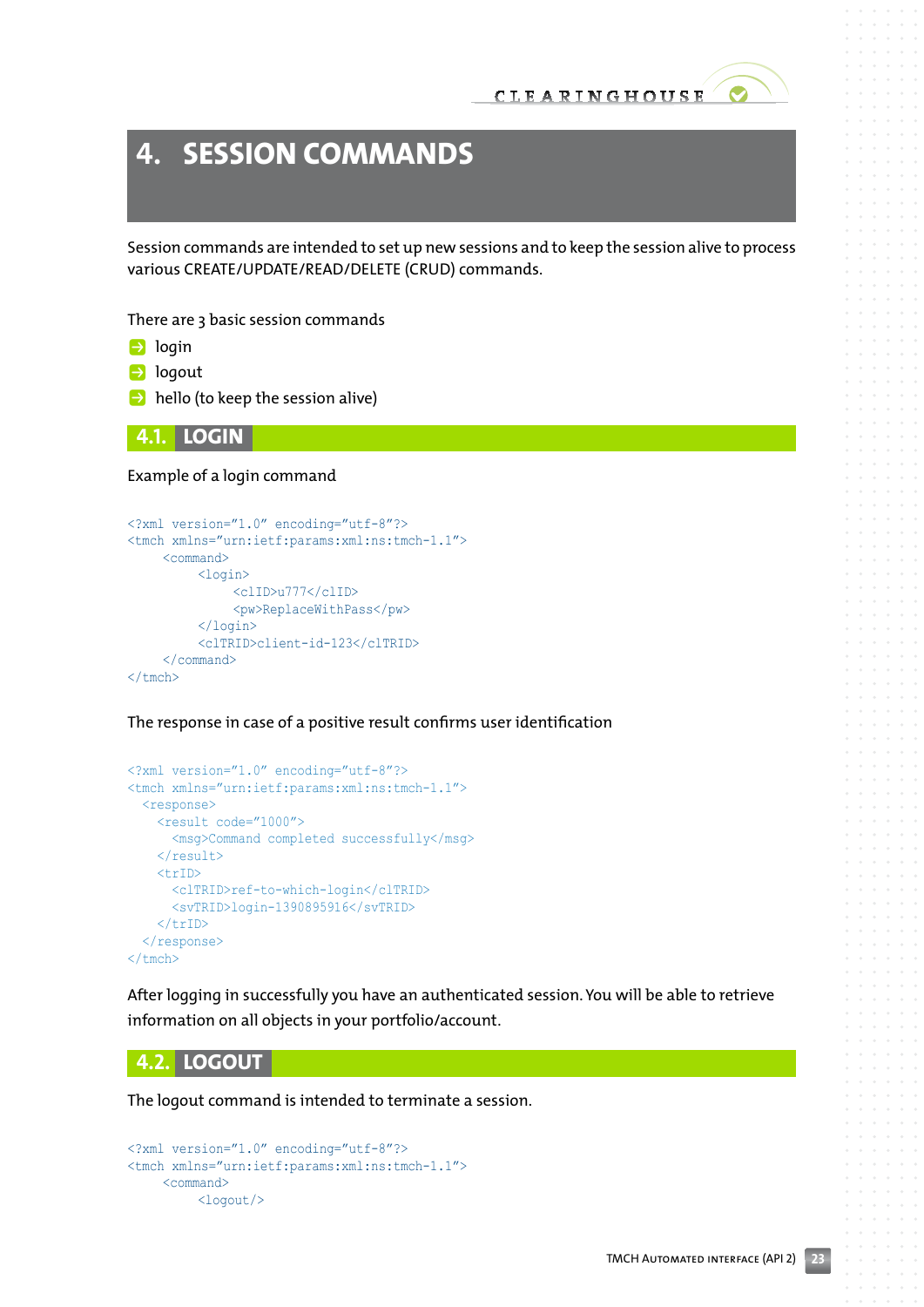#### <span id="page-23-0"></span></command>  $\langle$ /tmch $\rangle$

The result will be the following XML message after which the server will close the connection.

```
<?xml version="1.0" encoding="utf-8"?>
<tmch xmlns="urn:ietf:params:xml:ns:tmch-1.1">
   <response>
     <result code="1000">
       <msg>Command completed successfully</msg>
    \langle/result>
     <msgQ count="76" id="17" />
    <trID> <svTRID>logout-1390896163</svTRID>
    \langle/trID>
  \langleresponse>
\langle /tmch\rangle
```
Notice that is a connection has not been used for some time, the server will send this message to the client (auto-logout) and the connection will be closed.

### **4.3. HELLO**

The hello command can be sent at all moments. It can be used to verify if the connection is still open or to keep the session alive. It can also be used if a connection is established since it does not require an authenticated session.

Command to send

```
<?xml version="1.0" encoding="utf-8"?>
<tmch xmlns="urn:ietf:params:xml:ns:tmch-1.1">
    <hello/>
\langle /tmch>
The response is
```

```
<tmch xmlns="urn:ietf:params:xml:ns:tmch-1.1">
<tmch xmlns="urn:ietf:params:xml:ns:tmch-1.1">
   <greeting>
     <svID>TMCH server v1.1</svID>
     <svDate>2014-01-28T08:01:16Z</svDate>
   </greeting>
\langle /tmch\rangle
```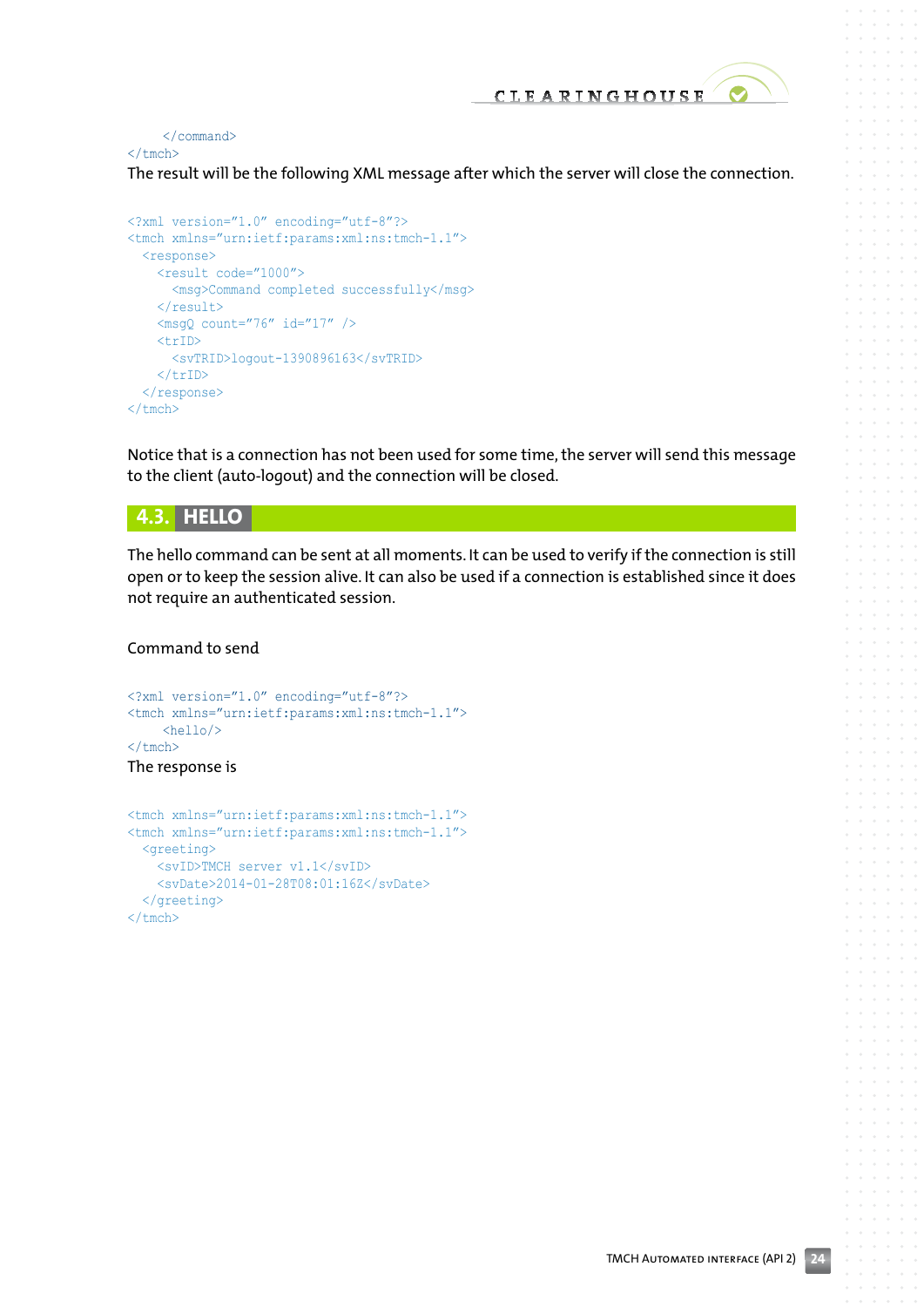# <span id="page-24-0"></span>**5. CREATE MARK**

With the create command you will be able to create the various mark types.

There are 3 different types of marks that can be registered

- 1. registered trademark
- 2. court validated mark
- 3. statute or treaty

# **5.1. Create registered trademark**

```
The following command can be used to create a registered trademark:
<?xml version="1.0" encoding="utf-8"?>
<tmch xmlns="urn:ietf:params:xml:ns:tmch-1.1">
     <command>
           <create>
               <mark xmlns="urn:ietf:params:xml:ns:mark-1.0">
                    <trademark>
                         <id>0000061234-1</id>
                        <markName>Example One</markName>
                        <holder entitlement="owner">
                              <org>Example Inc.</org>
                             <addr>
                                   <street>123 Example Dr.</street>
                                  <street>Suite 100</street>
                                  <city>Reston</city>
                                  <sp>VA</sp>
                                  <pc>20190</pc>
                                  <cc>US</cc>
                              </addr>
                         </holder>
                        <jurisdiction>US</jurisdiction>
                         <class>35</class>
                        <class>36</class>
                        <goodsAndServices>Dirigendas et eiusmodi
                              featuring infringo in airfare et cartam servicia.
                         </goodsAndServices>
                        <regNum>234235</regNum>
                        <regDate>2009-08-16T09:00:00.0Z</regDate>
                         <exDate>2015-08-16T09:00:00.0Z</exDate>
                     </trademark>
              \langle/mark>
                <period unit="y">5</period>
                <document>
                    <docType>Other</docType>
                   <fileName>C:\\ddafs\\file.png</fileName>
                   <fileType>jpg</fileType>
<fileContent>/9j/4AAQSkZJRgABAQEASABIAAD/2wBDAP//////////////////////////////////////////
////////////////////////////////////////////2wBDAf//////////////////////////
////////////////////////////////////////////////////////////wAARCAABAAEDASIA
AhEBAxEB/8QAFQABAQAAAAAAAAAAAAAAAAAAAAP/xAAUEAEAAAAAAAAAAAAAAAAAAAAA/8QAFAEB
AAAAAAAAAAAAAAAAAAAAAP/EABQRAQAAAAAAAAAAAAAAAAAAAAD/2gAMAwEAAhEDEQA/AKAA/9k=
</fileContent>
                </document>
                <label>
                     <aLabel>exampleone</aLabel>
```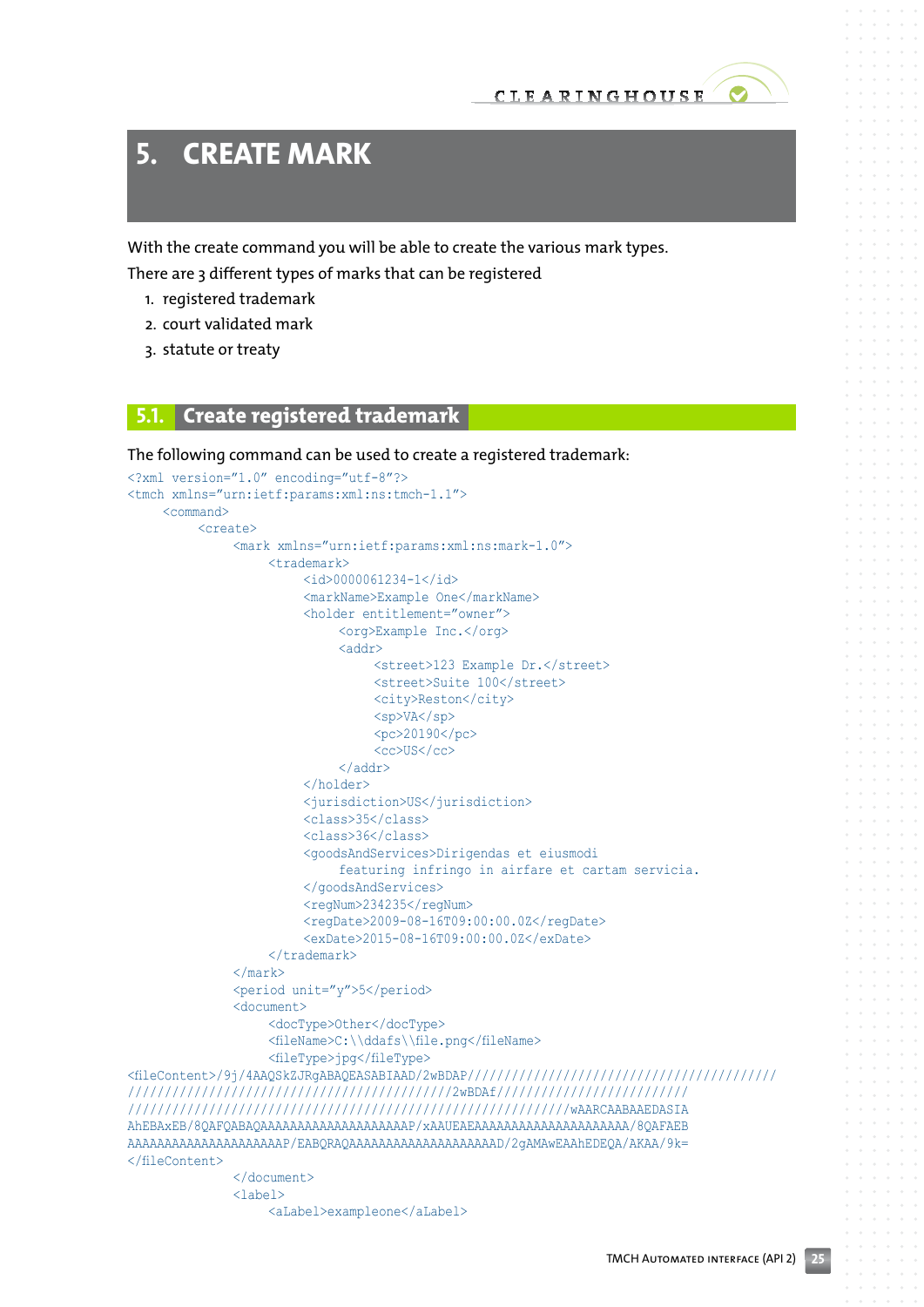$\alpha = \alpha = \alpha$  $\bar{\rm o}$ 

 $\alpha$ 

 $\sim$  $\alpha$  .  $\alpha$  ,  $\alpha$  $\alpha=\alpha-\alpha-\alpha$  $\alpha=\alpha=\alpha$  $\alpha = \alpha - \alpha = \alpha$ and a state  $\sigma_{\rm{eff}}$  and  $\sigma_{\rm{eff}}$  and  $\sigma_{\rm{eff}}$  $\alpha = \alpha = 0$  $\alpha$  ,  $\alpha$  ,  $\alpha$  ,  $\alpha$  $\alpha = \alpha = \alpha$  $\alpha$  ,  $\alpha$  ,  $\alpha$  ,  $\alpha$  ,  $\alpha$  $\label{eq:3.1} \alpha_{\alpha\beta} = \alpha_{\alpha\beta} = \alpha_{\alpha\beta} = \alpha_{\alpha\beta} = \alpha_{\beta}$  $\alpha = \alpha = \alpha$  $\alpha = \alpha - \alpha - \alpha - \alpha$  $\alpha = \alpha = \alpha$  $\hat{a}$  ,  $\hat{a}$  ,  $\hat{a}$  ,  $\hat{a}$  $\alpha = \alpha - \alpha = \alpha - \alpha$  $\alpha$  ,  $\alpha$  ,  $\alpha$  $\sim$  $\sigma_{\rm{eff}}$  ,  $\sigma_{\rm{eff}}$  ,  $\sigma_{\rm{eff}}$  ,  $\sigma_{\rm{eff}}$  $\alpha = \alpha = \alpha$  $\alpha = \alpha = \alpha = \alpha$  $\alpha = \alpha = \alpha = \alpha$  $\alpha$  ,  $\alpha$  ,  $\alpha$  ,  $\alpha$  $\label{eq:1} \alpha = \alpha - \alpha - \alpha - \alpha - \alpha.$  $\alpha = \alpha = \alpha$  $\alpha$  ,  $\alpha$  ,  $\alpha$  ,  $\alpha$  $\alpha = \alpha = \alpha = \alpha$  $\hat{a}$  ,  $\hat{a}$  ,  $\hat{a}$  ,  $\hat{a}$  $\alpha = \alpha - \alpha - \alpha - \alpha$  $\alpha = 1, \ldots, n$  $\alpha = \alpha - \alpha - \alpha - \alpha$  .  $\alpha=\alpha=\alpha$  $\alpha$  ,  $\alpha$  ,  $\alpha$  ,  $\alpha$  $\alpha = \alpha = \alpha = \alpha$  $\alpha$  ,  $\alpha$  ,  $\alpha$  ,  $\alpha$  $\alpha$  , and  $\alpha$  , and  $\alpha$  $\alpha=\alpha=\alpha$  $\alpha$  ,  $\alpha$  ,  $\alpha$  ,  $\alpha$  $\alpha = \alpha = 0$  $\alpha$  ,  $\alpha$  ,  $\alpha$  ,  $\alpha$  $\begin{array}{ccccccccc} \bullet & \bullet & \bullet & \bullet & \bullet & \bullet & \bullet \\ \bullet & \bullet & \bullet & \bullet & \bullet & \bullet & \bullet \end{array}$  $\alpha$  , and  $\alpha$  , and  $\alpha$  $\alpha = \alpha = \alpha$  $\alpha$  ,  $\alpha$  ,  $\alpha$  ,  $\alpha$  ,  $\alpha$  $\alpha = \alpha = \alpha$  $\alpha$  ,  $\alpha$  ,  $\alpha$  ,  $\alpha$  $\alpha = \alpha - \alpha - \alpha - \alpha$  .  $\alpha = \alpha = 0$  $\sim$  $\alpha$  , and  $\alpha$  , and  $\alpha$  $\alpha = \alpha = \alpha$  $\alpha = \alpha = \alpha = \alpha$  $\alpha$  ,  $\alpha$  ,  $\alpha$  ,  $\alpha$  $\alpha = \alpha - \alpha - \alpha$  $\alpha = \alpha - \alpha - \alpha - \alpha$  $\alpha = \alpha = \alpha$  $\alpha$  ,  $\alpha$  ,  $\alpha$  ,  $\alpha$  $\alpha = \alpha = \alpha$  $\alpha = \alpha = \alpha$  $\alpha$  ,  $\alpha$  ,  $\alpha$  ,  $\alpha$  $\alpha = \alpha = \alpha$  $\alpha$  ,  $\alpha$  ,  $\alpha$  ,  $\alpha$  $\alpha = \alpha = \alpha$  $\alpha = \alpha = \alpha$  $\alpha = \alpha = \alpha$  $\alpha = \alpha - \alpha$  $\sim$  $\alpha$  ,  $\alpha$  ,  $\alpha$  ,  $\alpha$  ,  $\alpha$  $\alpha = \alpha - \alpha$  $\alpha$  ,  $\alpha$  ,  $\alpha$  ,  $\alpha$  ,  $\alpha$  $\alpha$  ,  $\alpha$  ,  $\alpha$  ,  $\alpha$  $\alpha = \alpha - \alpha = \alpha$  $\sim$  $\sim$ 

 $\sim$  $\ddot{\phantom{a}}$  $\sim$  $\alpha$ 

 $\bullet$ 

```
 <smdInclusion enable="1"/>
                <claimsNotify enable="1"/>
           </label>
           <label>
                <aLabel>example-one</aLabel>
                <smdInclusion enable="0"/>
                <claimsNotify enable="1"/>
           </label>
      </create>
</command>
```
 $\langle$  /tmch $\rangle$ 

#### Remarks

| Trademark          | Means registered trademark                                                                                                                                                                 |
|--------------------|--------------------------------------------------------------------------------------------------------------------------------------------------------------------------------------------|
| id                 | Unique reference that should start with the agents uid format-<br>ted in 6 digits left padded with zeros and ending in -1                                                                  |
| markName           | Name of the mark                                                                                                                                                                           |
| Holder entitlement | Owner/Licensee/Assignee                                                                                                                                                                    |
| sp                 | State/Province                                                                                                                                                                             |
| <b>ORG</b>         | Name of the organization that is the trademark holder                                                                                                                                      |
| <b>ADDR</b>        | Address consisting out of:                                                                                                                                                                 |
| <b>Street</b>      | Street                                                                                                                                                                                     |
| City               | City                                                                                                                                                                                       |
| sp                 | <b>State</b>                                                                                                                                                                               |
| pc                 | Postal code                                                                                                                                                                                |
| cc                 | Country code (for the complete list see appendix 1)                                                                                                                                        |
| class              | Nice classification number (1-45 or 46 for N/A)                                                                                                                                            |
| Jurisdiction       | for the complete list see appendix 1)                                                                                                                                                      |
| qoodsAndServices   | Full copy of the complete description of goods and services<br>information on the registration form                                                                                        |
| regNum             | The registration number of the trademark                                                                                                                                                   |
| regDate            | The date of registration of the mark (YYYY-MM-DD)                                                                                                                                          |
| exDate             | The date on which a trademark expires (YYYY-MM-DD)                                                                                                                                         |
| Period unit        | The term of registration for a trademark record (1, 3 or 5 years)                                                                                                                          |
| docType            | Licensee declaration/ Trademark - Assignee declaration/ Trade-<br>mark - Other/ Declaration of Proof of use including one single<br>sample/ Proof of use - Other                           |
| fileContent        | Content of the file, base64 encoded                                                                                                                                                        |
| aLabel             | ASCII representation of the label linked to the mark                                                                                                                                       |
| SmdInclusion       | enable Flag for sunrise services: the label will be included in<br>the SMD file to be used in sunrise                                                                                      |
| claimsNotify       | Flag for the claims services: registrants will be made aware of<br>mark existance and you will receive notification on registra-<br>tion during the initial period of general availability |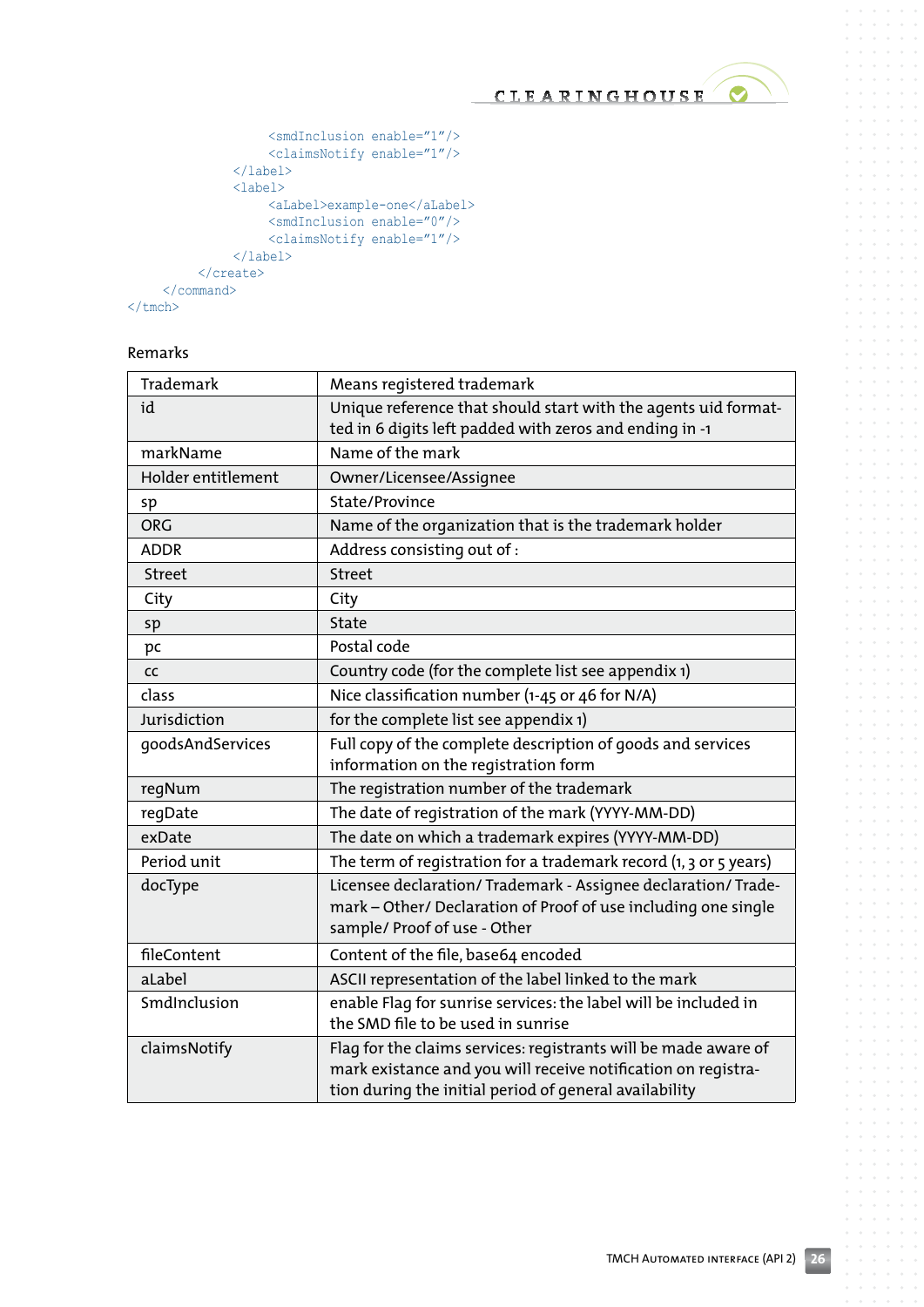$\alpha$ 

 $\sim$   $\sim$ 

# <span id="page-26-0"></span>**5.2. Create court validated mark**

#### The following command can be used to create a court validated mark

```
<?xml version="1.0" encoding="utf-8"?>
<tmch xmlns="urn:ietf:params:xml:ns:tmch-1.1">
    <command>
           <create>
                <mark xmlns="urn:ietf:params:xml:ns:mark-1.0">
                     <court>
                          <id>0000061234-1</id>
                          <markName>Example One</markName>
                          <holder entitlement="owner">
                               <org>Example Inc.</org>
                              <addr>
                                   <street>123 Example Dr.</street>
                                   <street>Suite 100</street>
                                   <city>Reston</city>
                                   <sp>VA</sp>
                                   <pc>20190</pc>
                                   <cc>US</cc>
                               </addr>
                          </holder>
                         <goodsAndServices>Dirigendas et eiusmodi
                               featuring infringo in airfare et cartam servicia.
                          </goodsAndServices>
                         <refNum>234235</refNum>
                         <proDate>2009-08-16T09:00:00.0Z</proDate>
                         <cc>US</cc>
                         <courtName>P.R. supreme court</courtName>
                     </court>
               \langle/mark>
                <period unit="y">5</period>
                <document>
                     <docType>Other</docType>
                    <fileName>C:\\ddafs\\file.png</fileName>
                    <fileType>jpg</fileType>
                    <fileContent>YnJvbAo=</fileContent>
                </document>
                <label>
                     <aLabel>exampleone</aLabel>
                     <smdInclusion enable="1"/>
                     <claimsNotify enable="1"/>
                </label>
                <label>
                     <aLabel>example-one</aLabel>
                     <smdInclusion enable="0"/>
                     <claimsNotify enable="1"/>
                </label>
           </create>
     </command>
```

```
\langle/tmch\rangle
```
#### Remarks

| court              | This means that you want to enter a court validated mark                                                                |
|--------------------|-------------------------------------------------------------------------------------------------------------------------|
| id                 | Unique reference that should start with the agents uid formatted<br>in 6 digits left padded with zeros and ending in -1 |
| markName           | Name of the mark as on the registration form                                                                            |
| Holder entitlement | Owner/Licensee/Assignee                                                                                                 |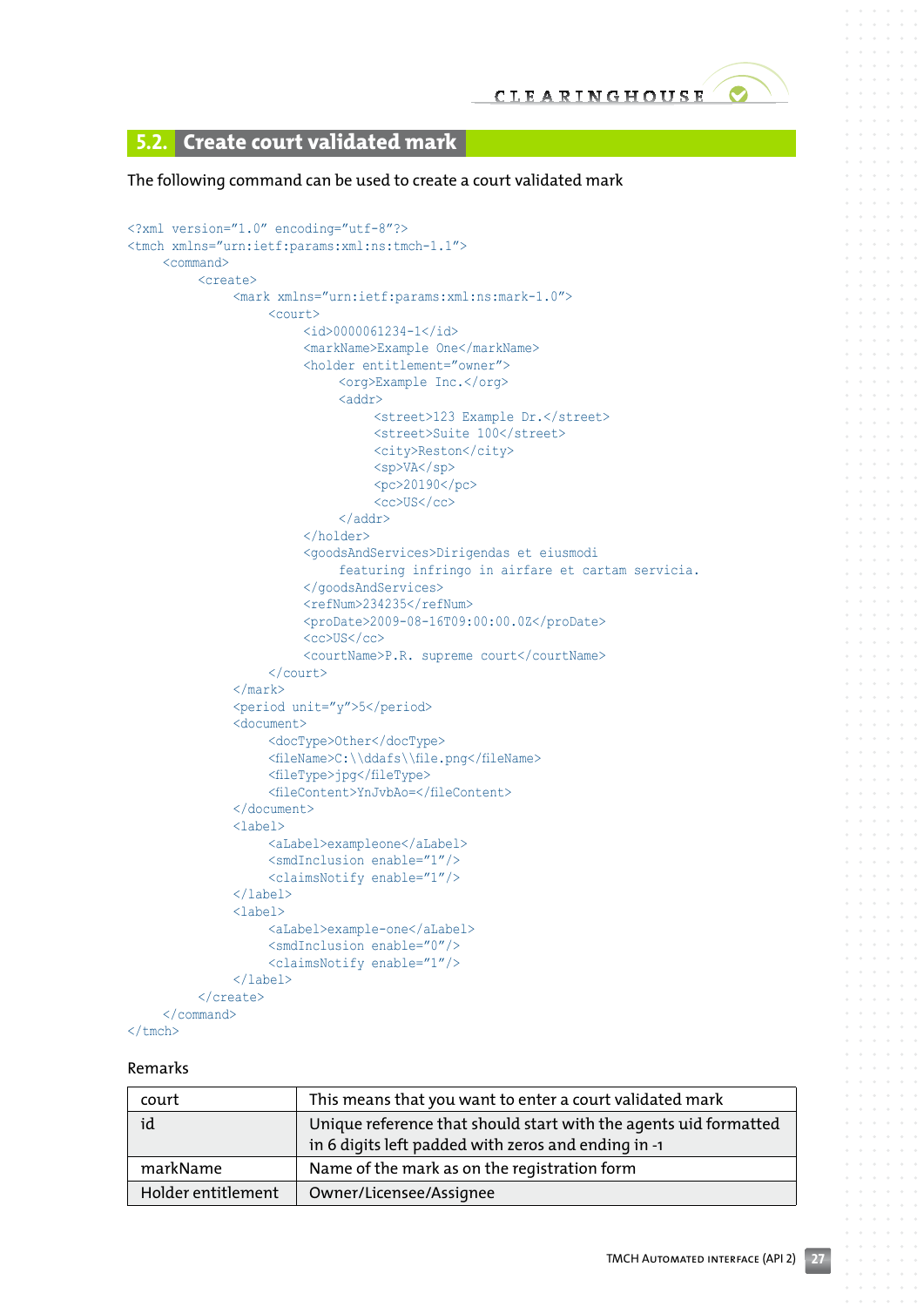$\sim$ 

 $\alpha = -\alpha$  $\alpha = \alpha$  $\alpha = \alpha = 0$ 

 $\alpha = \alpha = \alpha$ 

 $\alpha = \alpha = \alpha$ 

 $\alpha = 1$ 

<span id="page-27-0"></span>

| org              | Name of the organization that is the trademark holder                                                                                                                                     |
|------------------|-------------------------------------------------------------------------------------------------------------------------------------------------------------------------------------------|
| addr             | Address consisting out of:                                                                                                                                                                |
| street           | <b>Street</b>                                                                                                                                                                             |
| city             | City                                                                                                                                                                                      |
| sp               | State/Province                                                                                                                                                                            |
| pc               | Postal code                                                                                                                                                                               |
| <b>CC</b>        | Country code (for the complete list see appendix 1)                                                                                                                                       |
| qoodsAndServices | Copy of the complete description of goods and services                                                                                                                                    |
| refNum           | Reference number of the court order                                                                                                                                                       |
| proDate          | The date of protection of the mark (YYYY-MM-DD)                                                                                                                                           |
| CourtName        | Name of the court                                                                                                                                                                         |
| Period unit      | The term of registration for a trademark record (1, 3 or 5 years)                                                                                                                         |
| docType          | Trademark - Licensee declaration/ Trademark - Assignee declara-<br>tion/Trademark - Copy of the court order                                                                               |
| fileContent      | Content of the file, base64 encoded                                                                                                                                                       |
| aLabel           | ASCII representation of the label linked to the mark                                                                                                                                      |
| SmdInclusion     | Flag for sunrise services : the label will be included in the SMD file<br>to be used in sunrise                                                                                           |
| claimsNotify     | Flag for the claims services : registrants will be made aware of<br>mark existance and you will receive notification on registration<br>during the initial period of general availability |

# **5.3. Create statute or treaty**

The following command can be used to create a statute or treaty mark

```
<?xml version="1.0" encoding="utf-8"?>
<tmch xmlns="urn:ietf:params:xml:ns:tmch-1.1">
    <command>
          <create>
               <mark xmlns="urn:ietf:params:xml:ns:mark-1.0">
                    <treatyOrStatute>
                         <id>00000712423-1</id>
                        <markName>Example One</markName>
                        <holder entitlement="owner">
                              <org>Example Inc.</org>
                             <addr>
                                   <street>123 Example Dr.</street>
                                  <street>Suite 100</street>
                                  <city>Reston</city>
                                  <sp>VA</sp>
                                  <pc>20190</pc>
                                  <cc>US</cc>
                              </addr>
                         </holder>
                        <protection ruling="US">
                              <cc>US</cc>
                         </protection>
                        <goodsAndServices>Dirigendas et eiusmodi
                              featuring infringo in airfare et cartam servicia.
                         </goodsAndServices>
                        <refNum>234235</refNum>
                        <proDate>2009-08-16T09:00:00.0Z</proDate>
```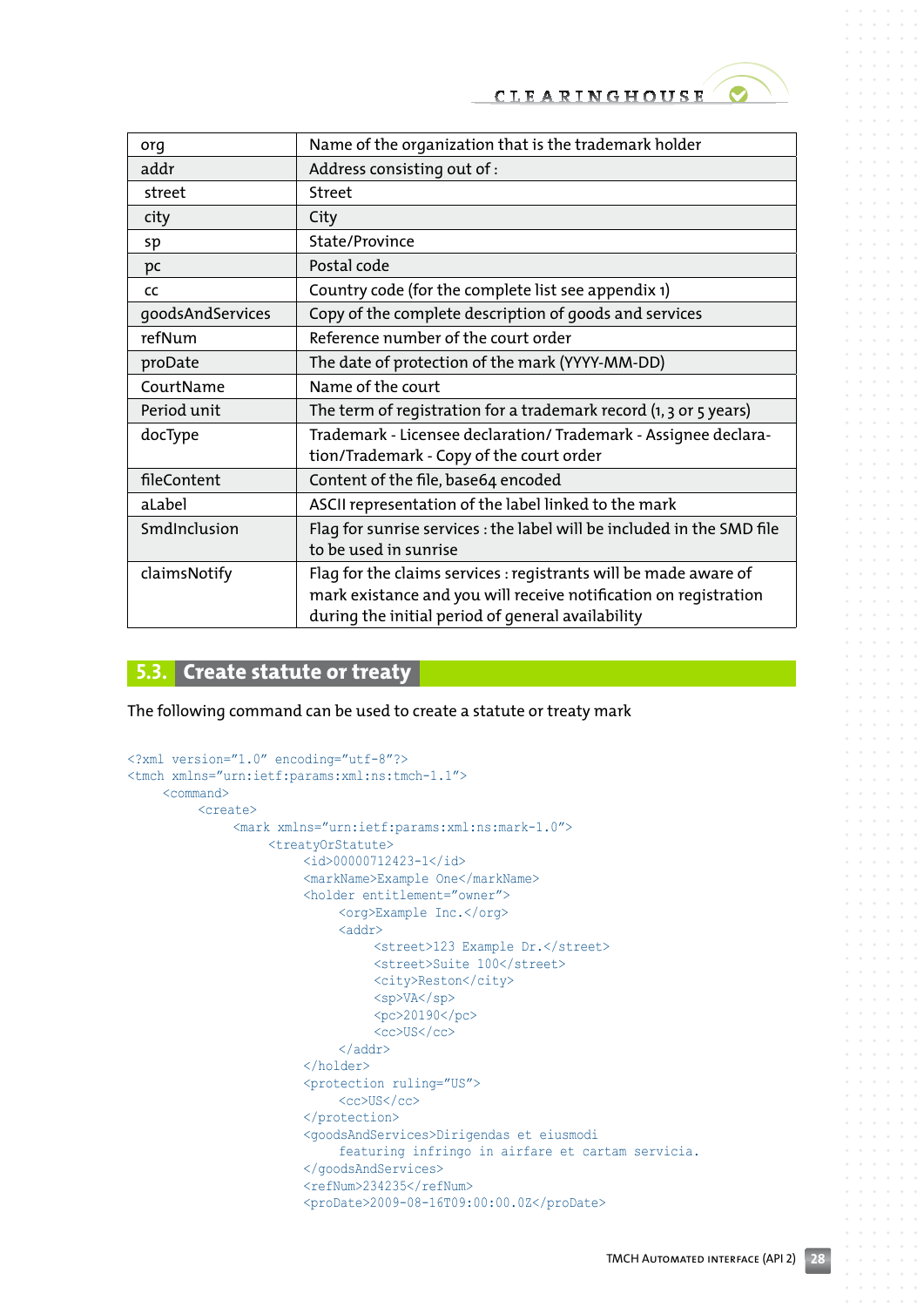$\alpha = \alpha = 0$ 

 $\sim$  $\alpha = \alpha = \alpha$ 

 $\alpha = -\alpha$  $\alpha = \alpha = 0$  $\alpha = \alpha$  $\alpha = \alpha - \alpha$  $\alpha = \alpha = \alpha$  $\sim$  100  $\sim$  $\alpha = \alpha = \alpha$  $\alpha = \alpha = 1$  $\alpha = \alpha = \alpha$  $\alpha = \alpha = 1$  $\alpha = \alpha = 0$  $\alpha = \alpha = \alpha$  $\alpha = \alpha = 0$  $\alpha = \alpha = 0$  $\alpha = \alpha - \alpha$  $\alpha = \alpha = \alpha = \alpha$  $\alpha = \alpha = \alpha$  $\alpha = \alpha = \alpha$  $\alpha$  .  $\alpha$  ,  $\alpha$  $\alpha = \alpha = 0$  $\alpha = \alpha - \alpha$  $\alpha = \alpha = \alpha$  $\alpha = \alpha = \alpha$  $\alpha = \alpha = 1$  $\alpha = \alpha = \alpha$  $\alpha = \alpha - \alpha$  $\alpha = \alpha = \alpha = \alpha$  $\alpha = -\alpha$  $\alpha = \alpha = \alpha$  $\alpha = \alpha = \alpha$  $\alpha = \alpha = \alpha$  $\alpha = \alpha = \alpha$  $\alpha = \alpha = \alpha$  $\alpha = \alpha = \alpha$  $\alpha = \alpha = \alpha$  $\sim$  100  $\sim$  $\alpha = \alpha = \alpha$  $\alpha = \alpha = \alpha$ 

 $\alpha = \alpha = \alpha$ 

```
<title>My Mark Title</title>
                        <execDate>2010-01-05T09:00:00.0Z</execDate>
                    </treatyOrStatute>
               \langle/mark>
                <period unit="y">5</period>
                <document>
                    <docType>Other</docType>
                   <fileName>C:\\ddafs\\file.png</fileName>
                   <fileType>jpg</fileType>
<fileContent>/9j/4AAQSkZJRgABAQEASABIAAD/2wBDAP//////////////////////////////////////////
////////////////////////////////////////////2wBDAf//////////////////////////
////////////////////////////////////////////////////////////wAARCAABAAEDASIA
AhEBAxEB/8QAFQABAQAAAAAAAAAAAAAAAAAAAAP/xAAUEAEAAAAAAAAAAAAAAAAAAAAA/8QAFAEB
AAAAAAAAAAAAAAAAAAAAAP/EABQRAQAAAAAAAAAAAAAAAAAAAAD/2gAMAwEAAhEDEQA/AKAA/9k=
</fileContent>
                </document>
                <label>
                    <aLabel>exampleone</aLabel>
                    <smdInclusion enable="1"/>
                    <claimsNotify enable="1"/>
                </label>
                <label>
                    <aLabel>example-one</aLabel>
                    <smdInclusion enable="0"/>
                    <claimsNotify enable="1"/>
               </label>
           </create>
    </command>
```

```
\langle /tmch\rangle
```

| treatyorstatue     | This means that you want to enter a mark protected under statue<br>of treaty                                            |
|--------------------|-------------------------------------------------------------------------------------------------------------------------|
| id                 | Unique reference that should start with the agents uid formatted<br>in 6 digits left padded with zeros and ending in -1 |
| markName           | Name of the mark as on the registration form                                                                            |
| Holder entitlement | Owner/Licensee/Assignee                                                                                                 |
| org                | Name of the organization that is the trademark holder                                                                   |
| addr               | Address consisting out of:                                                                                              |
| street             | Street                                                                                                                  |
| city               | City                                                                                                                    |
| sp                 | State/Province                                                                                                          |
| pc                 | Postal code                                                                                                             |
| CC                 | Country code (for the complete list see appendix 1)                                                                     |
|                    |                                                                                                                         |
| qoodsAndServices   | Copy of the complete description of goods and services                                                                  |
| refNum             | Reference number of the mark                                                                                            |
| proDate            | The date of protection of the mark (YYYY-MM-DD)                                                                         |
| <b>Title</b>       | Title of the statute or treaty                                                                                          |
| Period unit        | The term of registration for a trademark record (1, 3 or 5 years)                                                       |
| execdate           | Date of execution of the statue or treaty (YYYY-MM-DD)                                                                  |
| docType            | Trademark - Licensee declaration/ Trademark - Assignee declara-<br>tion/Trademark - Other                               |
| fileContent        | Content of the file, base64 encoded                                                                                     |
| aLabel             | ASCII representation of the label linked to the mark                                                                    |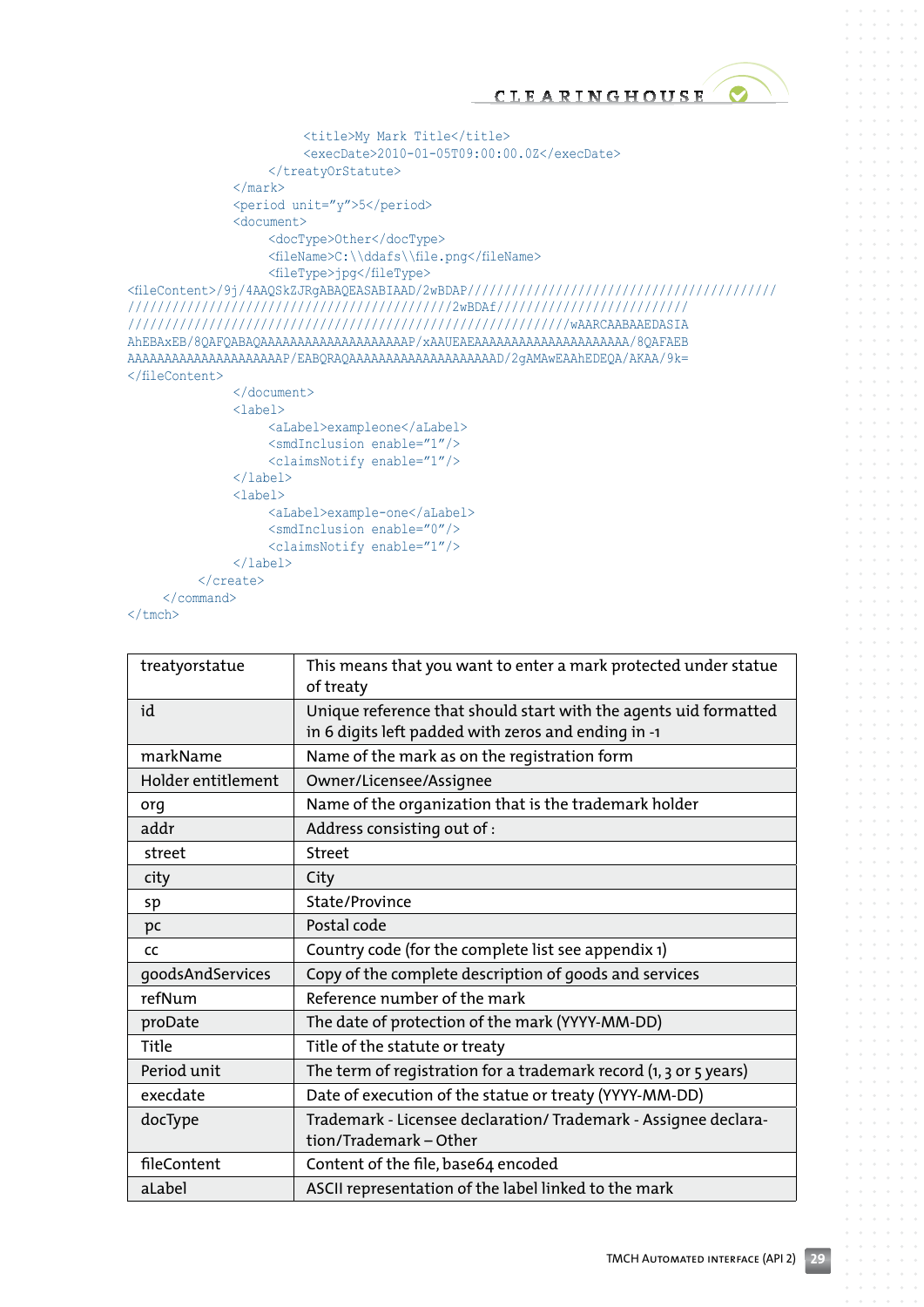<span id="page-29-0"></span>

| SmdInclusion | enable Flaq for sunrise services : the label will be included in the<br>SMD file to be used in sunrise                                                                                    |
|--------------|-------------------------------------------------------------------------------------------------------------------------------------------------------------------------------------------|
| claimsNotify | Flag for the claims services : registrants will be made aware of<br>mark existance and you will receive notification on registration<br>during the initial period of general availability |

# **5.3.1.**  *Create mark response*

When a mark is successfully created the following XML messages will be returned by the server

```
<?xml version="1.0" encoding="utf-8"?>
<tmch xmlns="urn:ietf:params:xml:ns:tmch-1.1">
   <response>
     <result code="1000">
       <msg>Command completed successfully</msg>
     </result>
     <msgQ count="76" id="17" />
     <resData>
       <creData>
        <id>00000100010001390896163-1</id>
         <crDate>2014-01-28T09:02:43.7Z</crDate>
         <balance>
           <amount currency="USD">57830.2500</amount>
           <statusPoints>1407</statusPoints>
         </balance>
       </creData>
    </resData>
     <trID>
       <svTRID>create-1390896163-5266</svTRID>
    \langle /trID>
   </response>
\langle /tmch\rangle
```
### Remarks

If the mark is created successfully the resulting response includes

- 1. The number of messages still pending
- 2. A balance section that contains the remaining currency and your status points

 $\sim$ 

 $\alpha$ 

 $\alpha = \alpha = \alpha$ 

 $\alpha = 0$ 

 $\sim$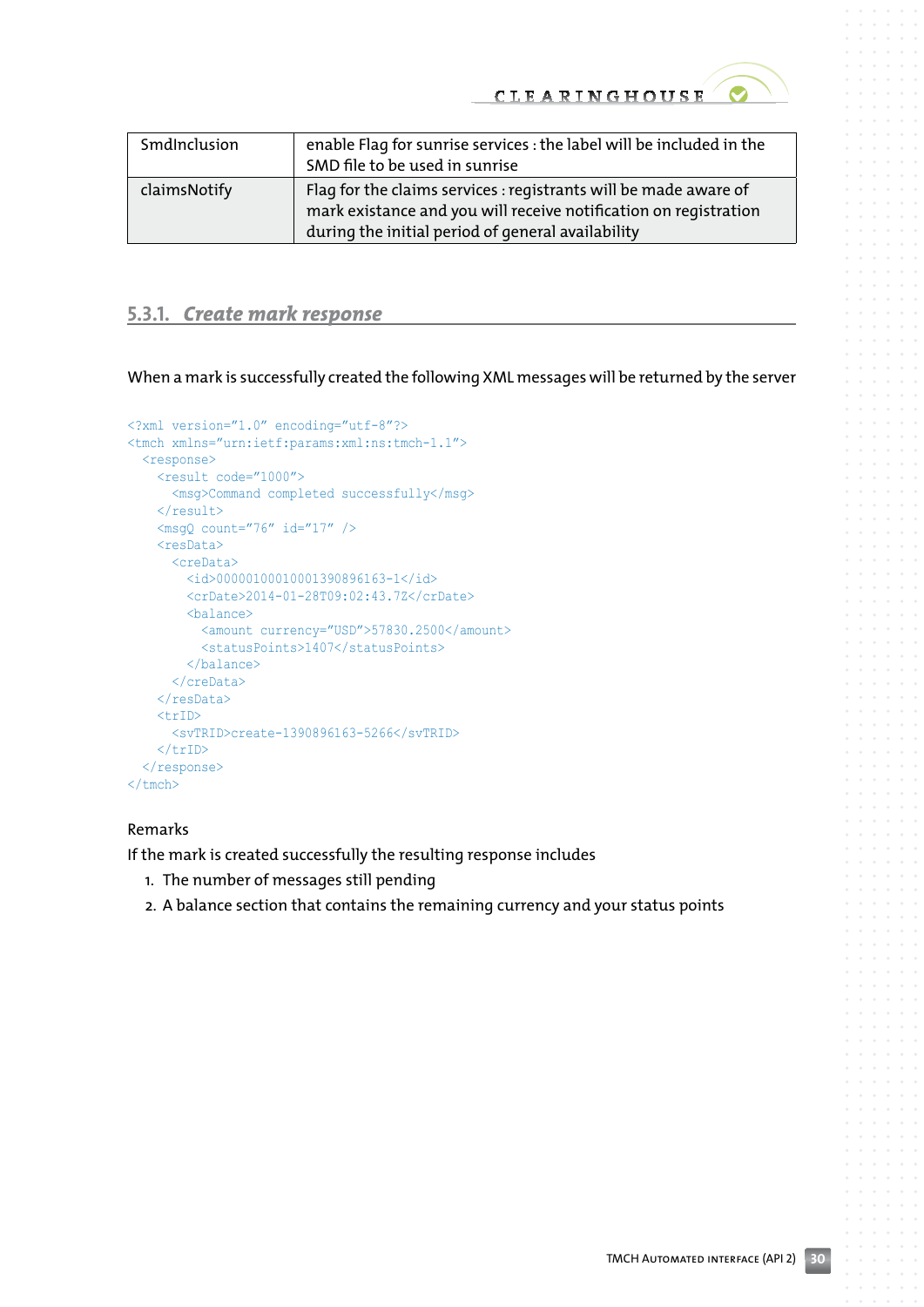# <span id="page-30-0"></span>**6. INFO MARK**

The info linked to a specific mark can be retrieved using the info command. Depending on the request and the status of the mark the info can be formatted in various different ways.

- 1. Mimicking the create command
- 2. In SMD format
- 3. In base64 encoded SMD format
- 4. In full SMD compatibility format

### **6.1. Info mark command**

The plain version of the info command will mimic the create command

```
<?xml version="1.0" encoding="utf-8"?>
<tmch xmlns="urn:ietf:params:xml:ns:tmch-1.1">
     <command>
           <info>
                <id>00000712423-1</id>
          \langle/info>
     </command>
\langle /tmch>
```
The result is a complete set of info linked to a mark with the given handle. The following example relates to a registered trademark.

```
<?xml version="1.0" encoding="utf-8"?>
<tmch xmlns="urn:ietf:params:xml:ns:tmch-1.1">
   <response>
     <result code="1000">
       <msg>Command completed successfully</msg>
    \langle/result>
    \langle \text{msgQ count} = "76" \text{ id} = "17" \rangle <resData>
       <infData>
         <id>00071234-992</id>
        \lambda <status s="new" />
         <pouStatus s="notSet" />
          <mark xmlns="urn:ietf:params:xml:ns:mark-1.0">
           <court>
              <id>00071234-992</id>
             <markName>My name</markName>
              <holder entitlement="assignee">
               <name>Mr. Rep</name>
                <org>Owner INC</org>
                <addr>
                  <street>Jacobs Street</street>
                  <city>Bruges</city>
                  <sp>VA</sp>
                  <pc>8100</pc>
                   <cc>BE</cc>
                </addr>
                <voice x="1234">+1.32235523</voice>
                <fax>+1.32235523</fax>
                <email>j@bla</email>
```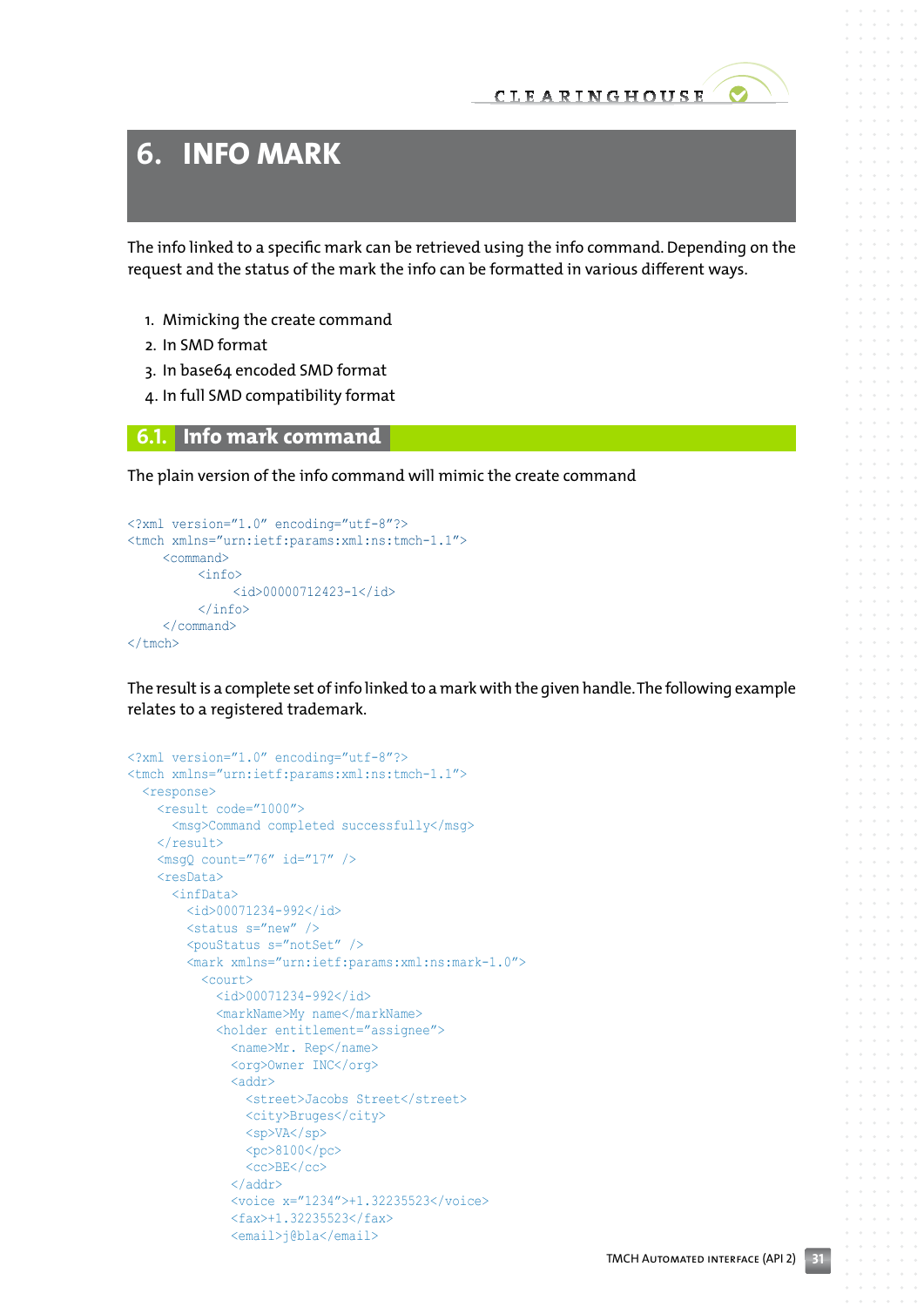```
 </holder>
              <goodsAndServices>BX-1421312-IRUNF-134</goodsAndServices>
             <refNum>12345678</refNum> <proDate>2009-08-16T00:00:00Z</proDate>
              <cc>BE</cc>
              <courtName>Court of Brussels</courtName>
            </court>
        \langle/mark>
         <label>
           <aLabel>my-name</aLabel>
           <uLabel>my-name</uLabel>
           <smdInclusion enable="0" />
           <claimsNotify enable="0" />
         </label>
         <label>
           <aLabel>myname</aLabel>
           <uLabel>myname</uLabel>
           <smdInclusion enable="0" />
           <claimsNotify enable="0" />
         </label>
         <crDate>2013-03-22T10:42:06.0Z</crDate>
         <upDate>2013-03-19T00:32:45.9Z</upDate>
         <exDate>2013-03-19T00:32:45.9Z</exDate>
       </infData>
     </resData>
     <trID>
       <svTRID>poll-1390900577</svTRID>
    \langle/trID>
  \langle/response>
\langle /tmch\rangle
```
Please note that when the info command returns a successful result, the response includes 3 blocks

- 1. the result block showing the command is executed successfully
- 2. the msqQ block showing the number of pending messages if there are any (if not the block will not be added)
- 3. the resData block showing the mark info

# **6.2. Info mark smd**

If the mark has been approved you will be able to download the SMD file linked to the mark using the following command

```
<?xml version="1.0" encoding="utf-8"?>
<tmch xmlns="urn:ietf:params:xml:ns:tmch-1.1">
    <command>
           <info type="smd">
               <id>000009812423-1</id>
          </info>
     </command>
\langle /tmch>
```
The result is an encapsulated SMD file

```
<?xml version="1.0" encoding="utf-8"?>
<tmch xmlns="urn:ietf:params:xml:ns:tmch-1.1">
```
 $\alpha = \alpha = 0$ 

 $\alpha = \alpha = 0$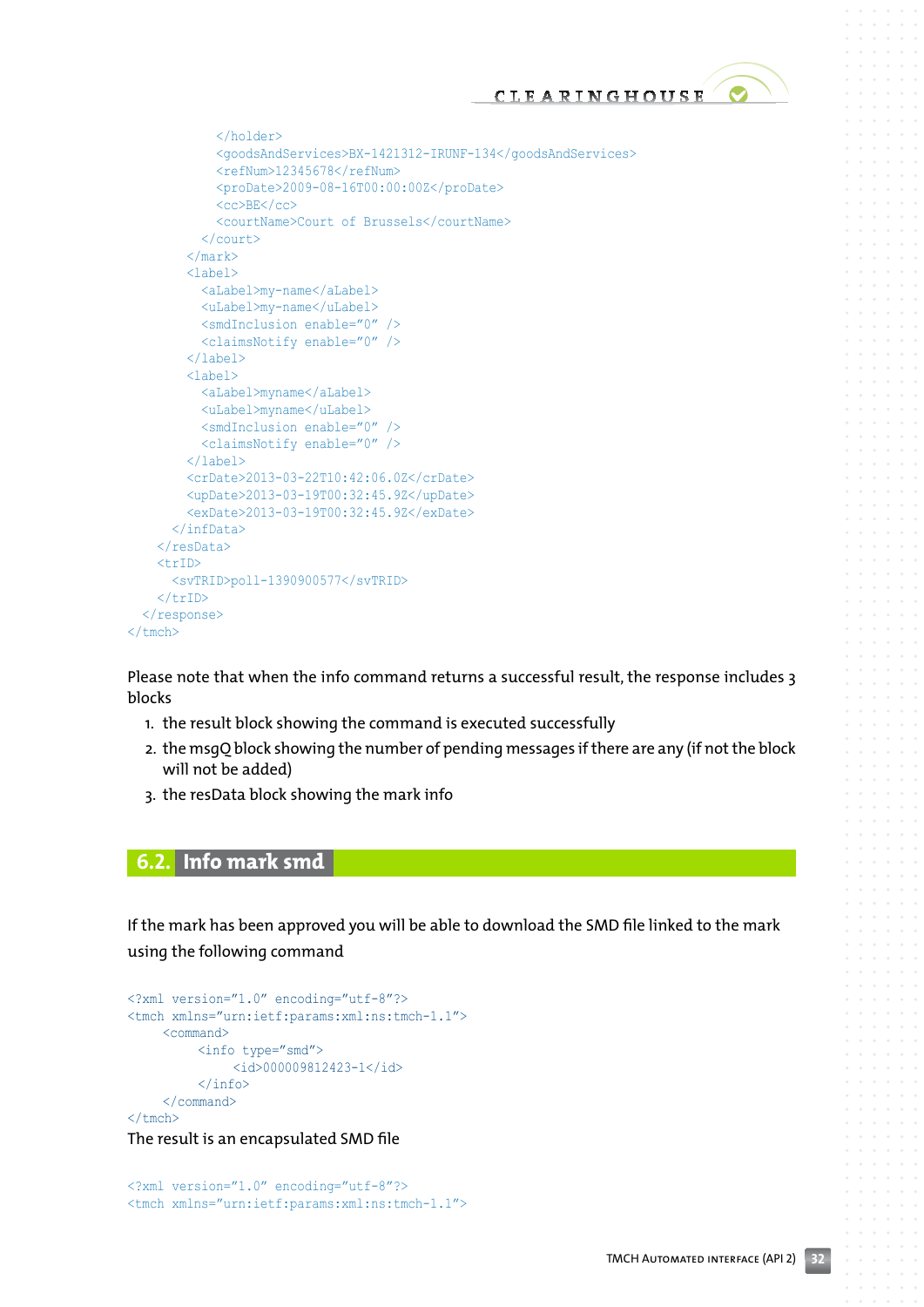$\alpha = \alpha = \alpha = \alpha$ 

 $\alpha$  .  $\alpha$  ,  $\alpha$  $\alpha = \alpha - \alpha = \alpha$  $\alpha = \alpha = \alpha = \alpha$ 

 $\alpha=\alpha=\alpha=\alpha$ 

 $\alpha = \alpha = \alpha = \alpha$  $\alpha$  .  $\alpha$  ,  $\alpha$  ,  $\alpha$ 

 $\alpha = \alpha = \alpha$  $\alpha = \alpha - \alpha = \alpha$  $\alpha=\alpha=\alpha-\alpha$ 

 $\alpha=\alpha=\alpha=\alpha$  $\alpha = \alpha = \alpha = \alpha$ 

 $\alpha = \alpha = \alpha = 0$  $\alpha = \alpha = \alpha = \alpha$  $\alpha$  ,  $\alpha$  ,  $\alpha$  ,  $\alpha$ 

 $\alpha$  ,  $\alpha$  ,  $\alpha$  ,  $\alpha$ 

 $\alpha = \alpha - \alpha = 0$  $\alpha = \alpha - \alpha = \alpha$ 

and a state of  $\alpha = \alpha = \alpha = 0$ 

 $\alpha = \alpha - \alpha - \alpha$ 

```
 <response>
   <result code="1000">
     <msg>Command completed successfully</msg>
  \langleresult>
  \langle \text{msgQ count} = "76" id="17" />
   <resData>
     <infData>
       <id>0000015071387359953364-1</id>
      \lambda <status s="verified" />
       <smdId>000000000023234-2</smdId>
```
 <smd:signedMark xmlns:smd="urn:ietf:params:xml:ns:signedMark-1.0" id="\_7f3b-6f8c-5cf1-4f6b-9187-21dd7d53c968"><smd:id>0000005071387359953364-1</smd:id><smd:issuerInfo issuerID="1"><smd:org>Deloitte</smd:org><smd:email>smd-support@deloitte.com</ smd:email><smd:url>smd-support.deloitte.com</smd:url><smd:voice>+32.20000000</smd:voice></smd:issuerInfo><smd:notBefore>2013-12-18T09:45:53.364Z</smd:notBefore><smd:notAfter>2014-05-02T22:00:00.000Z</smd:notAfter><mark:mark xmlns:mark="urn:ietf:params:xml:ns:mark-1.0"><mark:trademark><mark:id>000001136757513215-1</mark:id><mark:markName>Example 3</mark:markName><mark:holder entitlement="owner"><mark:org>Example Inc.</mark:org><mark:addr><mark:street>123 Example Dr.</mark:street><mark:street>Suite 100</mark:street><mark:city>Reston</mark:city><mark:sp>VA</mark:sp><mark:pc>20190</mark:pc><mark:cc>LY</ mark:cc></mark:addr></mark:holder><mark:contact type="agent"><mark:name>jan jansen</ mark:name><mark:org>CHIP</mark:org><mark:addr><mark:street>dvv 37</mark:street><mark:city>Leuven</mark:city><mark:pc>3000</mark:pc><mark:cc>BE</mark:cc></mark:addr><mark:voice>+1.123</ mark:voice><mark:fax>+2.457</mark:fax><mark:email>jan@ipclearinghouse.org</mark:email></ mark:contact><mark:jurisdiction>LY</mark:jurisdiction><mark:class>35</mark:class><mark: class>36</mark:class><mark:goodsAndServices>Dirigendas et eiusmodi featuring infringo in airfare et cartam servicia.

 </mark:goodsAndServices><mark:regNum>234235</mark:regNum><mark:reg-Date>2009-08-15T22:00:00.000Z</mark:regDate><mark:exDate>2015-08-15T22:00:00.000Z</mark:ex-Date></mark:trademark></mark:mark><ds:Signature xmlns:ds="http://www.w3.org/2000/09/ xmldsig#" Id="\_32534634-384e-40b3-9c48-812c5a92f0ee"><ds:SignedInfo><ds:CanonicalizationMethod Algorithm="http://www.w3.org/2001/10/xml-exc-c14n#"/><ds:SignatureMethod Algorithm="http://www.w3.org/2001/04/xmldsig-more#rsa-sha256"/><ds:Reference URI="#\_7f3b-6f8c-5cf1-4f6b-9187-21dd7d53c968"><ds:Transforms><ds:Transform Algorithm="http://www. w3.org/2000/09/xmldsig#enveloped-signature"/><ds:Transform Algorithm="http://www. w3.org/2001/10/xml-exc-c14n#"/></ds:Transforms><ds:DigestMethod Algorithm="http://www. w3.org/2001/04/xmlenc#sha256"/><ds:DigestValue>UOUfso/KI5u9WEVqfX/jTKcEoeuUWioT4O9neFsqmZg=</ ds:DigestValue></ds:Reference><ds:Reference URI="#\_ebda5fd0-14e2-40fb-b973-06328b34fc74"><ds:Transforms><ds:Transform Algorithm="http://www.w3.org/2001/10/xml-exc-c14n#"/></ ds:Transforms><ds:DigestMethod Algorithm="http://www.w3.org/2001/04/xmlenc#sha256"/><ds:DigestValue>kedEuC5ruC2DeF9GFPQ3crkV+lW0IQCmCk7uX8uM13g=</ds:DigestValue></ds:Reference></ ds:SignedInfo><ds:SignatureValue Id="\_c3d3ad97-f335-4694-b70b-7ac578eeb816">gvN4wbzEXfJ0FvdUJ54JTdF4NKuRfuXs0BYj0DIKNMnaXD0KAFDnEb1nMFfC7mU+lugjofeuHYz/

AglrVMgKCatiiGIM7GHLIaz6CfBWvQbRFAg23xJ/tOoEcmtmg8QwOLVmtwnfG2AhLfDJWCnV8PqJ

bGmxlt7k9jlhpPGlMYY=</ds:SignatureValue><ds:KeyInfo Id="\_ebda5fd0-14e2-40fb-b973-06328b34fc74"><ds:X509Data><ds:X509Certificate>MIIFQDCCBKmgAwIBAgIEQDf7czANBgkqhkiG9w0BAQUFADA/MQswC-QYDVQQGEwJESzEMMAoGA1UE

ChMDVERDMSIwIAYDVQQDExlUREMgT0NFUyBTeXN0ZW10ZXN0IENBIElJMB4XDTExMTEwMTEyMjAz M1oXDTEzMTEwMTEyNTAzM1owgYUxCzAJBgNVBAYTAkRLMSkwJwYDVQQKEyBJbmdlbiBvcmdhbmlz YXRvcmlzayB0aWxrbnl0bmluZzFLMCMGA1UEBRMcUElEOjkyMDgtMjAwMi0yLTczNTA4OTg1Nzk4 MjAkBgNVBAMTHVRlc3RwZXJzb24gMjgwMjc1MTc3MiBUZXN0c2VuMIGfMA0GCSqGSIb3DQEBAQUA A4GNADCBiQKBgQCSx/24Ymnp6hOLnEKstqKbkzKbxWAtsp6McocgCCWkIX82QGJ5N6Fqi8Ti20D0 DNxjlW0RfQU/Ot25mEmVXrXpcUcQEsidHs1nFx7Bz2EEFL0gs8JzDiNQ9fpTUU/dOLZzb/qr1EcT aGtJyaRZjJOGl7jO/K83oZqptu/0DgLzuQIDAQABo4IDADCCAvwwDgYDVR0PAQH/BAQDAgP4MCsG A1UdEAQkMCKADzIwMTExMTAxMTIyMDMzWoEPMjAxMzExMDExMjUwMzNaMEYGCCsGAQUFBwEBBDow ODA2BggrBgEFBQcwAYYqaHR0cDovL3Rlc3Qub2NzcC5jZXJ0aWZpa2F0LmRrL29jc3Avc3RhdHVz MIIBNwYDVR0gBIIBLjCCASowggEmBgoqgVCBKQEBAQECMIIBFjAvBggrBgEFBQcCARYjaHR0cDov L3d3dy5jZXJ0aWZpa2F0LmRrL3JlcG9zaXRvcnkwgeIGCCsGAQUFBwICMIHVMAoWA1REQzADAgEB GoHGRm9yIGFudmVuZGVsc2UgYWYgY2VydGlmaWthdGV0IGfmbGRlciBPQ0VTIHZpbGvlciwgQ1BT IG9nIE9DRVMgQ1AsIGRlciBrYW4gaGVudGVzIGZyYSB3d3cuY2VydGlmaWthdC5kay9yZXBvc2l0 b3J5LiBCZW3mcmssIGF0IFREQyBlZnRlciB2aWxr5XJlbmUgaGFyIGV0IGJlZ3LmbnNldCBhbnN2 YXIgaWZ0LiBwcm9mZXNzaW9uZWxsZSBwYXJ0ZXIuMBgGCWCGSAGG+EIBDQQLFglQZXJzb25XZWIw IAYDVR0RBBkwF4EVc3VwcG9ydEBjZXJ0aWZpa2F0LmRrMIGXBgNVHR8EgY8wgYwwV6BVoFOkUTBP MQswCQYDVQQGEwJESzEMMAoGA1UEChMDVERDMSIwIAYDVQQDExlUREMgT0NFUyBTeXN0ZW10ZXN0 IENBIElJMQ4wDAYDVQQDEwVDUkwyOTAxoC+gLYYraHR0cDovL3Rlc3QuY3JsLm9jZXMuY2VydGlm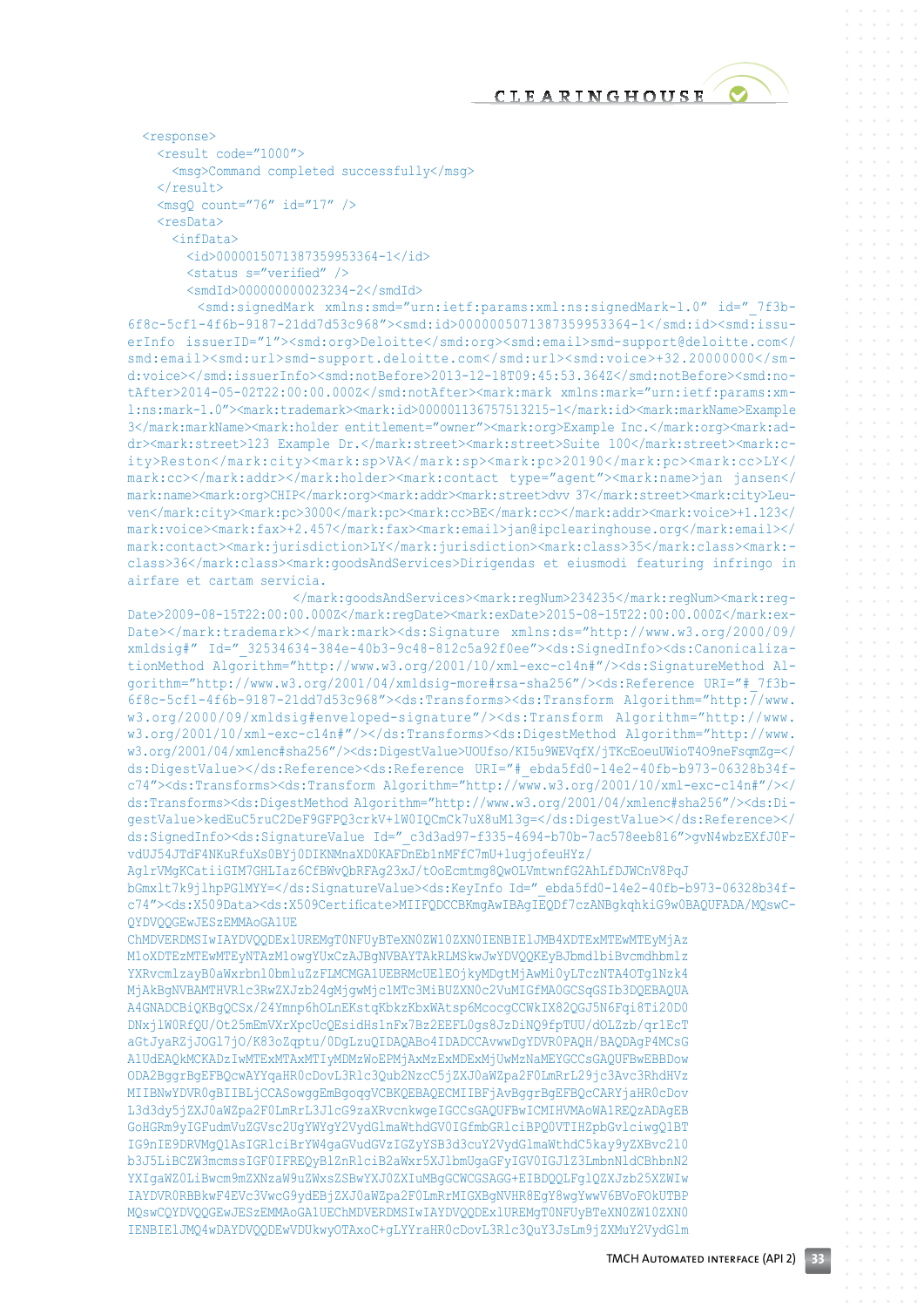```
CLEARINGHOUSE
```
 $\alpha = -\alpha$ 

 $\alpha = \alpha = 0$ 

 $\alpha = \alpha = \alpha$ 

 $\alpha = \alpha = \alpha$ 

 $\alpha = -\alpha$  $\alpha = -\alpha$ 

 $\alpha = \alpha = \alpha$ 

 $\alpha = \alpha - \alpha$ 

 $\alpha = \alpha$ 

```
aWthdC5kay9vY2VzLmNybDAfBgNVHSMEGDAWgBQcmAlHGkw4uRDFBClb8fROgGrMfjAdBgNVHQ4E
FgQUR4fjxTv2jdk9Ztak8CBikXRbWjwwCQYDVR0TBAIwADAZBgkqhkiG9n0HQQAEDDAKGwRWNy4x
AwIDqDANBgkqhkiG9w0BAQUFAAOBgQBUvfdxcBIo8vsxGvtF22WkiWFskcWjlUhKbGIyjcppfWqS
nZ5iDy5T9iIGY/huT/7SgnJbjnpN6EEa6UqXUbUzdth5OP7qBQkvKnOkIyuGjftcqV8Xja4GwZos
6F6NzqAXCReC2kwuuN44zrjz3fj7dA26QGpimCJWzv5zRyW3Ng==</ds:X509Certificate><ds:X509Certifi-
cate>MIIEXTCCA8agAwIBAgIEQDYX/DANBgkqhkiG9w0BAQUFADA/MQswCQYDVQQGEwJESzEMMAoGA1UE
ChMDVERDMSIwIAYDVQQDExlUREMgT0NFUyBTeXN0ZW10ZXN0IENBIElJMB4XDTA0MDIyMDEzNTE0
OVoXDTM3MDYyMDE0MjE0OVowPzELMAkGA1UEBhMCREsxDDAKBgNVBAoTA1REQzEiMCAGA1UEAxMZ
VERDIE9DRVMgU3lzdGVtdGVzdCBDQSBJSTCBnzANBgkqhkiG9w0BAQEFAAOBjQAwgYkCgYEArawA
NI56sljDsnosDU+Mp4r+RKFys9c5qy8jWZyA+7PYFs4+IZcFxnbNuHi8aAcbSFOUJF0PGpNgPEtN
c+XAK7p16iawNTYpMkHm2VoInNfwWEj/wGmtb4rKDT2a7auGk76q+Xdqnno4PRO8e7AKEHw7pN3k
iHmZCI48PTRpRx8CAwEAAaOCAmQwggJgMA8GA1UdEwEB/wQFMAMBAf8wDgYDVR0PAQH/BAQDAgEG
MIIBAwYDVR0gBIH7MIH4MIH1BgkpAQEBAQEBAQEwgecwLwYIKwYBBQUHAgEWI2h0dHA6Ly93d3cu
Y2VydGlmaWthdC5kay9yZXBvc2l0b3J5MIGzBggrBgEFBQcCAjCBpjAKFgNUREMwAwIBARqBl1RE
QyBUZXN0IENlcnRpZmlrYXRlciBmcmEgZGVubmUgQ0EgdWRzdGVkZXMgdW5kZXIgT0lEIDEuMS4x
LjEuMS4xLjEuMS4xLjEuIFREQyBUZXN0IENlcnRpZmljYXRlcyBmcm9tIHRoaXMgQ0EgYXJlIGlz
c3VlZCB1bmRlciBPSUQgMS4xLjEuMS4xLjEuMS4xLjEuMS4wEQYJYIZIAYb4QgEBBAQDAgAHMIGW
BgNVHR8EgY4wgYswVqBUoFKkUDBOMQswCQYDVQQGEwJESzEMMAoGA1UEChMDVERDMSIwIAYDVQQD
ExlUREMgT0NFUyBTeXN0ZW10ZXN0IENBIElJMQ0wCwYDVQQDEwRDUkwxMDGgL6AthitodHRwOi8v
dGVzdC5jcmwub2Nlcy5jZXJ0aWZpa2F0LmRrL29jZXMuY3JsMCsGA1UdEAQkMCKADzIwMDQwMjIw
MTM1MTQ5WoEPMjAzNzA2MjAxNDIxNDlaMB8GA1UdIwQYMBaAFByYCUcaTDi5EMUEKVvx9E6Aasx+
MB0GA1UdDgQWBBQcmAlHGkw4uRDFBClb8fROgGrMfjAdBgkqhkiG9n0HQQAEEDAOGwhWNi4wOjQu
MAMCBJAwDQYJKoZIhvcNAQEFBQADgYEApyoAjiKq6WK5XaKWUpVskutzohv1VcCke/3JeUVtmB+b
yexJMC171s4RHoqcbufcI2ASVWwu84i45MaKg/nxoqojMyY19/W2wbQFEdsxUCnLa9e9tlWj0xS/
AaKeUhk2MBOqv+hMdc71jOqc5JN7T2Ba6ZRIY5uXkO3IGZ3XUsw=</ds:X509Certificate></ds:X509Data></
ds:KeyInfo></ds:Signature></smd:signedMark>
      </infData>
    </resData>
     <trID>
       <svTRID>info-smd-1390989266</svTRID>
    \langle/trID>
  </response>
\langle /tmch\rangle
```
# **6.3. Info mark encoded smd**

### Alternative format is an encapsulated base64 encode SMD file

```
<?xml version="1.0" encoding="utf-8"?>
<tmch xmlns="urn:ietf:params:xml:ns:tmch-1.1">
     <command>
           <info type="enc">
                <id>00000715623-1</id>
           </info>
     </command>
\langle/tmch\rangle
```
### The result is a complete set of info linked the mark with the given handle

```
<?xml version="1.0" encoding="utf-8"?>
<tmch xmlns="urn:ietf:params:xml:ns:tmch-1.1">
   <response>
     <result code="1000">
       <msg>Command completed successfully</msg>
    \langle result>
    \langle \text{msgQ count} = "76" \text{ id} = "17" \rangle <resData>
       <infData>
          <id>0000014361387359953082-1</id>
         \text{Status } s = \text{``vertical''} <smdId>000000000023234-2</smdId>
          <smd:encodedSignedMark xmlns:smd="urn:ietf:params:xml:ns:signedMark-1.0">PD94bWw-
gdmVyc2lvbj0iMS4wIiBlbmNvZGluZz0iVVRGLTgiPz4KPHNtZDpzaWduZWRNYXJrIHht
bG5zOnNtZD0idXJuOmlldGY6cGFyYW1zOnhtbDpuczpzaWduZWRNYXJrLTEuMCIgaWQ9Il8yYTRj
```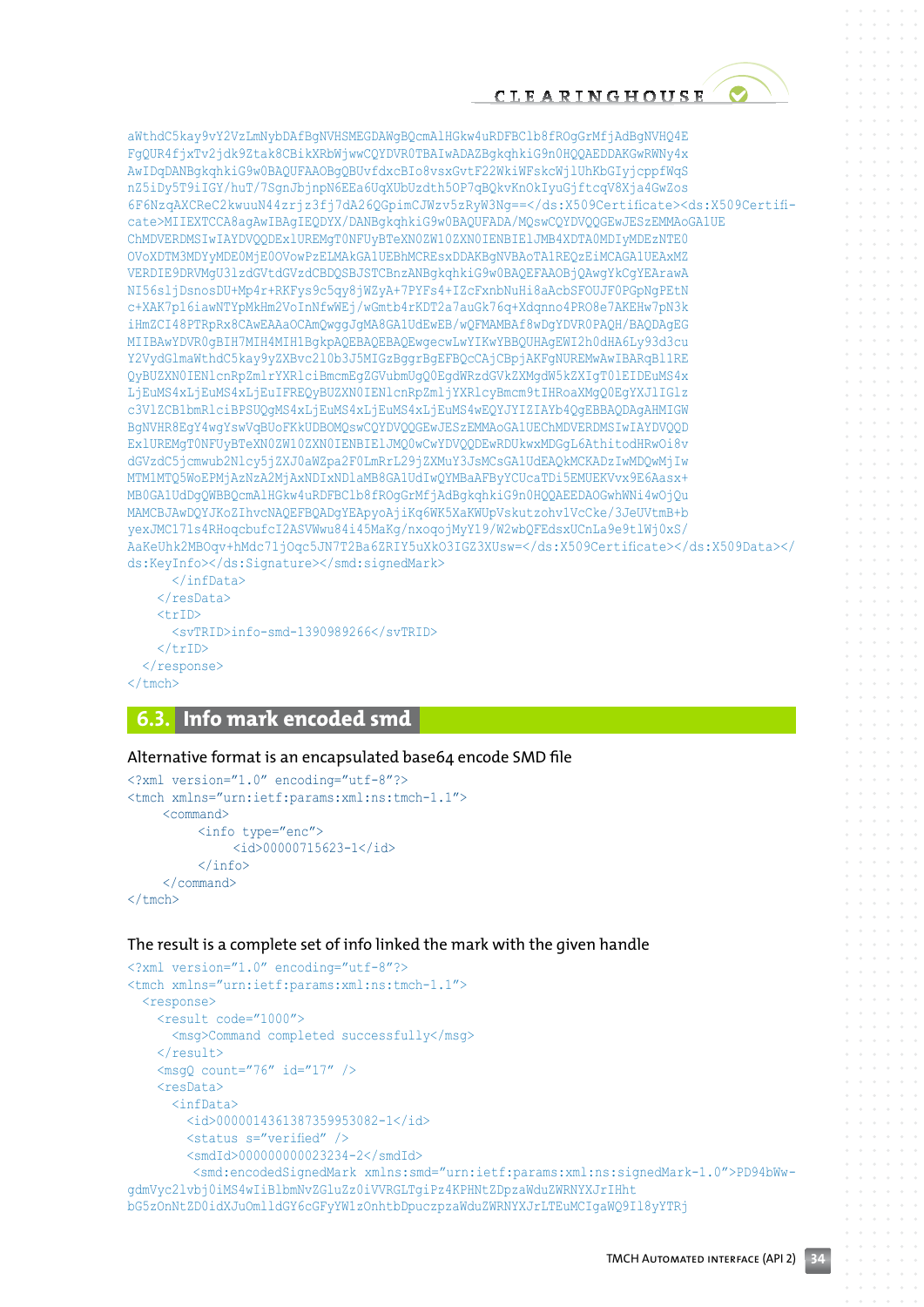$\label{eq:3.1} \alpha = \alpha + \alpha + \alpha + \alpha + \alpha$  $\alpha = \alpha - \alpha - \alpha - \alpha$ 

 $\label{eq:2.1} \alpha = \alpha - \alpha - \alpha - \alpha = 0$  $\alpha = \alpha - \alpha - \alpha - \alpha$  $\alpha = \alpha - \alpha - \alpha - \alpha$ and a state  $\alpha = \alpha - \alpha - \alpha - \alpha$  $\alpha = \alpha - \alpha - \alpha - \alpha$  $\alpha = \alpha - \alpha - \alpha = \alpha$ and a state  $\label{eq:3.1} \alpha = \alpha - \alpha - \alpha - \alpha = 0$  $\alpha=\alpha-\alpha-\alpha-\alpha$  $\alpha$  ,  $\alpha$  ,  $\alpha$  ,  $\alpha$  ,  $\alpha$  $\alpha = \alpha - \alpha - \alpha - \alpha$  $\alpha = \alpha - \alpha - \alpha - \alpha$  $\alpha = \alpha - \alpha - \alpha - \alpha$  $\alpha$  , and  $\alpha$  , and  $\alpha$  $\alpha = \alpha - \alpha - \alpha - \alpha$  $\alpha$  . The contract of the  $\alpha$  $\alpha = \alpha - \alpha - \alpha - \alpha$  $\alpha$  ,  $\alpha$  ,  $\alpha$  ,  $\alpha$  ,  $\alpha$  $\alpha$  . The contract of the  $\alpha$  $\label{eq:3.1} \alpha = -\alpha - \alpha = -\alpha = 0$  $\alpha = \alpha - \alpha - \alpha - \alpha$  $\alpha = \alpha - \alpha - \alpha - \alpha$ and a state  $\alpha = \alpha - \alpha = \alpha - \alpha$  $\alpha$  ,  $\alpha$  ,  $\alpha$  ,  $\alpha$  ,  $\alpha$  $\alpha$  , and  $\alpha$  , and  $\alpha$ and a state  $\alpha = \alpha - \alpha - \alpha - \alpha$  $\alpha=\alpha-\alpha-\alpha-\alpha$  $\alpha = \alpha - \alpha - \alpha - \alpha$  $\alpha$  ,  $\alpha$  ,  $\alpha$  ,  $\alpha$  ,  $\alpha$  $\alpha = \alpha - \alpha - \alpha - \alpha$  $\alpha = \alpha - \alpha - \alpha - \alpha$  $\alpha$  ,  $\alpha$  ,  $\alpha$  ,  $\alpha$  ,  $\alpha$  $\alpha = \alpha - \alpha - \alpha - \alpha$  $\alpha = \alpha - \alpha - \alpha - \alpha$  $\alpha = \alpha - \alpha - \alpha - \alpha$ 

 $\alpha = \alpha - \alpha - \alpha - \alpha$  $\alpha = \alpha - \alpha = \alpha - \alpha$ 

 $\label{eq:2.1} \alpha = \alpha - \alpha - \alpha - \alpha - \alpha$ 

MDY3ZC0wYzRkLTQ5OGMtOWE2MC0zN2M5NjEyNTQxZDMiPjxzbWQ6aWQ+MDAwMDAwNDM2MTM4NzM1 OTk1MzA4Mi0xPC9zbWQ6aWQ+PHNtZDppc3N1ZXJJbmZvIGlzc3VlcklEPSIxIj48c21kOm9yZz5E ZWxvaXR0ZTwvc21kOm9yZz48c21kOmVtYWlsPnNtZC1zdXBwb3J0QGRlbG9pdHRlLmNvbTwvc21k OmVtYWlsPjxzbWQ6dXJsPnNtZC1zdXBwb3J0LmRlbG9pdHRlLmNvbTwvc21kOnVybD48c21kOnZv aWNlPiszMi4yMDAwMDAwMDwvc21kOnZvaWNlPjwvc21kOmlzc3VlckluZm8+PHNtZDpub3RCZWZv cmU+MjAxMy0xMi0xOFQwOTo0NTo1My4wODJaPC9zbWQ6bm90QmVmb3JlPjxzbWQ6bm90QWZ0ZXI+ MjAxNC0wNS0wMlQyMjowMDowMC4wMDBaPC9zbWQ6bm90QWZ0ZXI+PG1hcms6bWFyayB4bWxuczpt YXJrPSJ1cm46aWV0ZjpwYXJhbXM6eG1sOm5zOm1hcmstMS4wIj48bWFyazp0cmFkZW1hcms+PG1h cms6aWQ+MDAwMDAxMTM2NzU3NTA2NzQtMTwvbWFyazppZD48bWFyazptYXJrTmFtZT5FeGFtcGxl IE9uZTwvbWFyazptYXJrTmFtZT48bWFyazpob2xkZXIgZW50aXRsZW1lbnQ9Im93bmVyIj48bWFy azpvcmc+RXhhbXBsZSBJbmMuPC9tYXJrOm9yZz48bWFyazphZGRyPjxtYXJrOnN0cmVldD4xMjMg RXhhbXBsZSBEci48L21hcms6c3RyZWV0PjxtYXJrOnN0cmVldD5TdWl0ZSAxMDA8L21hcms6c3Ry ZWV0PjxtYXJrOmNpdHk+UmVzdG9uPC9tYXJrOmNpdHk+PG1hcms6c3A+VkE8L21hcms6c3A+PG1h cms6cGM+MjAxOTA8L21hcms6cGM+PG1hcms6Y2M+Q088L21hcms6Y2M+PC9tYXJrOmFkZHI+PC9t YXJrOmhvbGRlcj48bWFyazpjb250YWN0IHR5cGU9ImFnZW50Ij48bWFyazpuYW1lPmphbiBqYW5z ZW48L21hcms6bmFtZT48bWFyazpvcmc+Q0hJUDwvbWFyazpvcmc+PG1hcms6YWRkcj48bWFyazpz dHJlZXQ+ZHZ2IDM3PC9tYXJrOnN0cmVldD48bWFyazpjaXR5PkxldXZlbjwvbWFyazpjaXR5Pjxt YXJrOnBjPjMwMDA8L21hcms6cGM+PG1hcms6Y2M+QkU8L21hcms6Y2M+PC9tYXJrOmFkZHI+PG1h cms6dm9pY2U+KzEuMTIzPC9tYXJrOnZvaWNlPjxtYXJrOmZheD4rMi40NTc8L21hcms6ZmF4Pjxt YXJrOmVtYWlsPmphbkBpcGNsZWFyaW5naG91c2Uub3JnPC9tYXJrOmVtYWlsPjwvbWFyazpjb250 YWN0PjxtYXJrOmp1cmlzZGljdGlvbj5DTzwvbWFyazpqdXJpc2RpY3Rpb24+PG1hcms6Y2xhc3M+ MzU8L21hcms6Y2xhc3M+PG1hcms6Y2xhc3M+MzY8L21hcms6Y2xhc3M+PG1hcms6Z29vZHNBbmRT ZXJ2aWNlcz5EaXJpZ2VuZGFzIGV0IGVpdXNtb2RpIGZlYXR1cmluZyBpbmZyaW5nbyBpbiBhaXJm YXJlIGV0IGNhcnRhbSBzZXJ2aWNpYS4KICAgICAgICAgICAgICAgICAgICA8L21hcms6Z29vZHNB bmRTZXJ2aWNlcz48bWFyazpyZWdOdW0+MjM0MjM1PC9tYXJrOnJlZ051bT48bWFyazpyZWdEYXRl PjIwMDktMDgtMTVUMjI6MDA6MDAuMDAwWjwvbWFyazpyZWdEYXRlPjxtYXJrOmV4RGF0ZT4yMDE1 LTA4LTE1VDIyOjAwOjAwLjAwMFo8L21hcms6ZXhEYXRlPjwvbWFyazp0cmFkZW1hcms+PC9tYXJr Om1hcms+PGRzOlNpZ25hdHVyZSB4bWxuczpkcz0iaHR0cDovL3d3dy53My5vcmcvMjAwMC8wOS94 bWxkc2lnIyIgSWQ9Il80OTFiMWM0NS02MTkzLTQ1NGItOGM5Mi1mNDAzZjFlMzc0MzAiPjxkczpT aWduZWRJbmZvPjxkczpDYW5vbmljYWxpemF0aW9uTWV0aG9kIEFsZ29yaXRobT0iaHR0cDovL3d3 dy53My5vcmcvMjAwMS8xMC94bWwtZXhjLWMxNG4jIi8+PGRzOlNpZ25hdHVyZU1ldGhvZCBBbGdv cml0aG09Imh0dHA6Ly93d3cudzMub3JnLzIwMDEvMDQveG1sZHNpZy1tb3JlI3JzYS1zaGEyNTYi Lz48ZHM6UmVmZXJlbmNlIFVSST0iI18yYTRjMDY3ZC0wYzRkLTQ5OGMtOWE2MC0zN2M5NjEyNTQx ZDMiPjxkczpUcmFuc2Zvcm1zPjxkczpUcmFuc2Zvcm0gQWxnb3JpdGhtPSJodHRwOi8vd3d3Lncz Lm9yZy8yMDAwLzA5L3htbGRzaWcjZW52ZWxvcGVkLXNpZ25hdHVyZSIvPjxkczpUcmFuc2Zvcm0g QWxnb3JpdGhtPSJodHRwOi8vd3d3LnczLm9yZy8yMDAxLzEwL3htbC1leGMtYzE0biMiLz48L2Rz OlRyYW5zZm9ybXM+PGRzOkRpZ2VzdE1ldGhvZCBBbGdvcml0aG09Imh0dHA6Ly93d3cudzMub3Jn LzIwMDEvMDQveG1sZW5jI3NoYTI1NiIvPjxkczpEaWdlc3RWYWx1ZT42WDlLUlo5Z205c2VsRjN3 VlN2TXM5bGZQQnlUdkEzeUpBemh3ZWg4Z3RzPTwvZHM6RGlnZXN0VmFsdWU+PC9kczpSZWZlcmVu Y2U+PGRzOlJlZmVyZW5jZSBVUkk9IiNfZjhjODE4Y2MtZTQwZi00OTI4LWIwMDctNzdiZjI5OGJm MWE4Ij48ZHM6VHJhbnNmb3Jtcz48ZHM6VHJhbnNmb3JtIEFsZ29yaXRobT0iaHR0cDovL3d3dy53 My5vcmcvMjAwMS8xMC94bWwtZXhjLWMxNG4jIi8+PC9kczpUcmFuc2Zvcm1zPjxkczpEaWdlc3RN ZXRob2QgQWxnb3JpdGhtPSJodHRwOi8vd3d3LnczLm9yZy8yMDAxLzA0L3htbGVuYyNzaGEyNTYi Lz48ZHM6RGlnZXN0VmFsdWU+YnB5TDdWMGZCU0JSWEc4RTBydkE0SU9xK3pUdHFxbjJsTEhHUWNz MlVmMD08L2RzOkRpZ2VzdFZhbHVlPjwvZHM6UmVmZXJlbmNlPjwvZHM6U2lnbmVkSW5mbz48ZHM6 U2lnbmF0dXJlVmFsdWUgSWQ9Il9lODVkZDMxYy1hMDZjLTQ2MDMtYTczOC00MzNmMzUxMTA4Njki PlY3KzdjWUdTYlA5bCs1NExPbTBiQW1Vd05CL05WNHhiWloya0JKUGRGNTE3aHlqRHkwYnpYZzg4 NytKeE1rdTNRcUQyUFBEa3RaMGEKUm5DYjJoUWJqOXB1QndKdVFOTEs1U3doZ3ZVcno3clJXcm5G M2Zpb0UxMVpYY1U5TEp4TGl2SVV0eWcrdkl3UDF1eEFPVy80RjlTdApwR1I1TFgrQ3YzMFBZanpP Q2YwPTwvZHM6U2lnbmF0dXJlVmFsdWU+PGRzOktleUluZm8gSWQ9Il9mOGM4MThjYy1lNDBmLTQ5 MjgtYjAwNy03N2JmMjk4YmYxYTgiPjxkczpYNTA5RGF0YT48ZHM6WDUwOUNlcnRpZmljYXRlPk1J SUZRRENDQkttZ0F3SUJBZ0lFUURmN2N6QU5CZ2txaGtpRzl3MEJBUVVGQURBL01Rc3dDUVlEVlFR R0V3SkVTekVNTUFvR0ExVUUKQ2hNRFZFUkRNU0l3SUFZRFZRUURFeGxVUkVNZ1QwTkZVeUJUZVhO MFpXMTBaWE4wSUVOQklFbEpNQjRYRFRFeE1URXdNVEV5TWpBegpNMW9YRFRFek1URXdNVEV5TlRB ek0xb3dnWVV4Q3pBSkJnTlZCQVlUQWtSTE1Ta3dKd1lEVlFRS0V5QkpibWRsYmlCdmNtZGhibWx6 CllYUnZjbWx6YXlCMGFXeHJibmwwYm1sdVp6RkxNQ01HQTFVRUJSTWNVRWxFT2preU1EZ3RNakF3 TWkweUxUY3pOVEE0T1RnMU56azQKTWpBa0JnTlZCQU1USFZSbGMzUndaWEp6YjI0Z01qZ3dNamMx TVRjM01pQlVaWE4wYzJWdU1JR2ZNQTBHQ1NxR1NJYjNEUUVCQVFVQQpBNEdOQURDQmlRS0JnUUNT eC8yNFltbnA2aE9MbkVLc3RxS2JrektieFdBdHNwNk1jb2NnQ0NXa0lYODJRR0o1TjZGcWk4VGky MEQwCkROeGpsVzBSZlFVL090MjVtRW1WWHJYcGNVY1FFc2lkSHMxbkZ4N0J6MkVFRkwwZ3M4SnpE aU5ROWZwVFVVL2RPTFp6Yi9xcjFFY1QKYUd0SnlhUlpqSk9HbDdqTy9LODNvWnFwdHUvMERnTHp1 UUlEQVFBQm80SURBRENDQXZ3d0RnWURWUjBQQVFIL0JBUURBZ1A0TUNzRwpBMVVkRUFRa01DS0FE ekl3TVRFeE1UQXhNVEl5TURNeldvRVBNakF4TXpFeE1ERXhNalV3TXpOYU1FWUdDQ3NHQVFVRkJ3 RUJCRG93Ck9EQTJCZ2dyQmdFRkJRY3dBWVlxYUhSMGNEb3ZMM1JsYzNRdWIyTnpjQzVqWlhKMGFX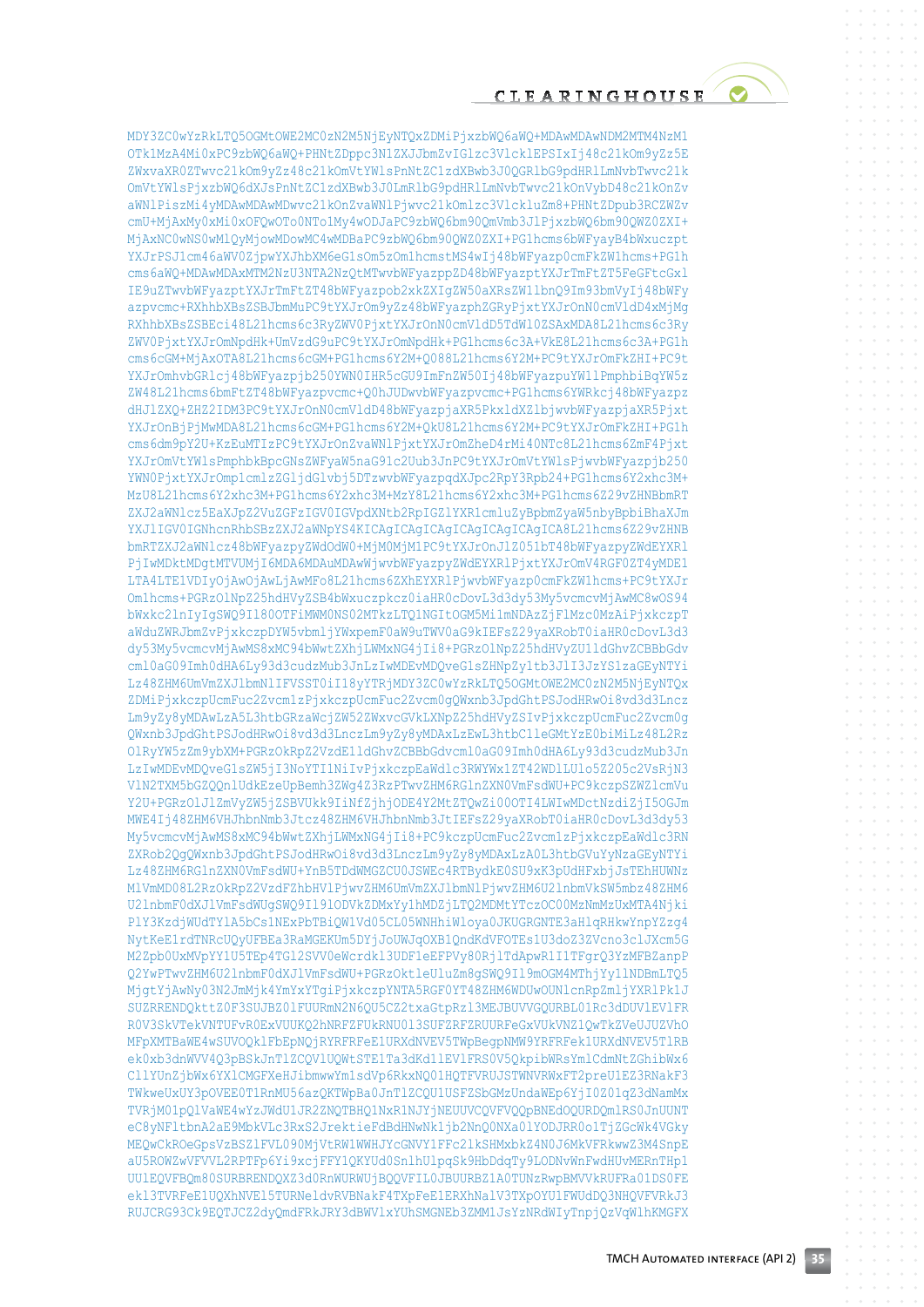$\alpha = -\alpha$  $\alpha$ 

and a state  $\alpha = \alpha - \alpha - \alpha - \alpha$  $\alpha$  ,  $\alpha$  ,  $\alpha$  ,  $\alpha$  ,  $\alpha$  $\label{eq:2.1} \alpha = \alpha - \alpha - \alpha - \alpha = 0$  $\label{eq:2.1} \begin{array}{cccccccccccccc} \alpha & \alpha & \alpha & \alpha & \alpha & \alpha & \alpha & \alpha \end{array}$  $\alpha$  , and  $\alpha$  , and  $\alpha$  $\alpha = \alpha - \alpha - \alpha - \alpha$ and a state and a state of and a state of  $\alpha = \alpha - \alpha - \alpha - \alpha$  $\alpha = \alpha - \alpha - \alpha = \alpha$ and a state  $\label{eq:3.1} \alpha = \alpha - \alpha - \alpha - \alpha - \alpha$  $\label{eq:2.1} \begin{array}{cccccccccc} \alpha & \alpha & \alpha & \alpha & \alpha & \alpha & \alpha \end{array}$  $\alpha$  , and  $\alpha$  , and  $\alpha$  $\alpha$  ,  $\alpha$  ,  $\alpha$  ,  $\alpha$  ,  $\alpha$  $\alpha = \alpha - \alpha - \alpha - \alpha$ and a state  $\alpha = \alpha - \alpha - \alpha - \alpha$ and a state of  $\alpha=\alpha-\alpha-\alpha-\alpha$  $\alpha$  , and  $\alpha$  , and  $\alpha$  $\alpha = \alpha - \alpha - \alpha - \alpha$  $\alpha$  . The contract of the  $\alpha$  $\label{eq:3.1} \alpha = \alpha - \alpha - \alpha - \alpha - \alpha$  $\alpha$  , and  $\alpha$  , and  $\alpha$ and a state of  $\alpha = \alpha - \alpha - \alpha - \alpha$ and a state of  $\alpha = \alpha - \alpha - \alpha - \alpha$  $\alpha$  , and  $\alpha$  , and  $\alpha$  $\alpha = \alpha - \alpha - \alpha - \alpha$ and a state  $\alpha = \alpha - \alpha - \alpha - \alpha$  $\alpha$  . The second contract  $\alpha$  $\alpha$  ,  $\alpha$  ,  $\alpha$  ,  $\alpha$  ,  $\alpha$  $\alpha$  ,  $\alpha$  ,  $\alpha$  ,  $\alpha$  ,  $\alpha$ and a state  $\alpha$  . The second contract  $\alpha$  $\alpha=\alpha-\alpha-\alpha-\alpha$  $\alpha$  , and  $\alpha$  , and  $\alpha$  $\alpha$  , and  $\alpha$  , and  $\alpha$ and a state of  $\alpha = \alpha - \alpha - \alpha - \alpha$  $\label{eq:2.1} \begin{array}{cccccccccccccc} \alpha & \alpha & \alpha & \alpha & \alpha & \alpha & \alpha & \alpha \end{array}$  $\alpha$  ,  $\alpha$  ,  $\alpha$  ,  $\alpha$  ,  $\alpha$  $\alpha$  , and  $\alpha$  , and  $\alpha$  $\alpha$  , and  $\alpha$  , and and a state  $\alpha = \alpha - \alpha - \alpha - \alpha$  $\alpha = \alpha - \alpha - \alpha - \alpha$  . **Contractor**  $\alpha = \alpha - \alpha = \alpha$  $\alpha$  ,  $\alpha$  ,  $\alpha$  ,  $\alpha$  $\alpha = \alpha = \alpha = \alpha = \alpha$  .  $\alpha = \alpha - \alpha - \alpha - \alpha$ and a state  $\alpha$  ,  $\alpha$  ,  $\alpha$  ,  $\alpha$ and a state

WnBhMkYwTG1SckwyOWpjM0F2YzNSaGRIVnoKTUlJQk53WURWUjBnQklJQkxqQ0NBU293Z2dFbUJn b3FnVkNCS1FFQkFRRUNNSUlCRmpBdkJnZ3JCZ0VGQlFjQ0FSWWphSFIwY0RvdgpMM2QzZHk1alpY SjBhV1pwYTJGMExtUnJMM0psY0c5emFYUnZjbmt3Z2VJR0NDc0dBUVVGQndJQ01JSFZNQW9XQTFS RVF6QURBZ0VCCkdvSEdSbTl5SUdGdWRtVnVaR1ZzYzJVZ1lXWWdZMlZ5ZEdsbWFXdGhkR1YwSUdm bWJHUmxjaUJQUTBWVElIWnBiR3ZsY2l3Z1ExQlQKSUc5bklFOURSVk1nUTFBc0lHUmxjaUJyWVc0 Z2FHVnVkR1Z6SUdaeVlTQjNkM2N1WTJWeWRHbG1hV3RoZEM1a2F5OXlaWEJ2YzJsMApiM0o1TGlC Q1pXM21jbXNzSUdGMElGUkVReUJsWm5SbGNpQjJhV3hyNVhKbGJtVWdhR0Z5SUdWMElHSmxaM0xt Ym5ObGRDQmhibk4yCllYSWdhV1owTGlCd2NtOW1aWE56YVc5dVpXeHNaU0J3WVhKMFpYSXVNQmdH Q1dDR1NBR0crRUlCRFFRTEZnbFFaWEp6YjI1WFpXSXcKSUFZRFZSMFJCQmt3RjRFVmMzVndjRzl5 ZEVCalpYSjBhV1pwYTJGMExtUnJNSUdYQmdOVkhSOEVnWTh3Z1l3d1Y2QlZvRk9rVVRCUApNUXN3 Q1FZRFZRUUdFd0pFU3pFTU1Bb0dBMVVFQ2hNRFZFUkRNU0l3SUFZRFZRUURFeGxVUkVNZ1QwTkZV eUJUZVhOMFpXMTBaWE4wCklFTkJJRWxKTVE0d0RBWURWUVFERXdWRFVrd3lPVEF4b0MrZ0xZWXJh SFIwY0RvdkwzUmxjM1F1WTNKc0xtOWpaWE11WTJWeWRHbG0KYVd0aGRDNWtheTl2WTJWekxtTnli REFmQmdOVkhTTUVHREFXZ0JRY21BbEhHa3c0dVJERkJDbGI4ZlJPZ0dyTWZqQWRCZ05WSFE0RQpG Z1FVUjRmanhUdjJqZGs5WnRhazhDQmlrWFJiV2p3d0NRWURWUjBUQkFJd0FEQVpCZ2txaGtpRzlu MEhRUUFFRERBS0d3UldOeTR4CkF3SURxREFOQmdrcWhraUc5dzBCQVFVRkFBT0JnUUJVdmZkeGNC SW84dnN4R3Z0RjIyV2tpV0Zza2NXamxVaEtiR0l5amNwcGZXcVMKblo1aUR5NVQ5aUlHWS9odVQv N1Nnbkpiam5wTjZFRWE2VXFYVWJVemR0aDVPUDdxQlFrdktuT2tJeXVHamZ0Y3FWOFhqYTRHd1pv cwo2RjZOenFBWENSZUMya3d1dU40NHpyanozZmo3ZEEyNlFHcGltQ0pXenY1elJ5VzNOZz09PC9k czpYNTA5Q2VydGlmaWNhdGU+PGRzOlg1MDlDZXJ0aWZpY2F0ZT5NSUlFWFRDQ0E4YWdBd0lCQWdJ RVFEWVgvREFOQmdrcWhraUc5dzBCQVFVRkFEQS9NUXN3Q1FZRFZRUUdFd0pFU3pFTU1Bb0dBMVVF CkNoTURWRVJETVNJd0lBWURWUVFERXhsVVJFTWdUME5GVXlCVGVYTjBaVzEwWlhOMElFTkJJRWxK TUI0WERUQTBNREl5TURFek5URTAKT1ZvWERUTTNNRFl5TURFME1qRTBPVm93UHpFTE1Ba0dBMVVF QmhNQ1JFc3hEREFLQmdOVkJBb1RBMVJFUXpFaU1DQUdBMVVFQXhNWgpWRVJESUU5RFJWTWdVM2x6 ZEdWdGRHVnpkQ0JEUVNCSlNUQ0JuekFOQmdrcWhraUc5dzBCQVFFRkFBT0JqUUF3Z1lrQ2dZRUFy YXdBCk5JNTZzbGpEc25vc0RVK01wNHIrUktGeXM5YzVxeThqV1p5QSs3UFlGczQrSVpjRnhuYk51 SGk4YUFjYlNGT1VKRjBQR3BOZ1BFdE4KYytYQUs3cDE2aWF3TlRZcE1rSG0yVm9Jbk5md1dFai93 R210YjRyS0RUMmE3YXVHazc2cStYZHFubm80UFJPOGU3QUtFSHc3cE4zawppSG1aQ0k0OFBUUnBS eDhDQXdFQUFhT0NBbVF3Z2dKZ01BOEdBMVVkRXdFQi93UUZNQU1CQWY4d0RnWURWUjBQQVFIL0JB UURBZ0VHCk1JSUJBd1lEVlIwZ0JJSDdNSUg0TUlIMUJna3BBUUVCQVFFQkFRRXdnZWN3THdZSUt3 WUJCUVVIQWdFV0kyaDBkSEE2THk5M2QzY3UKWTJWeWRHbG1hV3RoZEM1a2F5OXlaWEJ2YzJsMGIz SjVNSUd6QmdnckJnRUZCUWNDQWpDQnBqQUtGZ05VUkVNd0F3SUJBUnFCbDFSRQpReUJVWlhOMElF TmxjblJwWm1scllYUmxjaUJtY21FZ1pHVnVibVVnUTBFZ2RXUnpkR1ZrWlhNZ2RXNWtaWElnVDBs RUlERXVNUzR4CkxqRXVNUzR4TGpFdU1TNHhMakV1SUZSRVF5QlVaWE4wSUVObGNuUnBabWxqWVhS bGN5Qm1jbTl0SUhSb2FYTWdRMEVnWVhKbElHbHoKYzNWbFpDQjFibVJsY2lCUFNVUWdNUzR4TGpF dU1TNHhMakV1TVM0eExqRXVNUzR3RVFZSllJWklBWWI0UWdFQkJBUURBZ0FITUlHVwpCZ05WSFI4 RWdZNHdnWXN3VnFCVW9GS2tVREJPTVFzd0NRWURWUVFHRXdKRVN6RU1NQW9HQTFVRUNoTURWRVJE TVNJd0lBWURWUVFECkV4bFVSRU1nVDBORlV5QlRlWE4wWlcxMFpYTjBJRU5CSUVsSk1RMHdDd1lE VlFRREV3UkRVa3d4TURHZ0w2QXRoaXRvZEhSd09pOHYKZEdWemRDNWpjbXd1YjJObGN5NWpaWEow YVdacGEyRjBMbVJyTDI5alpYTXVZM0pzTUNzR0ExVWRFQVFrTUNLQUR6SXdNRFF3TWpJdwpNVE0x TVRRNVdvRVBNakF6TnpBMk1qQXhOREl4TkRsYU1COEdBMVVkSXdRWU1CYUFGQnlZQ1VjYVREaTVF TVVFS1Z2eDlFNkFhc3grCk1CMEdBMVVkRGdRV0JCUWNtQWxIR2t3NHVSREZCQ2xiOGZST2dHck1m akFkQmdrcWhraUc5bjBIUVFBRUVEQU9Hd2hXTmk0d09qUXUKTUFNQ0JKQXdEUVlKS29aSWh2Y05B UUVGQlFBRGdZRUFweW9BamlLcTZXSzVYYUtXVXBWc2t1dHpvaHYxVmNDa2UvM0plVVZ0bUIrYgp5 ZXhKTUMxNzFzNFJIb3FjYnVmY0kyQVNWV3d1ODRpNDVNYUtnL254b3Fvak15WTE5L1cyd2JRRkVk c3hVQ25MYTllOXRsV2oweFMvCkFhS2VVaGsyTUJPcXYraE1kYzcxak9xYzVKTjdUMkJhNlpSSVk1 dVhrTzNJR1ozWFVzdz08L2RzOlg1MDlDZXJ0aWZpY2F0ZT48L2RzOlg1MDlEYXRhPjwvZHM6S2V5 SW5mbz48L2RzOlNpZ25hdHVyZT48L3NtZDpzaWduZWRNYXJrPg== </smd:encodedSignedMark> </infData>

 </resData>  $<$ trID $>$  <svTRID>info-smd-1390988225</svTRID>  $\langle$ /trID> </response> </tmch>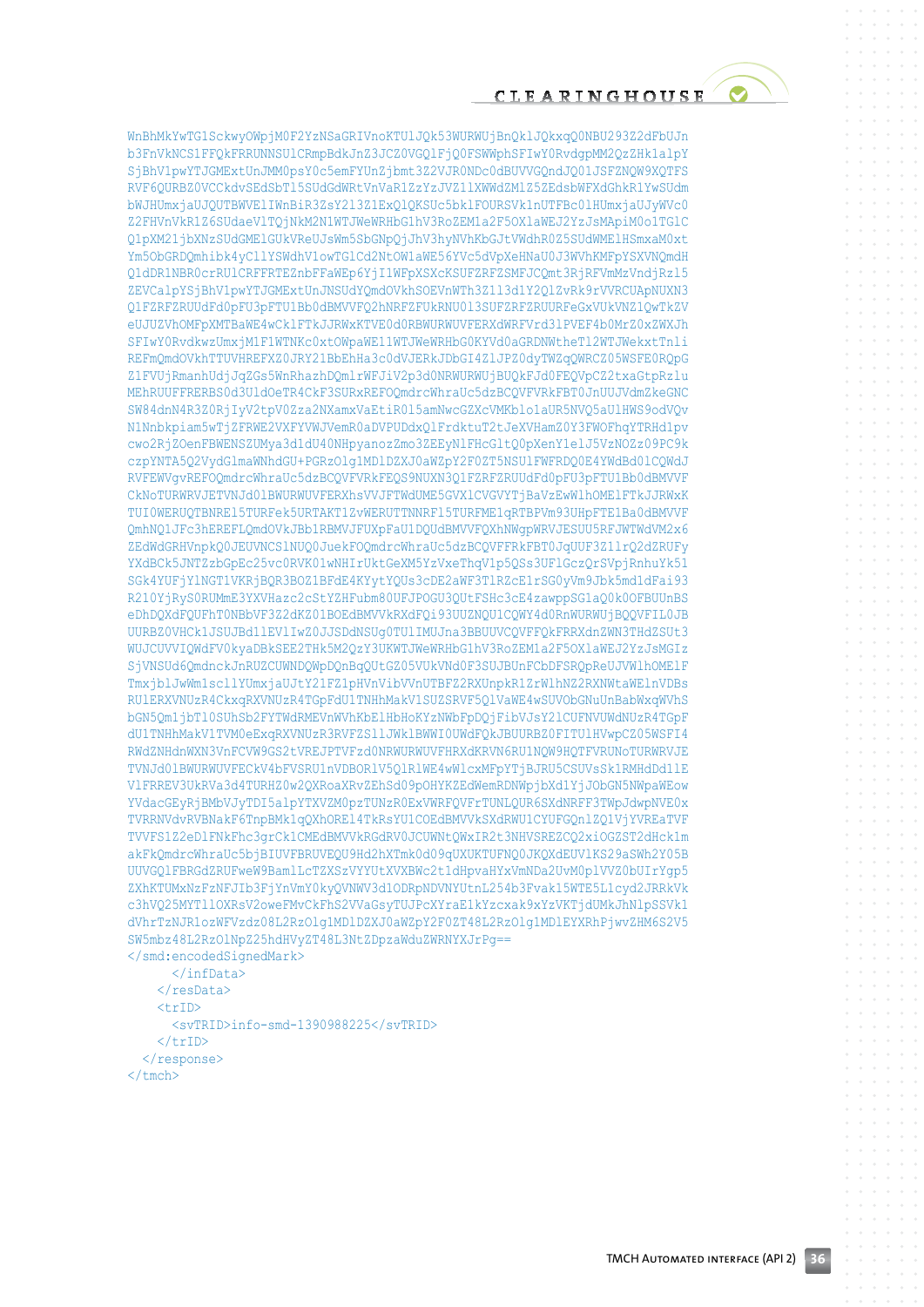$\alpha = -\alpha$ 

 $\alpha = \alpha = 0$ 

 $\alpha = \alpha$ 

 $\alpha = \alpha = \alpha$ 

 $\sim$ 

#### **6.4. Info mark file**

Last format is equivalent to the web interface download. It includes the header section and the begin and end tags to the encapsulated base64 encode SMD file. Please note that the header section is a reference section only. As such, it should not be used to extract information.

```
<?xml version="1.0" encoding="utf-8"?>
<tmch xmlns="urn:ietf:params:xml:ns:tmch-1.1">
     <command>
          <info type="file">
               <id>00000715423-1</id>
           </info>
     </command>
\langle/tmch\rangle
```
The result is a complete set of info linked the mark with the given handle

```
<?xml version="1.0" encoding="utf-8"?>
<tmch xmlns="urn:ietf:params:xml:ns:tmch-1.1">
   <response>
     <result code="1000">
      <msg>Command completed successfully</msg>
    \langle result>
    \langle \text{msgQ count} = "76" \text{ id} = "17" \rangle <resData>
       <infData>
         <id>00000113675751323-1</id>
         <smdId>000000000023234-2</smdId>
         <status s="verified" />
         <>Marks: Example One
smdID: 0000004951387359953170-1
U-labels: example-one
notBefore: 2013-12-18T09:45:53.0Z
notAfter: 2014-05-02T22:00:00.0Z
-----BEGIN ENCODED SMD-----
PD94bWwgdmVyc2lvbj0iMS4wIiBlbmNvZGluZz0iVVRGLTgiPz4KPHNtZDpzaWduZWRNYXJrIHht
bG5zOnNtZD0idXJuOmlldGY6cGFyYW1zOnhtbDpuczpzaWduZWRNYXJrLTEuMCIgaWQ9Il8xMmE1
MTA1Yy1hMTQ1LTQ0MzQtOWUyYi04NmJjZDk5NzkxNWMiPjxzbWQ6aWQ+MDAwMDAwNDk1MTM4NzM1
OTk1MzE3MC0xPC9zbWQ6aWQ+PHNtZDppc3N1ZXJJbmZvIGlzc3VlcklEPSIxIj48c21kOm9yZz5E
ZWxvaXR0ZTwvc21kOm9yZz48c21kOmVtYWlsPnNtZC1zdXBwb3J0QGRlbG9pdHRlLmNvbTwvc21k
OmVtYWlsPjxzbWQ6dXJsPnNtZC1zdXBwb3J0LmRlbG9pdHRlLmNvbTwvc21kOnVybD48c21kOnZv
aWNlPiszMi4yMDAwMDAwMDwvc21kOnZvaWNlPjwvc21kOmlzc3VlckluZm8+PHNtZDpub3RCZWZv
cmU+MjAxMy0xMi0xOFQwOTo0NTo1My4xNzBaPC9zbWQ6bm90QmVmb3JlPjxzbWQ6bm90QWZ0ZXI+
MjAxNC0wNS0wMlQyMjowMDowMC4wMDBaPC9zbWQ6bm90QWZ0ZXI+PG1hcms6bWFyayB4bWxuczpt
YXJrPSJ1cm46aWV0ZjpwYXJhbXM6eG1sOm5zOm1hcmstMS4wIj48bWFyazp0cmFkZW1hcms+PG1h
cms6aWQ+MDAwMDAxMTM2NzU3NTEzMjMtMTwvbWFyazppZD48bWFyazptYXJrTmFtZT5FeGFtcGxl
IE9uZTwvbWFyazptYXJrTmFtZT48bWFyazpob2xkZXIgZW50aXRsZW1lbnQ9Im93bmVyIj48bWFy
azpvcmc+RXhhbXBsZSBJbmMuPC9tYXJrOm9yZz48bWFyazphZGRyPjxtYXJrOnN0cmVldD4xMjMg
RXhhbXBsZSBEci48L21hcms6c3RyZWV0PjxtYXJrOnN0cmVldD5TdWl0ZSAxMDA8L21hcms6c3Ry
ZWV0PjxtYXJrOmNpdHk+UmVzdG9uPC9tYXJrOmNpdHk+PG1hcms6c3A+VkE8L21hcms6c3A+PG1h
cms6cGM+MjAxOTA8L21hcms6cGM+PG1hcms6Y2M+TFk8L21hcms6Y2M+PC9tYXJrOmFkZHI+PC9t
YXJrOmhvbGRlcj48bWFyazpjb250YWN0IHR5cGU9ImFnZW50Ij48bWFyazpuYW1lPmphbiBqYW5z
ZW48L21hcms6bmFtZT48bWFyazpvcmc+Q0hJUDwvbWFyazpvcmc+PG1hcms6YWRkcj48bWFyazpz
dHJlZXQ+ZHZ2IDM3PC9tYXJrOnN0cmVldD48bWFyazpjaXR5PkxldXZlbjwvbWFyazpjaXR5Pjxt
YXJrOnBjPjMwMDA8L21hcms6cGM+PG1hcms6Y2M+QkU8L21hcms6Y2M+PC9tYXJrOmFkZHI+PG1h
cms6dm9pY2U+KzEuMTIzPC9tYXJrOnZvaWNlPjxtYXJrOmZheD4rMi40NTc8L21hcms6ZmF4Pjxt
YXJrOmVtYWlsPmphbkBpcGNsZWFyaW5naG91c2Uub3JnPC9tYXJrOmVtYWlsPjwvbWFyazpjb250
YWN0PjxtYXJrOmp1cmlzZGljdGlvbj5MWTwvbWFyazpqdXJpc2RpY3Rpb24+PG1hcms6Y2xhc3M+
MzU8L21hcms6Y2xhc3M+PG1hcms6Y2xhc3M+MzY8L21hcms6Y2xhc3M+PG1hcms6Z29vZHNBbmRT
ZXJ2aWNlcz5EaXJpZ2VuZGFzIGV0IGVpdXNtb2RpIGZlYXR1cmluZyBpbmZyaW5nbyBpbiBhaXJm
YXJlIGV0IGNhcnRhbSBzZXJ2aWNpYS4KICAgICAgICAgICAgICAgICAgICA8L21hcms6Z29vZHNB
bmRTZXJ2aWNlcz48bWFyazpyZWdOdW0+MjM0MjM1PC9tYXJrOnJlZ051bT48bWFyazpyZWdEYXRl
```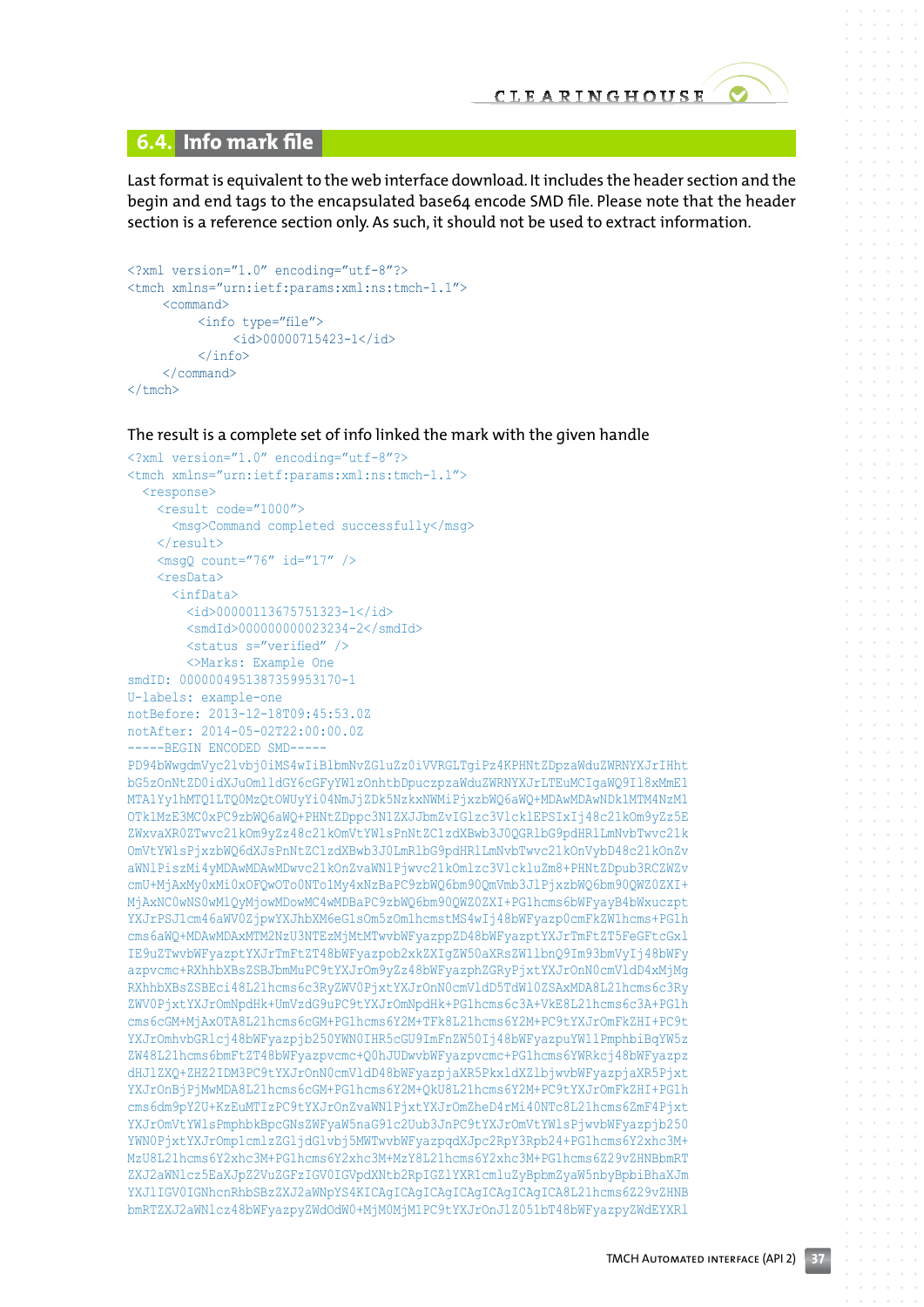$\alpha$  , and  $\alpha$  , and  $\alpha$ 

 $\label{eq:2.1} \alpha = \alpha - \alpha - \alpha - \alpha = 0$  $\alpha = \alpha - \alpha - \alpha - \alpha$  $\alpha = \alpha - \alpha - \alpha - \alpha$ and a state  $\alpha = \alpha - \alpha - \alpha - \alpha$  $\alpha = \alpha - \alpha - \alpha - \alpha$  $\alpha = \alpha - \alpha - \alpha - \alpha$ 

 $\label{eq:3.1} \alpha = \alpha - \alpha - \alpha - \alpha = 0$  $\alpha=\alpha-\alpha-\alpha-\alpha$  $\alpha$  ,  $\alpha$  ,  $\alpha$  ,  $\alpha$  ,  $\alpha$  $\alpha = \alpha = \alpha = \alpha = \alpha$  $\alpha = \alpha - \alpha - \alpha - \alpha$  $\alpha = \alpha - \alpha - \alpha - \alpha$  $\alpha$  ,  $\alpha$  ,  $\alpha$  ,  $\alpha$  ,  $\alpha$  $\alpha = \alpha - \alpha - \alpha - \alpha$  $\alpha$  . The contract of the  $\alpha$  $\alpha = \alpha - \alpha - \alpha - \alpha$  $\alpha$  ,  $\alpha$  ,  $\alpha$  ,  $\alpha$  ,  $\alpha$  $\alpha$  . The contract of the  $\alpha$  $\label{eq:3.1} \alpha = -\alpha - \alpha = -\alpha = 0$  $\alpha = \alpha - \alpha - \alpha - \alpha$  $\alpha = \alpha - \alpha - \alpha - \alpha$ 

 $\alpha = \alpha - \alpha = \alpha - \alpha$  $\alpha$  ,  $\alpha$  ,  $\alpha$  ,  $\alpha$  ,  $\alpha$  $\alpha$  , and  $\alpha$  , and  $\alpha$ and a state  $\alpha = \alpha - \alpha - \alpha - \alpha$  $\alpha=\alpha-\alpha-\alpha-\alpha$  $\alpha = \alpha - \alpha - \alpha - \alpha$  $\alpha = \alpha = \alpha = \alpha = \alpha$  $\alpha = \alpha - \alpha - \alpha - \alpha$  $\alpha = \alpha - \alpha - \alpha - \alpha$ 

 $\alpha = \alpha - \alpha - \alpha - \alpha$  $\alpha = \alpha - \alpha - \alpha - \alpha$  $\alpha = \alpha - \alpha - \alpha - \alpha$ 

 $\alpha = \alpha - \alpha - \alpha - \alpha$  $\alpha = \alpha - \alpha = \alpha - \alpha$ 

 $\alpha$  , and  $\alpha$  , and  $\alpha$ 

PjIwMDktMDgtMTVUMjI6MDA6MDAuMDAwWjwvbWFyazpyZWdEYXRlPjxtYXJrOmV4RGF0ZT4yMDE1 LTA4LTE1VDIyOjAwOjAwLjAwMFo8L21hcms6ZXhEYXRlPjwvbWFyazp0cmFkZW1hcms+PC9tYXJr Om1hcms+PGRzOlNpZ25hdHVyZSB4bWxuczpkcz0iaHR0cDovL3d3dy53My5vcmcvMjAwMC8wOS94 bWxkc2lnIyIgSWQ9Il9jYmQxY2UwYS1hM2NlLTQ1NmUtYmY3YS00MmQwNDRjMTg4NjMiPjxkczpT aWduZWRJbmZvPjxkczpDYW5vbmljYWxpemF0aW9uTWV0aG9kIEFsZ29yaXRobT0iaHR0cDovL3d3 dy53My5vcmcvMjAwMS8xMC94bWwtZXhjLWMxNG4jIi8+PGRzOlNpZ25hdHVyZU1ldGhvZCBBbGdv cml0aG09Imh0dHA6Ly93d3cudzMub3JnLzIwMDEvMDQveG1sZHNpZy1tb3JlI3JzYS1zaGEyNTYi Lz48ZHM6UmVmZXJlbmNlIFVSST0iI18xMmE1MTA1Yy1hMTQ1LTQ0MzQtOWUyYi04NmJjZDk5Nzkx NWMiPjxkczpUcmFuc2Zvcm1zPjxkczpUcmFuc2Zvcm0gQWxnb3JpdGhtPSJodHRwOi8vd3d3Lncz Lm9yZy8yMDAwLzA5L3htbGRzaWcjZW52ZWxvcGVkLXNpZ25hdHVyZSIvPjxkczpUcmFuc2Zvcm0g QWxnb3JpdGhtPSJodHRwOi8vd3d3LnczLm9yZy8yMDAxLzEwL3htbC1leGMtYzE0biMiLz48L2Rz OlRyYW5zZm9ybXM+PGRzOkRpZ2VzdE1ldGhvZCBBbGdvcml0aG09Imh0dHA6Ly93d3cudzMub3Jn LzIwMDEvMDQveG1sZW5jI3NoYTI1NiIvPjxkczpEaWdlc3RWYWx1ZT41YUF6bUp1V0VvQW9td2tK UWNobW1LKzlNck9hM0orSFQzUyt1aGhnK3pFPTwvZHM6RGlnZXN0VmFsdWU+PC9kczpSZWZlcmVu Y2U+PGRzOlJlZmVyZW5jZSBVUkk9IiNfYzQ4M2M2YjAtNTJiMi00ZDQwLTk1NWUtYzA4NzNjMmQ0 MTRiIj48ZHM6VHJhbnNmb3Jtcz48ZHM6VHJhbnNmb3JtIEFsZ29yaXRobT0iaHR0cDovL3d3dy53 My5vcmcvMjAwMS8xMC94bWwtZXhjLWMxNG4jIi8+PC9kczpUcmFuc2Zvcm1zPjxkczpEaWdlc3RN ZXRob2QgQWxnb3JpdGhtPSJodHRwOi8vd3d3LnczLm9yZy8yMDAxLzA0L3htbGVuYyNzaGEyNTYi Lz48ZHM6RGlnZXN0VmFsdWU+bGVNYktJU3p1dy9BSjhYc0xuemJ5eldEQ0trOERSVzZtdVJPWW43 UzJmOD08L2RzOkRpZ2VzdFZhbHVlPjwvZHM6UmVmZXJlbmNlPjwvZHM6U2lnbmVkSW5mbz48ZHM6 U2lnbmF0dXJlVmFsdWUgSWQ9Il9hODY3M2YxMC0yMjE5LTRhYmEtODU0Zi02MjljMTg0MzRmNGEi Pmd0ZjBXWDR6cW1hNkN3VzRWMlJIc0REWlN1MlVwZXM2VTVObzdrRksxWlNoa2JqVnhWMnJEVytH VVBqWWNRcXVIdWhiT0FTWkxITksKVFowVnlPKzFnL3BUWmQ0RXpVclM0QVdvSTNhUEl1cjB6QmNV eThzZ3dEcHQ1U0F5SlhHWjJOQnR6a1B1R01hd0I1SFp5UGRSZzhCNApkZXcrMFV2dlVkNjd6c3M0 RDRNPTwvZHM6U2lnbmF0dXJlVmFsdWU+PGRzOktleUluZm8gSWQ9Il9jNDgzYzZiMC01MmIyLTRk NDAtOTU1ZS1jMDg3M2MyZDQxNGIiPjxkczpYNTA5RGF0YT48ZHM6WDUwOUNlcnRpZmljYXRlPk1J SUZRRENDQkttZ0F3SUJBZ0lFUURmN2N6QU5CZ2txaGtpRzl3MEJBUVVGQURBL01Rc3dDUVlEVlFR R0V3SkVTekVNTUFvR0ExVUUKQ2hNRFZFUkRNU0l3SUFZRFZRUURFeGxVUkVNZ1QwTkZVeUJUZVhO MFpXMTBaWE4wSUVOQklFbEpNQjRYRFRFeE1URXdNVEV5TWpBegpNMW9YRFRFek1URXdNVEV5TlRB ek0xb3dnWVV4Q3pBSkJnTlZCQVlUQWtSTE1Ta3dKd1lEVlFRS0V5QkpibWRsYmlCdmNtZGhibWx6 CllYUnZjbWx6YXlCMGFXeHJibmwwYm1sdVp6RkxNQ01HQTFVRUJSTWNVRWxFT2preU1EZ3RNakF3 TWkweUxUY3pOVEE0T1RnMU56azQKTWpBa0JnTlZCQU1USFZSbGMzUndaWEp6YjI0Z01qZ3dNamMx TVRjM01pQlVaWE4wYzJWdU1JR2ZNQTBHQ1NxR1NJYjNEUUVCQVFVQQpBNEdOQURDQmlRS0JnUUNT eC8yNFltbnA2aE9MbkVLc3RxS2JrektieFdBdHNwNk1jb2NnQ0NXa0lYODJRR0o1TjZGcWk4VGky MEQwCkROeGpsVzBSZlFVL090MjVtRW1WWHJYcGNVY1FFc2lkSHMxbkZ4N0J6MkVFRkwwZ3M4SnpE aU5ROWZwVFVVL2RPTFp6Yi9xcjFFY1QKYUd0SnlhUlpqSk9HbDdqTy9LODNvWnFwdHUvMERnTHp1 UUlEQVFBQm80SURBRENDQXZ3d0RnWURWUjBQQVFIL0JBUURBZ1A0TUNzRwpBMVVkRUFRa01DS0FE ekl3TVRFeE1UQXhNVEl5TURNeldvRVBNakF4TXpFeE1ERXhNalV3TXpOYU1FWUdDQ3NHQVFVRkJ3 RUJCRG93Ck9EQTJCZ2dyQmdFRkJRY3dBWVlxYUhSMGNEb3ZMM1JsYzNRdWIyTnpjQzVqWlhKMGFX WnBhMkYwTG1SckwyOWpjM0F2YzNSaGRIVnoKTUlJQk53WURWUjBnQklJQkxqQ0NBU293Z2dFbUJn b3FnVkNCS1FFQkFRRUNNSUlCRmpBdkJnZ3JCZ0VGQlFjQ0FSWWphSFIwY0RvdgpMM2QzZHk1alpY SjBhV1pwYTJGMExtUnJMM0psY0c5emFYUnZjbmt3Z2VJR0NDc0dBUVVGQndJQ01JSFZNQW9XQTFS RVF6QURBZ0VCCkdvSEdSbTl5SUdGdWRtVnVaR1ZzYzJVZ1lXWWdZMlZ5ZEdsbWFXdGhkR1YwSUdm bWJHUmxjaUJQUTBWVElIWnBiR3ZsY2l3Z1ExQlQKSUc5bklFOURSVk1nUTFBc0lHUmxjaUJyWVc0 Z2FHVnVkR1Z6SUdaeVlTQjNkM2N1WTJWeWRHbG1hV3RoZEM1a2F5OXlaWEJ2YzJsMApiM0o1TGlC Q1pXM21jbXNzSUdGMElGUkVReUJsWm5SbGNpQjJhV3hyNVhKbGJtVWdhR0Z5SUdWMElHSmxaM0xt Ym5ObGRDQmhibk4yCllYSWdhV1owTGlCd2NtOW1aWE56YVc5dVpXeHNaU0J3WVhKMFpYSXVNQmdH Q1dDR1NBR0crRUlCRFFRTEZnbFFaWEp6YjI1WFpXSXcKSUFZRFZSMFJCQmt3RjRFVmMzVndjRzl5 ZEVCalpYSjBhV1pwYTJGMExtUnJNSUdYQmdOVkhSOEVnWTh3Z1l3d1Y2QlZvRk9rVVRCUApNUXN3 Q1FZRFZRUUdFd0pFU3pFTU1Bb0dBMVVFQ2hNRFZFUkRNU0l3SUFZRFZRUURFeGxVUkVNZ1QwTkZV eUJUZVhOMFpXMTBaWE4wCklFTkJJRWxKTVE0d0RBWURWUVFERXdWRFVrd3lPVEF4b0MrZ0xZWXJh SFIwY0RvdkwzUmxjM1F1WTNKc0xtOWpaWE11WTJWeWRHbG0KYVd0aGRDNWtheTl2WTJWekxtTnli REFmQmdOVkhTTUVHREFXZ0JRY21BbEhHa3c0dVJERkJDbGI4ZlJPZ0dyTWZqQWRCZ05WSFE0RQpG Z1FVUjRmanhUdjJqZGs5WnRhazhDQmlrWFJiV2p3d0NRWURWUjBUQkFJd0FEQVpCZ2txaGtpRzlu MEhRUUFFRERBS0d3UldOeTR4CkF3SURxREFOQmdrcWhraUc5dzBCQVFVRkFBT0JnUUJVdmZkeGNC SW84dnN4R3Z0RjIyV2tpV0Zza2NXamxVaEtiR0l5amNwcGZXcVMKblo1aUR5NVQ5aUlHWS9odVQv N1Nnbkpiam5wTjZFRWE2VXFYVWJVemR0aDVPUDdxQlFrdktuT2tJeXVHamZ0Y3FWOFhqYTRHd1pv cwo2RjZOenFBWENSZUMya3d1dU40NHpyanozZmo3ZEEyNlFHcGltQ0pXenY1elJ5VzNOZz09PC9k czpYNTA5Q2VydGlmaWNhdGU+PGRzOlg1MDlDZXJ0aWZpY2F0ZT5NSUlFWFRDQ0E4YWdBd0lCQWdJ RVFEWVgvREFOQmdrcWhraUc5dzBCQVFVRkFEQS9NUXN3Q1FZRFZRUUdFd0pFU3pFTU1Bb0dBMVVF CkNoTURWRVJETVNJd0lBWURWUVFERXhsVVJFTWdUME5GVXlCVGVYTjBaVzEwWlhOMElFTkJJRWxK TUI0WERUQTBNREl5TURFek5URTAKT1ZvWERUTTNNRFl5TURFME1qRTBPVm93UHpFTE1Ba0dBMVVF QmhNQ1JFc3hEREFLQmdOVkJBb1RBMVJFUXpFaU1DQUdBMVVFQXhNWgpWRVJESUU5RFJWTWdVM2x6 ZEdWdGRHVnpkQ0JEUVNCSlNUQ0JuekFOQmdrcWhraUc5dzBCQVFFRkFBT0JqUUF3Z1lrQ2dZRUFy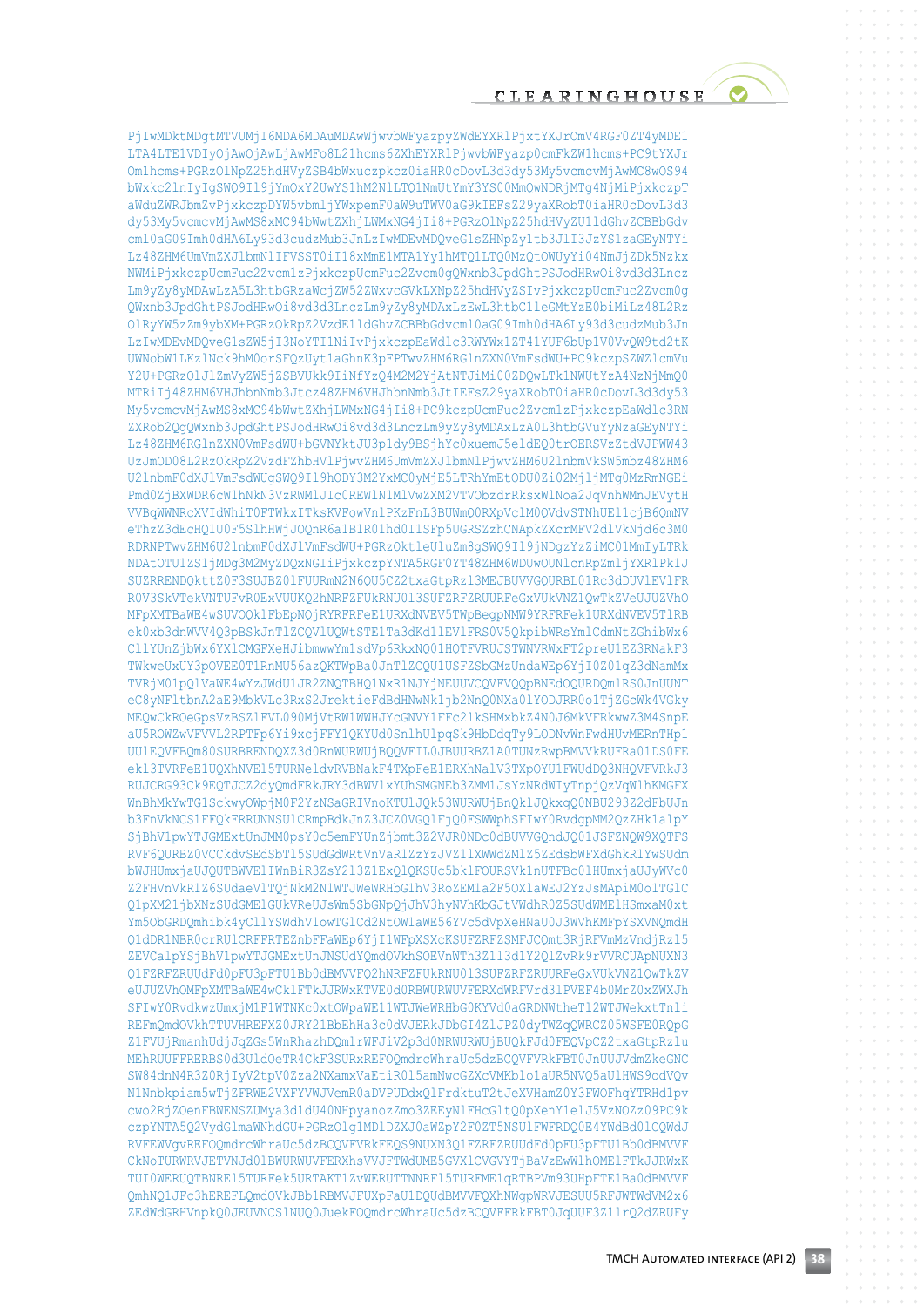$\alpha = \alpha = \alpha$  $\sim$  $\alpha = \alpha - \alpha$  $\alpha = \alpha = 0$  $\sim$  $\alpha = \alpha = 0$  $\alpha = \alpha = \alpha$ 

 $\alpha = \alpha - \alpha = 0$ 

 $\alpha = \alpha$  $\alpha = \alpha = 0$  $\alpha=1$  $\alpha = \alpha = 0$  $\alpha = \alpha = 1$ and a state  $\alpha$  .  $\alpha$  ,  $\alpha$  $\alpha = \alpha = \alpha$ 

 $\alpha = \alpha - \alpha = \alpha$  $\alpha = \alpha$ 

 $\alpha = \alpha = 0$  $\alpha$  ,  $\alpha$  ,  $\alpha$  ,  $\alpha$  $\alpha$  ,  $\alpha$  ,  $\alpha$  ,  $\alpha$  $\alpha = \alpha = 1$  $\alpha = \alpha = \alpha$  $\alpha$  ,  $\alpha$  ,  $\alpha$  ,  $\alpha$  $\alpha = \alpha = \alpha$  $\alpha = \alpha - \alpha$  $\alpha = \alpha = \alpha = \alpha$  $\alpha = \alpha = \alpha$  $\alpha = \alpha = \alpha$  $\alpha = \alpha = \alpha$  $\sim$  100  $\sim$  $\alpha = \alpha = \alpha$  $\alpha = \alpha = \alpha$ 

> $\alpha = \alpha = 0$  $\sim$

```
YXdBCk5JNTZzbGpEc25vc0RVK01wNHIrUktGeXM5YzVxeThqV1p5QSs3UFlGczQrSVpjRnhuYk51
SGk4YUFjYlNGT1VKRjBQR3BOZ1BFdE4KYytYQUs3cDE2aWF3TlRZcE1rSG0yVm9Jbk5md1dFai93
R210YjRyS0RUMmE3YXVHazc2cStYZHFubm80UFJPOGU3QUtFSHc3cE4zawppSG1aQ0k0OFBUUnBS
eDhDQXdFQUFhT0NBbVF3Z2dKZ01BOEdBMVVkRXdFQi93UUZNQU1CQWY4d0RnWURWUjBQQVFIL0JB
UURBZ0VHCk1JSUJBd1lEVlIwZ0JJSDdNSUg0TUlIMUJna3BBUUVCQVFFQkFRRXdnZWN3THdZSUt3
WUJCUVVIQWdFV0kyaDBkSEE2THk5M2QzY3UKWTJWeWRHbG1hV3RoZEM1a2F5OXlaWEJ2YzJsMGIz
SjVNSUd6QmdnckJnRUZCUWNDQWpDQnBqQUtGZ05VUkVNd0F3SUJBUnFCbDFSRQpReUJVWlhOMElF
TmxjblJwWm1scllYUmxjaUJtY21FZ1pHVnVibVVnUTBFZ2RXUnpkR1ZrWlhNZ2RXNWtaWElnVDBs
RUlERXVNUzR4CkxqRXVNUzR4TGpFdU1TNHhMakV1SUZSRVF5QlVaWE4wSUVObGNuUnBabWxqWVhS
bGN5Qm1jbTl0SUhSb2FYTWdRMEVnWVhKbElHbHoKYzNWbFpDQjFibVJsY2lCUFNVUWdNUzR4TGpF
dU1TNHhMakV1TVM0eExqRXVNUzR3RVFZSllJWklBWWI0UWdFQkJBUURBZ0FITUlHVwpCZ05WSFI4
RWdZNHdnWXN3VnFCVW9GS2tVREJPTVFzd0NRWURWUVFHRXdKRVN6RU1NQW9HQTFVRUNoTURWRVJE
TVNJd0lBWURWUVFECkV4bFVSRU1nVDBORlV5QlRlWE4wWlcxMFpYTjBJRU5CSUVsSk1RMHdDd1lE
VlFRREV3UkRVa3d4TURHZ0w2QXRoaXRvZEhSd09pOHYKZEdWemRDNWpjbXd1YjJObGN5NWpaWEow
YVdacGEyRjBMbVJyTDI5alpYTXVZM0pzTUNzR0ExVWRFQVFrTUNLQUR6SXdNRFF3TWpJdwpNVE0x
TVRRNVdvRVBNakF6TnpBMk1qQXhOREl4TkRsYU1COEdBMVVkSXdRWU1CYUFGQnlZQ1VjYVREaTVF
TVVFS1Z2eDlFNkFhc3grCk1CMEdBMVVkRGdRV0JCUWNtQWxIR2t3NHVSREZCQ2xiOGZST2dHck1m
akFkQmdrcWhraUc5bjBIUVFBRUVEQU9Hd2hXTmk0d09qUXUKTUFNQ0JKQXdEUVlKS29aSWh2Y05B
UUVGQlFBRGdZRUFweW9BamlLcTZXSzVYYUtXVXBWc2t1dHpvaHYxVmNDa2UvM0plVVZ0bUIrYgp5
ZXhKTUMxNzFzNFJIb3FjYnVmY0kyQVNWV3d1ODRpNDVNYUtnL254b3Fvak15WTE5L1cyd2JRRkVk
c3hVQ25MYTllOXRsV2oweFMvCkFhS2VVaGsyTUJPcXYraE1kYzcxak9xYzVKTjdUMkJhNlpSSVk1
dVhrTzNJR1ozWFVzdz08L2RzOlg1MDlDZXJ0aWZpY2F0ZT48L2RzOlg1MDlEYXRhPjwvZHM6S2V5
SW5mbz48L2RzOlNpZ25hdHVyZT48L3NtZDpzaWduZWRNYXJrPg==
-----END ENCODED SMD-----
\langle/>
```

```
 </infData>
     </resData>
      \langle \text{trID} \rangle <svTRID>info-smd-1390989415</svTRID>
      \langle/trID>
   \langle/response>
\langle /tmch\rangle
```
## **6.5. Info court validated mark**

```
The result is a set of info linked to a court validated mark with the given handle
```

```
<?xml version="1.0" encoding="utf-8"?>
<tmch xmlns="urn:ietf:params:xml:ns:tmch-1.1">
   <response>
     <result code="1000">
       <msg>Command completed successfully</msg>
    \langle result>
    \langle \text{msgQ count} = "76" \text{ id} = "17" \rangle <resData>
       <infData>
          <id>00071234-992</id>
         \text{Sstatus} s="new" />
          <pouStatus s="notSet" />
          <mark xmlns="urn:ietf:params:xml:ns:mark-1.0">
           \langlecourt>
             <id>00071234-992</id>
              <markName>My name</markName>
              <holder entitlement="assignee">
               <name>Mr. Rep</name>
                <org>Owner INC</org>
                <addr>
                   <street>Jacobs Street</street>
                   <city>Bruges</city>
                  <sp>VA</sp>
                   <pc>8100</pc>
                   <cc>BE</cc>
                 </addr>
```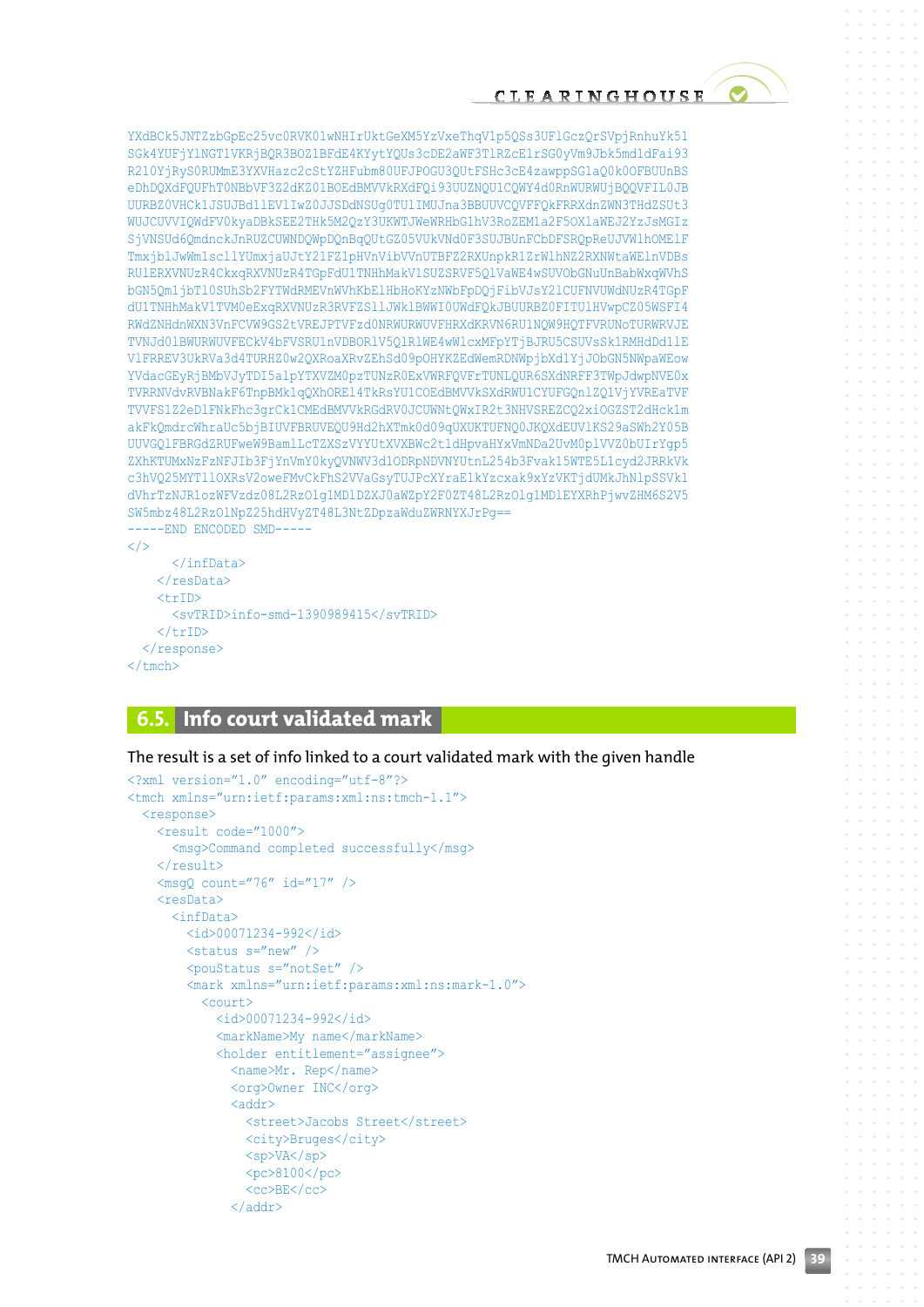$\alpha = \alpha = \alpha$  $\alpha = \alpha$  $\alpha = \alpha - \alpha$  $\alpha = \alpha = 0$  $\alpha = \alpha - \alpha$  $\alpha = \alpha = \alpha$  $\alpha = \alpha = \alpha$  $\sim$  100  $\sim$  $\alpha = \alpha = 0$  $\alpha = \alpha - \alpha$  $\alpha=\alpha=\alpha=\alpha$  $\alpha = \alpha$  $\alpha = \alpha = \alpha$  $\alpha = \alpha - \alpha$  $\alpha = \alpha = \alpha = \alpha$  $\sim$  100  $\sim$  $\alpha = \alpha = \alpha$  $\alpha = \alpha = 1$  $\alpha = \alpha = \alpha$ and a state  $\alpha$  .  $\alpha$  ,  $\alpha$  $\alpha=\alpha=\alpha$ 

 $\alpha = \alpha = \alpha$ 

 $\alpha = \alpha = 0$  $\alpha = \alpha = \alpha$  $\alpha = \alpha = \alpha$  $\sim$   $\sim$  $\alpha = \alpha = \alpha$  $\alpha=\alpha-\alpha$  $\alpha = \alpha$  $\alpha = \alpha - \alpha$  $\alpha = \alpha = \alpha$  $\alpha = \alpha = \alpha$  $\alpha = \alpha = \alpha$  $\alpha = \alpha = \alpha$  $\alpha = \alpha = \alpha$  $\sim$  $\alpha = \alpha = \alpha$  $\alpha = \alpha = \alpha$ 

 $\alpha = \alpha = \alpha$ 

```
 <voice x="1234">+1.32235523</voice>
                <fax>+1.32235523</fax>
                <email>j@bla</email>
              </holder>
             <goodsAndServices>BX-1421312-IRUNF-134</goodsAndServices>
            <refNum>12345678</refNum>
             <proDate>2009-08-16T00:00:00Z</proDate>
             <cc>BE</cc>
             <courtName>Court of Brussels</courtName>
           </court>
        \langle/mark>
         <label>
           <aLabel>my-name</aLabel>
           <uLabel>my-name</uLabel>
           <smdInclusion enable="0" />
           <claimsNotify enable="0" />
         </label>
         <label>
           <aLabel>myname</aLabel>
           <uLabel>myname</uLabel>
           <smdInclusion enable="0" />
           <claimsNotify enable="0" />
         </label>
         <crDate>2013-03-22T10:42:06.0Z</crDate>
         <upDate>2013-03-19T00:32:45.9Z</upDate>
         <exDate>2013-03-19T00:32:45.9Z</exDate>
       </infData>
     </resData>
     <trID>
       <svTRID>poll-1390988544</svTRID>
    \langle/trID>
  </response>
\langle /tmch\rangle
```
## **6.6. Info statute or treaty**

The result is a set of info linked to a statute or treaty mark with the given handle

```
<?xml version="1.0" encoding="utf-8"?>
<tmch xmlns="urn:ietf:params:xml:ns:tmch-1.1">
   <response>
     <result code="1000">
       <msg>Command completed successfully</msg>
    \langle result>
    \langle \text{msgQ count} = "76" \text{ id} = "17" \rangle <resData>
        <infData>
          <id>00000113678687551367868755-1</id>
         \text{Sstatus} s="new" />
          <pouStatus s="na" />
          <mark xmlns="urn:ietf:params:xml:ns:mark-1.0">
            <treatyOrStatute>
              <id>00000113678687551367868755-1</id>
              <markName>treaty</markName>
              <holder entitlement="owner">
                <name>jan jansen</name>
                <org>CHIP</org>
                 <addr>
                  <street>dvv 37</street>
                   <city>Leuven</city>
                  <sp></sp>
                  <p>c>3000</p><p><p>c</p> <cc>BE</cc>
                 </addr>
```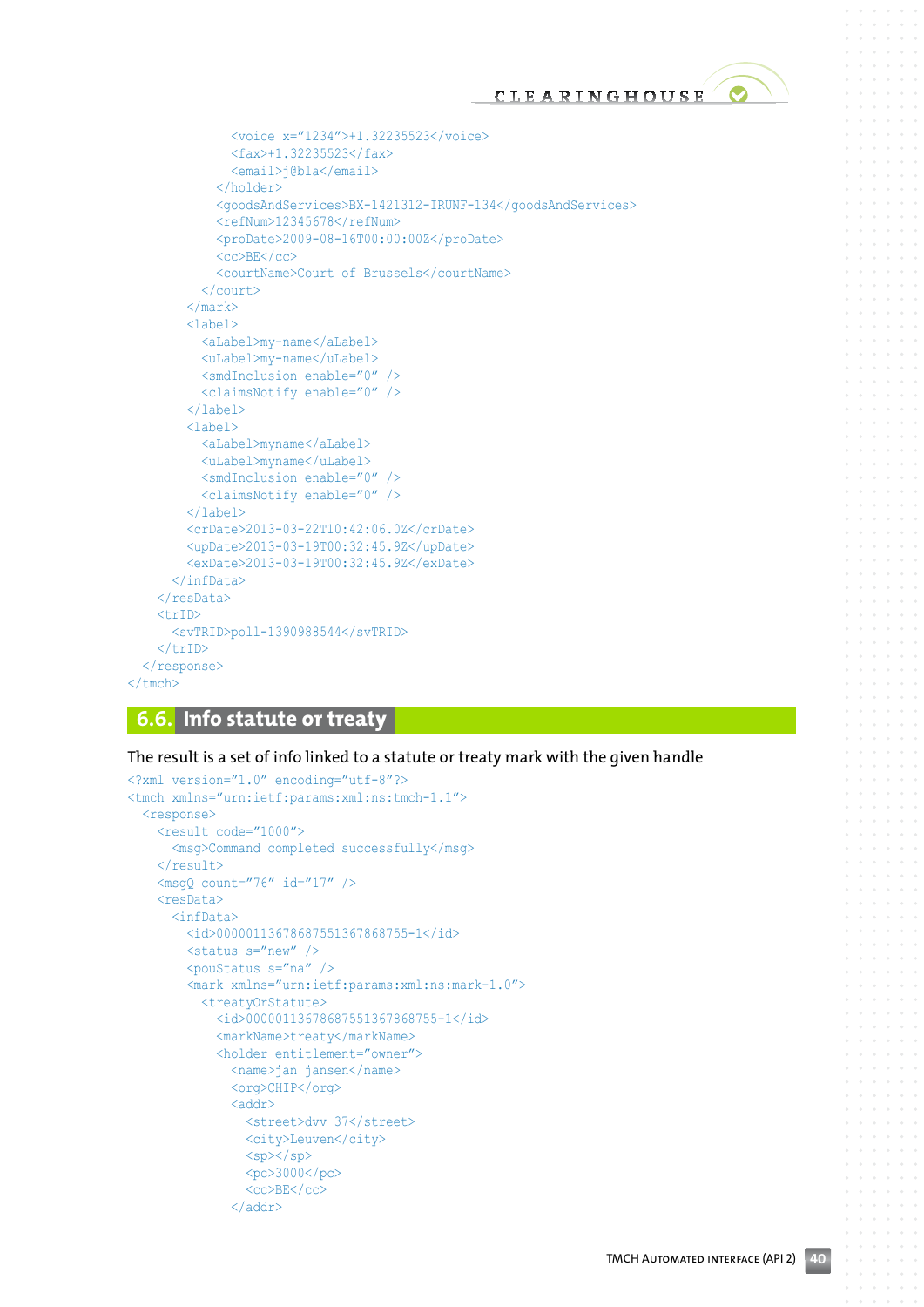

 $\sim$  $\circ$  $\alpha$ 

 $\alpha=\alpha-\alpha-\alpha$  $\alpha = \alpha = \alpha$  $\alpha = \alpha - \alpha - \alpha$  $\alpha$  . The second contract  $\alpha$  $\alpha = \alpha - \alpha - \alpha - \alpha$  $\alpha = \alpha = 0$  $\hat{\mathbf{r}}$  ,  $\hat{\mathbf{r}}$  ,  $\hat{\mathbf{r}}$  ,  $\hat{\mathbf{r}}$  ,  $\hat{\mathbf{r}}$  $\alpha$  ,  $\alpha$  ,  $\alpha$  ,  $\alpha$  ,  $\alpha$  $\alpha$  ,  $\alpha$  ,  $\alpha$  ,  $\alpha$  ,  $\alpha$  $\sim 10^{11}$  and  $\sim 10^{11}$  $\alpha = \alpha - \alpha = \alpha - \alpha$  $\alpha = \alpha = \alpha$  $\alpha$  ,  $\alpha$  ,  $\alpha$  ,  $\alpha$  ,  $\alpha$  $\alpha = \alpha = \alpha$  $\alpha$  ,  $\alpha$  ,  $\alpha$  ,  $\alpha$  ,  $\alpha$  $\alpha = \alpha - \alpha - \alpha - \alpha$ and a state  $\sigma_{\rm{eff}}$  ,  $\sigma_{\rm{eff}}$  ,  $\sigma_{\rm{eff}}$  ,  $\sigma_{\rm{eff}}$  $\alpha = \alpha = \alpha$  $\alpha$  ,  $\alpha$  ,  $\alpha$  ,  $\alpha$  ,  $\alpha$  $\alpha = \alpha - \alpha - \alpha - \alpha$  $\alpha$  ,  $\alpha$  ,  $\alpha$  ,  $\alpha$  ,  $\alpha$  $\alpha = \alpha - \alpha = \alpha - \alpha$  $\alpha = \alpha = \alpha$  $\alpha$  ,  $\alpha$  ,  $\alpha$  ,  $\alpha$  ,  $\alpha$  $\alpha = \alpha - \alpha = \alpha$  $\alpha$  ,  $\alpha$  ,  $\alpha$  ,  $\alpha$  ,  $\alpha$  $\alpha = \alpha - \alpha = \alpha - \alpha$ and a state of  $\alpha$  , and  $\alpha$  , and  $\alpha$  $\hat{\sigma} = \hat{\sigma} = \hat{\sigma}$  $\alpha$  ,  $\alpha$  ,  $\alpha$  ,  $\alpha$  ,  $\alpha$  $\alpha = \alpha - \alpha - \alpha = \alpha$ and a state  $\sigma_{\rm{eff}}$  and  $\sigma_{\rm{eff}}$  and  $\sigma_{\rm{eff}}$  $\sim$  $\alpha = \alpha = \alpha$  $\alpha$  ,  $\alpha$  ,  $\alpha$  ,  $\alpha$  ,  $\alpha$  $\alpha = \alpha - \alpha = \alpha$  $\alpha$  ,  $\alpha$  ,  $\alpha$  ,  $\alpha$  ,  $\alpha$  $\alpha$  ,  $\alpha$  ,  $\alpha$  ,  $\alpha$  ,  $\alpha$ and a state  $\alpha = \alpha - \alpha - \alpha - \alpha$  $\alpha = \alpha = \alpha$  $\alpha$  ,  $\alpha$  ,  $\alpha$  ,  $\alpha$  ,  $\alpha$  $\alpha = \alpha = \alpha = \alpha$  $\hat{L}$  , and  $\hat{L}$  , and  $\hat{L}$  $\alpha = \alpha - \alpha = \alpha - \alpha$ and a state of  $\sigma_{\rm{eff}}$  and  $\sigma_{\rm{eff}}$  and  $\sigma_{\rm{eff}}$  $\alpha = \alpha - \alpha$  $\hat{a}$  ,  $\hat{a}$  ,  $\hat{a}$  ,  $\hat{a}$  ,  $\hat{a}$  $\alpha$  ,  $\alpha$  ,  $\alpha$  ,  $\alpha$  ,  $\alpha$  $\alpha$  ,  $\alpha$  ,  $\alpha$  ,  $\alpha$  ,  $\alpha$  $\alpha = \alpha - \alpha - \alpha - \alpha$  $\alpha = \alpha = \alpha$  $\alpha = \alpha - \alpha - \alpha - \alpha$  .  $\alpha$  ,  $\alpha$  ,  $\alpha$  ,  $\alpha$  $\alpha$  ,  $\alpha$  ,  $\alpha$  ,  $\alpha$  ,  $\alpha$  $\alpha = \alpha - \alpha = \alpha - \alpha$  $\sim$  $\alpha = \alpha = 0$  $\alpha = \alpha - \alpha - \alpha - \alpha$  .  $\alpha = \alpha = \alpha$ and a state  $\alpha = \alpha - \alpha - \alpha - \alpha$ and a state  $\sigma_{\rm{eff}}$  ,  $\sigma_{\rm{eff}}$  ,  $\sigma_{\rm{eff}}$  ,  $\sigma_{\rm{eff}}$  ,  $\sigma_{\rm{eff}}$  $\alpha = \alpha - \alpha$  $\alpha$  ,  $\alpha$  ,  $\alpha$  ,  $\alpha$  ,  $\alpha$  $\alpha$  ,  $\alpha$  ,  $\alpha$  ,  $\alpha$  ,  $\alpha$  ,  $\alpha$  $\alpha$  ,  $\alpha$  ,  $\alpha$  ,  $\alpha$  ,  $\alpha$ **All Angeles** and a state

```
 <voice>+1.123</voice>
               <fax>+2.457</fax>
                <email>jan@j.abc</email>
             </holder>
             <protection>
                <cc>US</cc>
               <ruling>AF</ruling>
               <ruling>AX</ruling>
               <ruling>AL</ruling>
             </protection>
             <goodsAndServices>n.a.</goodsAndServices>
            <refNum>n.a.</refNum>
             <proDate>2000-01-01T00:00:00Z</proDate>
            <title>n.a.</title>
             <execDate>2000-01-01T00:00:00Z</execDate>
           </treatyOrStatute>
        \langle/mark>
         <label>
           <aLabel>treaty</aLabel>
           <uLabel>treaty</uLabel>
          \leqsmdInclusion enable="1" />
           <claimsNotify enable="1" />
         </label>
         <crDate>2013-05-06T21:32:35.6Z</crDate>
         <upDate>2013-05-06T21:32:35.6Z</upDate>
         <exDate>2014-05-06T19:32:35Z</exDate>
       </infData>
     </resData>
     <trID>
       <svTRID>poll-1390988640</svTRID>
    </trID>
  </response>
\langle /tmch\rangle
```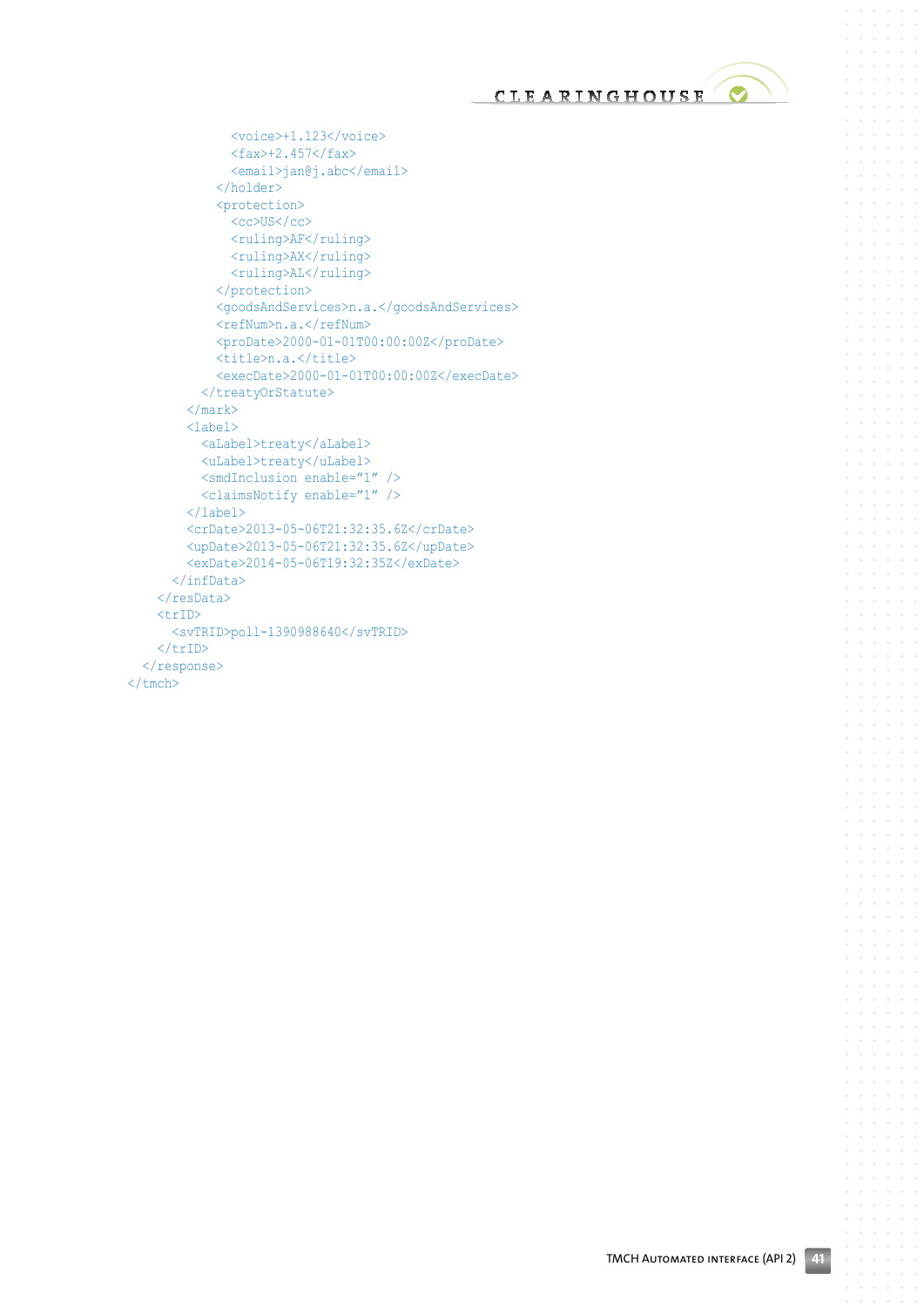## **7. UPDATE MARK**

To update a mark the update command can be used. The update command can contain three different sections

- 1. add : this allows for adding labels, documents to the mark
- 2. rem : this allows to remove labels from the mark
- 3. chq : this block allows you to change the contents of the mark block

### **7.1. Update mark settings**

The following command adds a document and a label, removes a label and changes the type of the mark from trademark to a treatyOrStatute type.

```
<?xml version="1.0" encoding="utf-8"?>
<tmch xmlns="urn:ietf:params:xml:ns:tmch-1.1">
     <command>
         <update>
              <id>000712423-2</id>
             <add>
                  <document>
                      <docType>tmOther</docType>
                      <fileName>C:\\ddafs\\file2.png</fileName>
                      <fileType>jpg</fileType>
                      <fileContent>YnJvbAo=</fileContent>
                  </document>
                  <label>
                      <aLabel>my-name</aLabel>
                      <smdInclusion enable="0"/>
                      <claimsNotify enable="1"/>
                  </label>
              </add>
             <rem> <label>
                      <aLabel>my-name</aLabel>
                      <smdInclusion enable="1"/>
                      <claimsNotify enable="1"/>
                  </label>
             \langle/rem\rangle <chg>
                  <mark xmlns="urn:ietf:params:xml:ns:mark-1.0">
                      <treatyOrStatute>
                           <id>000712423-2</id>
                           <markName>Example One</markName>
                           <holder entitlement="owner">
                               <org>Example Inc.</org>
                              <addr>
                                   <street>123 Example Dr.</street>
                                   <street>Suite 100</street>
                                    <city>Reston</city>
                                   <sp>VA</sp>
                                   <pc>20190</pc>
                                    <cc>US</cc>
                               </addr>
                           </holder>
                           <protection>
                               <cc>US</cc>
                              <region>Puerto Rico</region>
                              <ruling>US</ruling>
                              <ruling>PR</ruling>
```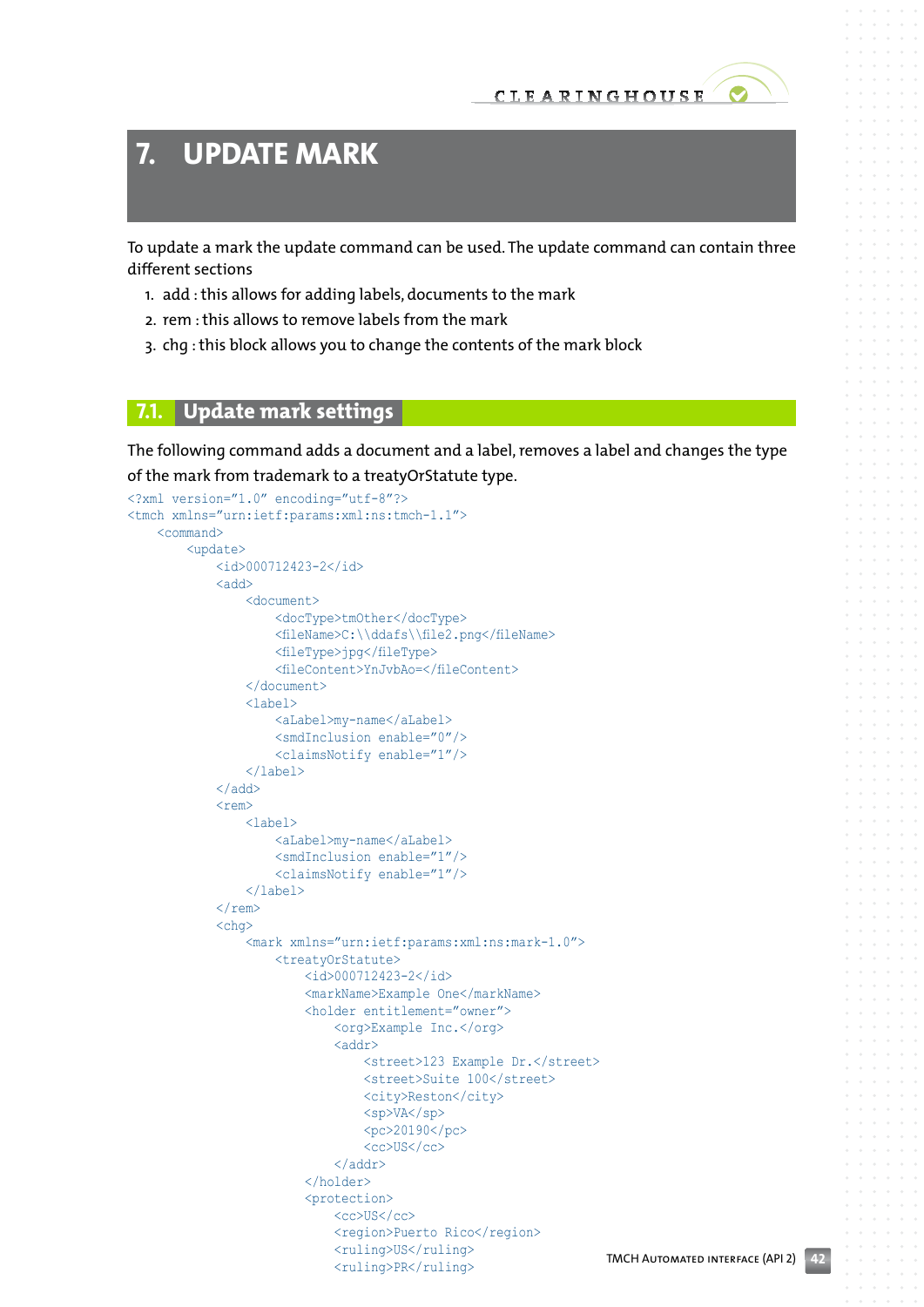```
 </protection>
                            <goodsAndServices>Dirigendas et eiusmodi
                                featuring infringo in airfare et cartam servicia.
                            </goodsAndServices>
                           <refNum>234235</refNum>
                            <proDate>2009-08-16T09:00:00.0Z</proDate>
                           <title>My Mark Title</title>
                            <execDate>2010-01-05T09:00:00.0Z</execDate>
                       </treatyOrStatute>
                  \langle/mark>
             \langle/chq>
          </update>
     </command>
\langle/tmch\rangle
```
## **7.2. Adding a label**

Alternative is a very small update adding just one label. The following provides you with an

#### example.

```
<?xml version="1.0" encoding="utf-8"?>
<tmch xmlns="urn:ietf:params:xml:ns:tmch-1.1">
     <command>
          <update>
             <id>0000011363778801363778080-1</id>
             <add>
                  <label>
                       <aLabel>exampleone</aLabel>
                       <smdInclusion enable="0"/>
                       <claimsNotify enable="1"/>
                   </label>
              </add>
         </update>
     </command>
\langle /tmch\rangle
```
#### Response to an update command if update succeeded

```
<?xml version="1.0" encoding="utf-8"?>
<tmch xmlns="urn:ietf:params:xml:ns:tmch-1.1">
   <response>
     <result code="1000">
       <msg>Command completed successfully</msg>
    \langle result>
     <msgQ count="76" id="17" />
     <trID>
       <svTRID>update-1391086383-5308</svTRID>
    \langle/trID>
  </response>
```
 $\langle$  /tmch $\rangle$ 

#### **7.3. Changing label flags**

Similar to adding labels, the flags on the labels can be toggled using the <chg> block.

```
<?xml version="1.0" encoding="utf-8"?>
<tmch xmlns="urn:ietf:params:xml:ns:tmch-1.1">
     <command>
         <update>
             <id>0000011363778801363778080-1</id>
              <chg>
                 \langlelabel>
                      <aLabel>exampleone</aLabel>
```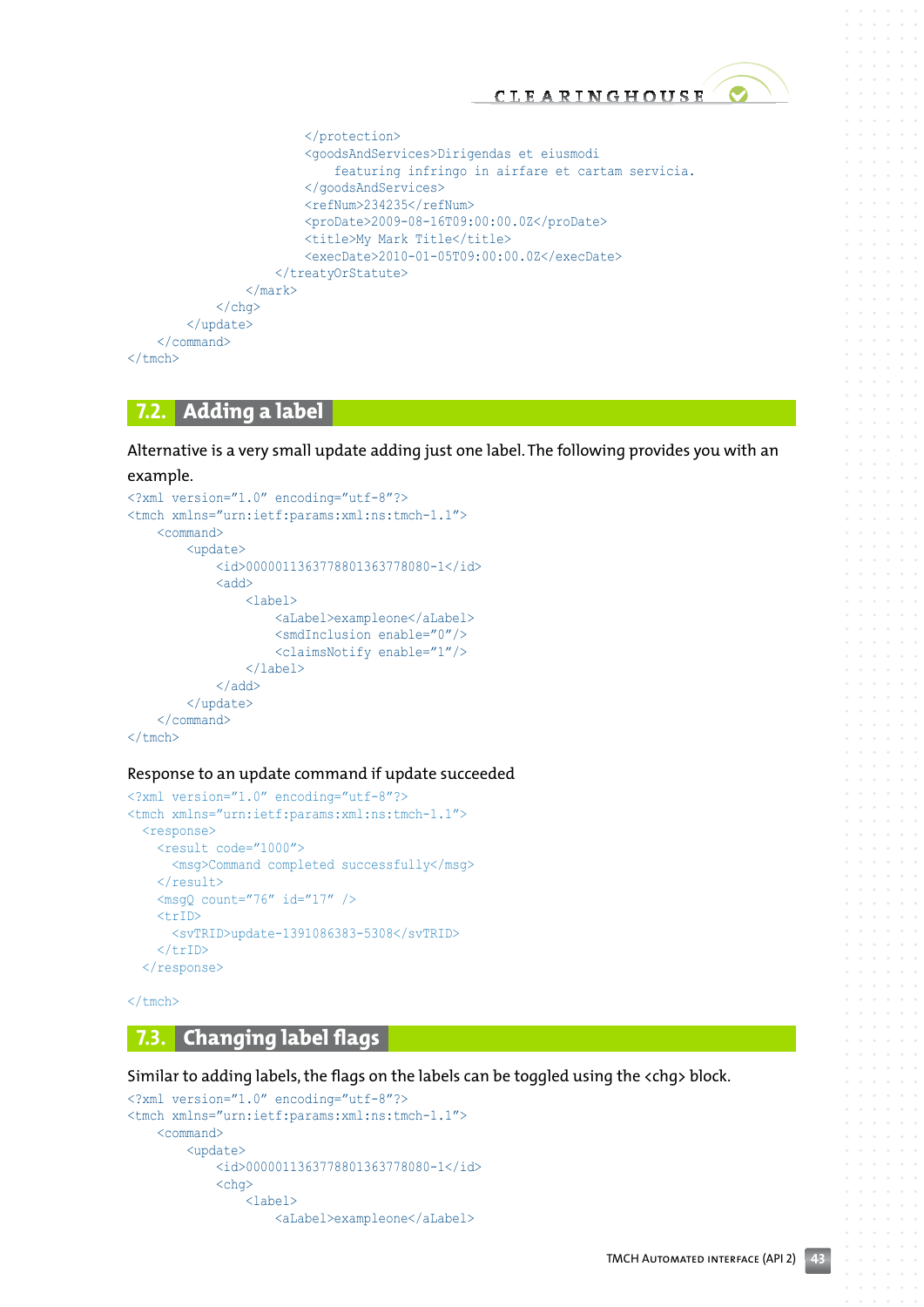

 $\bar{\rm o}$  $\circ$ 

 $\alpha = \alpha = \alpha$  $\ddot{\phantom{a}}$  $\alpha$  $\alpha = \alpha = \alpha$  $\alpha = \alpha = \alpha$  $\sim$  $\ddot{\phantom{a}}$  $\alpha = \alpha = \alpha$  $\alpha = \alpha = \alpha$  $\alpha = \alpha$  $\sim$  $\ddot{\phantom{a}}$  $\alpha = \alpha = \alpha$  $\sim$  $\alpha$ 

 $\alpha=\alpha=\alpha=0$  $\alpha$  $\bar{\theta}$  $\alpha$  $\alpha = \alpha = \alpha$  $\alpha = \alpha = \alpha = \alpha$  $\sim$  $\ddot{\phantom{a}}$  $\alpha = \alpha = \alpha$  $\alpha = \alpha = \alpha$  $\alpha = \alpha = \alpha$  $\alpha = 1$  $\alpha = \alpha = \alpha$  $\alpha = \alpha = \alpha$  $\alpha$  $\alpha = -\alpha$  $\sim$  $\sim$  $\alpha = \alpha = \alpha$  .  $\alpha$  $\bar{\phantom{a}}$  $\alpha = \alpha$  $\alpha = \alpha = \alpha$  $\alpha = \alpha = \alpha$  $\alpha=1$  $\alpha = \alpha = \alpha$  $\alpha = \alpha = \alpha$  $\alpha = \alpha$  $\overline{\phantom{a}}$  $\bar{z}$  $\alpha = \alpha = \alpha$  $\sim$  $\alpha = \alpha = \alpha$  .  $\alpha$ 

> $\bar{a}$  $\bar{\phantom{a}}$  $\alpha$  $\alpha = \alpha = \alpha$  $\alpha = \alpha = \alpha$  .  $\alpha$  $\bar{\rm o}$  $\alpha = \alpha = \alpha$  $\alpha = \alpha = \alpha$  $\alpha = \alpha = \alpha$  $\mathcal{L}$  $\alpha$  $\alpha = \alpha = \alpha$  $\alpha = \alpha = \alpha$

 $\alpha$  $\alpha$  $\alpha = \alpha = \alpha$  $\ddot{\phantom{0}}$ 

```
 <smdInclusion enable="0"/>
                          <claimsNotify enable="1"/>
                     </label>
               \langle/chg\rangle </update>
      </command>
\langle /tmch\rangle
```
In a similar fashion extra documents can be added.

Please note that documents can never be removed.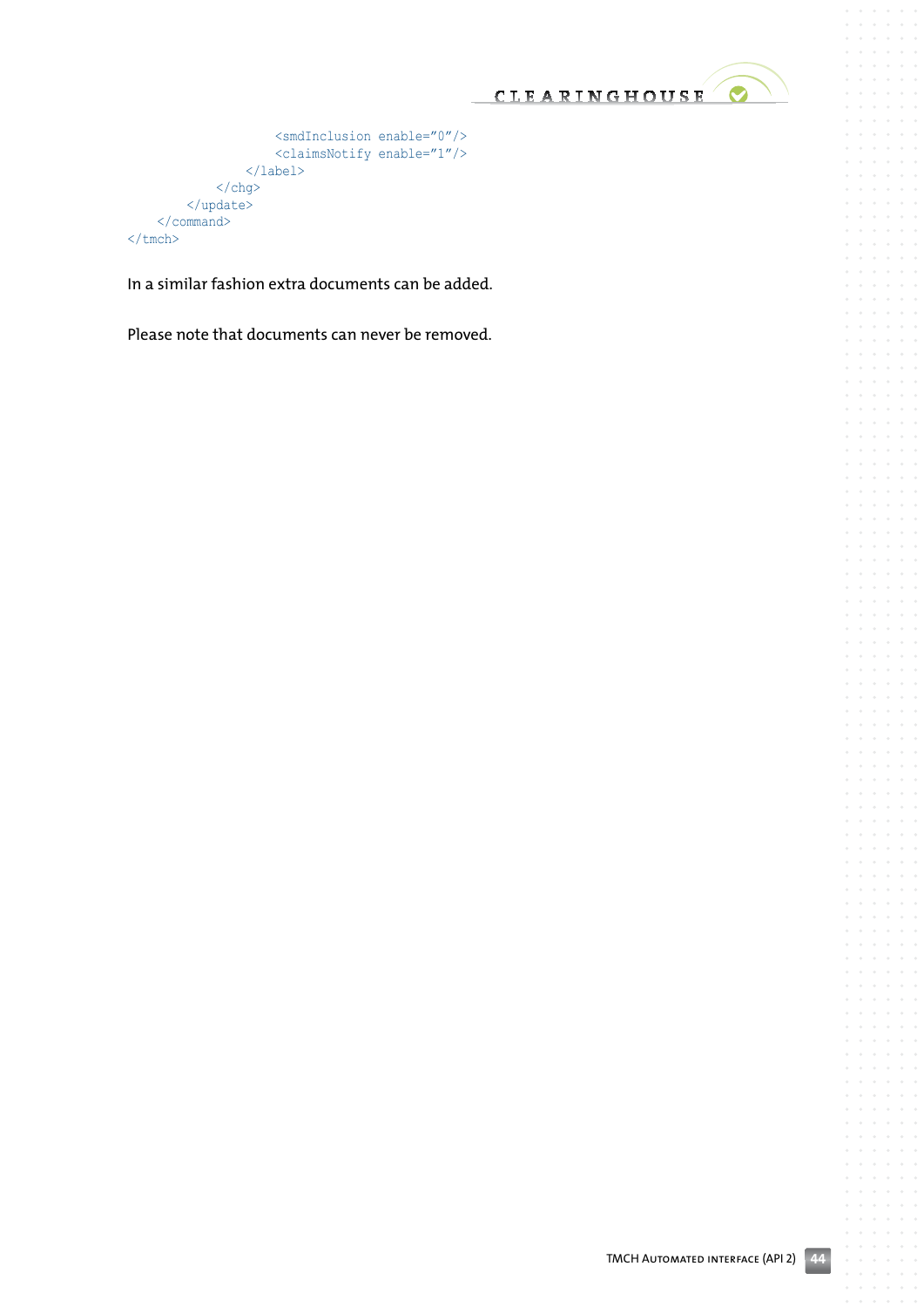## **8. UDRP OR COURT CASE**

To add a court case or an udrp case to an existing mark, the mark has to be in status VERIFIED. If not, you will not be able to add a case block to the mark.

The case handle starts with the keyword 'case' followed by a dash ('-') followed by six digits containing the uid of the agent (left padded with '0') followed by a set of digits (maximum length 63 characters).

## **8.1. Adding a udrp case**

The update command can be used to add an udrp case to an existing mark using the add block.

```
<?xml version="1.0" encoding="utf-8"?>
<tmch xmlns="urn:ietf:params:xml:ns:tmch-1.1">
     <command>
          <update>
              <id>000001132-1</id>
             <add>
                  <case>
                       <id>case-00000123466989999999</id>
                       <udrp>
                           <caseNo>987654321</caseNo>
                           <udrpProvider>National Arbitration Forum</udrpProvider>
                           <caseLang>Spanish</caseLang>
                       </udrp>
                       <document>
                           <docType>courtCaseDocument</docType>
                           <fileName>02-2013-TMCHdefect1.jpg</fileName>
                           <fileType>jpg</fileType>
                           <fileContent>YnJvbAo=</fileContent>
                       </document>
                       <label>
                           <aLabel>a</aLabel>
                       </label>
                       <label>
                           <aLabel>b</aLabel>
                       </label>
                  </case>
              </add>
         </update>
     </command>
\langle /tmch>
```
#### **8.2. Adding a court case**

The update command can be used to add a court case to an existing mark using the add block.

```
<?xml version="1.0" encoding="utf-8"?>
<tmch xmlns="urn:ietf:params:xml:ns:tmch-1.1">
     <command>
         <update>
             <id>000001132-1</id>
            <add>
                  <case>
                      <id>case-00000123466989979999</id>
                      <court>
                         <refNum>987654321</refNum>
```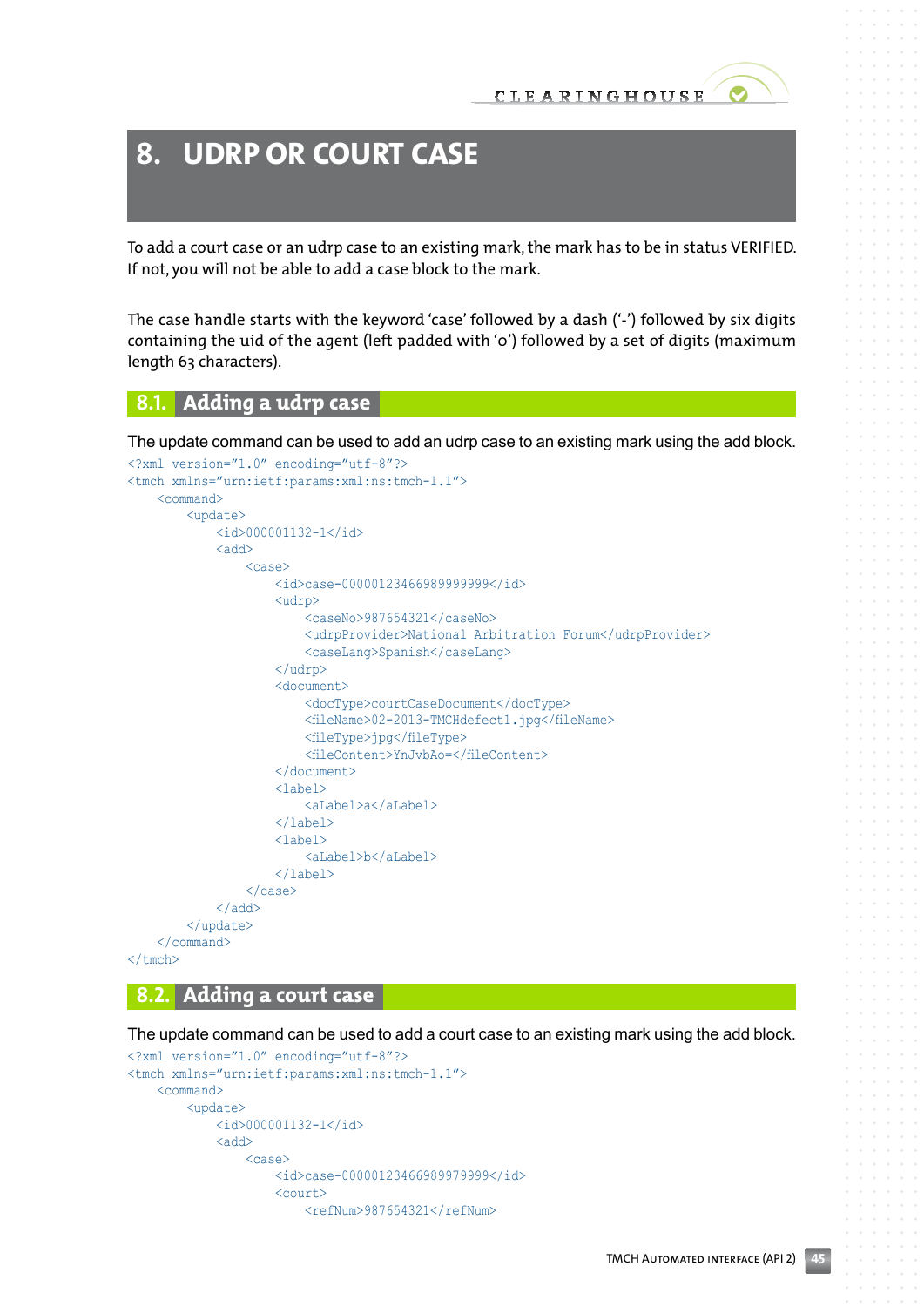

```
 <cc>BE</cc>
                             <courtName>Bla</courtName>
                             <caseLang>Spanish</caseLang>
                        </court>
                        <document>
                             <docType>courtCaseDocument</docType>
                             <fileName>02-2013-TMCHdefect2.jpg</fileName>
                             <fileType>jpg</fileType>
                             <fileContent>YnJvbAo=</fileContent>
                        </document>
                        <label>
                             <aLabel>a</aLabel>
                       \langlelabel>
                        <label>
                             <aLabel>b</aLabel>
                        </label>
                   </case>
               </add>
          </update>
     </command>
\langle /tmch\rangle
```
## **8.3. Managing labels linked to a case**

Add or remove labels linked to a case using the update add or update remove case label section.

```
<?xml version="1.0" encoding="utf-8"?>
<tmch xmlns="urn:ietf:params:xml:ns:tmch-1.1">
     <command>
         <update>
              <id>000001132-1</id>
             <add>
                  <case>
                      <id>case-00000123466989979998</id>
                       <label>
                           <aLabel>x</aLabel>
                       </label>
                   </case>
              </add>
         </update>
     </command>
\langle /tmch>
```
### **8.4. Managing documents linked to a case**

Add documents linked to a case using the update add case label section.

```
<?xml version="1.0" encoding="utf-8"?>
<tmch xmlns="urn:ietf:params:xml:ns:tmch-1.1">
     <command>
         <update>
             <id>0000011363778801363778080-1</id>
            <add>
                  <case>
                      <id>case-00000123456</id>
                      <document>
                          <docType>tmOther</docType>
                           <fileName>C:\\ddafs\\file2.png</fileName>
                           <fileType>jpg</fileType>
                           <fileContent>YnJvbAo=</fileContent>
                      </document>
                      <label>
                           <aLabel>my-name-three</aLabel>
                      </label>
```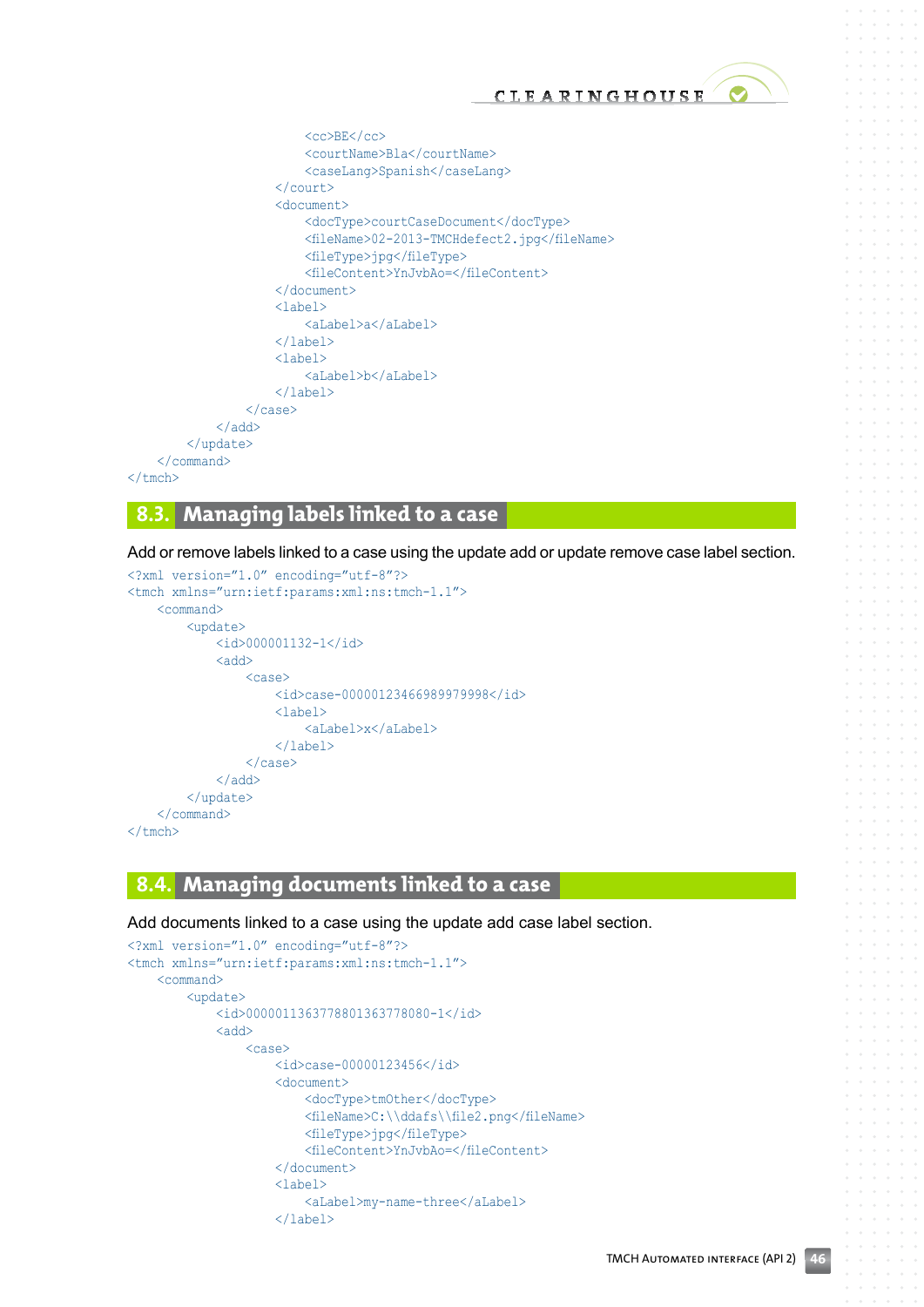

 $\alpha$ 

 $\sim$ 

```
 </case>
                 </add>
           </update>
      </command>
\langle /tmch>
```
## **8.5. Changing a case**

#### To change case data use the update chg case block

```
<?xml version="1.0" encoding="utf-8"?>
<tmch xmlns="urn:ietf:params:xml:ns:tmch-1.1">
     <command>
          <update>
             <id>0000011363778801363778080-1</id>
              <chg>
                   <case>
                       <id>case-00000123456</id>
                       <udrp>
                            <caseNo>987654321</caseNo>
                            <udrpProvider>NAF</udrpProvider>
                            <caseLang>Spanish</caseLang>
                       </udrp>
                   </case>
             \langle/cha>
          </update>
     </command>
\langle/tmch\rangle
```
## **8.6. Retrieve case data**

The case information can be retrieved using the info:mark command.

```
<?xml version="1.0" encoding="utf-8"?>
<tmch xmlns="urn:ietf:params:xml:ns:tmch-1.1">
   <response>
     <result code="1000">
       <msg>Command completed successfully</msg>
    \langle result>
    \langle \text{msgQ count} = "75" \text{ id} = "19" \rangle <resData>
       <infData>
         <id>000001136757513215-1</id>
         <status s="verified" />
         <pouStatus s="valid" />
         <mark xmlns="urn:ietf:params:xml:ns:mark-1.0">
            <trademark>
              <id>000001136757513215-1</id>
              <markName>Example 3</markName>
              <holder entitlement="owner">
               <name>Example name</name>
                <org>Example Inc.</org>
               <addr>
                  <street>123 Example Dr.</street>
                  <street>Suite 100</street>
                 <city>Reston</city>
                  <sp>VA</sp>
                  <pc>20190</pc>
                   <cc>LY</cc>
                </addr>
                <email>test@test.test</email>
              </holder>
              <jurisdiction>LY</jurisdiction>
              <class>35</class>
```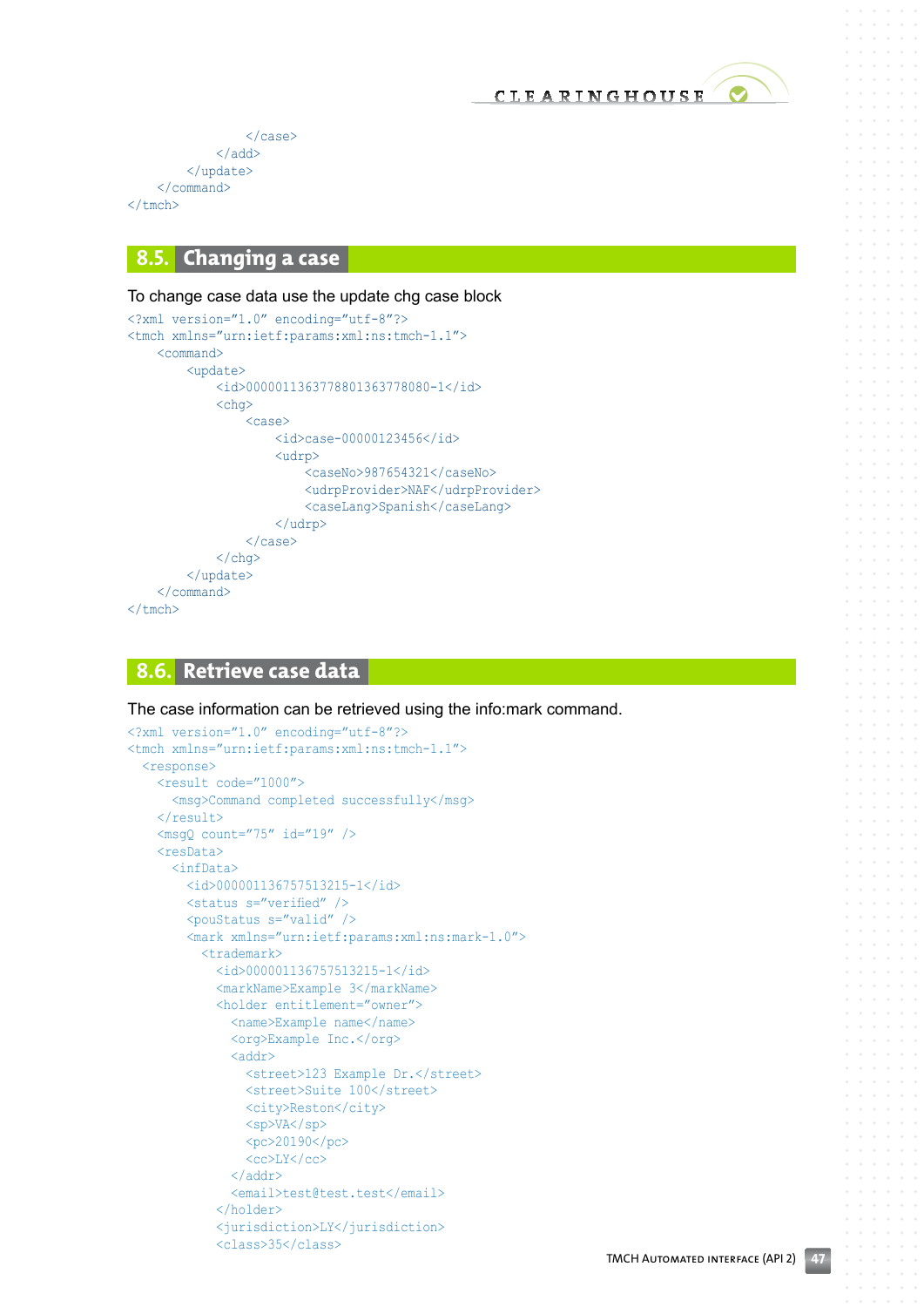$\alpha = \alpha = 0$  $\alpha = \alpha = \alpha$  $\alpha = \alpha = \alpha$  $\alpha = \alpha = \alpha$  $\alpha = \alpha = 0$  $\alpha = \alpha = \alpha$ 

 $\alpha = \alpha = \alpha$ 

 $\alpha = \alpha = 0$ 

and a state  $\alpha$  .  $\alpha$  ,  $\alpha$  $\alpha=\alpha=\alpha=\alpha$  $\alpha = \alpha = 0$  $\alpha = 1$  ,  $\alpha = 1$  $\alpha=\alpha=\alpha=\alpha$  $\sim$  100  $\sim$  $\alpha = \alpha = \alpha$  $\sim 10^{-1}$  and  $\sim 10^{-1}$  $\alpha = \alpha = \alpha$  $\alpha = \alpha - \alpha$  $\alpha = \alpha = \alpha$  $\alpha = \alpha - \alpha = \alpha$  $\alpha = \alpha = 1$  $\alpha = \alpha = \alpha$  $\alpha = \alpha = \alpha$ 

 $\alpha = \alpha = \alpha$ 

 $\alpha = \alpha = \alpha$ 

 $\alpha = \alpha = \alpha$ 

```
 <class>36</class>
             <goodsAndServices>Dirigendas et eiusmodi featuring infringo in airfare et cartam 
servicia.
</goodsAndServices>
             <regNum>234235</regNum>
             <regDate>2009-08-16T00:00:00Z</regDate>
              <exDate>2015-08-16T00:00:00Z</exDate>
            </trademark>
         \langle/mark>
          <label>
            <aLabel>example-one</aLabel>
            <uLabel>example-one</uLabel>
            <smdInclusion enable="0" />
            <claimsNotify enable="0" />
          </label>
          <case>
            <id>case-165955219104862426891240536623</id>
            <udrp>
              <caseNo>123</caseNo>
              <udrpProvider>Asian Domain Name Dispute Resolution Centre</udrpProvider>
              <caseLang>Afrikaans</caseLang>
            </udrp>
           \text{Sstatus} s="new" />
            <label>
              <aLabel>label5</aLabel>
             \lambda <status s="new" />
            </label>
            <label>
              <aLabel>label3</aLabel>
             \text{Sstatus} = \text{"new" } \text{/s} </label>
            <label>
              <aLabel>label2</aLabel>
             \lambda <status s="new" />
            </label>
            <label>
              <aLabel>label1</aLabel>
             \text{Sstatus} = \text{"new" } \text{/s} </label>
           \langlelahel>
              <aLabel>label4</aLabel>
             \text{Sstatus} = \text{"new" } \text{/s} </label>
            <upDate>2013-10-09T10:20:45.2Z</upDate>
          </case>
          <case>
            <id>case-176169232111416328571942201148</id>
            <udrp>
              <caseNo>456</caseNo>
              <udrpProvider>Asian Domain Name Dispute Resolution Centre</udrpProvider>
              <caseLang>Afrikaans</caseLang>
            </udrp>
           \text{Sstatus} = \text{new}'' />
            <label>
              <aLabel>second1</aLabel>
             \lambdastatus s="new" />
            </label>
            <upDate>2013-10-09T10:21:35.0Z</upDate>
          </case>
          <crDate>2013-05-03T11:58:53.3Z</crDate>
          <upDate>2013-12-18T10:45:53.3Z</upDate>
          <exDate>2014-05-03T00:00:00Z</exDate>
        </infData>
     </resData>
```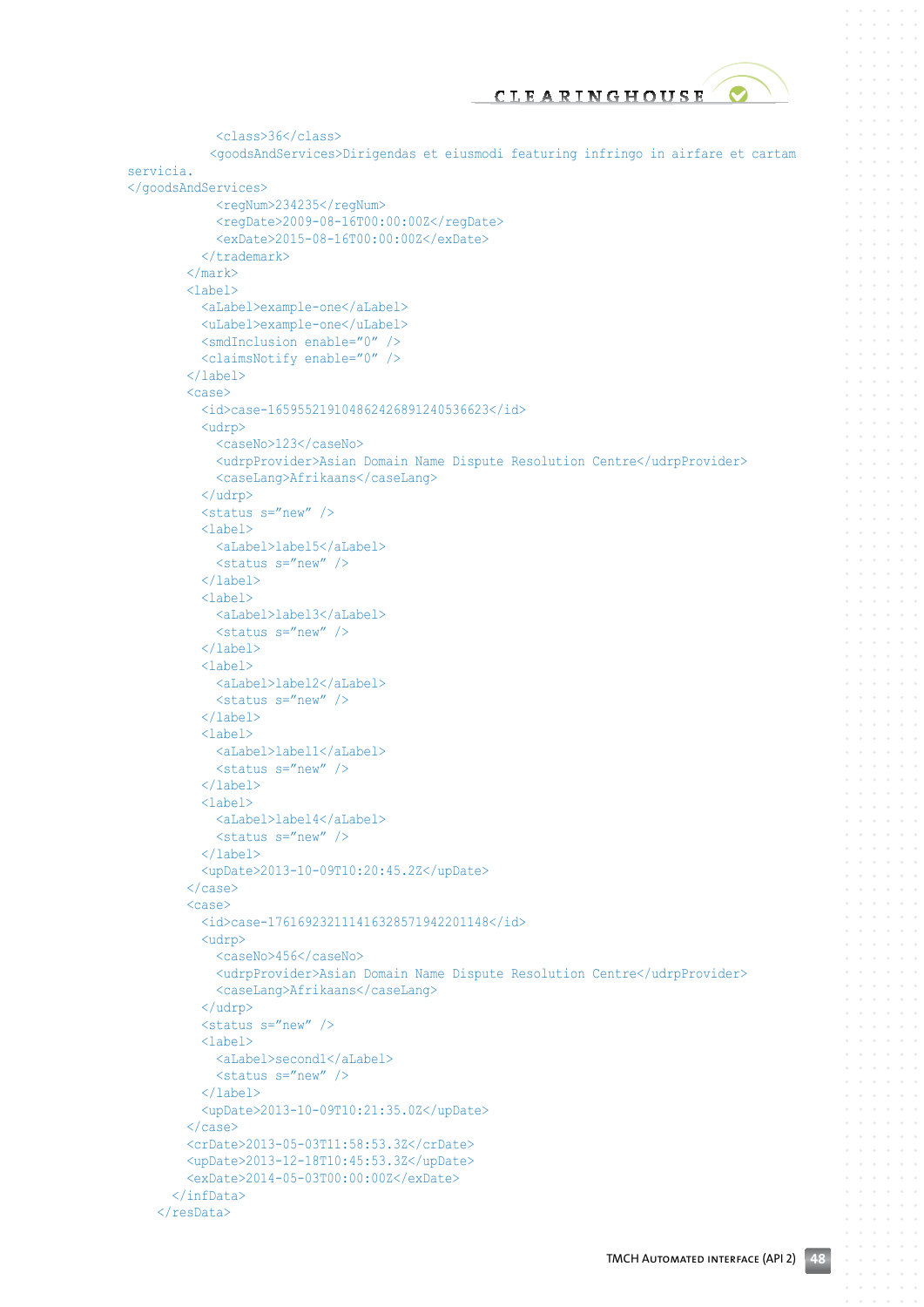

 $\alpha$  ,  $\alpha$  ,  $\alpha$  ,  $\alpha$  ,  $\alpha$  $\alpha = \alpha = \alpha$  $\bar{z}$  $\alpha = \alpha - \alpha - \alpha - \alpha$  $\alpha$  ,  $\alpha$  ,  $\alpha$  ,  $\alpha$  ,  $\alpha$  $\alpha$  ,  $\alpha$  ,  $\alpha$  ,  $\alpha$  $\hat{L}$  , and  $\hat{L}$  , and  $\hat{L}$ 

 $\sigma=\sigma-\sigma-\sigma-\sigma$  $\label{eq:3.1} \begin{array}{cccccccccccccc} \alpha & \alpha & \alpha & \alpha & \alpha & \alpha & \alpha \end{array}$  $\alpha=\alpha-\alpha-\alpha-\alpha$  $\alpha$  ,  $\alpha$  ,  $\alpha$  ,  $\alpha$  ,  $\alpha$  $\alpha$  ,  $\alpha$  ,  $\alpha$  ,  $\alpha$  ,  $\alpha$  $\frac{1}{2}$  ,  $\frac{1}{2}$  ,  $\frac{1}{2}$  ,  $\frac{1}{2}$  ,  $\frac{1}{2}$  $\alpha$  ,  $\alpha$  ,  $\alpha$  ,  $\alpha$  ,  $\alpha$  $\alpha=\alpha-\alpha-\alpha-\alpha-\alpha$  $\alpha$  ,  $\alpha$  ,  $\alpha$  ,  $\alpha$  ,  $\alpha$  $\alpha$  ,  $\alpha$  ,  $\alpha$  ,  $\alpha$  ,  $\alpha$  ,  $\alpha$  $\alpha$  ,  $\alpha$  ,  $\alpha$  ,  $\alpha$  ,  $\alpha$  $\alpha = \alpha - \alpha - \alpha - \alpha - \alpha$  $\alpha$  ,  $\alpha$  ,  $\alpha$  ,  $\alpha$  ,  $\alpha$  $\alpha$  ,  $\alpha$  ,  $\alpha$  ,  $\alpha$  ,  $\alpha$  ,  $\alpha$  $\alpha$  ,  $\alpha$  ,  $\alpha$  ,  $\alpha$  ,  $\alpha$  ,  $\alpha$  $\alpha$  ,  $\alpha$  ,  $\alpha$  ,  $\alpha$  ,  $\alpha$  $\alpha$  ,  $\alpha$  ,  $\alpha$  ,  $\alpha$  ,  $\alpha$  ,  $\alpha$  $\sigma$  ,  $\sigma$  ,  $\sigma$  ,  $\sigma$  ,  $\sigma$  ,  $\sigma$  $\sigma$  ,  $\sigma$  ,  $\sigma$  ,  $\sigma$  ,  $\sigma$  ,  $\sigma$  $\alpha = \alpha - \alpha = \alpha - \alpha$  $\alpha$  ,  $\alpha$  ,  $\alpha$  ,  $\alpha$  ,  $\alpha$  ,  $\alpha$  $\alpha$  ,  $\alpha$  ,  $\alpha$  ,  $\alpha$  ,  $\alpha$  $\begin{array}{cccccccccc} . & . & . & . & . & . & . \end{array}$  $\sigma = \sigma - \sigma - \sigma - \sigma - \sigma$  $\alpha$  ,  $\alpha$  ,  $\alpha$  ,  $\alpha$  ,  $\alpha$  $\alpha$  ,  $\alpha$  ,  $\alpha$  ,  $\alpha$  ,  $\alpha$  ,  $\alpha$ . . . . . .  $\alpha = \alpha - \alpha - \alpha - \alpha - \alpha$  $\alpha$  ,  $\alpha$  ,  $\alpha$  ,  $\alpha$  ,  $\alpha$  $\alpha$  ,  $\alpha$  ,  $\alpha$  ,  $\alpha$  ,  $\alpha$  ,  $\alpha$  $\label{eq:3.1} \begin{array}{lllllllllllllllllll} \alpha & \alpha & \alpha & \alpha & \alpha & \alpha \end{array}$  $\alpha = \alpha - \alpha - \alpha - \alpha$  .  $\alpha$  ,  $\alpha$  ,  $\alpha$  ,  $\alpha$  ,  $\alpha$  ,  $\alpha$  $\alpha$  , and  $\alpha$  , and  $\alpha$  , and  $\alpha = \alpha - \alpha - \alpha - \alpha$  .  $\alpha = \alpha = \alpha$  $\alpha$ 

 <trID> <svTRID>poll-1391093637</svTRID> </trID>  $\langle$ /response>  $\langle$  /tmch $\rangle$ 

 $\mathcal{L}$ 

 $\alpha = \alpha = \alpha = \alpha$  $\sim 10^{-1}$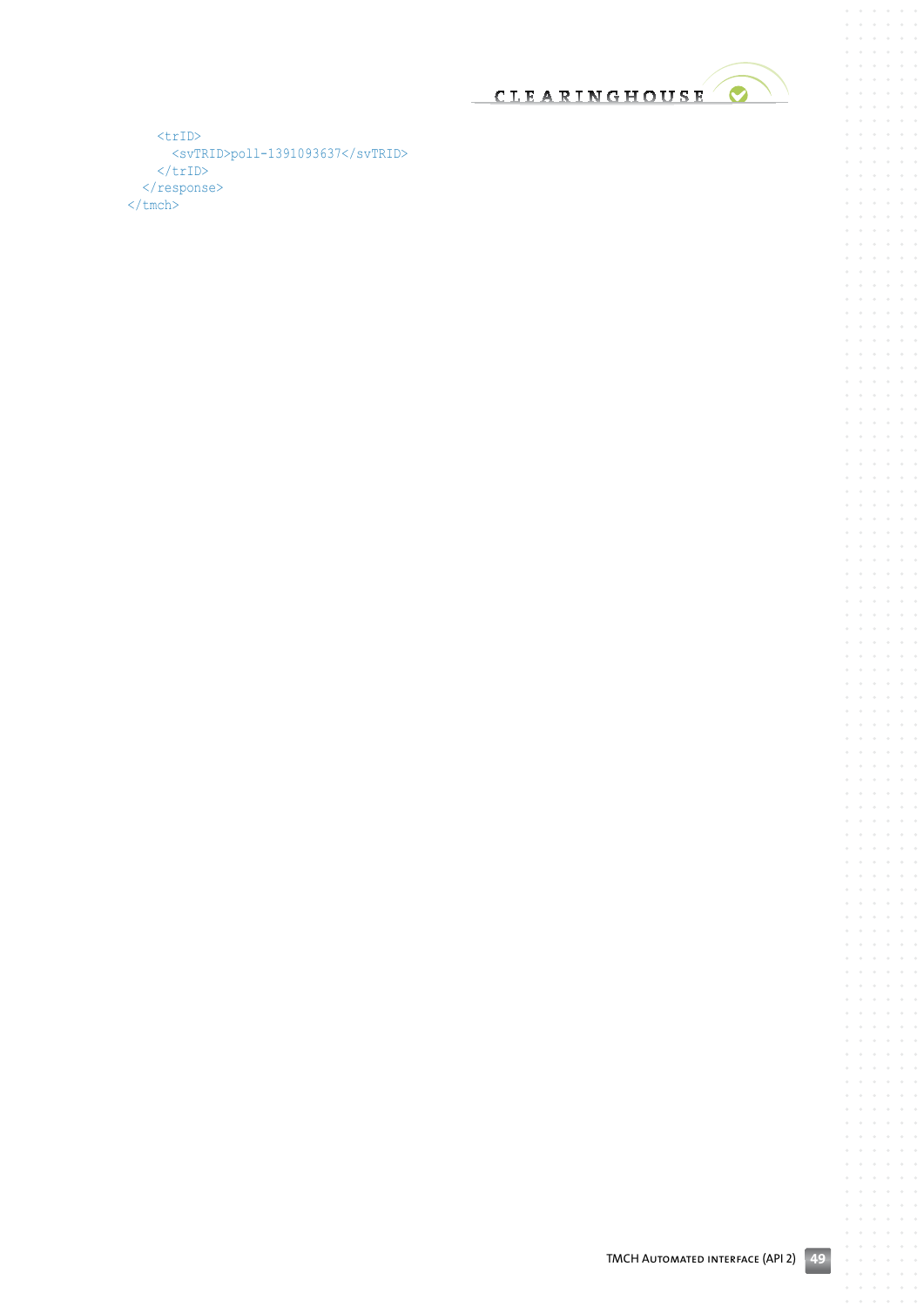## **9. RENEW**

#### Command layout

```
<?xml version="1.0" encoding="utf-8"?>
<tmch xmlns="urn:ietf:params:xml:ns:tmch-1.1">
     <command>
         <renew>
             <id>00000126-1</id>
              <curExpDate>2014-01-02</curExpDate>
              <period unit="y">3</period>
        \langle/renew>
     </command>
\langle /tmch>
```
#### Please note that

- 1. Currently only extensions for 1 year and 3 years are allowed.
- 2. A renew forces a creation on a new SMD file

Response to the renew command contains a confirmation or a reason why the renew was not possible. If the command executes successfully you will also get a balance block that includes the new expiration date and a msgQ block that contains the number of pending messages.

```
<?xml version="1.0" encoding="utf-8"?>
<tmch xmlns="urn:ietf:params:xml:ns:tmch-1.1">
   <response>
     <result code="1000">
       <msg>Command completed successfully</msg>
    \langle/result>
    \langle \text{msgQ count} = "76" id="17" />
     <resData>
       <renData>
         <id>00000126-1</id>
         <exDate>2017-08-08T00:00:00Z</exDate>
         <balance>
           <amount currency="USD">56588.2500</amount>
           <statusPoints>1414</statusPoints>
         </balance>
      </renData>
    </resData>
    <trID> <svTRID>renew-1391087231-5310</svTRID>
     </trID>
  </response>
\langle/tmch\rangle
```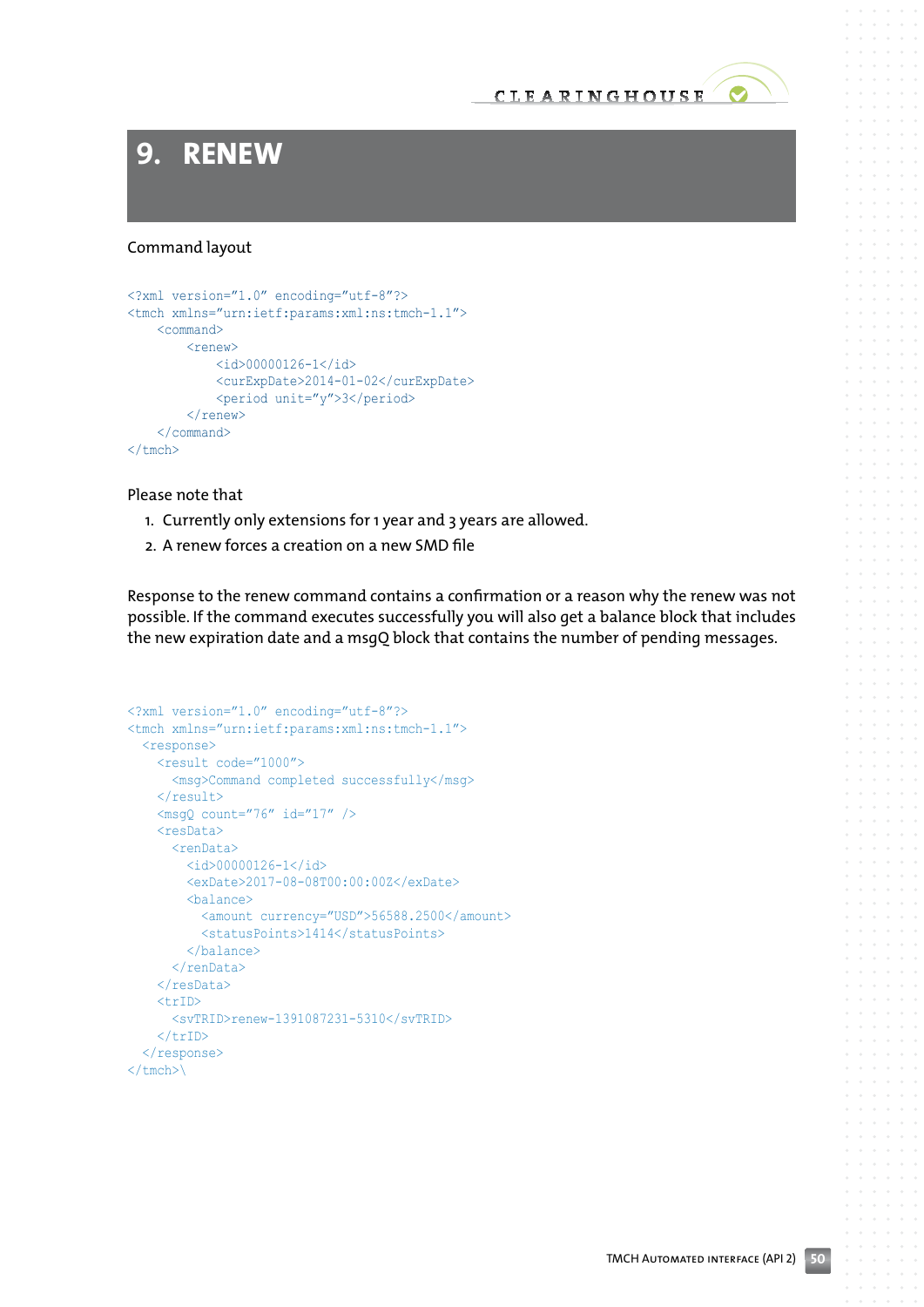

## **10. CHECK MARK**

To verify if a handle is already in use (system wide) the check command can be used. This is to facilitate the choice of mark handles.

```
<?xml version="1.0" encoding="utf-8"?>
<tmch xmlns="urn:ietf:params:xml:ns:tmch-1.1">
     <command>
         <check>
             <id>000712423-2</id>
              <id>000001436269876872643629798257-1</id>
             <id>00000113637780801363778080-1</id>
         </check>
     </command>
\langle/tmch\rangle
```
The results is a list of handles that can or should not be used

```
<?xml version="1.0" encoding="utf-8"?>
<tmch xmlns="urn:ietf:params:xml:ns:tmch-1.1">
   <response>
    <result code="1000">
       <msg>Command completed successfully</msg>
     </result>
     <msgQ count="76" id="17" />
     <resData>
       <chkData>
         <cd> <id avail="0">000712423-2</id>
           <reason>Format: 000001XXXXXXXXXX-1</reason>
         \langle c \rangle<cd>
            <id avail="1">000001436269876872643629798257-1</id>
         \langle c \rangle\langlecd\rangle <id avail="0">00000113637780801363778080-1</id>
           <reason>Already exists</reason>
         \langle/cd>
        </chkData>
    </resData>
     <trID>
       <svTRID>check-1391087493</svTRID>
    \langle /trID>
  \langleresponse>
\langle /tmch>
```
If there are marks that change status or require attention due to external changes such as validator approval or disproval a message referencing the mark will be pushed on a queue which can be polled in a much similar way to the EPP poll mechanism.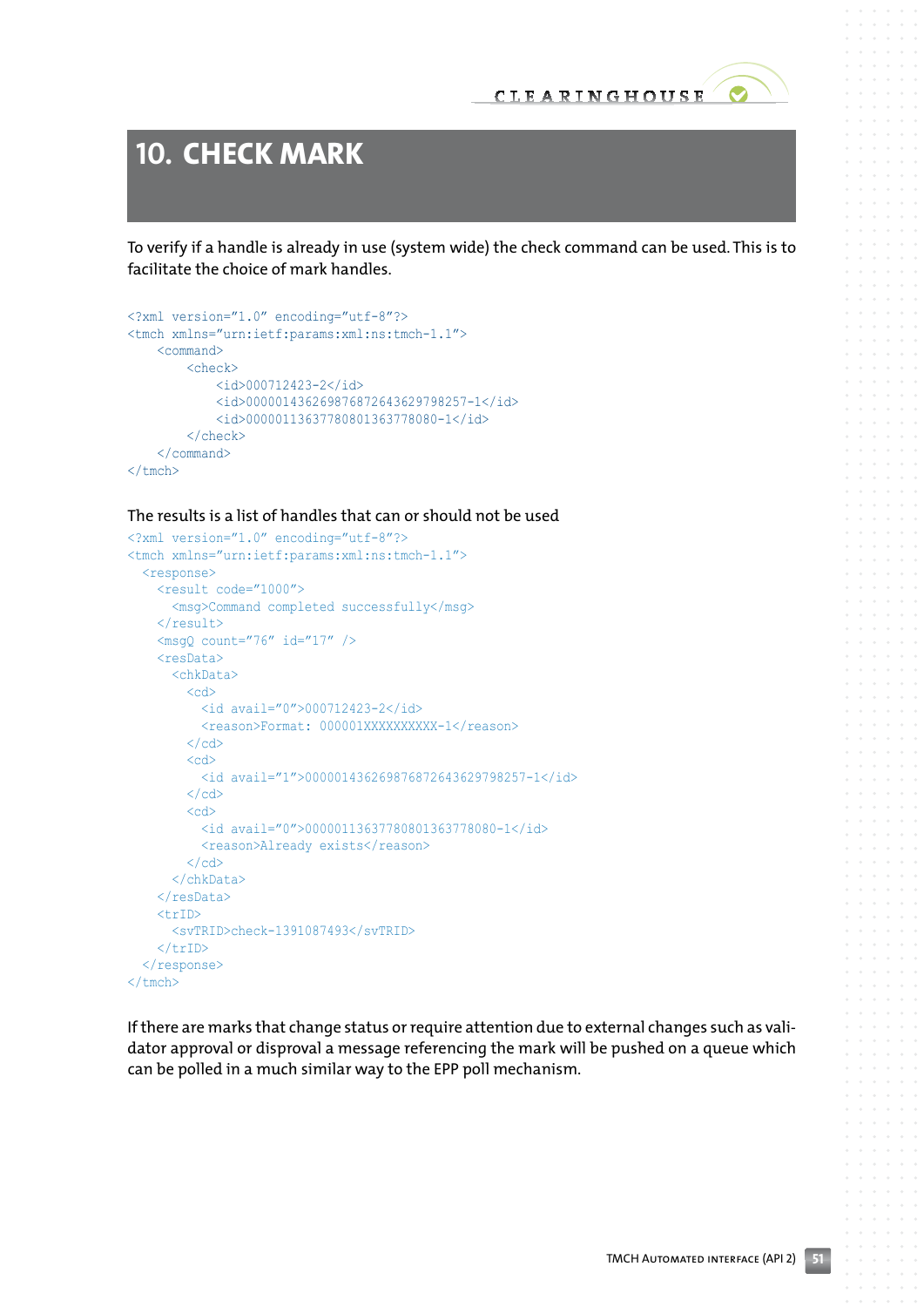

## **11. POLL**

Poll messages are used to inform you of changes to the database that were triggered by a third party process. This way you are informed of any external change that is relevant to you mark record or your account status. These messages vary from warnings on the expiry of certain documents, mark records, expiration dates, over account balance messages to the notices on registered domain names.

For a list of poll codes and the messages linked to them see appendix 2.

## **11.1. Poll request**

#### Check if messages are available

```
<?xml version="1.0" encoding="utf-8"?>
<tmch xmlns="urn:ietf:params:xml:ns:tmch-1.1">
     <command>
           <poll op="req"/>
     </command>
\langle/tmch\rangle
```
### **11.1.1.**  *Poll response (no msg)*

#### No messages for polling are available.

```
<?xml version="1.0" encoding="utf-8"?>
<tmch xmlns="urn:ietf:params:xml:ns:tmch-1.1">
     <response>
           <result code="1300">
            <msg>Command completed successfully; no messages</msg>
     \langle result>
     <trID> <svTRID>TMCH-000000001</svTRID>
     \langle /trID>
     \langle/response>
\langle/tmch\rangle
```
## **11.1.2.**  *Poll response (msg pending)*

There are messages available for polling: the first message is returned and gives the handle to the mark that has undergone changes. NOTE: do not forget to dequeue the message.

```
<?xml version="1.0" encoding="utf-8"?>
<tmch xmlns="urn:ietf:params:xml:ns:tmch-1.1">
   <response>
     <result code="1301">
       <msg>Command completed successfully; ack to dequeue</msg>
    \langle /result>
    \langle \text{msgO count} = "76" id="17">
       <qDate>2013-07-25T13:36:11.3Z</qDate>
       <msg>123 Mark has been verified and approved</msg>
    \langle/msqQ>
     <resData>
       <infData>
        <id>00000113675751323-1</id>
        \lambda <status s="verified" />
       </infData>
     </resData>
```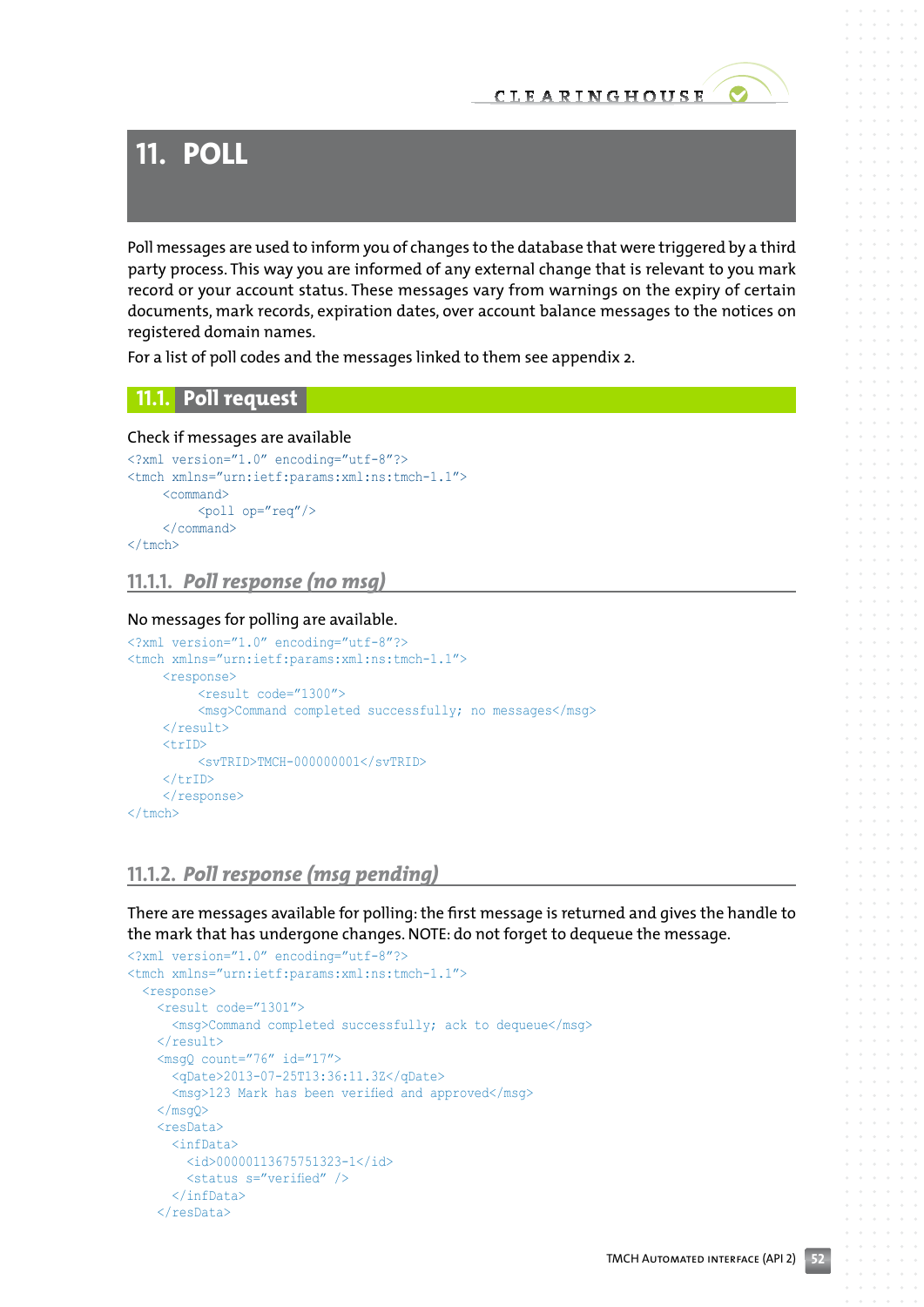```
 <trID>
        <clTRID>poll-123</clTRID>
        <svTRID>poll-1391087629</svTRID>
     \langle/trID>
  \langle/response>
\langle /tmch\rangle
```
## **11.1.3.**  *Poll response (not a mark)*

In case there are messages that are not related to marks you will get a different formatted message.

#### NOTE : do not forget to dequeue the message.

```
<?xml version="1.0" encoding="utf-8"?>
<tmch xmlns="urn:ietf:params:xml:ns:tmch-1.1">
   <response>
     <result code="1301">
       <msg>Command completed successfully; ack to dequeue</msg>
    \langle/result>
    \langle \text{msgQ count} = "1" id="123">
       <qDate>2013-01-21T12:01:01.999Z</qDate>
       <msg>Watermark of USD 2500 passed</msg>
    \langle/msqQ>
     <trID>
       <svTRID>TMCH-000000001</svTRID>
    \langle/trID>
  </response>
\langle /tmch\rangle
```
## **11.2. Poll ack (dequeue)**

Dequeue a message row be able to access the next message in the queue.

```
<?xml version="1.0" encoding="utf-8"?>
<tmch xmlns="urn:ietf:params:xml:ns:tmch-1.1">
     <command>
          <poll op="ack" msgID="18"/>
     </command>
\langle /tmch\rangle
```
## **11.2.1.**  *Poll ack (response last message)*

Response if there is no more message after the last dequeue.

```
<?xml version="1.0" encoding="utf-8"?>
<tmch xmlns="urn:ietf:params:xml:ns:tmch-1.1">
   <response>
     <result code="1000">
       <msg>Command completed successfully</msg>
    \langle result>
     <trID>
        <svTRID>poll-1391089968</svTRID>
    \langle/trID>
  \langle/response>
\langle /tmch\rangle
```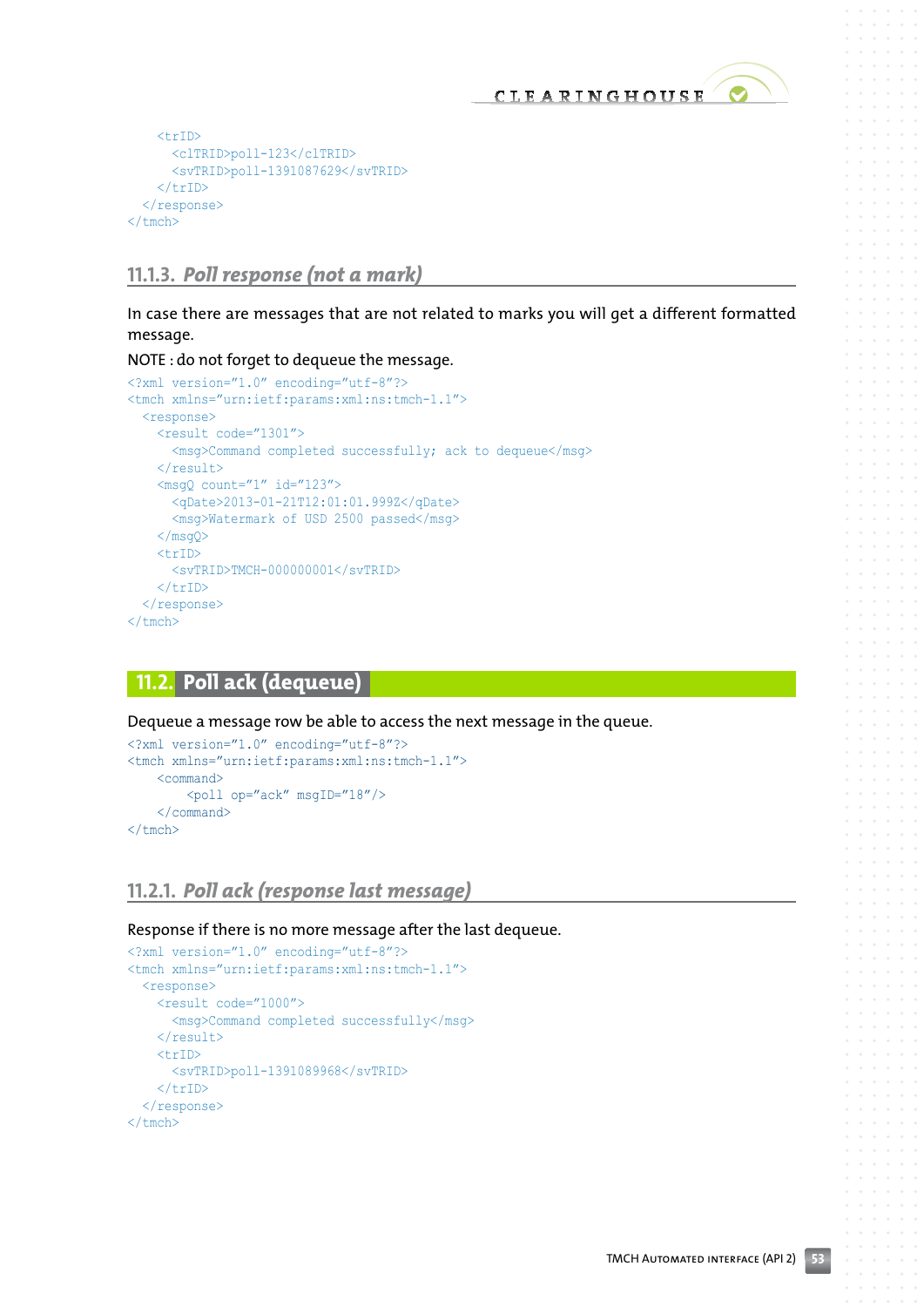$\alpha$  $\alpha$  $\alpha$  $\alpha$ 

 $\alpha = -\alpha$  $\bar{a}$  $\alpha = -\alpha$  $\alpha = \alpha = \alpha$  $\alpha=\alpha-\alpha-\alpha$  $\alpha = \alpha = 0$  $\hat{\sigma} = \hat{\sigma} = 0$  $\alpha = \alpha - \alpha - \alpha$  $\alpha = \alpha - \alpha - \alpha$  .  $\alpha$  ,  $\alpha$  ,  $\alpha$  $\label{eq:1} \alpha_{\alpha} = \alpha_{\alpha} - \alpha_{\alpha} - \alpha_{\alpha} - \alpha_{\alpha}$  $\alpha = \alpha = \alpha$  $\alpha$  , and  $\alpha$  , and  $\alpha$  $\alpha = \alpha = \alpha$  $\alpha = \alpha = \alpha$  $\alpha = \alpha = \alpha = \alpha$  $\alpha = \alpha - \alpha$  $\label{eq:3.1} \sigma_{\alpha\beta}(\sigma_{\alpha\beta}(\sigma_{\beta\beta}(\sigma_{\beta}(\sigma_{\beta}(\sigma_{\beta}(\sigma_{\beta}(\sigma_{\beta}(\sigma_{\beta}(\sigma_{\beta}(\sigma_{\beta}(\sigma_{\beta}(\sigma_{\beta}(\sigma_{\beta}(\sigma_{\beta}(\sigma_{\beta}(\sigma_{\beta}(\sigma_{\beta}(\sigma_{\beta}(\sigma_{\beta})))))))))))$  $\alpha = \alpha = \alpha$  $\alpha = \alpha = \alpha$  $\alpha = \alpha = \alpha$  $\alpha$  ,  $\alpha$  ,  $\alpha$  ,  $\alpha$  $\begin{array}{cccccccccc} \bullet & \bullet & \bullet & \bullet & \bullet & \bullet & \bullet \\ \bullet & \bullet & \bullet & \bullet & \bullet & \bullet & \bullet \\ \bullet & \bullet & \bullet & \bullet & \bullet & \bullet & \bullet \end{array}$  $\label{eq:1} \alpha = \alpha - \alpha - \alpha - \alpha - \alpha$  $\alpha = -\alpha$  $\alpha$  ,  $\alpha$  ,  $\alpha$  ,  $\alpha$  $\alpha = \alpha = \alpha$  $\alpha = \alpha = \alpha$  $\alpha = \alpha - \alpha - \alpha$  $\alpha = 1, \ldots, n$  $\alpha = \alpha - \alpha - \alpha - \alpha$  .  $\hat{\sigma} = \hat{\sigma} = \hat{\sigma}$  $\hat{\sigma} = \hat{\sigma} = \hat{\sigma}$  $\alpha = \alpha = \alpha = \alpha$ and a state  $\alpha$  , and  $\alpha$  , and  $\alpha$  $\alpha = \alpha = \alpha$  $\alpha = \alpha - \alpha - \alpha$  $\alpha = \alpha = 0$  $\alpha$  ,  $\alpha$  ,  $\alpha$  ,  $\alpha$  $\alpha = \alpha - \alpha - \alpha$  .  $\alpha = \alpha = \alpha$  $\alpha = \alpha - \alpha - \alpha - \alpha$  .  $\alpha = \alpha = \alpha$  $\alpha$  ,  $\alpha$  ,  $\alpha$  ,  $\alpha$  $\alpha = \alpha = \alpha$  $\alpha = \alpha = \alpha = \alpha$  $\alpha = \alpha - \alpha = \alpha$  $\alpha$  ,  $\alpha$  ,  $\alpha$  $\alpha$  , and  $\alpha$  , and  $\alpha$  $\alpha = \alpha - \alpha$  $\alpha = \alpha = \alpha = \alpha$  $\alpha = \alpha = \alpha$  $\alpha = \alpha = \alpha = \alpha$  $\alpha = \alpha - \alpha - \alpha - \alpha$  $\alpha = \alpha$  $\alpha = \alpha = \alpha = \alpha$  .  $\alpha = \alpha = \alpha$  $\alpha = \alpha = \alpha$  $\alpha = \alpha - \alpha = \alpha$  $\alpha = \alpha - \alpha$  $\alpha$  ,  $\alpha$  ,  $\alpha$  ,  $\alpha$  $\alpha = \alpha = \alpha$  $\hat{\sigma}=\hat{\sigma}=\hat{\sigma}$  $\alpha = \alpha = \alpha$  $\alpha = \alpha = \alpha$  $\alpha=\alpha-\alpha-\alpha-\alpha$  $\alpha = \alpha = 0$  $\alpha = \alpha = \alpha$  $\alpha = \alpha = \alpha = \alpha$  $\alpha = \alpha = \alpha$  $\sim$  $\sim$ 

### **11.2.2.** *Poll ack (response more message)*

#### Response if there are more messages after the last dequeue.

<?xml version="1.0" encoding="utf-8"?> <tmch xmlns="urn:ietf:params:xml:ns:tmch-1.1"> <response> <result code="1000"> <msg>Command completed successfully</msg>  $\langle$ /result>  $\langle \text{msgQ count} = "2" id = "124" / \rangle$ <trID> <svTRID>TMCH-000000001</svTRID>  $\langle$  /trID> </response>  $\langle$  /tmch $\rangle$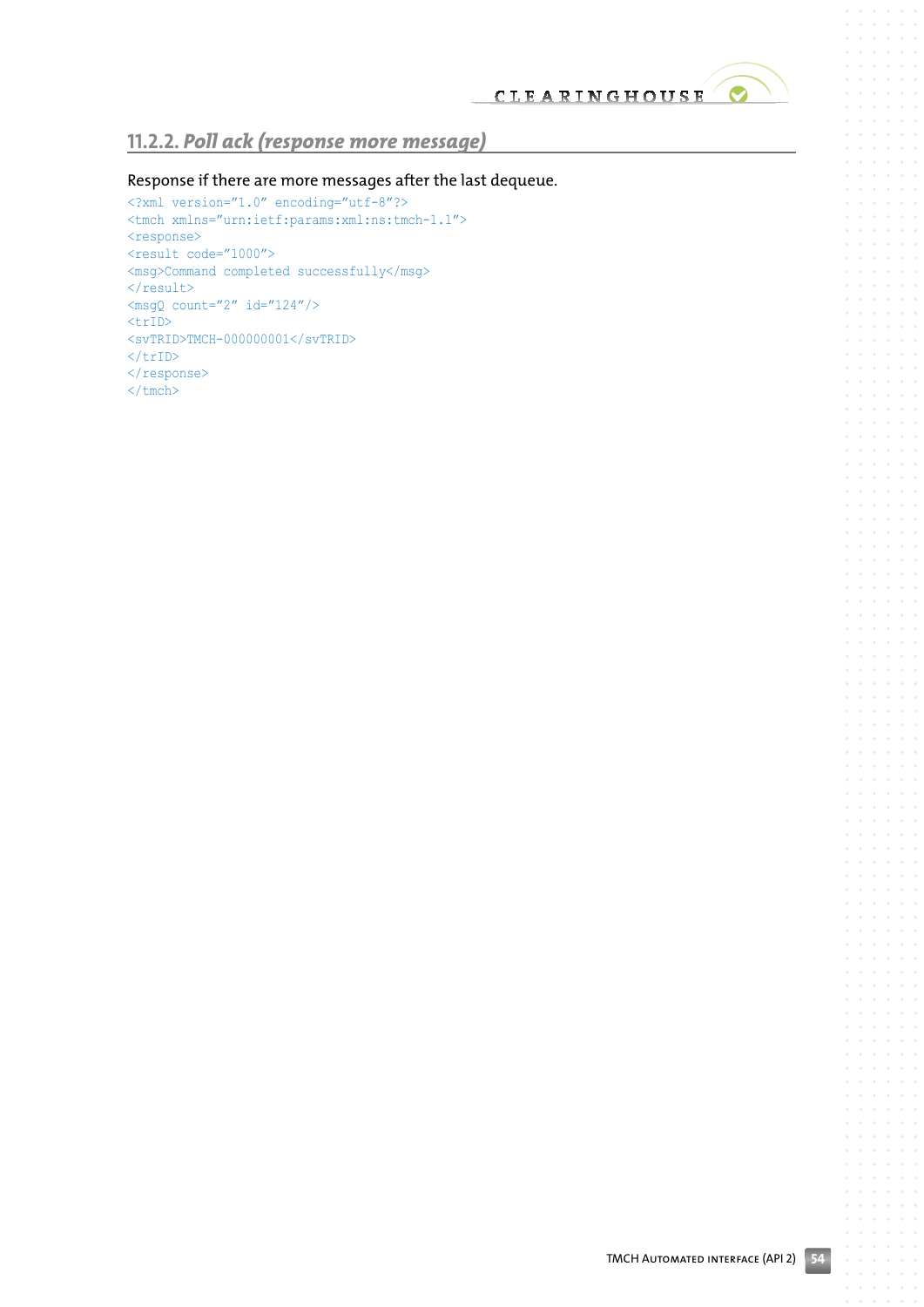

# **12. TRANSFER**

## **12.1.** Transfer – request to execute

#### Check if messages are available

```
<?xml version="1.0" encoding="utf-8"?>
<tmch xmlns="urn:ietf:params:xml:ns:tmch-1.1">
<command>
    <transfer op="execute">
         <id>000001123456789876543211113333-1</id>
           <authCode>qwertyasdfgh</authCode>
     </transfer>
</command>
\langle /tmch>
```
#### **12.1.1.**  *Transfer response*

If the transfer is executed successfully a trnData block is returned including the new mark id and an updated balance block.

```
<?xml version="1.0" encoding="utf-8"?>
<tmch xmlns="urn:ietf:params:xml:ns:tmch-1.1">
   <response>
     <result code="1000">
       <msg>Command completed successfully</msg>
    \langle/result>
    \langle \text{msgQ count} = "75" id="19" />
     <resData>
       <trnData>
          <newId>000001123456789876543211113333-1</newId>
         <trnDate>2014-01-30T15:27:14.3Z</trnDate>
          <balance>
            <amount currency="USD">56565.2500</amount>
            <statusPoints>1414</statusPoints>
          </balance>
       </trnData>
    </resData>
    \langle \text{trID} \rangle <svTRID>create-1391092034-5317</svTRID>
    \langle/trID>
   </response>
\langle/tmch\rangle
```
 $\sim$ 

 $\alpha = -\alpha$ 

 $\alpha = \alpha - \alpha$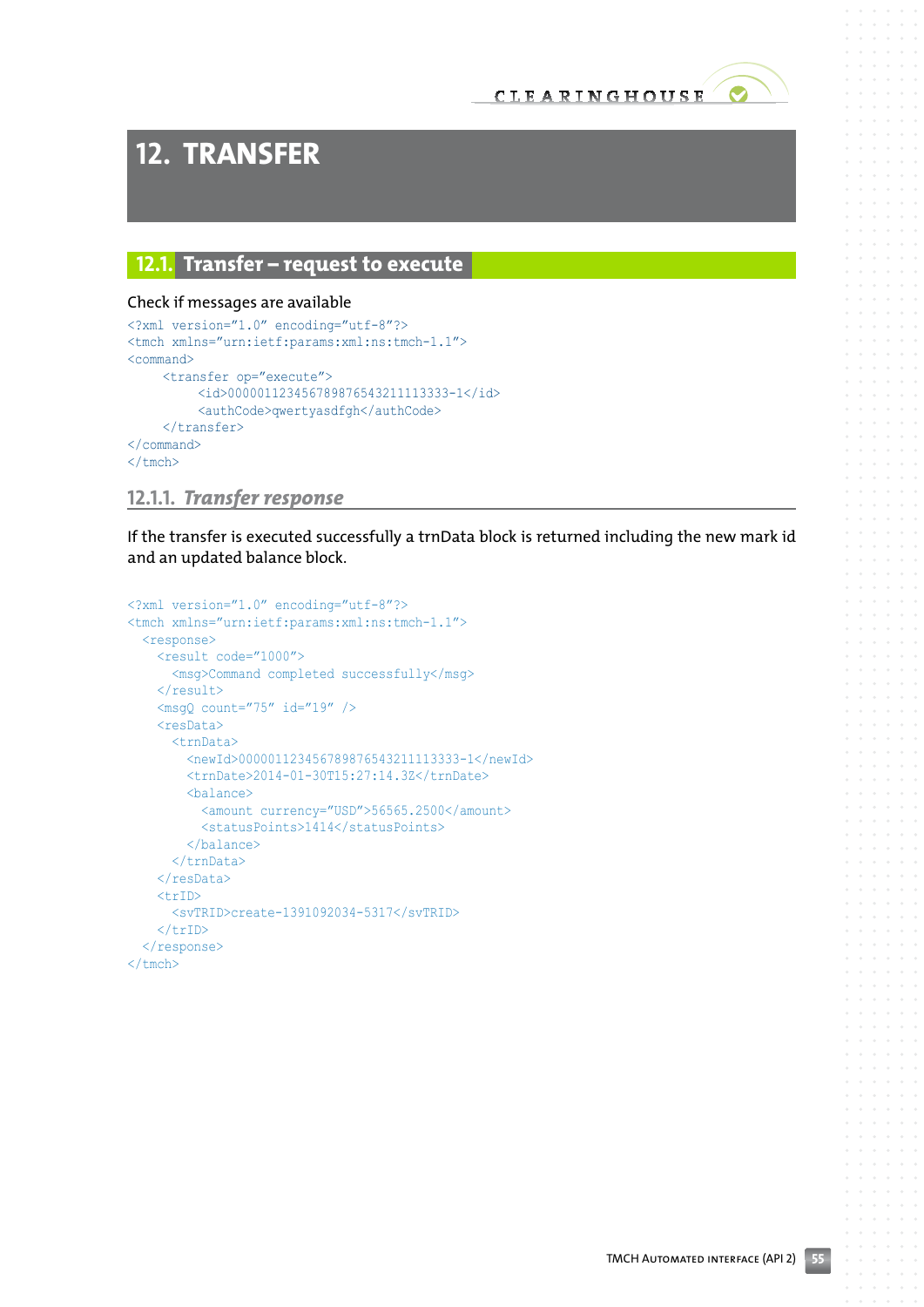

 $\bullet$ 

 $\sim$ 

 $\sim$ 

 $\sim$ 

## **13. ERROR RESPONSE**

Error responses take the following form

```
<?xml version="1.0" encoding="utf-8"?>
<tmch xmlns="urn:ietf:params:xml:ns:tmch-1.1">
<response>
<result code="2303">
<msg>Object does not exist: domain 100</msg>
\langle/result>
<trID>
<svTRID>TMCH-000000001</svTRID>
\langle/trID\rangle</response>
\langle /tmch\rangle
```
You can find an overview of the codes in Appendix 2.The'msg'label is a human readable string that can be used to further diagnose the problem.This text is not formatted or structured and should not be used to automate processes.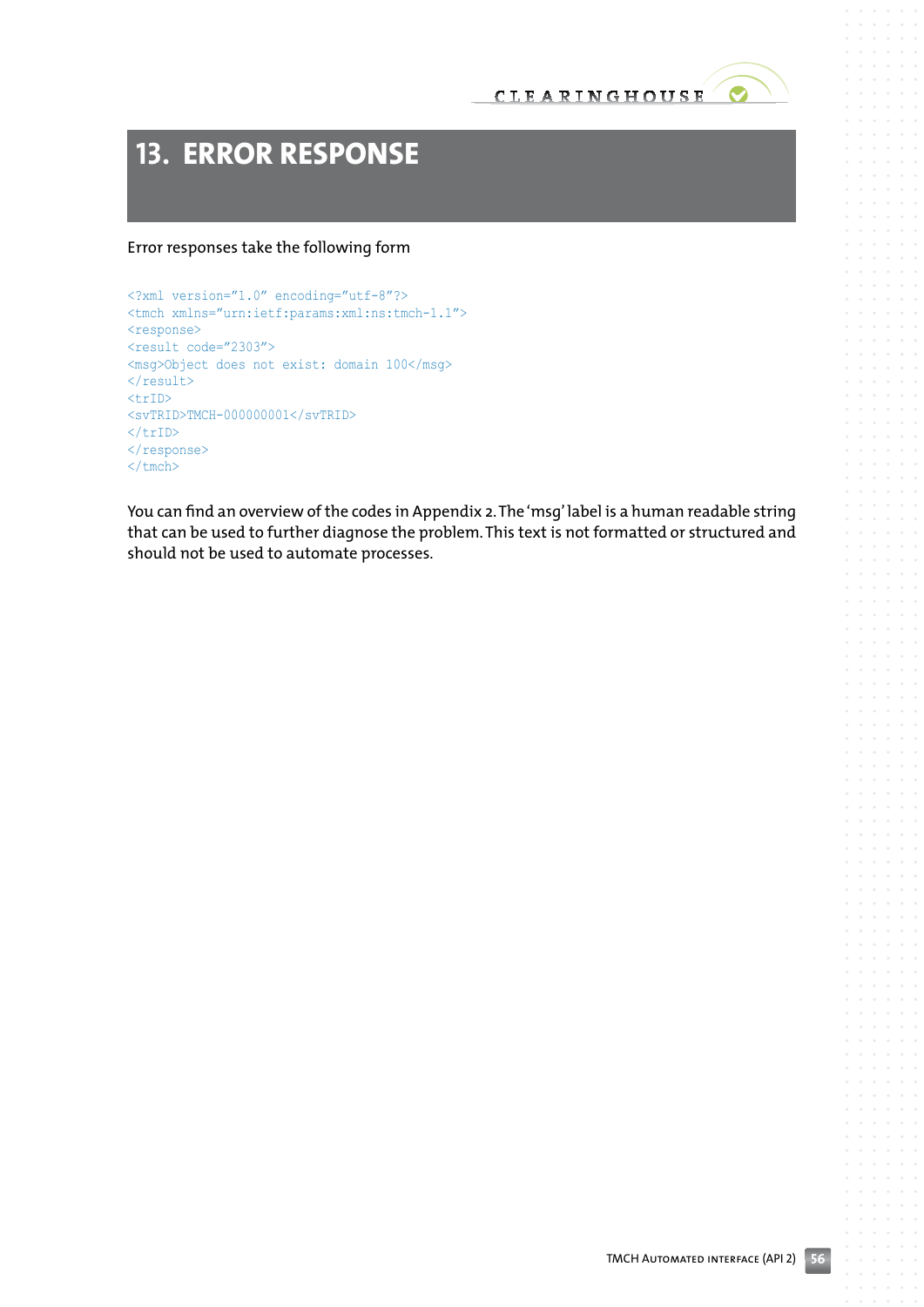$\alpha = \alpha = \alpha$  $\bar{\phantom{a}}$ 

 $\alpha = \alpha = \alpha$ 

 $\sim$  $\alpha = \alpha = \alpha$  $\alpha = \alpha = \alpha$  $\sim$ 

 $\alpha = \alpha = \alpha$  $\alpha = \alpha = \alpha$  $\alpha = \alpha = \alpha$  $\alpha$  ,  $\alpha$  ,  $\alpha$  ,  $\alpha$  $\alpha = \alpha = \alpha$  $\hat{\sigma} = \hat{\sigma} = 0$  $\alpha = \alpha = \alpha$  $\hat{a}$  ,  $\hat{a}$  ,  $\hat{a}$  ,  $\hat{a}$  ,  $\hat{a}$  $\alpha$  ,  $\alpha$  ,  $\alpha$  ,  $\alpha$  ,  $\alpha$  $\alpha$  $\alpha$  ,  $\alpha$  ,  $\alpha$  ,  $\alpha$  ,  $\alpha$  $\alpha = \alpha = \alpha$  .  $\hat{a}$  ,  $\hat{a}$  ,  $\hat{a}$  $\alpha = \alpha - \alpha = \alpha$  $\alpha = \alpha = \alpha$  $\sigma_{\rm{eff}}$  ,  $\sigma_{\rm{eff}}$  ,  $\sigma_{\rm{eff}}$  ,  $\sigma_{\rm{eff}}$  ,  $\sigma_{\rm{eff}}$  $\alpha=\alpha=\alpha$  $\alpha = \alpha = \alpha$  $\alpha = \alpha = \alpha = \alpha$  $\alpha = \alpha - \alpha$  $\begin{array}{cccccccccc} \bullet & \bullet & \bullet & \bullet & \bullet & \bullet & \bullet \\ \bullet & \bullet & \bullet & \bullet & \bullet & \bullet & \bullet \end{array}$  $\alpha = \alpha - \alpha - \alpha - \alpha$  .  $\hat{\sigma} = \hat{\sigma} - \hat{\sigma} = \hat{\sigma}$  $\alpha=\alpha=\alpha-\alpha$  $\alpha = \alpha = \alpha$  $\alpha = \alpha - \alpha - \alpha - \alpha$  .  $\alpha = \alpha = \alpha$  $\alpha$  ,  $\alpha$  ,  $\alpha$  ,  $\alpha$  ,  $\alpha$  ,  $\alpha$  $\alpha=\alpha=\alpha$  $\alpha = \alpha = \alpha$  $\alpha=\alpha=\alpha=\alpha$ and a state  $\alpha$  , and  $\alpha$  , and  $\alpha$  $\alpha = \alpha = \alpha$  $\alpha$  ,  $\alpha$  ,  $\alpha$  ,  $\alpha$  $\alpha = \alpha = \alpha$  $\alpha$  ,  $\alpha$  ,  $\alpha$  ,  $\alpha$  $\begin{array}{cccccccccc} \bullet & \bullet & \bullet & \bullet & \bullet & \bullet & \bullet \\ \bullet & \bullet & \bullet & \bullet & \bullet & \bullet & \bullet \end{array}$  $\alpha$  , and  $\alpha$  , and  $\alpha$  $\alpha = \alpha = \alpha$  $\alpha$  ,  $\alpha$  ,  $\alpha$  ,  $\alpha$  ,  $\alpha$  $\alpha = \alpha = \alpha$  .  $\hat{a}$  ,  $\hat{a}$  ,  $\hat{a}$  ,  $\hat{a}$  $\alpha$  ,  $\alpha$  ,  $\alpha$  ,  $\alpha$  $\alpha = \alpha = \alpha$  $\alpha$  , and  $\alpha$  , and  $\alpha$  $\alpha = \alpha = \alpha$  $\alpha$  ,  $\alpha$  ,  $\alpha$  ,  $\alpha$  $\alpha = \alpha = \alpha = \alpha$  $\alpha = \alpha = \alpha$  $\begin{array}{ccccccccc} \bullet & \bullet & \bullet & \bullet & \bullet & \bullet & \bullet \\ \bullet & \bullet & \bullet & \bullet & \bullet & \bullet & \bullet \end{array}$  $\alpha = \alpha - \alpha - \alpha - \alpha$  .  $\alpha = \alpha = \alpha = \alpha$  .  $\alpha = \alpha = \alpha = 1$  $\hat{a}$  ,  $\hat{a}$  ,  $\hat{a}$  $\alpha$  ,  $\alpha$  ,  $\alpha$  ,  $\alpha$  $\alpha = \alpha$  $\sim$  $\alpha$  ,  $\alpha$  ,  $\alpha$  ,  $\alpha$  ,  $\alpha$  $\alpha = \alpha = \alpha$  $\hat{\sigma}=\hat{\sigma}=\hat{\sigma}$  $\alpha = \alpha = \alpha$  $\alpha = \alpha = \alpha$  $\alpha$  ,  $\alpha$  ,  $\alpha$  ,  $\alpha$  ,  $\alpha$  $\alpha = 0$  $\alpha = \alpha = \alpha$ 

 $\sim$  $\alpha$  $\sim$  $\alpha = \alpha = \alpha$ 

 $\bullet$ 

# **14. APPENDIX 1**

## **14.1. Country codes**

| Andorra                               | <b>AD</b> |
|---------------------------------------|-----------|
| <b>United Arab Emirates</b>           | <b>AE</b> |
| Afghanistan                           | AF        |
| Antigua and Barbuda                   | AG        |
| Anguilla                              | AI        |
| Albania                               | <b>AL</b> |
| Armenia                               | AM        |
| Angola                                | AO        |
| Argentina                             | <b>AR</b> |
| American Samoa                        | <b>AS</b> |
| Austria                               | AT        |
| Australia                             | <b>AU</b> |
| Aruba                                 | AW        |
| Alands islands                        | <b>AX</b> |
| Azerbaijan                            | <b>AZ</b> |
| Bosnia and Herzegovina                | BA        |
| <b>Barbados</b>                       | <b>BB</b> |
| Bangladesh                            | <b>BD</b> |
| Belgium                               | <b>BE</b> |
| <b>Burkina Faso</b>                   | <b>BF</b> |
| <b>Bulgaria</b>                       | BG        |
| <b>Bahrain</b>                        | <b>BH</b> |
| Burundi                               | BI        |
| Benin                                 | <b>BJ</b> |
| Saint Barthélemy                      | <b>BL</b> |
| Bermuda                               | <b>BM</b> |
| Brunei Darussalam                     | <b>BN</b> |
| <b>Bolivia</b>                        | <b>BO</b> |
| Bonaire, Sint Eustatius and Saba      | <b>BQ</b> |
| <b>Brazil</b>                         | <b>BR</b> |
| <b>Bahamas</b>                        | <b>BS</b> |
| Bhutan                                | <b>BT</b> |
| Bouvet Island                         | <b>BV</b> |
| Botswana                              | <b>BW</b> |
| <b>Belarus</b>                        | BY        |
| <b>Belize</b>                         | ΒZ        |
| Canada                                | CA        |
| Cocos (Keeling) Islands               | CC        |
| Congo, the Democratic Republic of the | CD        |
| Central African Republic              | CF        |
| Congo                                 | CG        |
| Switzerland                           | <b>CH</b> |
|                                       |           |

 $\alpha = \alpha = \alpha$ 

 $\alpha$  $\alpha$  $\sim$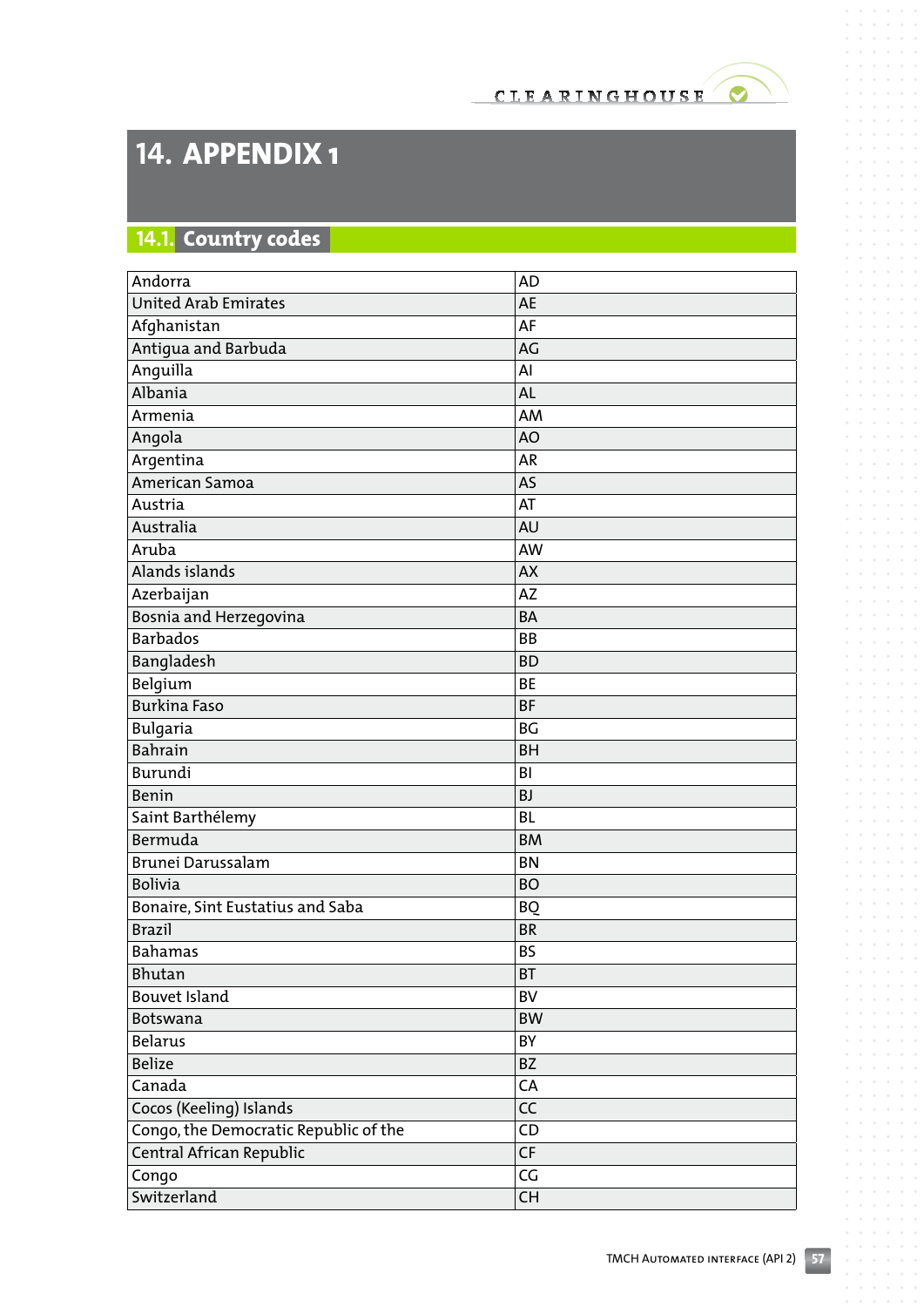$\bullet$ 

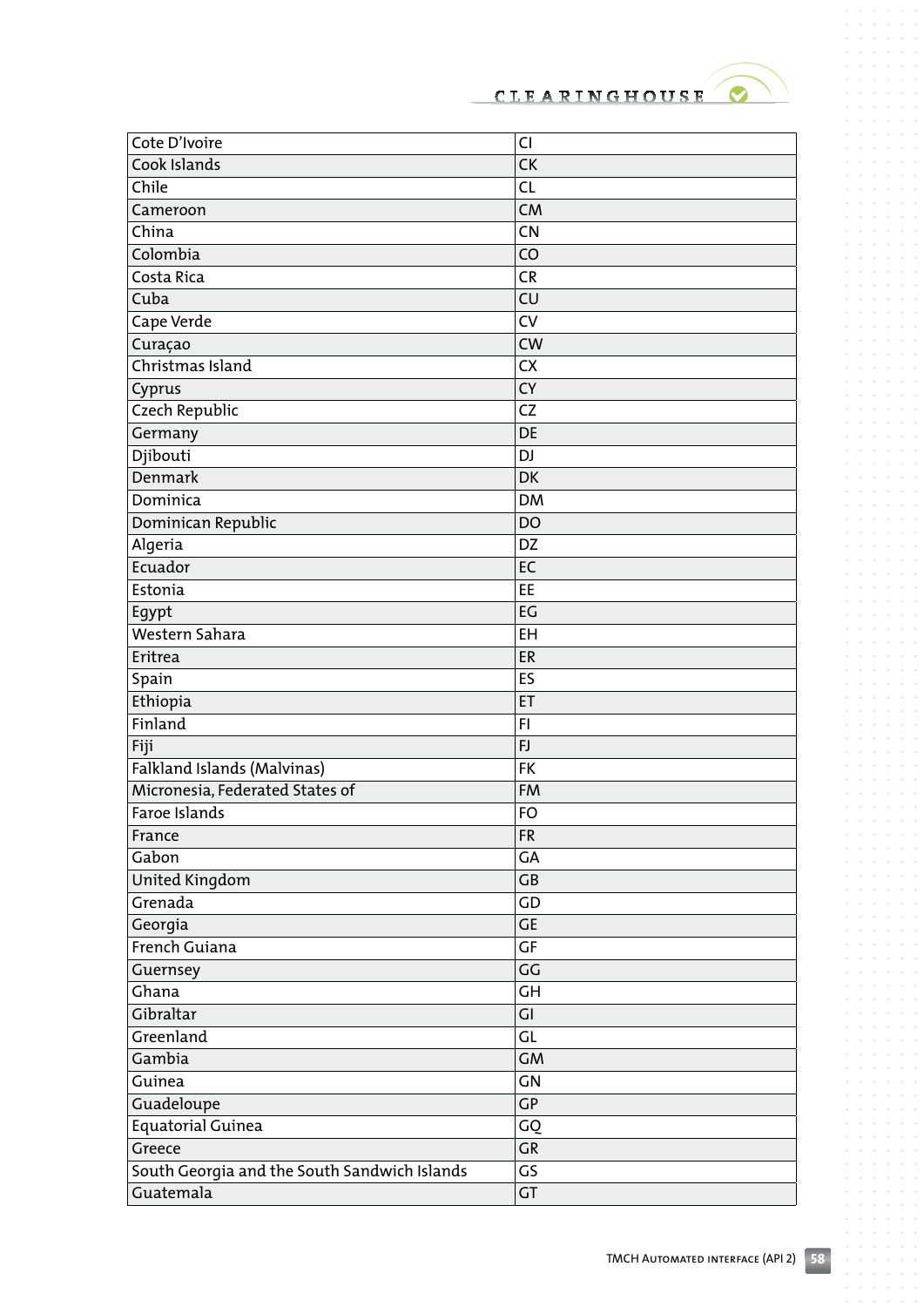

 $\alpha$  ,  $\alpha$  ,  $\alpha$  ,  $\alpha$  ,  $\alpha$  $\alpha = \alpha = \alpha$  $\bar{\rm o}$ 

 $\alpha$  ,  $\alpha$  ,  $\alpha$  ,  $\alpha$  ,  $\alpha$  $\alpha = \alpha = \alpha$  $\bar{\phantom{a}}$  $\alpha$  ,  $\alpha$  ,  $\alpha$  ,  $\alpha$  ,  $\alpha$  ,  $\alpha$  $\begin{array}{cccccccccc} . & . & . & . & . & . & . \end{array}$ 

 $\sigma_{\rm{eff}}$  and  $\sigma_{\rm{eff}}$  and  $\sigma_{\rm{eff}}$  $\sigma_{\rm{eff}}$  and  $\sigma_{\rm{eff}}$  and  $\sigma_{\rm{eff}}$  $\alpha$  ,  $\alpha$  ,  $\alpha$  ,  $\alpha$  ,  $\alpha$  ,  $\alpha$  $\alpha$  ,  $\alpha$  ,  $\alpha$  ,  $\alpha$  ,  $\alpha$  $\alpha$  ,  $\alpha$  ,  $\alpha$  ,  $\alpha$  ,  $\alpha$ 

. . . . . . .<br>. . . . . .<br>. . . . . .

. . . . . . .<br>. . . . . .  $\alpha$  ,  $\alpha$  ,  $\alpha$  ,  $\alpha$  ,  $\alpha$  ,  $\alpha$ 

 $\alpha=\alpha-\alpha-\alpha-\alpha-\alpha$  $\alpha$  ,  $\alpha$  ,  $\alpha$  ,  $\alpha$  ,  $\alpha$  ,  $\alpha$ 

. . . . . . .<br>. . . . . .  $\sigma$  , and  $\sigma$  , and  $\sigma$ 

 $\epsilon$  ,  $\epsilon$  ,  $\epsilon$  ,  $\epsilon$  ,  $\epsilon$  ,  $\epsilon$ . . . . . . .<br>. . . . . .  $\alpha$  ,  $\alpha$  ,  $\alpha$  ,  $\alpha$  ,  $\alpha$  ,  $\alpha$  $\alpha$  ,  $\alpha$  ,  $\alpha$  ,  $\alpha$  ,  $\alpha$  ,  $\alpha$ . . . . . . .<br>. . . . . .  $\alpha$  ,  $\alpha$  ,  $\alpha$  ,  $\alpha$  ,  $\alpha$  $\alpha = \alpha - \alpha = \alpha$  $\alpha = \alpha - \alpha = \alpha$  $\alpha$  ,  $\alpha$  ,  $\alpha$  ,  $\alpha$ 

 $\circ$ 

**College** 

 $\alpha = \alpha = \alpha$  .  $\sim$ 

 $\alpha$  $\sim$  $\alpha$   $\bar{\rm o}$ 

| Guam                                   | GU        |
|----------------------------------------|-----------|
| Guinea-Bissau                          | GW        |
| Guyana                                 | GY        |
| Hong Kong                              | <b>HK</b> |
| Heard Island and Mcdonald Islands      | HM        |
| Honduras                               | HN        |
| Croatia                                | <b>HR</b> |
| Haiti                                  | HT        |
| Hungary                                | HU        |
| Indonesia                              | ID        |
| Ireland                                | IE        |
| Israel                                 | IL        |
| Isle Of Man                            | IM        |
| India                                  | IN        |
| British Indian Ocean Territory         | IO        |
| Iraq                                   | IQ        |
| Iran, Islamic Republic of              | IR        |
| Iceland                                | IS        |
|                                        |           |
| Italy                                  | IT        |
| Jersey                                 | JE        |
| Jamaica                                | JM        |
| Jordan                                 | <b>JO</b> |
| Japan                                  | JP        |
| Kenya                                  | KE        |
| Kyrgyzstan                             | KG        |
| Cambodia                               | KH        |
| Kiribati                               | KI        |
| Comoros                                | <b>KM</b> |
| Saint Kitts and Nevis                  | KN        |
| Korea, Democratic People's Republic of | <b>KP</b> |
| Korea, Republic of                     | <b>KR</b> |
| Kuwait                                 | KW        |
| Cayman Islands                         | KY        |
| Kazakhstan                             | KZ        |
| Lao People's Democratic Republic       | LA        |
| Lebanon                                | <b>LB</b> |
| Saint Lucia                            | LC        |
| Liechtenstein                          | П         |
| Sri Lanka                              | LK        |
| Liberia                                | LR        |
| Lesotho                                | LS        |
| Lithuania                              | LT.       |
| Luxembourg                             | LU        |
| Latvia                                 | LV        |
|                                        |           |
| Libyan Arab Jamahiriya                 | LY        |
| Morocco                                | MA        |
| Monaco                                 | <b>MC</b> |
| Moldova, Republic of                   | <b>MD</b> |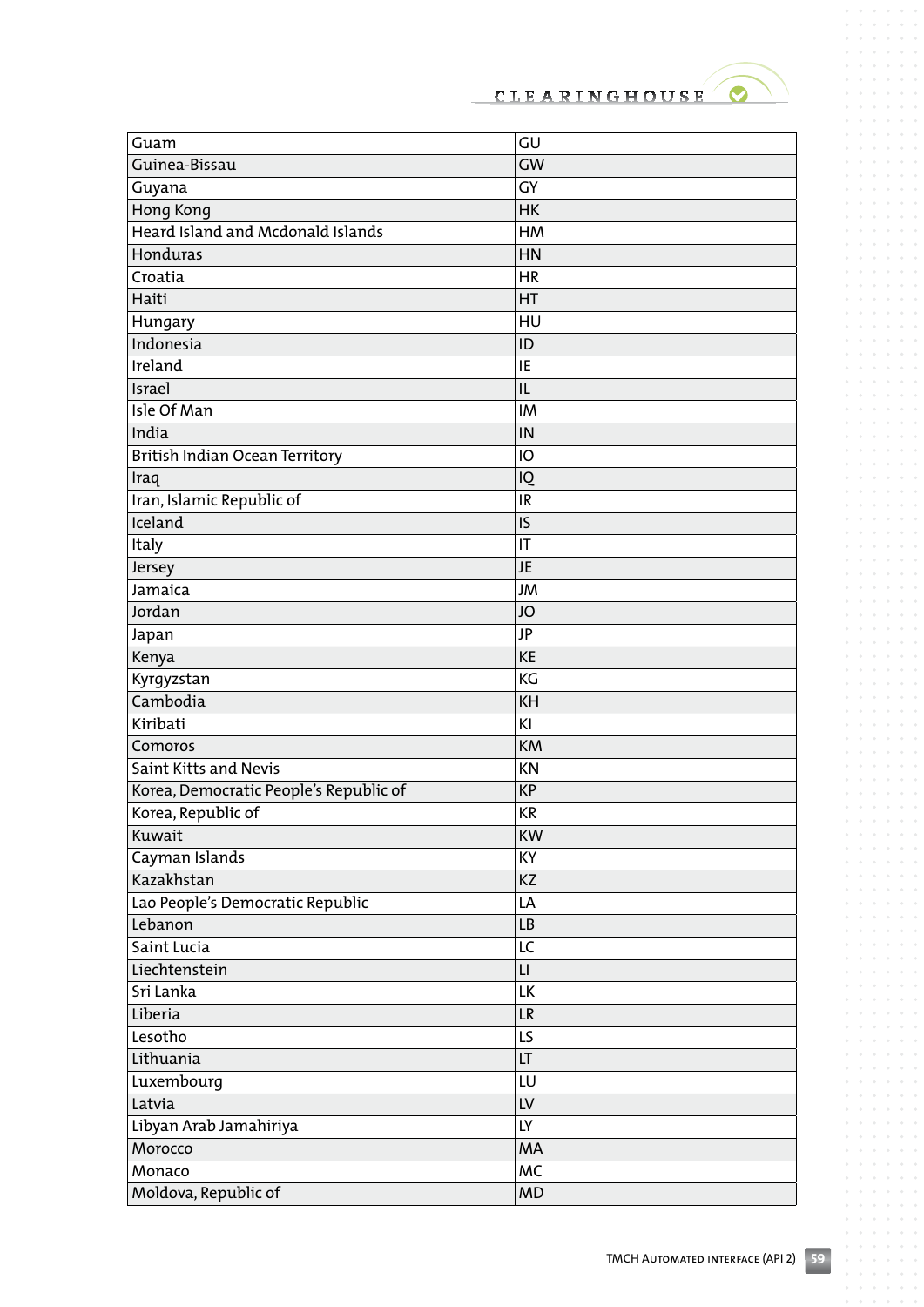$\bullet$ 

 $\hat{a}$  ,  $\hat{a}$  ,  $\hat{a}$  ,  $\hat{a}$  ,  $\hat{a}$  $\alpha$  ,  $\alpha$  ,  $\alpha$  ,  $\alpha$  ,  $\alpha$  $\sigma$  ,  $\sigma$  ,  $\sigma$  ,  $\sigma$  ,  $\sigma$  $\alpha = \alpha - \alpha - \alpha = \alpha$  $\alpha$  ,  $\alpha$  ,  $\alpha$  ,  $\alpha$  ,  $\alpha$  ,  $\alpha$  $\frac{1}{2}$  ,  $\frac{1}{2}$  ,  $\frac{1}{2}$  ,  $\frac{1}{2}$  ,  $\frac{1}{2}$ 

 $\alpha$  ,  $\alpha$  ,  $\alpha$  ,  $\alpha$  ,  $\alpha$  ,  $\alpha$ 

 $\alpha$  ,  $\alpha$  ,  $\alpha$  ,  $\alpha$  ,  $\alpha$  ,  $\alpha$  $\alpha$  ,  $\alpha$  ,  $\alpha$  ,  $\alpha$  ,  $\alpha$  ,  $\alpha$  $\sigma$  ,  $\sigma$  ,  $\sigma$  ,  $\sigma$  ,  $\sigma$  $\alpha$  ,  $\alpha$  ,  $\alpha$  ,  $\alpha$  ,  $\alpha$  ,  $\alpha$ 

 $\alpha$  ,  $\alpha$  ,  $\alpha$  ,  $\alpha$  ,  $\alpha$  ,  $\alpha$  $\alpha$  ,  $\alpha$  ,  $\alpha$  ,  $\alpha$  ,  $\alpha$  ,  $\alpha$ 

 $\alpha$  ,  $\alpha$  ,  $\alpha$  ,  $\alpha$  ,  $\alpha$  ,  $\alpha$  $\frac{1}{2}$  $\sigma$  ,  $\sigma$  ,  $\sigma$  ,  $\sigma$  ,  $\sigma$  ,  $\sigma$ 

 $\alpha$  ,  $\alpha$  ,  $\alpha$  ,  $\alpha$  ,  $\alpha$  ,  $\alpha$  $\begin{array}{cccccccccc} . & . & . & . & . & . & . \end{array}$  $\sigma$  ,  $\sigma$  ,  $\sigma$  ,  $\sigma$  ,  $\sigma$  ,  $\sigma$ 

 $\alpha$  ,  $\alpha$  ,  $\alpha$  ,  $\alpha$  ,  $\alpha$  ,  $\alpha$  $\label{eq:3.1} \begin{array}{lllllllllllllllllll} \alpha & \alpha & \alpha & \alpha & \alpha & \alpha \end{array}$ 

 $\alpha$  ,  $\alpha$  ,  $\alpha$  ,  $\alpha$  $\alpha$  ,  $\alpha$  ,  $\alpha$  ,  $\alpha$  ,  $\alpha$  ,  $\alpha$  $\alpha = \alpha = \alpha$  $\sim$  $\alpha$  ,  $\alpha$  ,  $\alpha$  ,  $\alpha$  ,  $\alpha$ 

> $\alpha$  ,  $\alpha$  ,  $\alpha$  ,  $\alpha$  $\sim 10^{-1}$

 $\alpha$ 

 $\ddot{\phantom{a}}$ 

 $\alpha$ 

| Montenegro                                 | <b>ME</b>      |  |
|--------------------------------------------|----------------|--|
| Saint Martin (French part)                 | <b>MF</b>      |  |
| Madagascar                                 | MG             |  |
| Marshall Islands                           | MH             |  |
| Macedonia, the Former Yugoslav Republic of | MK             |  |
| Mali                                       | <b>ML</b>      |  |
| Myanmar                                    | <b>MM</b>      |  |
| Mongolia                                   | MN             |  |
| Macao                                      | <b>MO</b>      |  |
| Northern Mariana Islands                   | <b>MP</b>      |  |
| Martinique                                 | MQ             |  |
| Mauritania                                 | <b>MR</b>      |  |
| Montserrat                                 | <b>MS</b>      |  |
| Malta                                      | <b>MT</b>      |  |
| <b>Mauritius</b>                           | MU             |  |
| Malawi                                     | <b>MW</b>      |  |
| Mexico                                     | <b>MX</b>      |  |
| Malaysia                                   | <b>MY</b>      |  |
| Mozambique                                 | <b>MZ</b>      |  |
| Namibia                                    | <b>NA</b>      |  |
| New Caledonia                              | <b>NC</b>      |  |
| Niger                                      | <b>NE</b>      |  |
| Norfolk Island                             | <b>NF</b>      |  |
| Nigeria                                    | <b>NG</b>      |  |
| Nicaragua                                  | N <sub>1</sub> |  |
| <b>Netherlands</b>                         | <b>NL</b>      |  |
| Norway                                     | <b>NO</b>      |  |
| Nepal                                      | <b>NP</b>      |  |
| Nauru                                      | <b>NR</b>      |  |
| <b>Niue</b>                                | <b>NU</b>      |  |
| New Zealand                                | <b>NZ</b>      |  |
| Oman                                       | <b>OM</b>      |  |
| Panama                                     | PA             |  |
| Peru                                       | PE             |  |
| French Polynesia                           | PF             |  |
| Papua New Guinea                           | PG             |  |
| Philippines                                | PH             |  |
| Pakistan                                   | PK             |  |
| Poland                                     | PL             |  |
| Saint Pierre and Miquelon                  | PM             |  |
| Pitcairn                                   | PN             |  |
| Puerto Rico                                | <b>PR</b>      |  |
| Palestinian Territory, Occupied            | PS             |  |
| Portugal                                   | PT             |  |
| Palau                                      | PW             |  |
| Paraguay                                   | PY             |  |
| Qatar                                      | QA             |  |
| Reunion                                    | <b>RE</b>      |  |
|                                            |                |  |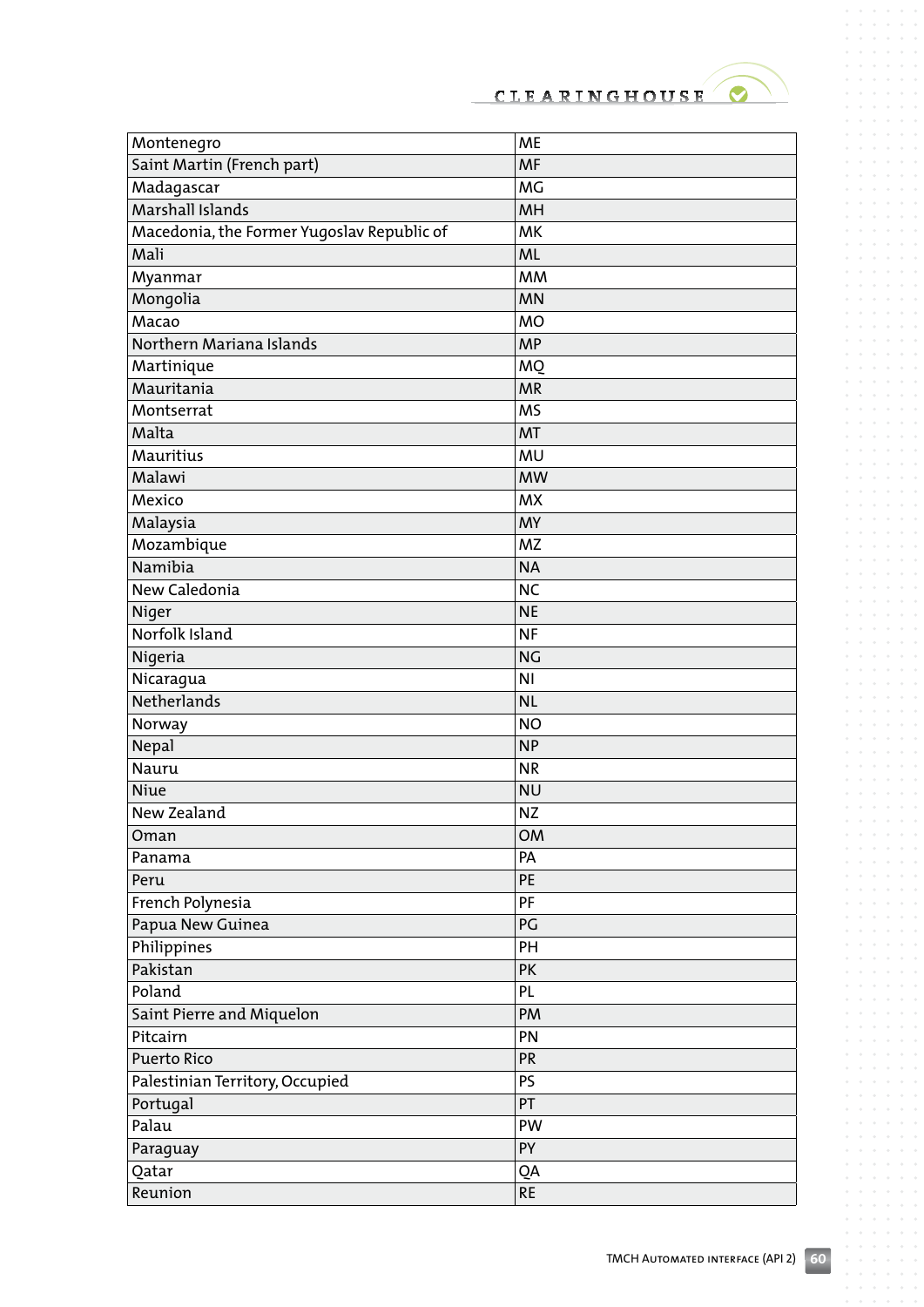$\bullet$ 

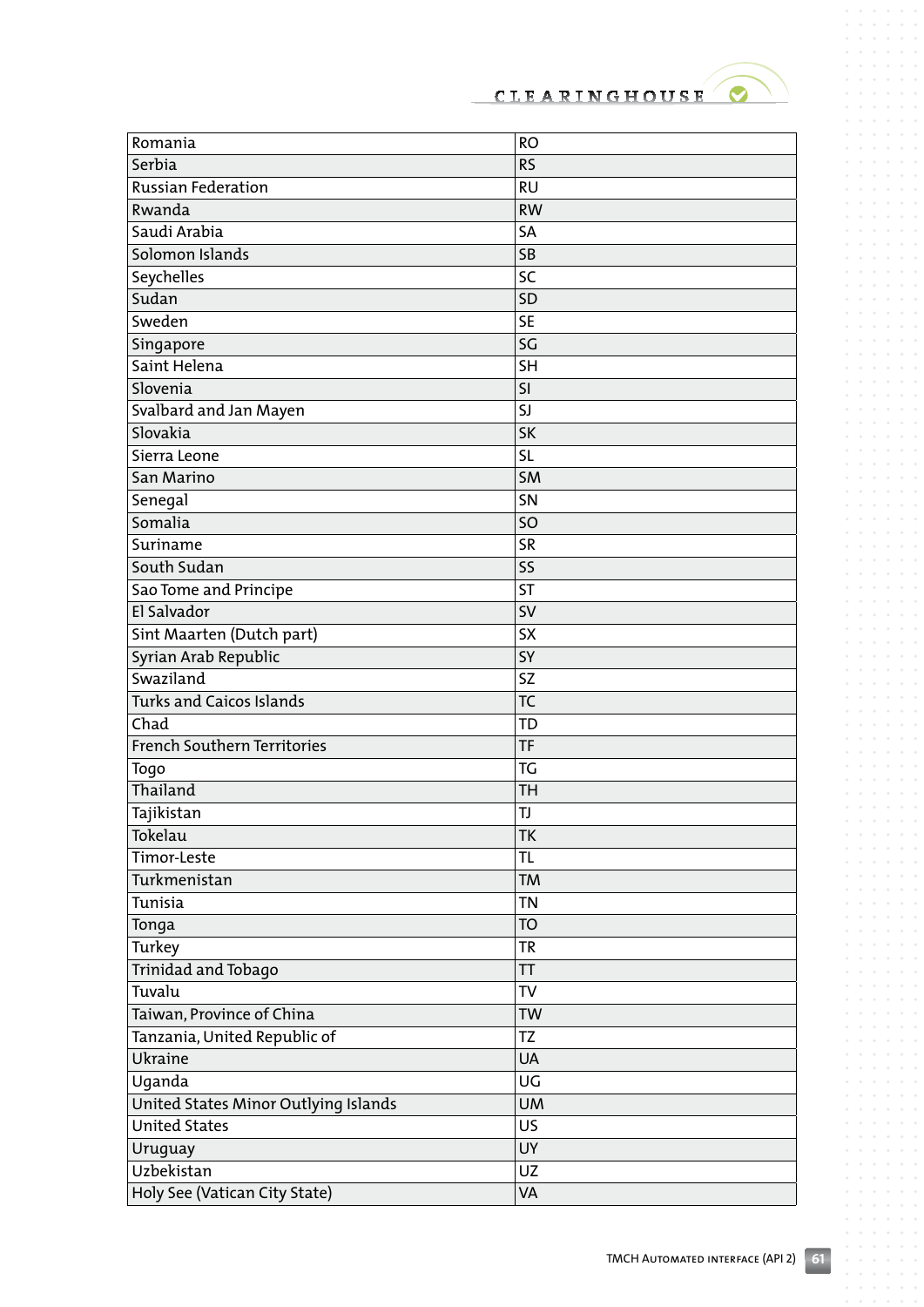$\bullet$ 

 $\alpha$  ,  $\alpha$  ,  $\alpha$  ,  $\alpha$  $\alpha = \alpha = \alpha$  $\bar{\phantom{a}}$  $\alpha = \alpha - \alpha - \alpha - \alpha$  $\alpha$  ,  $\alpha$  ,  $\alpha$  ,  $\alpha$  ,  $\alpha$  $\alpha$  ,  $\alpha$  ,  $\alpha$  ,  $\alpha$  ,  $\alpha$  $\hat{a}$  ,  $\hat{a}$  ,  $\hat{a}$  ,  $\hat{a}$ 

 $\sigma=\sigma-\sigma-\sigma-\sigma$  $\alpha = \alpha = 0$  $\sim$  $\label{eq:3.1} \alpha_{\alpha} = \alpha_{\alpha} - \alpha_{\alpha} - \alpha_{\alpha} - \alpha_{\alpha} - \alpha_{\alpha}$  $\alpha = \alpha - \alpha = \alpha$  $\alpha$  ,  $\alpha$  ,  $\alpha$  ,  $\alpha$  ,  $\alpha$  $\alpha$  ,  $\alpha$  ,  $\alpha$  ,  $\alpha$  ,  $\alpha$  ,  $\alpha$  $\alpha$  ,  $\alpha$  ,  $\alpha$  ,  $\alpha$  ,  $\alpha$  ,  $\alpha$  $\alpha$  ,  $\alpha$  ,  $\alpha$  ,  $\alpha$  $\alpha$  ,  $\alpha$  ,  $\alpha$  ,  $\alpha$  ,  $\alpha$  ,  $\alpha$  $\sigma_{\rm{eff}}$  and  $\sigma_{\rm{eff}}$  are  $\sigma_{\rm{eff}}$  $\alpha$  , and  $\alpha$  , and  $\alpha$  $\sigma$  ,  $\sigma$  ,  $\sigma$  ,  $\sigma$  ,  $\sigma$  ,  $\sigma$  $\alpha=\alpha-\alpha-\alpha$  $\alpha$  ,  $\alpha$  ,  $\alpha$  ,  $\alpha$  ,  $\alpha$  $\alpha=\alpha-\alpha-\alpha-\alpha-\alpha$  $\alpha$  ,  $\alpha$  ,  $\alpha$  ,  $\alpha$  $\alpha$  ,  $\alpha$  ,  $\alpha$  ,  $\alpha$  ,  $\alpha$  ,  $\alpha$  $\sigma_{\rm c}$  ,  $\sigma_{\rm c}$  ,  $\sigma_{\rm c}$  ,  $\sigma_{\rm c}$  ,  $\sigma_{\rm c}$  ,  $\sigma$  $\alpha=\alpha=\alpha-\alpha$  $\alpha$  ,  $\alpha$  ,  $\alpha$  ,  $\alpha$  ,  $\alpha$  ,  $\alpha$  $\hat{a}$  ,  $\hat{a}$  ,  $\hat{a}$  ,  $\hat{a}$  ,  $\hat{a}$  $\alpha$  ,  $\alpha$  ,  $\alpha$  ,  $\alpha$  ,  $\alpha$  ,  $\alpha$ . . . . . . .<br>. . . . . .  $\alpha$  , and  $\alpha$  , and  $\alpha$ . . . . . . .  $\alpha$  ,  $\alpha$  ,  $\alpha$  ,  $\alpha$  ,  $\alpha$  ,  $\alpha$  $\alpha=\alpha-\alpha-\alpha$  $\alpha$  ,  $\alpha$  ,  $\alpha$  ,  $\alpha$  ,  $\alpha$  ,  $\alpha$  $\alpha$  ,  $\alpha$  ,  $\alpha$  ,  $\alpha$  ,  $\alpha$  ,  $\alpha$  $\alpha=\alpha-\alpha-\alpha$  .  $\alpha$  ,  $\alpha$  ,  $\alpha$  ,  $\alpha$  ,  $\alpha$  ,  $\alpha$  $\alpha$  ,  $\alpha$  ,  $\alpha$  ,  $\alpha$  ,  $\alpha$  ,  $\alpha$  $\alpha$  ,  $\alpha$  ,  $\alpha$  ,  $\alpha$  $\alpha$  ,  $\alpha$  ,  $\alpha$  ,  $\alpha$  ,  $\alpha$  ,  $\alpha$  $\begin{array}{cccccccccc} . & . & . & . & . & . & . \end{array}$  $\alpha$  ,  $\alpha$  ,  $\alpha$  ,  $\alpha$  ,  $\alpha$  ,  $\alpha$  $\alpha=\alpha-\alpha-\alpha$  $\alpha$  ,  $\alpha$  ,  $\alpha$  ,  $\alpha$  ,  $\alpha$  ,  $\alpha$  $\alpha = \alpha - \alpha - \alpha - \alpha$  $\alpha$  ,  $\alpha$  ,  $\alpha$  ,  $\alpha$  ,  $\alpha$  ,  $\alpha$  $\alpha$  ,  $\alpha$  ,  $\alpha$  ,  $\alpha$  ,  $\alpha$  ,  $\alpha$  $\alpha$  ,  $\alpha$  ,  $\alpha$  ,  $\alpha$  ,  $\alpha$  $\mathcal{L}^{\mathcal{A}}$  , and  $\mathcal{L}^{\mathcal{A}}$  , and  $\mathcal{L}^{\mathcal{A}}$  $\alpha = \alpha - \alpha - \alpha - \alpha - \alpha$  $\alpha = \alpha = \alpha = \alpha$  .

| Saint Vincent and the Grenadines | VC        |
|----------------------------------|-----------|
| Venezuela                        | <b>VE</b> |
| Virgin Islands, British          | VG        |
| Virgin Islands, U.s.             | VI        |
| Viet Nam                         | VN        |
| Vanuatu                          | VU        |
| Wallis and Futuna                | WF        |
| Samoa                            | <b>WS</b> |
| Yemen                            | YE        |
| Mayotte                          | YT        |
| South Africa                     | ZA        |
| Zambia                           | ZM        |
| Zimbabwe                         | ZW        |

## **14.2. Jurisdictions**

| Andorra                                                     | <b>AD</b>      |
|-------------------------------------------------------------|----------------|
| <b>United Arab Emirates</b>                                 | <b>AE</b>      |
| Afghanistan                                                 | AF             |
| Antigua and Barbuda                                         | AG             |
| Anguilla                                                    | AI             |
| Albania                                                     | <b>AL</b>      |
| Armenia                                                     | AM             |
| Angola                                                      | AO             |
| African Regional Intellectual Property Organization (ARIPO) | AP             |
| Argentina                                                   | <b>AR</b>      |
| Austria                                                     | AT             |
| Australia                                                   | <b>AU</b>      |
| Aruba                                                       | AW             |
| Azerbaijan                                                  | <b>AZ</b>      |
| Bosnia and Herzegovina                                      | <b>BA</b>      |
| <b>Barbados</b>                                             | <b>BB</b>      |
| Bangladesh                                                  | <b>BD</b>      |
| <b>Bulgaria</b>                                             | <b>BG</b>      |
| <b>Bahrain</b>                                              | BH             |
| Burundi                                                     | B <sub>l</sub> |
| Bermuda                                                     | <b>BM</b>      |
| Brunei Darussalam                                           | <b>BN</b>      |
| Bolivia, Plurinational State of                             | <b>BO</b>      |
| Bonaire, Sint Eustatius and Saba                            | <b>BQ</b>      |
| <b>Brazil</b>                                               | <b>BR</b>      |
| Bahamas                                                     | <b>BS</b>      |
| Bhutan                                                      | <b>BT</b>      |
| Botswana                                                    | <b>BW</b>      |
| Benelux Office for Intellectual Property (BOIP)             | <b>BX</b>      |
| <b>Belarus</b>                                              | <b>BY</b>      |
| <b>Belize</b>                                               | <b>BZ</b>      |
| Canada                                                      | CA             |

 $\alpha = \alpha$ 

 $\alpha$  $\alpha = \alpha = \alpha = \alpha$ and and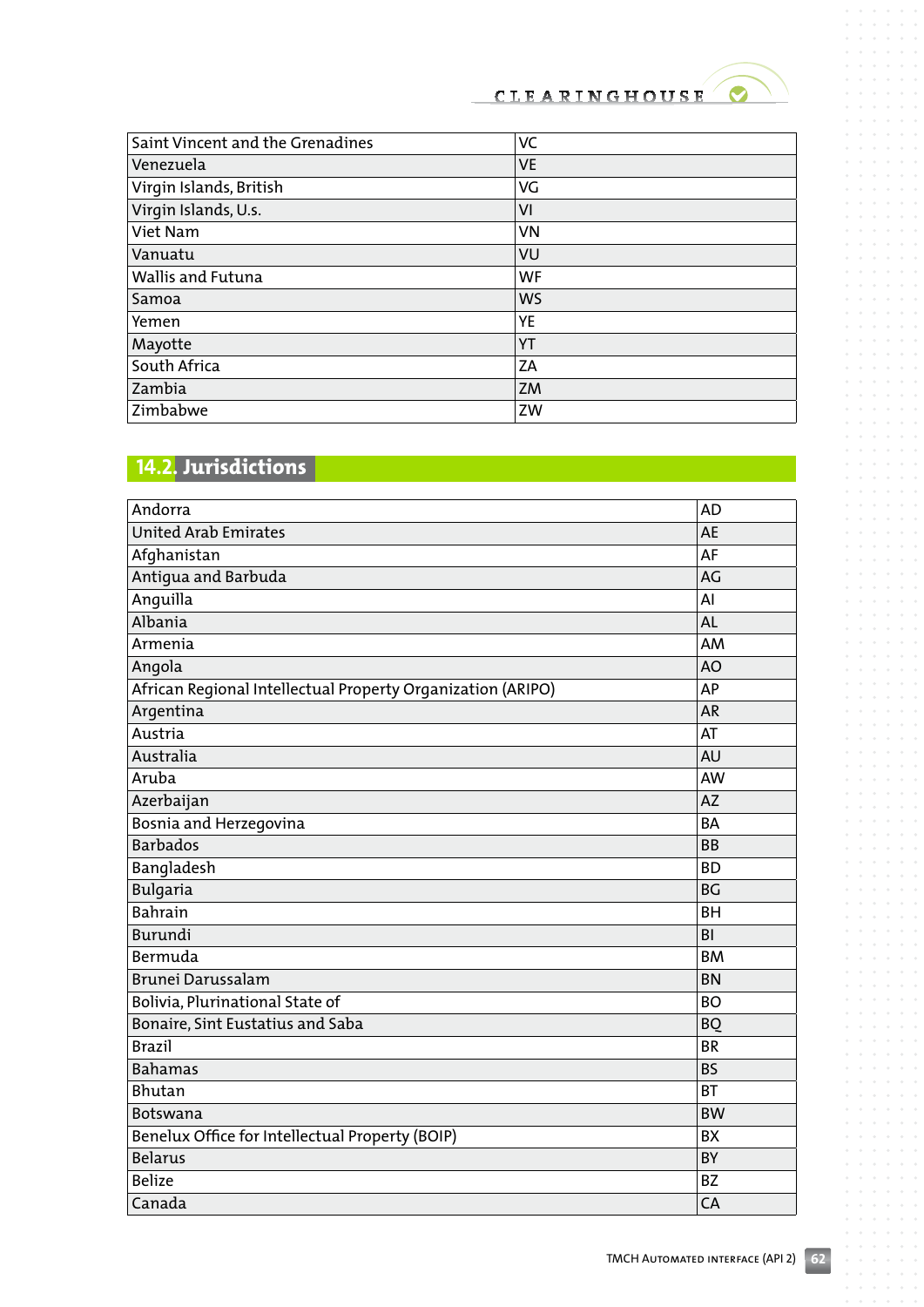$\hat{p}$  ,  $\hat{p}$  ,  $\hat{p}$  ,  $\hat{p}$  ,  $\hat{p}$  $\alpha = \alpha - \alpha - \alpha$ 

 $\alpha$  ,  $\alpha$  ,  $\alpha$  ,  $\alpha$  ,  $\alpha$  ,  $\alpha$ 

 $\sigma$  ,  $\sigma$  ,  $\sigma$  ,  $\sigma$  ,  $\sigma$  $\alpha = \alpha - \alpha - \alpha = 0$  $\alpha=\alpha-\alpha-\alpha-\alpha$  $\alpha$  ,  $\alpha$  ,  $\alpha$  ,  $\alpha$  ,  $\alpha$  $\alpha$  ,  $\alpha$  ,  $\alpha$  ,  $\alpha$  ,  $\alpha$  $\alpha$  ,  $\alpha$  ,  $\alpha$  ,  $\alpha$  ,  $\alpha$  $\alpha=\alpha-\alpha-\alpha-\alpha-\alpha$  $\sigma$  ,  $\sigma$  ,  $\sigma$  ,  $\sigma$  ,  $\sigma$  $\alpha$  ,  $\alpha$  ,  $\alpha$  ,  $\alpha$  ,  $\alpha$  ,  $\alpha$  $\alpha$  ,  $\alpha$  ,  $\alpha$  ,  $\alpha$  ,  $\alpha$  ,  $\alpha$  $\alpha=\alpha-\alpha-\alpha-\alpha-\alpha$  $\alpha$  ,  $\alpha$  ,  $\alpha$  ,  $\alpha$  ,  $\alpha$  $\alpha$  ,  $\alpha$  ,  $\alpha$  ,  $\alpha$  ,  $\alpha$  ,  $\alpha$  $\alpha$  ,  $\alpha$  ,  $\alpha$  ,  $\alpha$  ,  $\alpha$  ,  $\alpha$  $\alpha$  ,  $\alpha$  ,  $\alpha$  ,  $\alpha$  ,  $\alpha$  ,  $\alpha$ . . . . . . .  $\sigma$  , and  $\sigma$  , and  $\sigma$  $\alpha=\alpha-\alpha-\alpha-\alpha$  $\alpha$  ,  $\alpha$  ,  $\alpha$  ,  $\alpha$  ,  $\alpha$  ,  $\alpha$  $\alpha$  ,  $\alpha$  ,  $\alpha$  ,  $\alpha$  ,  $\alpha$  ,  $\alpha$  $\alpha$  ,  $\alpha$  ,  $\alpha$  ,  $\alpha$  ,  $\alpha$  ,  $\alpha$  $\alpha$  ,  $\alpha$  ,  $\alpha$  ,  $\alpha$  ,  $\alpha$  $\alpha$  ,  $\alpha$  ,  $\alpha$  ,  $\alpha$  ,  $\alpha$  ,  $\alpha$  $\alpha$  ,  $\alpha$  ,  $\alpha$  ,  $\alpha$  ,  $\alpha$  ,  $\alpha$ . . . . . . .<br>. . . . . .  $\label{eq:3.1} \begin{array}{lllllllllllllllllll} \alpha & \alpha & \alpha & \alpha & \alpha & \alpha \end{array}$  $\alpha$  ,  $\alpha$  ,  $\alpha$  ,  $\alpha$  ,  $\alpha$  ,  $\alpha$  $\alpha$  ,  $\alpha$  ,  $\alpha$  ,  $\alpha$  ,  $\alpha$  ,  $\alpha$  $\label{eq:3.1} \begin{array}{lllllllllllllllllllll} \alpha_{11} & \alpha_{22} & \alpha_{33} & \alpha_{44} & \alpha_{55} \\ \end{array}$ 

 $\alpha$ 

 $\bullet$ 

 $\sim$  $\alpha = \alpha - \alpha - \alpha - \alpha$  $\alpha = \alpha - \alpha = \alpha$ 

| Switzerland<br><b>CH</b><br>Chile<br><b>CL</b><br>China<br>CN<br>Colombia<br>CO<br>Costa Rica<br><b>CR</b><br>Cuba<br>CU<br>Cape Verde<br><b>CV</b><br><b>CY</b><br>Cyprus<br>Czech Republic<br>CZ<br>Germany<br>DE<br>Djibouti<br><b>DJ</b><br>Denmark<br>DK<br>Dominica<br><b>DM</b><br>Dominican Republic<br>DO<br>Algeria<br><b>DZ</b><br>Ecuador<br>EC<br>Estonia<br>EE<br>EG<br>Egypt<br>Western Sahara<br>EH<br>Office for Harmonization in the Internal Market (Trademarks and Designs) (OHIM)<br>EM<br>Eritrea<br>ER<br>Spain<br>ES<br>Ethiopia<br>ET<br>Finland<br>FI<br>Fiji<br>FJ<br>Micronesia, Federated States of<br><b>FM</b><br>France<br><b>FR</b><br>United Kingdom<br>GB<br>Georgia<br><b>GE</b><br>GH<br>Ghana<br>Gambia<br><b>GM</b><br>GR<br>Greece<br>Guatemala<br>GT<br>GY<br>Guyana<br>The Hong Kong Special Administrative Region of the People's Republic of China<br>HK<br>Honduras<br>HN<br>Croatia<br><b>HR</b><br>Haiti<br>HT<br>HU<br>Hungary<br>International Bureau of the World Intellectual Property Organization (WIPO)<br>IB<br>Indonesia<br>ID<br>Ireland<br>IE<br>Israel<br>IL<br>India<br>IN<br>Iraq<br>IQ<br>Iran (Islamic Republic of)<br>IR<br>Iceland<br>IS. | Democratic Republic of the Congo | CD |
|------------------------------------------------------------------------------------------------------------------------------------------------------------------------------------------------------------------------------------------------------------------------------------------------------------------------------------------------------------------------------------------------------------------------------------------------------------------------------------------------------------------------------------------------------------------------------------------------------------------------------------------------------------------------------------------------------------------------------------------------------------------------------------------------------------------------------------------------------------------------------------------------------------------------------------------------------------------------------------------------------------------------------------------------------------------------------------------------------------------------------------------------------------------------------------------------------------|----------------------------------|----|
|                                                                                                                                                                                                                                                                                                                                                                                                                                                                                                                                                                                                                                                                                                                                                                                                                                                                                                                                                                                                                                                                                                                                                                                                            |                                  |    |
|                                                                                                                                                                                                                                                                                                                                                                                                                                                                                                                                                                                                                                                                                                                                                                                                                                                                                                                                                                                                                                                                                                                                                                                                            |                                  |    |
|                                                                                                                                                                                                                                                                                                                                                                                                                                                                                                                                                                                                                                                                                                                                                                                                                                                                                                                                                                                                                                                                                                                                                                                                            |                                  |    |
|                                                                                                                                                                                                                                                                                                                                                                                                                                                                                                                                                                                                                                                                                                                                                                                                                                                                                                                                                                                                                                                                                                                                                                                                            |                                  |    |
|                                                                                                                                                                                                                                                                                                                                                                                                                                                                                                                                                                                                                                                                                                                                                                                                                                                                                                                                                                                                                                                                                                                                                                                                            |                                  |    |
|                                                                                                                                                                                                                                                                                                                                                                                                                                                                                                                                                                                                                                                                                                                                                                                                                                                                                                                                                                                                                                                                                                                                                                                                            |                                  |    |
|                                                                                                                                                                                                                                                                                                                                                                                                                                                                                                                                                                                                                                                                                                                                                                                                                                                                                                                                                                                                                                                                                                                                                                                                            |                                  |    |
|                                                                                                                                                                                                                                                                                                                                                                                                                                                                                                                                                                                                                                                                                                                                                                                                                                                                                                                                                                                                                                                                                                                                                                                                            |                                  |    |
|                                                                                                                                                                                                                                                                                                                                                                                                                                                                                                                                                                                                                                                                                                                                                                                                                                                                                                                                                                                                                                                                                                                                                                                                            |                                  |    |
|                                                                                                                                                                                                                                                                                                                                                                                                                                                                                                                                                                                                                                                                                                                                                                                                                                                                                                                                                                                                                                                                                                                                                                                                            |                                  |    |
|                                                                                                                                                                                                                                                                                                                                                                                                                                                                                                                                                                                                                                                                                                                                                                                                                                                                                                                                                                                                                                                                                                                                                                                                            |                                  |    |
|                                                                                                                                                                                                                                                                                                                                                                                                                                                                                                                                                                                                                                                                                                                                                                                                                                                                                                                                                                                                                                                                                                                                                                                                            |                                  |    |
|                                                                                                                                                                                                                                                                                                                                                                                                                                                                                                                                                                                                                                                                                                                                                                                                                                                                                                                                                                                                                                                                                                                                                                                                            |                                  |    |
|                                                                                                                                                                                                                                                                                                                                                                                                                                                                                                                                                                                                                                                                                                                                                                                                                                                                                                                                                                                                                                                                                                                                                                                                            |                                  |    |
|                                                                                                                                                                                                                                                                                                                                                                                                                                                                                                                                                                                                                                                                                                                                                                                                                                                                                                                                                                                                                                                                                                                                                                                                            |                                  |    |
|                                                                                                                                                                                                                                                                                                                                                                                                                                                                                                                                                                                                                                                                                                                                                                                                                                                                                                                                                                                                                                                                                                                                                                                                            |                                  |    |
|                                                                                                                                                                                                                                                                                                                                                                                                                                                                                                                                                                                                                                                                                                                                                                                                                                                                                                                                                                                                                                                                                                                                                                                                            |                                  |    |
|                                                                                                                                                                                                                                                                                                                                                                                                                                                                                                                                                                                                                                                                                                                                                                                                                                                                                                                                                                                                                                                                                                                                                                                                            |                                  |    |
|                                                                                                                                                                                                                                                                                                                                                                                                                                                                                                                                                                                                                                                                                                                                                                                                                                                                                                                                                                                                                                                                                                                                                                                                            |                                  |    |
|                                                                                                                                                                                                                                                                                                                                                                                                                                                                                                                                                                                                                                                                                                                                                                                                                                                                                                                                                                                                                                                                                                                                                                                                            |                                  |    |
|                                                                                                                                                                                                                                                                                                                                                                                                                                                                                                                                                                                                                                                                                                                                                                                                                                                                                                                                                                                                                                                                                                                                                                                                            |                                  |    |
|                                                                                                                                                                                                                                                                                                                                                                                                                                                                                                                                                                                                                                                                                                                                                                                                                                                                                                                                                                                                                                                                                                                                                                                                            |                                  |    |
|                                                                                                                                                                                                                                                                                                                                                                                                                                                                                                                                                                                                                                                                                                                                                                                                                                                                                                                                                                                                                                                                                                                                                                                                            |                                  |    |
|                                                                                                                                                                                                                                                                                                                                                                                                                                                                                                                                                                                                                                                                                                                                                                                                                                                                                                                                                                                                                                                                                                                                                                                                            |                                  |    |
|                                                                                                                                                                                                                                                                                                                                                                                                                                                                                                                                                                                                                                                                                                                                                                                                                                                                                                                                                                                                                                                                                                                                                                                                            |                                  |    |
|                                                                                                                                                                                                                                                                                                                                                                                                                                                                                                                                                                                                                                                                                                                                                                                                                                                                                                                                                                                                                                                                                                                                                                                                            |                                  |    |
|                                                                                                                                                                                                                                                                                                                                                                                                                                                                                                                                                                                                                                                                                                                                                                                                                                                                                                                                                                                                                                                                                                                                                                                                            |                                  |    |
|                                                                                                                                                                                                                                                                                                                                                                                                                                                                                                                                                                                                                                                                                                                                                                                                                                                                                                                                                                                                                                                                                                                                                                                                            |                                  |    |
|                                                                                                                                                                                                                                                                                                                                                                                                                                                                                                                                                                                                                                                                                                                                                                                                                                                                                                                                                                                                                                                                                                                                                                                                            |                                  |    |
|                                                                                                                                                                                                                                                                                                                                                                                                                                                                                                                                                                                                                                                                                                                                                                                                                                                                                                                                                                                                                                                                                                                                                                                                            |                                  |    |
|                                                                                                                                                                                                                                                                                                                                                                                                                                                                                                                                                                                                                                                                                                                                                                                                                                                                                                                                                                                                                                                                                                                                                                                                            |                                  |    |
|                                                                                                                                                                                                                                                                                                                                                                                                                                                                                                                                                                                                                                                                                                                                                                                                                                                                                                                                                                                                                                                                                                                                                                                                            |                                  |    |
|                                                                                                                                                                                                                                                                                                                                                                                                                                                                                                                                                                                                                                                                                                                                                                                                                                                                                                                                                                                                                                                                                                                                                                                                            |                                  |    |
|                                                                                                                                                                                                                                                                                                                                                                                                                                                                                                                                                                                                                                                                                                                                                                                                                                                                                                                                                                                                                                                                                                                                                                                                            |                                  |    |
|                                                                                                                                                                                                                                                                                                                                                                                                                                                                                                                                                                                                                                                                                                                                                                                                                                                                                                                                                                                                                                                                                                                                                                                                            |                                  |    |
|                                                                                                                                                                                                                                                                                                                                                                                                                                                                                                                                                                                                                                                                                                                                                                                                                                                                                                                                                                                                                                                                                                                                                                                                            |                                  |    |
|                                                                                                                                                                                                                                                                                                                                                                                                                                                                                                                                                                                                                                                                                                                                                                                                                                                                                                                                                                                                                                                                                                                                                                                                            |                                  |    |
|                                                                                                                                                                                                                                                                                                                                                                                                                                                                                                                                                                                                                                                                                                                                                                                                                                                                                                                                                                                                                                                                                                                                                                                                            |                                  |    |
|                                                                                                                                                                                                                                                                                                                                                                                                                                                                                                                                                                                                                                                                                                                                                                                                                                                                                                                                                                                                                                                                                                                                                                                                            |                                  |    |
|                                                                                                                                                                                                                                                                                                                                                                                                                                                                                                                                                                                                                                                                                                                                                                                                                                                                                                                                                                                                                                                                                                                                                                                                            |                                  |    |
|                                                                                                                                                                                                                                                                                                                                                                                                                                                                                                                                                                                                                                                                                                                                                                                                                                                                                                                                                                                                                                                                                                                                                                                                            |                                  |    |
|                                                                                                                                                                                                                                                                                                                                                                                                                                                                                                                                                                                                                                                                                                                                                                                                                                                                                                                                                                                                                                                                                                                                                                                                            |                                  |    |
|                                                                                                                                                                                                                                                                                                                                                                                                                                                                                                                                                                                                                                                                                                                                                                                                                                                                                                                                                                                                                                                                                                                                                                                                            |                                  |    |
|                                                                                                                                                                                                                                                                                                                                                                                                                                                                                                                                                                                                                                                                                                                                                                                                                                                                                                                                                                                                                                                                                                                                                                                                            |                                  |    |
|                                                                                                                                                                                                                                                                                                                                                                                                                                                                                                                                                                                                                                                                                                                                                                                                                                                                                                                                                                                                                                                                                                                                                                                                            |                                  |    |
|                                                                                                                                                                                                                                                                                                                                                                                                                                                                                                                                                                                                                                                                                                                                                                                                                                                                                                                                                                                                                                                                                                                                                                                                            |                                  |    |
|                                                                                                                                                                                                                                                                                                                                                                                                                                                                                                                                                                                                                                                                                                                                                                                                                                                                                                                                                                                                                                                                                                                                                                                                            |                                  |    |

 $\bar{\phantom{a}}$ 

 $\alpha$ 

and a state  $\alpha$  ,  $\alpha$  ,  $\alpha$  ,  $\alpha$  ,  $\alpha$  ,  $\alpha$  $\alpha = \alpha = \alpha$  $\sim$  $\alpha$  ,  $\alpha$  ,  $\alpha$  ,  $\alpha$  ,  $\alpha$  $\alpha = \alpha - \alpha - \alpha - \alpha$  $\sim 10^{-1}$  and  $\sim 10^{-1}$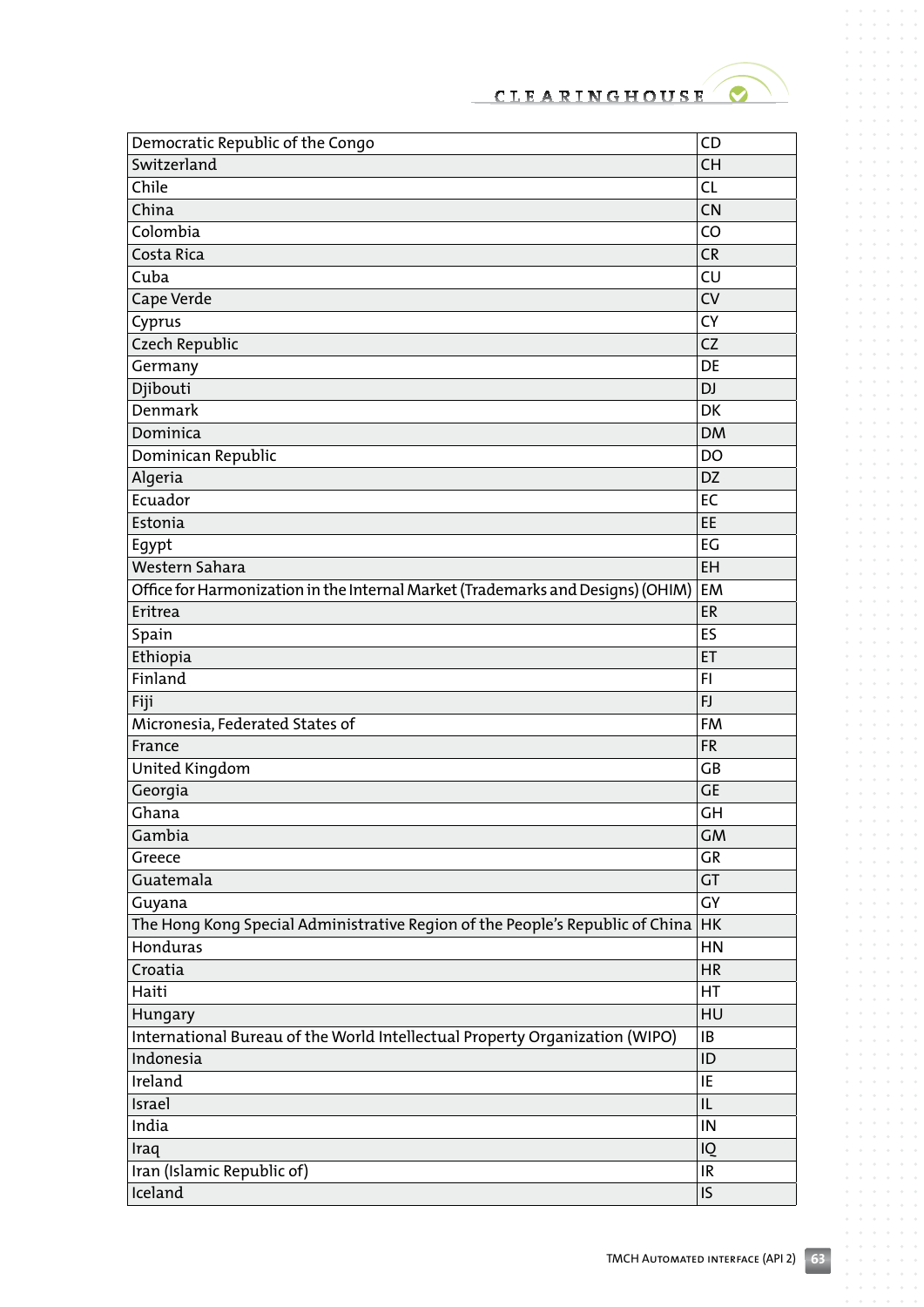$\bullet$ 

 $\hat{p}$  ,  $\hat{p}$  ,  $\hat{p}$  ,  $\hat{p}$  ,  $\hat{p}$  $\alpha = \alpha - \alpha - \alpha$ 

 $\sigma=\sigma-\sigma-\sigma-\sigma$  $\alpha = \alpha - \alpha - \alpha = 0$  $\alpha=\alpha-\alpha-\alpha-\alpha$  $\alpha$  ,  $\alpha$  ,  $\alpha$  ,  $\alpha$  ,  $\alpha$  $\alpha$  ,  $\alpha$  ,  $\alpha$  ,  $\alpha$  ,  $\alpha$  $\alpha$  ,  $\alpha$  ,  $\alpha$  ,  $\alpha$  ,  $\alpha$  $\alpha=\alpha-\alpha-\alpha-\alpha-\alpha$  $\sigma$  ,  $\sigma$  ,  $\sigma$  ,  $\sigma$  ,  $\sigma$  $\alpha$  ,  $\alpha$  ,  $\alpha$  ,  $\alpha$  ,  $\alpha$  ,  $\alpha$  $\alpha$  ,  $\alpha$  ,  $\alpha$  ,  $\alpha$  ,  $\alpha$  ,  $\alpha$  $\alpha=\alpha-\alpha-\alpha-\alpha-\alpha$  $\alpha$  ,  $\alpha$  ,  $\alpha$  ,  $\alpha$  ,  $\alpha$  $\alpha$  ,  $\alpha$  ,  $\alpha$  ,  $\alpha$  ,  $\alpha$  ,  $\alpha$  $\alpha$  ,  $\alpha$  ,  $\alpha$  ,  $\alpha$  ,  $\alpha$  ,  $\alpha$  $\sigma$  ,  $\sigma$  ,  $\sigma$  ,  $\sigma$  ,  $\sigma$  ,  $\sigma$ . . . . . . .  $\sigma$  , and  $\sigma$  , and  $\sigma$  $\alpha=\alpha-\alpha-\alpha-\alpha$  $\alpha$  ,  $\alpha$  ,  $\alpha$  ,  $\alpha$  ,  $\alpha$  ,  $\alpha$  $\alpha$  ,  $\alpha$  ,  $\alpha$  ,  $\alpha$  ,  $\alpha$  $\alpha$  ,  $\alpha$  ,  $\alpha$  ,  $\alpha$  ,  $\alpha$  ,  $\alpha$  $\alpha$  ,  $\alpha$  ,  $\alpha$  ,  $\alpha$  ,  $\alpha$  $\alpha$  ,  $\alpha$  ,  $\alpha$  ,  $\alpha$  ,  $\alpha$  ,  $\alpha$  $\alpha$  ,  $\alpha$  ,  $\alpha$  ,  $\alpha$  ,  $\alpha$  ,  $\alpha$  $\alpha$  , and  $\alpha$  , and  $\alpha$  $\hat{a}$  ,  $\hat{a}$  ,  $\hat{a}$  ,  $\hat{a}$  ,  $\hat{a}$  ,  $\hat{a}$ . . . . . . .<br>. . . . . .  $\label{eq:3.1} \begin{array}{lllllllllllllllllll} \alpha & \alpha & \alpha & \alpha & \alpha & \alpha \end{array}$  $\alpha$  ,  $\alpha$  ,  $\alpha$  ,  $\alpha$  ,  $\alpha$  ,  $\alpha$  $\alpha$  ,  $\alpha$  ,  $\alpha$  ,  $\alpha$  ,  $\alpha$  ,  $\alpha$  $\label{eq:3.1} \begin{array}{lllllllllllllllllllll} \alpha_{11} & \alpha_{22} & \alpha_{33} & \alpha_{44} & \alpha_{55} \\ \end{array}$ 

 $\sim$  $\alpha = \alpha - \alpha - \alpha - \alpha$  $\alpha = \alpha - \alpha = \alpha$  $\alpha$  ,  $\alpha$  ,  $\alpha$  ,  $\alpha$  ,  $\alpha$  ,  $\alpha$ 

| Italy                                             | $\mathsf{I}\mathsf{T}$ |
|---------------------------------------------------|------------------------|
| Jamaica                                           | JM                     |
| Jordan                                            | JO                     |
| Japan                                             | JP                     |
| Kenya                                             | KE                     |
| Kyrgyzstan                                        | KG                     |
| Cambodia                                          | <b>KH</b>              |
| Comoros                                           | <b>KM</b>              |
| Saint Kitts and Nevis                             | KN                     |
| Democratic People's Republic of Korea             | <b>KP</b>              |
| Republic of Korea                                 | <b>KR</b>              |
| Kuwait                                            | <b>KW</b>              |
| Cayman Islands                                    | KY                     |
| Kazakhstan                                        | <b>KZ</b>              |
| Lao People's Democratic Republic                  | LA                     |
| Lebanon                                           | <b>LB</b>              |
| Saint Lucia                                       | LC                     |
| Liechtenstein                                     | $\mathsf{L}\mathsf{I}$ |
| Sri Lanka                                         | LK                     |
| Liberia                                           | <b>LR</b>              |
| Lesotho                                           | LS                     |
| Lithuania                                         | LT                     |
| Latvia                                            | LV                     |
| Libya                                             | LY                     |
| Morocco                                           | MA                     |
| Monaco                                            | <b>MC</b>              |
| Republic of Moldova                               | <b>MD</b>              |
| Montenegro                                        | <b>ME</b>              |
| Madagascar                                        | <b>MG</b>              |
| The former Yugoslav Republic of Macedonia         | <b>MK</b>              |
| Myanmar                                           | <b>MM</b>              |
| Mongolia                                          | MN                     |
| Macao                                             | <b>MO</b>              |
| Malta                                             | <b>MT</b>              |
| Mauritius                                         | MU                     |
| Malawi                                            | <b>MW</b>              |
| Mexico                                            | <b>MX</b>              |
| Malaysia                                          | <b>MY</b>              |
| Mozambique                                        | <b>MZ</b>              |
| Namibia                                           | <b>NA</b>              |
| Nigeria                                           | <b>NG</b>              |
| Nicaragua                                         | N <sub>1</sub>         |
| Norway                                            | <b>NO</b>              |
| Nepal                                             | <b>NP</b>              |
| Nauru                                             | <b>NR</b>              |
| New Zealand                                       | <b>NZ</b>              |
| African Intellectual Property Organization (OAPI) | OA                     |
| Oman                                              | OM                     |

 $\bar{\phantom{a}}$ 

 $\alpha$ 

and a state  $\alpha$  ,  $\alpha$  ,  $\alpha$  ,  $\alpha$  ,  $\alpha$  ,  $\alpha$  $\alpha = \alpha = \alpha$  $\sim$  $\alpha$  ,  $\alpha$  ,  $\alpha$  ,  $\alpha$  ,  $\alpha$  $\alpha$  ,  $\alpha$  ,  $\alpha$  ,  $\alpha$  ,  $\alpha$  $\sim 10^{-1}$  and  $\sim 10^{-1}$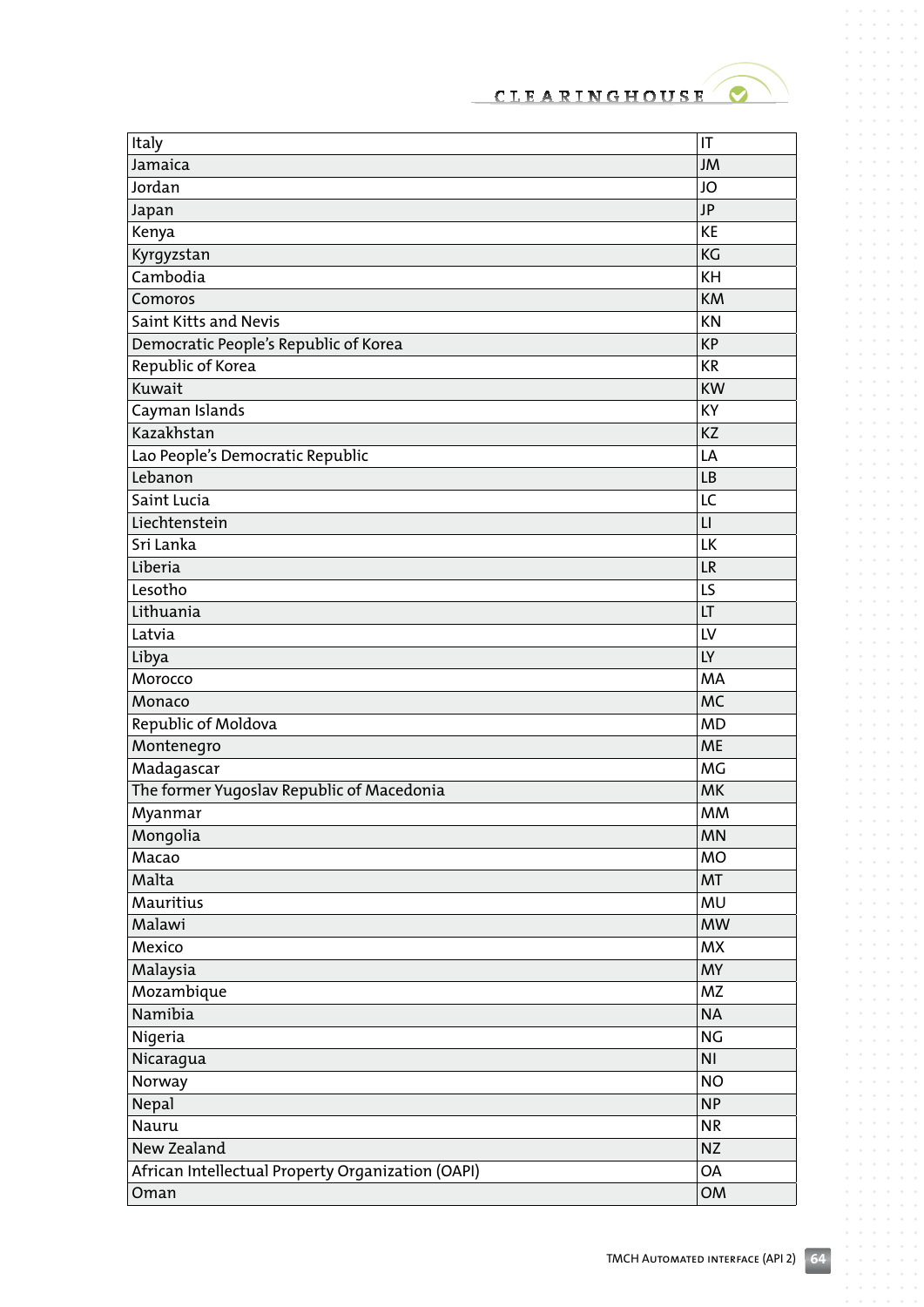$\bullet$ 

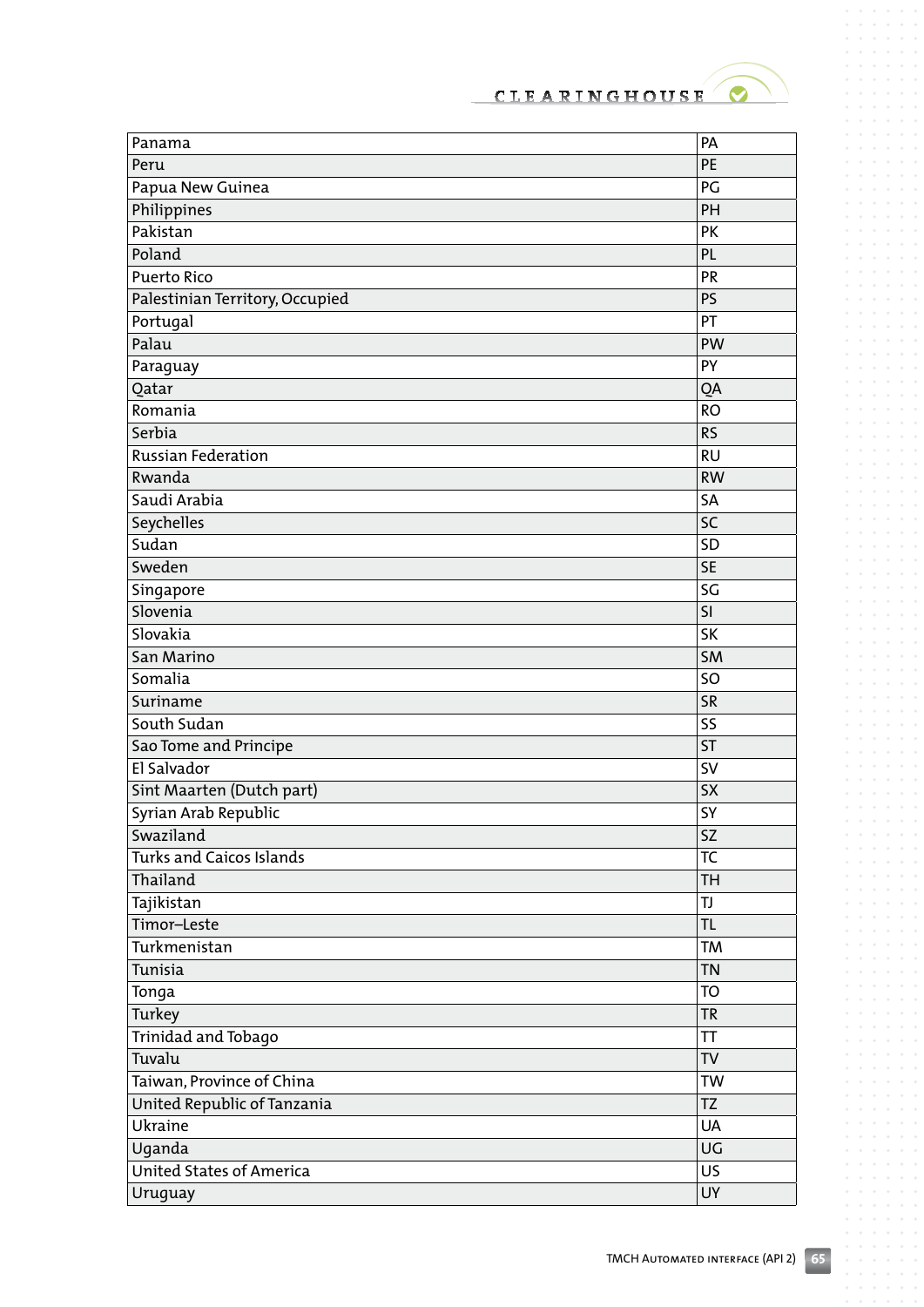$\bullet$ 

 $\alpha = \alpha = \alpha$  $\bar{\phantom{a}}$ 

 $\alpha$  ,  $\alpha$  ,  $\alpha$  $\sim$ 

 $\sim$  $\sigma_{\rm c}$  ,  $\sigma_{\rm c}$  ,  $\sigma_{\rm c}$  ,  $\sigma_{\rm c}$  ,  $\sigma$  $\alpha = \alpha - \alpha - \alpha = \alpha$  $\alpha$  ,  $\alpha$  ,  $\alpha$  ,  $\alpha$  ,  $\alpha$  $\alpha$  ,  $\alpha$  ,  $\alpha$  ,  $\alpha$  ,  $\alpha$  $\mathcal{L}^{\pm}$  and  $\mathcal{L}^{\pm}$  and  $\mathcal{L}^{\pm}$  $\alpha=\alpha-\alpha-\alpha-\alpha$  $\alpha$  ,  $\alpha$  ,  $\alpha$  ,  $\alpha$  ,  $\alpha$  $\alpha$  ,  $\alpha$  ,  $\alpha$  ,  $\alpha$  ,  $\alpha$  $\sigma_{\rm c}$  ,  $\sigma_{\rm c}$  ,  $\sigma_{\rm c}$  ,  $\sigma_{\rm c}$  ,  $\sigma$  $\alpha = \alpha - \alpha - \alpha = \alpha$  $\hat{p}$  ,  $\hat{p}$  ,  $\hat{p}$  ,  $\hat{p}$  ,  $\hat{p}$  $\alpha$  ,  $\alpha$  ,  $\alpha$  ,  $\alpha$  $\hat{a}$  ,  $\hat{a}$  ,  $\hat{a}$  ,  $\hat{a}$  ,  $\hat{a}$  $\begin{array}{ccccccccc} \bullet & \bullet & \bullet & \bullet & \bullet & \bullet & \bullet \\ \bullet & \bullet & \bullet & \bullet & \bullet & \bullet & \bullet \\ \bullet & \bullet & \bullet & \bullet & \bullet & \bullet & \bullet \end{array}$  $\alpha$  ,  $\alpha$  ,  $\alpha$  ,  $\alpha$  ,  $\alpha$  $\frac{1}{2}$  ,  $\frac{1}{2}$  ,  $\frac{1}{2}$  ,  $\frac{1}{2}$  ,  $\frac{1}{2}$  $\sigma$  ,  $\sigma$  ,  $\sigma$  ,  $\sigma$  ,  $\sigma$  $\alpha=\alpha-\alpha-\alpha-\alpha$  $\hat{a}$  ,  $\hat{a}$  ,  $\hat{a}$  ,  $\hat{a}$  ,  $\hat{a}$  $\begin{array}{ccccccccc} \bullet & \bullet & \bullet & \bullet & \bullet & \bullet & \bullet \\ \bullet & \bullet & \bullet & \bullet & \bullet & \bullet & \bullet \\ \bullet & \bullet & \bullet & \bullet & \bullet & \bullet & \bullet \end{array}$  $\frac{1}{2}$  ,  $\frac{1}{2}$  ,  $\frac{1}{2}$  ,  $\frac{1}{2}$  ,  $\frac{1}{2}$  $\sigma$  , and  $\sigma$  , and  $\sigma$  $\alpha$  , and  $\alpha$  , and  $\alpha$  $\alpha$  ,  $\alpha$  ,  $\alpha$  ,  $\alpha$  ,  $\alpha$  $\frac{1}{2}$  ,  $\frac{1}{2}$  ,  $\frac{1}{2}$  ,  $\frac{1}{2}$  ,  $\frac{1}{2}$  $\alpha$  ,  $\alpha$  ,  $\alpha$  ,  $\alpha$  ,  $\alpha$  $\alpha$  ,  $\alpha$  ,  $\alpha$  ,  $\alpha$  $\alpha$  ,  $\alpha$  ,  $\alpha$  ,  $\alpha$  ,  $\alpha$  ,  $\alpha$  $\frac{1}{2}$  ,  $\frac{1}{2}$  ,  $\frac{1}{2}$  ,  $\frac{1}{2}$  ,  $\frac{1}{2}$  $\sigma$  ,  $\sigma$  ,  $\sigma$  ,  $\sigma$  ,  $\sigma$  $\sigma_{\rm{eff}}$  and  $\sigma_{\rm{eff}}$  and  $\sigma_{\rm{eff}}$  $\alpha$  ,  $\alpha$  ,  $\alpha$  ,  $\alpha$  ,  $\alpha$  ,  $\alpha$  $\alpha = \alpha - \alpha = \alpha$  $\hat{\mathbf{r}}$  ,  $\hat{\mathbf{r}}$  ,  $\hat{\mathbf{r}}$  ,  $\hat{\mathbf{r}}$  ,  $\hat{\mathbf{r}}$  $\frac{1}{2}$  ,  $\frac{1}{2}$  ,  $\frac{1}{2}$  ,  $\frac{1}{2}$  ,  $\frac{1}{2}$  $\alpha$  ,  $\alpha$  ,  $\alpha$  ,  $\alpha$  ,  $\alpha$  ,  $\alpha$  $\alpha=\alpha-\alpha-\alpha$  $\alpha$  ,  $\alpha$  ,  $\alpha$  ,  $\alpha$  ,  $\alpha$  $\alpha=\alpha-\alpha-\alpha$  $\hat{a}$  ,  $\hat{a}$  ,  $\hat{a}$  ,  $\hat{a}$  ,  $\hat{a}$  $\alpha = \alpha - \alpha - \alpha - \alpha$ **Service**  $\alpha$  $\alpha = \alpha - \alpha$  $\alpha$ 

 $\sim$ 

 $\alpha = \alpha$ 

 $\alpha = \alpha = \alpha$  .  $\alpha$  $\sim$  $\alpha$  $\alpha$ 

 $\alpha$  $\alpha = \alpha - \alpha - \alpha - \alpha$  $\alpha = -\alpha$  $\sim$  $\alpha$  $\alpha=\alpha-\alpha-\alpha-\alpha$  $\alpha = \alpha$  $\alpha$  $\alpha$  ,  $\alpha$  ,  $\alpha$  ,  $\alpha$  ,  $\alpha$  $\alpha = \alpha - \alpha - \alpha - \alpha$  $\alpha$  ,  $\alpha$  ,  $\alpha$  ,  $\alpha$  ,  $\alpha$  $\sigma_{\rm c}$  ,  $\sigma_{\rm c}$  ,  $\sigma_{\rm c}$  ,  $\sigma_{\rm c}$  ,  $\sigma_{\rm c}$  $\alpha=\alpha=\alpha-\alpha$  $\alpha = \alpha - \alpha = \alpha - \alpha$  $\alpha$  ,  $\alpha$  ,  $\alpha$  ,  $\alpha$  $\alpha$  ,  $\alpha$  ,  $\alpha$  ,  $\alpha$  ,  $\alpha$  $\alpha$  ,  $\alpha$  ,  $\alpha$  ,  $\alpha$  ,  $\alpha$  $\epsilon = \epsilon$  $\alpha = \alpha - \alpha - \alpha - \alpha$  $\alpha = \alpha - \alpha = \alpha$  $\alpha$  ,  $\alpha$  ,  $\alpha$  ,  $\alpha$  $\alpha$  , and  $\alpha$  , and  $\alpha$  $\alpha = \alpha - \alpha = \alpha$ 

 $\alpha = -\alpha$  $\sim$  $\alpha = \alpha = \alpha = \alpha = \alpha$  $\hat{a}$  ,  $\hat{a}$  ,  $\hat{a}$  ,  $\hat{a}$  $\bar{\phantom{a}}$  $\alpha = \alpha = \alpha = \alpha$ 

| Uzbekistan                                                                | UZ        |
|---------------------------------------------------------------------------|-----------|
| Saint Vincent and the Grenadines                                          | <b>VC</b> |
| Venezuela, Bolivarian Republic of                                         | VE.       |
| Viet Nam                                                                  | <b>VN</b> |
| Vanuatu                                                                   | VU        |
| World Intellectual Property Organization (WIPO) (International Bureau of) | <b>WO</b> |
| Samoa                                                                     | <b>WS</b> |
| Yemen                                                                     | <b>YE</b> |
| South Africa                                                              | ZΑ        |
| Zambia                                                                    | ZM        |
| Zimbabwe                                                                  | ZW        |
|                                                                           |           |

## **14.3. Languages**

| Afrikaans      |
|----------------|
| Albanian       |
| Amharic        |
| Arabic         |
| Armenian       |
| Aymara         |
| Azerbaijani    |
| Bengali        |
| <b>Bislama</b> |
| <b>Bosnian</b> |
| Bulgarian      |
| <b>Burmese</b> |
| Byelorussian   |
| Cantonese      |
| Catalan        |
| Chamorro       |
| Chichewa       |
| Chinese        |
| Croatian       |
| Czech          |
| Danish         |
| Dari           |
| Dutch          |
| Dzongkha       |
| English        |
| Estonian       |
| Fijian         |
| Filipino       |
| Finnish        |
| French         |
| Georgian       |
| German         |
| Greek          |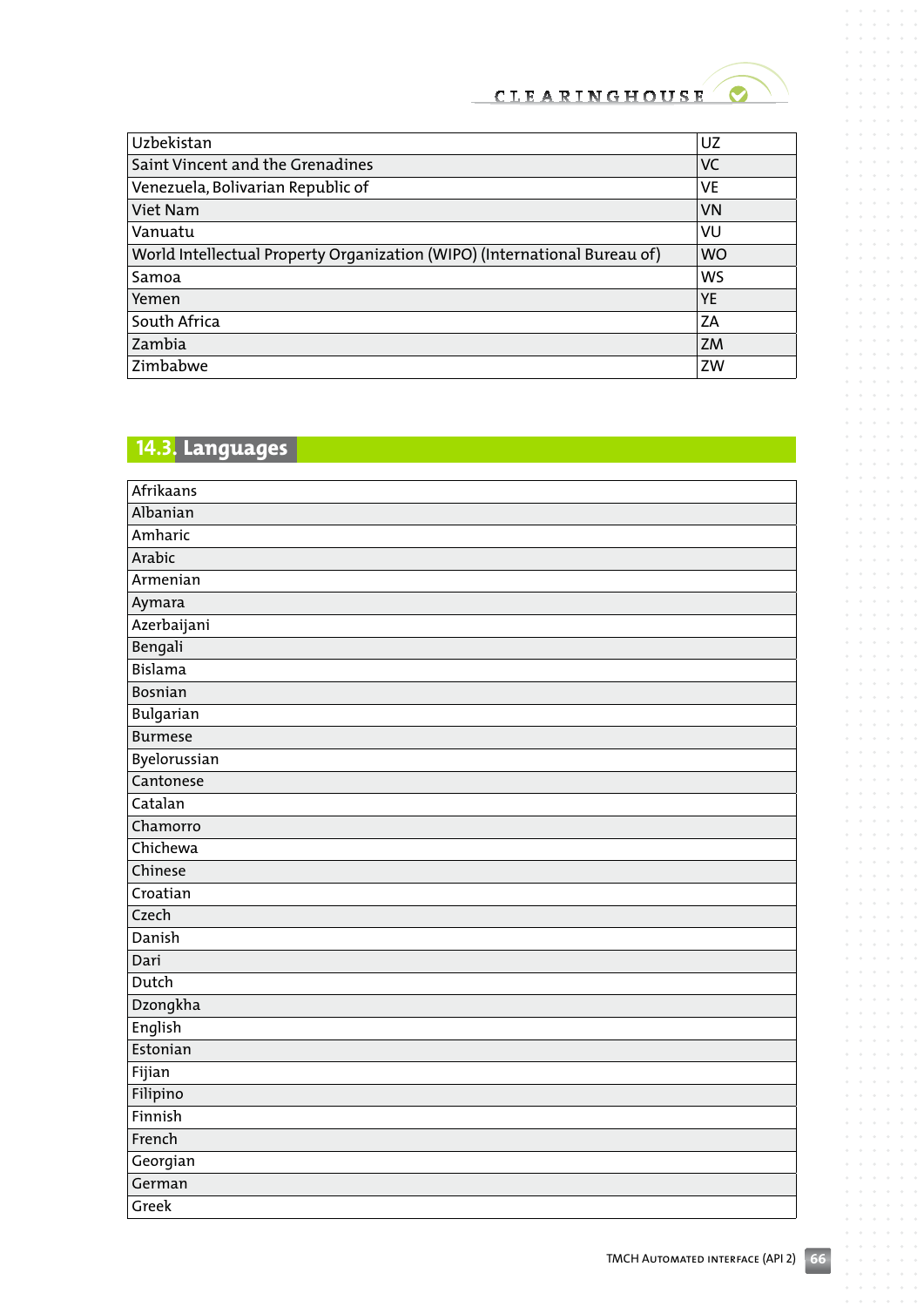

 $\bullet$ 

 $\hat{p}$  ,  $\hat{p}$  ,  $\hat{p}$  ,  $\hat{p}$  ,  $\hat{p}$  $\alpha$  ,  $\alpha$  ,  $\alpha$  ,  $\alpha$  ,  $\alpha$  $\sigma$  ,  $\sigma$  ,  $\sigma$  ,  $\sigma$  ,  $\sigma$  $\alpha = \alpha - \alpha - \alpha = \alpha$  $\alpha$  ,  $\alpha$  ,  $\alpha$  ,  $\alpha$  ,  $\alpha$  ,  $\alpha$ 

 $\alpha$  ,  $\alpha$  ,  $\alpha$  ,  $\alpha$  ,  $\alpha$  ,  $\alpha$ 

 $\alpha$  ,  $\alpha$  ,  $\alpha$  ,  $\alpha$  ,  $\alpha$  ,  $\alpha$  $\begin{array}{cccccccccc} . & . & . & . & . & . \\ . & . & . & . & . & . \\ . & . & . & . & . & . \end{array}$  $\alpha$  ,  $\alpha$  ,  $\alpha$  ,  $\alpha$  ,  $\alpha$  ,  $\alpha$  $\sigma$  ,  $\sigma$  ,  $\sigma$  ,  $\sigma$  ,  $\sigma$  $\alpha$  ,  $\alpha$  ,  $\alpha$  ,  $\alpha$  ,  $\alpha$  ,  $\alpha$ 

 $\alpha=\alpha-\alpha-\alpha-\alpha-\alpha$  $\alpha$  ,  $\alpha$  ,  $\alpha$  ,  $\alpha$  ,  $\alpha$  ,  $\alpha$ 

 $\alpha$  ,  $\alpha$  ,  $\alpha$  ,  $\alpha$  ,  $\alpha$  ,  $\alpha$  $\frac{1}{2}$  $\sigma$  , and  $\sigma$  , and  $\sigma$  $\alpha=\alpha-\alpha-\alpha-\alpha$  $\alpha$  ,  $\alpha$  ,  $\alpha$  ,  $\alpha$  ,  $\alpha$  ,  $\alpha$ 

 $\alpha$  ,  $\alpha$  ,  $\alpha$  ,  $\alpha$  ,  $\alpha$  ,  $\alpha$  $\begin{array}{cccccccccc} . & . & . & . & . & . \\ . & . & . & . & . & . \\ . & . & . & . & . & . \end{array}$  $\sigma$  ,  $\sigma$  ,  $\sigma$  ,  $\sigma$  ,  $\sigma$  ,  $\sigma$ 

 $\alpha$  ,  $\alpha$  ,  $\alpha$  ,  $\alpha$  ,  $\alpha$  ,  $\alpha$  $\alpha = \alpha - \alpha - \alpha - \alpha - \alpha$  $\alpha$  , and  $\alpha$  , and  $\alpha$  $\alpha$  ,  $\alpha$  ,  $\alpha$  ,  $\alpha$  ,  $\alpha$  ,  $\alpha$  $\alpha = \alpha - \alpha - \alpha$  .  $\alpha$  ,  $\alpha$  ,  $\alpha$  ,  $\alpha$  ,  $\alpha$ 

 $\circ$ 

| Greenlandic             |
|-------------------------|
| Guaraní                 |
| Haitian Creole          |
| <b>Hebrew</b>           |
| Hindi                   |
| Hiri Motu               |
| Hungarian               |
| Icelandic               |
| Indonesian              |
| Irish                   |
| Italian                 |
| Japanese                |
| Kazakh                  |
| Khmer                   |
| Kinyarwanda             |
| Kirghiz                 |
| Kirundi                 |
| Korean                  |
| Lao                     |
| Latvian                 |
| Lithuanian              |
| Luxembourgish           |
| Macedonian              |
| Malagasy                |
| Malay                   |
| Maltese                 |
| <b>Mandarin Chinese</b> |
| Maori                   |
| Marshallese             |
| Mongolian               |
| Nauruan                 |
| Ndebele                 |
| Nepali                  |
| Niue                    |
| Norwegian               |
| Palauan                 |
| Papiamento              |
| Pashto                  |
| Pedi                    |
| Persian                 |
| Polish                  |
| Portuguese              |
| Quechua                 |
| Romanian                |
| Russian                 |
| Samoan                  |
| Serbian                 |
| Sesotho                 |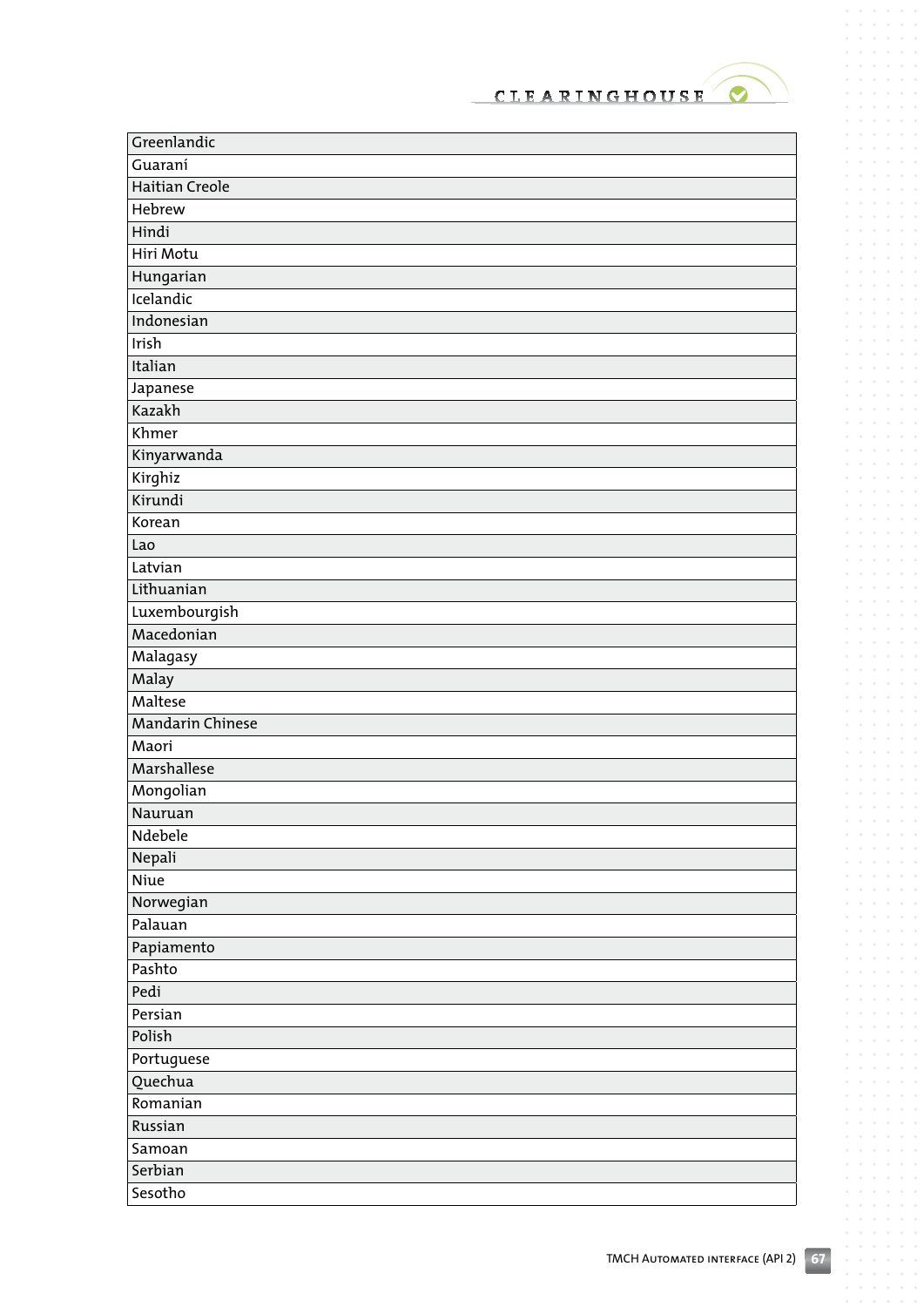

 $\bullet$ 

 $\hat{p}$  ,  $\hat{p}$  ,  $\hat{p}$  ,  $\hat{p}$  ,  $\hat{p}$  $\alpha$  ,  $\alpha$  ,  $\alpha$  ,  $\alpha$  ,  $\alpha$  $\sigma$  ,  $\sigma$  ,  $\sigma$  ,  $\sigma$  ,  $\sigma$  $\alpha = \alpha - \alpha - \alpha = \alpha$  $\alpha$  ,  $\alpha$  ,  $\alpha$  ,  $\alpha$  ,  $\alpha$  ,  $\alpha$ 

 $\sigma$  ,  $\sigma$  ,  $\sigma$  ,  $\sigma$  ,  $\sigma$  ,  $\sigma$  $\alpha=\alpha-\alpha-\alpha-\alpha$  $\alpha$  ,  $\alpha$  ,  $\alpha$  ,  $\alpha$  ,  $\alpha$  ,  $\alpha$  $\alpha$  ,  $\alpha$  ,  $\alpha$  ,  $\alpha$  ,  $\alpha$  $\alpha$  ,  $\alpha$  ,  $\alpha$  ,  $\alpha$  ,  $\alpha$  ,  $\alpha$  $\alpha=\alpha-\alpha-\alpha-\alpha-\alpha$ . . . . . . .  $\alpha$  ,  $\alpha$  ,  $\alpha$  ,  $\alpha$  ,  $\alpha$  ,  $\alpha$  $\alpha$  ,  $\alpha$  ,  $\alpha$  ,  $\alpha$  ,  $\alpha$  $\alpha$  ,  $\alpha$  ,  $\alpha$  ,  $\alpha$  ,  $\alpha$  ,  $\alpha$  $\alpha$  ,  $\alpha$  ,  $\alpha$  ,  $\alpha$  ,  $\alpha$  ,  $\alpha$  $\alpha$  ,  $\alpha$  ,  $\alpha$  ,  $\alpha$  ,  $\alpha$  ,  $\alpha$  $\alpha$  ,  $\alpha$  ,  $\alpha$  ,  $\alpha$  ,  $\alpha$  ,  $\alpha$ . . . . . . .<br>. . . . . .  $\alpha=\alpha-\alpha-\alpha-\alpha-\alpha$ . . . . . . .  $\sigma$  , and  $\sigma$  , and  $\sigma$  $\alpha=\alpha-\alpha-\alpha-\alpha$  $\alpha$  ,  $\alpha$  ,  $\alpha$  ,  $\alpha$  ,  $\alpha$  ,  $\alpha$  $\alpha$  ,  $\alpha$  ,  $\alpha$  ,  $\alpha$  ,  $\alpha$  ,  $\alpha$  $\alpha$  ,  $\alpha$  ,  $\alpha$  ,  $\alpha$  ,  $\alpha$  ,  $\alpha$  $\alpha$  ,  $\alpha$  ,  $\alpha$  ,  $\alpha$  ,  $\alpha$  ,  $\alpha$  $\begin{array}{cccccccccc} . & . & . & . & . & . \\ . & . & . & . & . & . \\ . & . & . & . & . & . \end{array}$  $\alpha = \alpha - \alpha - \alpha - \alpha - \alpha$  $\alpha$  ,  $\alpha$  ,  $\alpha$  ,  $\alpha$  ,  $\alpha$  ,  $\alpha$  $\alpha$  ,  $\alpha$  ,  $\alpha$  ,  $\alpha$ 

| Seychellois Creole |
|--------------------|
| Shikomor           |
| Sinhala            |
| Slovak             |
| Slovene            |
| Somali             |
| Spanish            |
| Swahili            |
| Swati              |
| Swedish            |
| Tajik              |
| Tamil              |
| Tetum              |
| Thai               |
| Tigrinya           |
| <b>Tok Pisin</b>   |
| Tongan             |
| Tsonga             |
| Tswana             |
| Turkish            |
| Turkmen            |
| Ukrainian          |
| Urdu               |
| Uzbek              |
| Venda              |
| Vietnamese         |
| Xhosa              |
| Zulu               |

 $\alpha$ 

 $\sim$ 

 $\alpha$  ,  $\alpha$  ,  $\alpha$  ,  $\alpha$  ,  $\alpha$  ,  $\alpha$  $\alpha = \alpha - \alpha = \alpha$  $\alpha$  ,  $\alpha$  ,  $\alpha$  ,  $\alpha$  ,  $\alpha$  ,  $\alpha$  $\alpha$  ,  $\alpha$  ,  $\alpha$  ,  $\alpha$  ,  $\alpha$  $\sim 10^{-1}$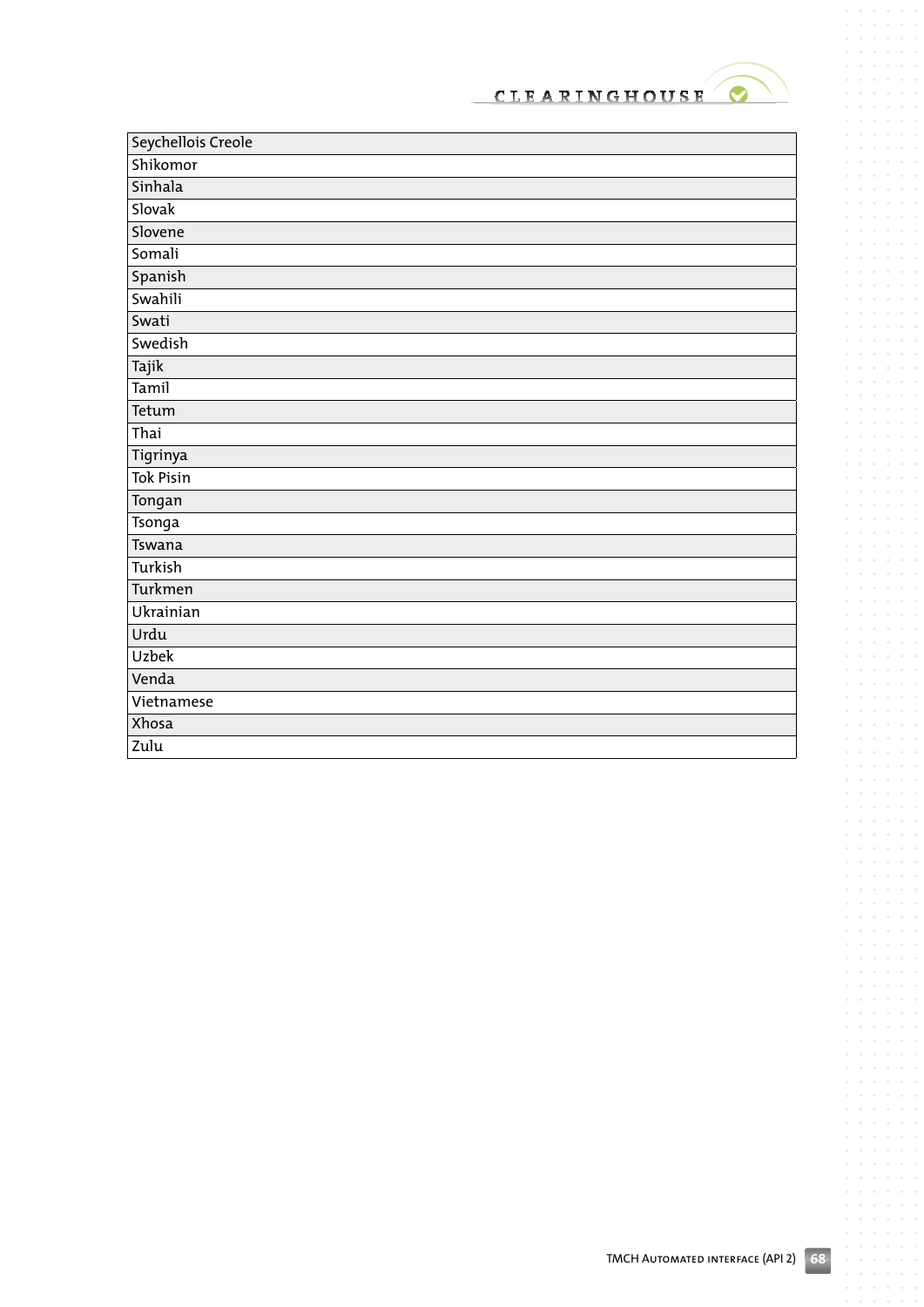$\bullet$ 

# **15. APPENDIX 2**

## **15.1. Poll codes**

| 102             | Proof of use (POU) is expire                                                      |
|-----------------|-----------------------------------------------------------------------------------|
| 10 <sub>3</sub> | Proof of use (POU) has been verified and approved                                 |
| 104             | Proof of use (POU) has not been approved and invalidated                          |
| 105             | Proof of use (POU) is not approved. Further attention needed                      |
| 123             | Mark has been verified and approved                                               |
| 124             | Mark is not approved. Further attention needed                                    |
| 126             | Mark has not been approved and invalidate                                         |
| 127             | Mark has not been corrected within 20 days and invalidated.                       |
| 134             | Exception : validator still needs more info to approve mark                       |
| 137             | Mark expired                                                                      |
| 146             | Correction period expired                                                         |
| 154             | Exception : user request to re-edit after changes                                 |
| 164             | Exception : mark can be re-edited                                                 |
| 190             | POU will expire soon                                                              |
| 191             | Mark registration will expire soon                                                |
| 196             | Warning: Mark about to be invalidated due to INCORRECT status time-out            |
| 197             | Mark will expire soon                                                             |
| 198             | Mark has been deactivated                                                         |
| 199             | Mark transferred out/SMD has been revoked                                         |
| 210             | The domain name [\$dn] was registered during sunrise                              |
| 220             | The domain name [\$dn] was registered during claims period                        |
| 230             | The domain name [\$dn] has been registered                                        |
| 240             | The domain name [\$dn] has been registered during the Qualified Launch<br>Program |
| 310             | SMD has been created                                                              |
| 320             | SMD has been regenerated                                                          |
| 330             | SMD has been revoked                                                              |
| 400             | Account status has gone below watermark level                                     |
|                 | (\$level)                                                                         |
| 500             | UDRP/Court case status change                                                     |

## **15.2. API error codes**

#### And human readable error messages

| 2001 | Not a valid XML document tree                 |  |
|------|-----------------------------------------------|--|
| 2201 | Not logged in                                 |  |
| 2202 | Login failed                                  |  |
| 2303 | Attributes not allowed when removing a label  |  |
| 2303 | Case <casehandle> does not exist</casehandle> |  |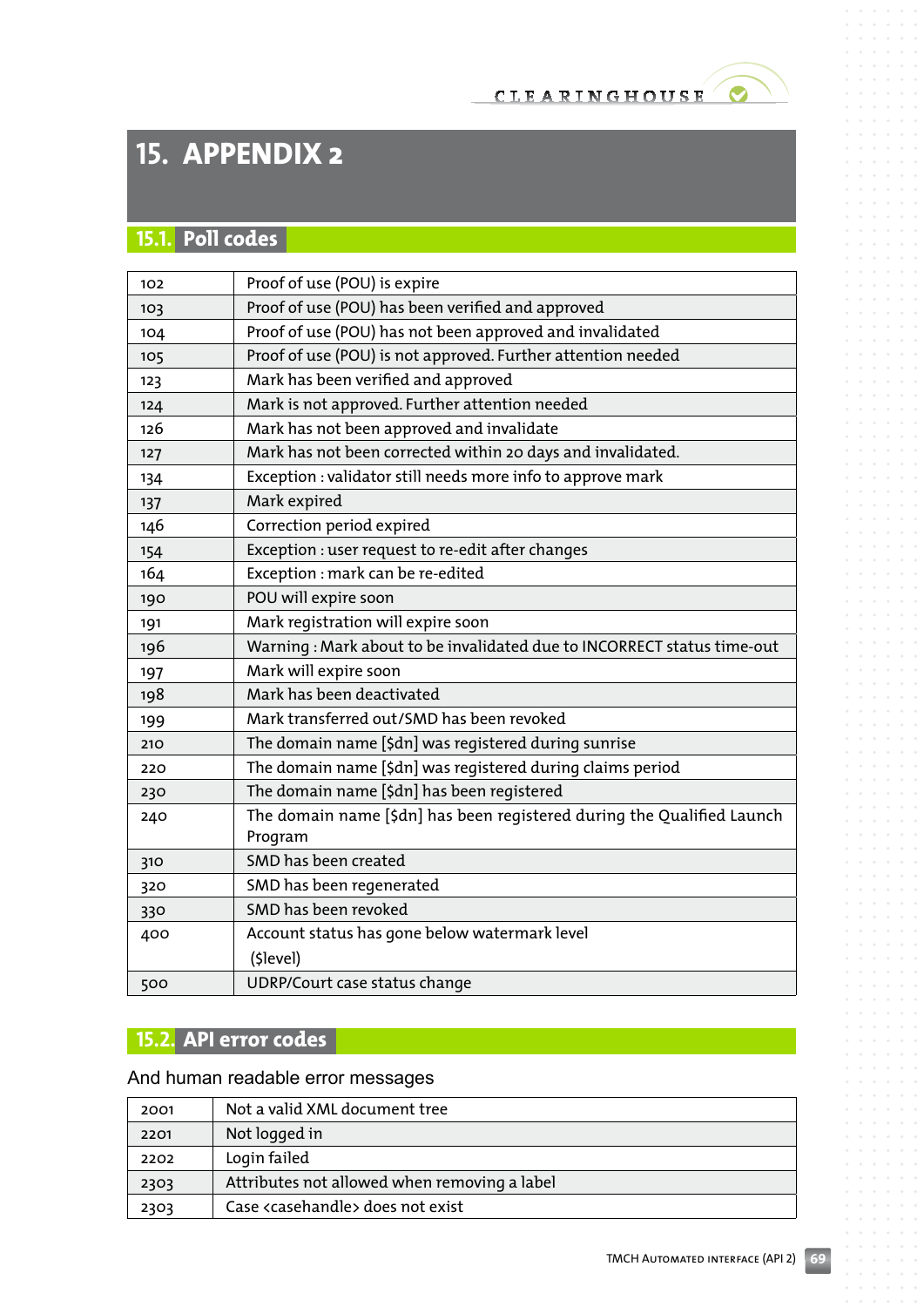

 $\alpha$  ,  $\alpha$  ,  $\alpha$  ,  $\alpha$  ,  $\alpha$  $\alpha$  .  $\alpha$  ,  $\alpha$  $\bar{\phantom{a}}$  $\alpha = \alpha - \alpha - \alpha - \alpha$  $\alpha = \alpha - \alpha = \alpha$ 

 $\alpha$  ,  $\alpha$  ,  $\alpha$  ,  $\alpha$  ,  $\alpha$  ,  $\alpha$ 

 $\sigma$  ,  $\sigma$  ,  $\sigma$  ,  $\sigma$  ,  $\sigma$  $\sigma = \sigma = \sigma = \sigma = \sigma$  $\alpha=\alpha-\alpha-\alpha-\alpha$  $\alpha$  ,  $\alpha$  ,  $\alpha$  ,  $\alpha$  ,  $\alpha$  $\alpha$  ,  $\alpha$  ,  $\alpha$  ,  $\alpha$  ,  $\alpha$  $\frac{1}{2}$  ,  $\frac{1}{2}$  ,  $\frac{1}{2}$  ,  $\frac{1}{2}$  ,  $\frac{1}{2}$  $\alpha$  ,  $\alpha$  ,  $\alpha$  ,  $\alpha$  ,  $\alpha$  $\begin{array}{cccccccccc} . & . & . & . & . & . \\ . & . & . & . & . & . \\ . & . & . & . & . & . \end{array}$  $\alpha=\alpha-\alpha-\alpha-\alpha-\alpha$  $\alpha$  ,  $\alpha$  ,  $\alpha$  ,  $\alpha$  ,  $\alpha$  $\alpha$  ,  $\alpha$  ,  $\alpha$  ,  $\alpha$  ,  $\alpha$  ,  $\alpha$  $\alpha$  ,  $\alpha$  ,  $\alpha$  ,  $\alpha$  ,  $\alpha$  $\alpha=\alpha-\alpha-\alpha-\alpha-\alpha$  $\alpha$  ,  $\alpha$  ,  $\alpha$  ,  $\alpha$  ,  $\alpha$  $\alpha$  ,  $\alpha$  ,  $\alpha$  ,  $\alpha$  ,  $\alpha$  ,  $\alpha$  $\alpha$  ,  $\alpha$  ,  $\alpha$  ,  $\alpha$  ,  $\alpha$  ,  $\alpha$  $\sigma$  ,  $\sigma$  ,  $\sigma$  ,  $\sigma$  ,  $\sigma$  ,  $\sigma$ . . . . . . .  $\sigma$  , and  $\sigma$  , and  $\sigma$  $\alpha = \alpha - \alpha = \alpha - \alpha$  $\alpha$  ,  $\alpha$  ,  $\alpha$  ,  $\alpha$  ,  $\alpha$  ,  $\alpha$  $\alpha$  ,  $\alpha$  ,  $\alpha$  ,  $\alpha$  ,  $\alpha$  $\alpha$  ,  $\alpha$  ,  $\alpha$  ,  $\alpha$  ,  $\alpha$  ,  $\alpha$  $\alpha$  ,  $\alpha$  ,  $\alpha$  ,  $\alpha$  ,  $\alpha$  $\alpha$  ,  $\alpha$  ,  $\alpha$  ,  $\alpha$  ,  $\alpha$  ,  $\alpha$  $\alpha$  ,  $\alpha$  ,  $\alpha$  ,  $\alpha$  ,  $\alpha$  ,  $\alpha$  $\alpha = \alpha - \alpha - \alpha - \alpha$  .  $\alpha$  ,  $\alpha$  ,  $\alpha$  ,  $\alpha$  ,  $\alpha$  ,  $\alpha$ . . . . . . .<br>. . . . . .  $\label{eq:3.1} \begin{array}{lllllllllllllllllll} \alpha & \alpha & \alpha & \alpha & \alpha & \alpha \end{array}$  $\alpha$  ,  $\alpha$  ,  $\alpha$  ,  $\alpha$  ,  $\alpha$  ,  $\alpha$  $\alpha$  ,  $\alpha$  ,  $\alpha$  ,  $\alpha$  ,  $\alpha$  ,  $\alpha$  $\label{eq:3.1} \begin{array}{lllllllllllllllllllll} \alpha_{11} & \alpha_{22} & \alpha_{33} & \alpha_{44} & \alpha_{55} \\ \end{array}$  $\alpha = \alpha - \alpha$  $\alpha = \alpha - \alpha - \alpha - \alpha$  .  $\epsilon = \epsilon$ 

 $\alpha$ 

 $\bullet$ 

| 2303 | Case language not found                                                                          |  |  |
|------|--------------------------------------------------------------------------------------------------|--|--|
| 2303 | Case language not found in list                                                                  |  |  |
| 2303 | Case status does not allow update to case block                                                  |  |  |
| 2303 | Case type does not correspond with current type ( <casetype>)</casetype>                         |  |  |
| 2303 | Could not find case object                                                                       |  |  |
| 2303 | Could not find court case country code \$cc                                                      |  |  |
| 2303 | file format is not conform jpg of PDF                                                            |  |  |
| 2303 | file is too biq (max <maxfilesize>)</maxfilesize>                                                |  |  |
| 2303 | fileType <filetype> is not allowed</filetype>                                                    |  |  |
| 2303 | Found virus: <virus></virus>                                                                     |  |  |
| 2303 | Invalid block in case change request                                                             |  |  |
| 2303 | Invalid court case country code <casetype></casetype>                                            |  |  |
| 2303 | Invalid mark id format (Format: < oouid>XXXXXXXXXX-1)                                            |  |  |
| 2303 | Invalid period length                                                                            |  |  |
| 2303 | Invalid period unit                                                                              |  |  |
| 2303 | Invalid transfer code                                                                            |  |  |
| 2303 | Invalid udrpProvider                                                                             |  |  |
| 2303 | Label <alabel> does not exists</alabel>                                                          |  |  |
| 2303 | Mark id <handle> does not exist</handle>                                                         |  |  |
| 2303 | Mark id <handle> has different curExpDate</handle>                                               |  |  |
| 2303 | Mark id <handle> does not exist</handle>                                                         |  |  |
| 2303 | Not enough credits left to execute transfer                                                      |  |  |
| 2303 | Object does not exist                                                                            |  |  |
| 2303 | Status of label <alabel> does not allow removal</alabel>                                         |  |  |
| 2303 | Too many labels connected to case (max= <casemaxlabels>)</casemaxlabels>                         |  |  |
| 2303 | Too many labels linked to mark (max= <maxlabels>)</maxlabels>                                    |  |  |
| 2306 | Cannot map <field></field>                                                                       |  |  |
| 2306 | Case block contains sections that can not be removed                                             |  |  |
| 2306 | Case <casehandle> does not exist</casehandle>                                                    |  |  |
| 2306 | caseNo is a required field                                                                       |  |  |
| 2306 | Command not implemented                                                                          |  |  |
| 2306 | courtName is a required field                                                                    |  |  |
| 2306 | Document block in mark block not supported                                                       |  |  |
| 2306 | Error updating prepaid for mark case                                                             |  |  |
| 2306 | Error updating prepaid for mark: '. \$mark i                                                     |  |  |
| 2306 | handle <handle> already exists</handle>                                                          |  |  |
| 2306 | Handle <handle> has invalid format - should be <oouid>XXXXXXXXXX-1</oouid></handle>              |  |  |
| 2306 | Invalid case country code \$cc                                                                   |  |  |
| 2306 | Invalid case id format (format should be 'case- <oouid>XXX', XXX a series of<br/>digits)</oouid> |  |  |
| 2306 | Invalid class <class></class>                                                                    |  |  |
| 2306 | Invalid country code ( <ccref>) <cc></cc></ccref>                                                |  |  |
| 2306 | Invalid document type for court case                                                             |  |  |
| 2306 | Invalid document type for udrp case                                                              |  |  |
| 2306 | Invalid duration <duration></duration>                                                           |  |  |

 $\bar{\phantom{a}}$ 

 $\sim$  $\alpha$  ,  $\alpha$  ,  $\alpha$  ,  $\alpha$  ,  $\alpha$  $\sim 10^{-1}$  $\alpha$ 

 $\alpha = \alpha - \alpha = \alpha$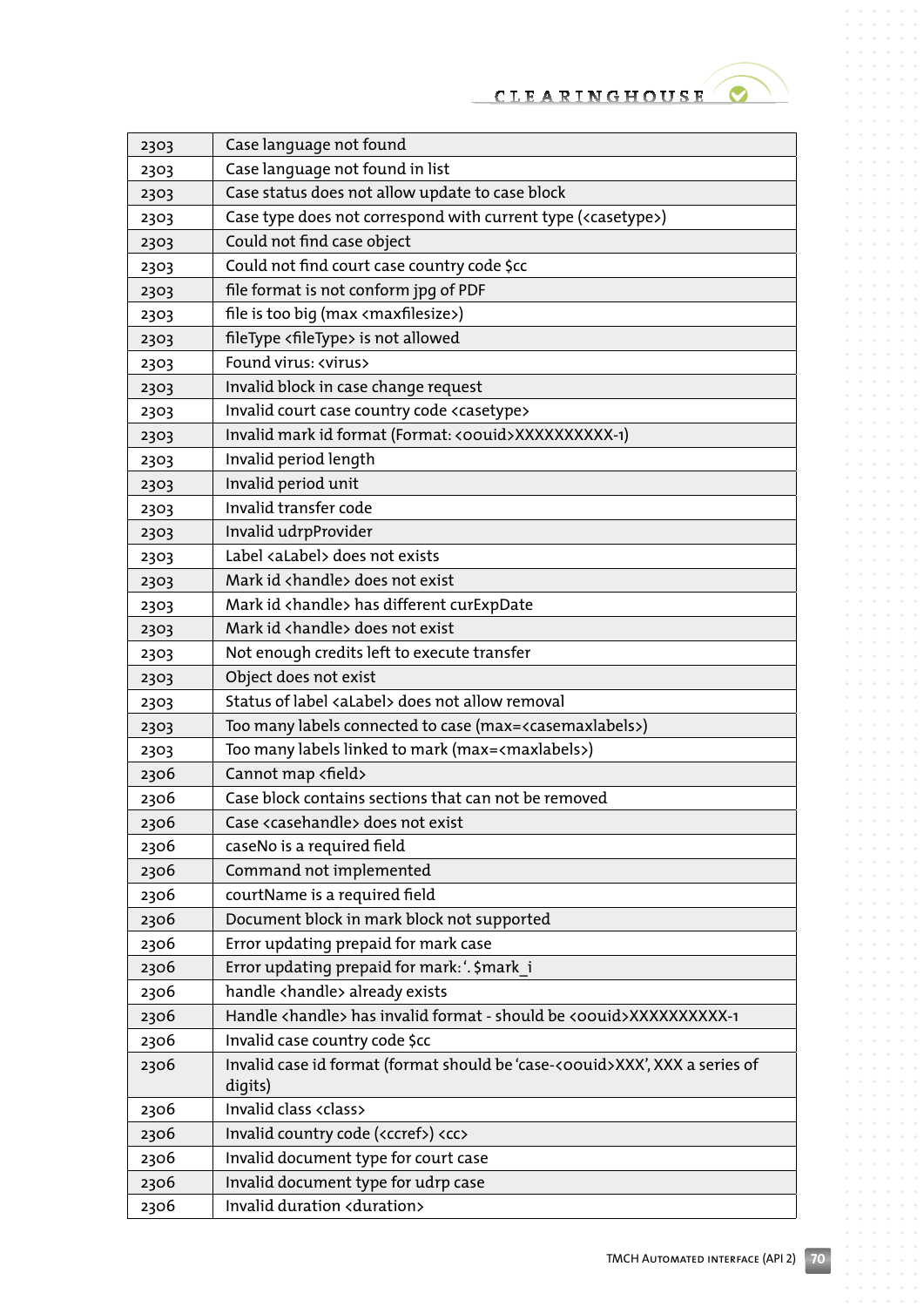

 $\alpha$  ,  $\alpha$  ,  $\alpha$  ,  $\alpha$ 

 $\sigma=\sigma-\sigma-\sigma-\sigma$  $\label{eq:3.1} \alpha = -\alpha = -\alpha = -\alpha = 0$  $\alpha=\alpha-\alpha-\alpha-\alpha$  $\alpha$  ,  $\alpha$  ,  $\alpha$  ,  $\alpha$  ,  $\alpha$  $\alpha$  ,  $\alpha$  ,  $\alpha$  ,  $\alpha$  ,  $\alpha$  $\frac{1}{2}$  ,  $\frac{1}{2}$  ,  $\frac{1}{2}$  ,  $\frac{1}{2}$  ,  $\frac{1}{2}$  $\alpha = \alpha - \alpha - \alpha - \alpha - \alpha$  $\alpha=\alpha-\alpha-\alpha-\alpha-\alpha$  $\alpha$  ,  $\alpha$  ,  $\alpha$  ,  $\alpha$  ,  $\alpha$  $\alpha$  ,  $\alpha$  ,  $\alpha$  ,  $\alpha$  ,  $\alpha$  ,  $\alpha$  $\sigma$  ,  $\sigma$  ,  $\sigma$  ,  $\sigma$  ,  $\sigma$  ,  $\sigma$  $\alpha = \alpha - \alpha = \alpha - \alpha$  $\alpha$  ,  $\alpha$  ,  $\alpha$  ,  $\alpha$  ,  $\alpha$  ,  $\alpha$  $\alpha=\alpha-\alpha-\alpha-\alpha-\alpha$  $\alpha$  ,  $\alpha$  ,  $\alpha$  ,  $\alpha$  ,  $\alpha$  $\alpha$  ,  $\alpha$  ,  $\alpha$  ,  $\alpha$  ,  $\alpha$  ,  $\alpha$  $\sigma_{\rm c}$  ,  $\sigma_{\rm c}$  ,  $\sigma_{\rm c}$  ,  $\sigma_{\rm c}$  ,  $\sigma_{\rm c}$  ,  $\sigma$  $\alpha$  ,  $\alpha$  ,  $\alpha$  ,  $\alpha$  ,  $\alpha$  $\alpha$  ,  $\alpha$  ,  $\alpha$  ,  $\alpha$  ,  $\alpha$  ,  $\alpha$  $\sigma$  ,  $\sigma$  ,  $\sigma$  ,  $\sigma$  ,  $\sigma$  ,  $\sigma$  $\sigma$  , and  $\sigma$  , and  $\sigma$  $\sigma_{\rm{eff}}$  ,  $\sigma_{\rm{eff}}$  ,  $\sigma_{\rm{eff}}$  ,  $\sigma_{\rm{eff}}$  $\alpha$  ,  $\alpha$  ,  $\alpha$  ,  $\alpha$  ,  $\alpha$  ,  $\alpha$  $\sigma$  , and  $\sigma$  , and  $\sigma$  $\alpha = \alpha - \alpha - \alpha - \alpha$  $\alpha$  ,  $\alpha$  ,  $\alpha$  ,  $\alpha$  ,  $\alpha$  $\alpha$  ,  $\alpha$  ,  $\alpha$  ,  $\alpha$  ,  $\alpha$  $\alpha$  ,  $\alpha$  ,  $\alpha$  ,  $\alpha$  ,  $\alpha$  $\alpha$  ,  $\alpha$  ,  $\alpha$  ,  $\alpha$  ,  $\alpha$  $\alpha$  ,  $\alpha$  ,  $\alpha$  ,  $\alpha$  ,  $\alpha$  $\alpha$  ,  $\alpha$  ,  $\alpha$  ,  $\alpha$  ,  $\alpha$  ,  $\alpha$  $\alpha$  ,  $\alpha$  ,  $\alpha$  ,  $\alpha$  ,  $\alpha$  ,  $\alpha$  $\alpha$  ,  $\alpha$  ,  $\alpha$  ,  $\alpha$  ,  $\alpha$  $\alpha$  ,  $\alpha$  ,  $\alpha$  ,  $\alpha$  ,  $\alpha$  ,  $\alpha$  $\alpha$  ,  $\alpha$  ,  $\alpha$  ,  $\alpha$  $\alpha$  ,  $\alpha$  ,  $\alpha$  ,  $\alpha$  ,  $\alpha$  ,  $\alpha$  $\label{eq:3.1} \begin{array}{lllllllllllllllllll} \alpha & \alpha & \alpha & \alpha & \alpha & \alpha \end{array}$  $\alpha$  ,  $\alpha$  ,  $\alpha$  ,  $\alpha$  ,  $\alpha$  ,  $\alpha$  $\mathcal{L}^{\mathcal{A}}$  , and  $\mathcal{L}^{\mathcal{A}}$  , and  $\mathcal{L}^{\mathcal{A}}$  $\alpha = \alpha - \alpha - \alpha - \alpha$  $\alpha = \alpha - \alpha = \alpha - \alpha$  $\bar{\theta}$  $\alpha = \alpha$ 

 $\ddot{\circ}$  $\alpha = \alpha = \alpha$  $\bar{\rm o}$  $\alpha = \alpha - \alpha - \alpha - \alpha$  $\alpha = \alpha = \alpha$  $\alpha$  ,  $\alpha$  ,  $\alpha$  ,  $\alpha$  ,  $\alpha$  ,  $\alpha$  $\alpha$  ,  $\alpha$  ,  $\alpha$  ,  $\alpha$  ,  $\alpha$  $\hat{L}$  , and  $\hat{L}$  , and  $\hat{L}$ 

 $\bullet$ 

| 2306 | Invalid duration unit < duration unit>                                   |  |  |
|------|--------------------------------------------------------------------------|--|--|
| 2306 | Invalid jurisdiction <jurisdiction></jurisdiction>                       |  |  |
| 2306 | Invalid label <alabel></alabel>                                          |  |  |
| 2306 | Label block in mark block not supported                                  |  |  |
| 2306 | Label <alabel> already exists</alabel>                                   |  |  |
| 2306 | Mark id <handle> can not be extended with this period</handle>           |  |  |
| 2306 | Mark id <handle> is not in status VERIFIED</handle>                      |  |  |
| 2306 | Mark id <handle> will not expire this year - no renew possible</handle>  |  |  |
| 2306 | Mark ids do not match!                                                   |  |  |
| 2306 | Mark status does not allow update of mark                                |  |  |
| 2306 | Missing "Copy of the court order"                                        |  |  |
| 2306 | Missing "Declaration of Proof of use including one single sample"        |  |  |
| 2306 | Not allowed to add udrp/court case without label(s)                      |  |  |
| 2306 | not enough credit                                                        |  |  |
| 2306 | Object status does not allow extra file upload                           |  |  |
| 2306 | Object status does not allow udrp/court case addition                    |  |  |
| 2306 | Only extra POU documents can be added                                    |  |  |
| 2306 | Only one handle allowed                                                  |  |  |
| 2306 | Output processing not implemented                                        |  |  |
| 2306 | Policy violation : holder name or organization required                  |  |  |
| 2306 | Policy violation : <msg></msg>                                           |  |  |
| 2306 | Policy violation: no valid POU - impossible to switch smdInclusion on    |  |  |
| 2306 | Policy violation : only one <nodename> expected</nodename>               |  |  |
| 2306 | Policy violation : region not supported                                  |  |  |
| 2306 | Policy violation : < ref> required                                       |  |  |
| 2306 | refNum is a required field                                               |  |  |
| 2306 | Too many cases connected to this mark (max= <maxcases>)</maxcases>       |  |  |
| 2306 | Too many labels connected to case (max= <maxcaselabels>)</maxcaselabels> |  |  |
| 2306 | Too many labels connected to mark (max= <maxcaselabels>)</maxcaselabels> |  |  |
| 2306 | Transfer operation not implemented                                       |  |  |
| 2306 | Unique case identifier already in use                                    |  |  |
| 2400 | file <filename> could not be saved</filename>                            |  |  |

TMCH Automated interface (API 2) **71**

 $\alpha$  $\overline{a}$ 

 $\bar{\phantom{a}}$ 

 $\alpha = \alpha = \alpha = \alpha$ and and  $\alpha$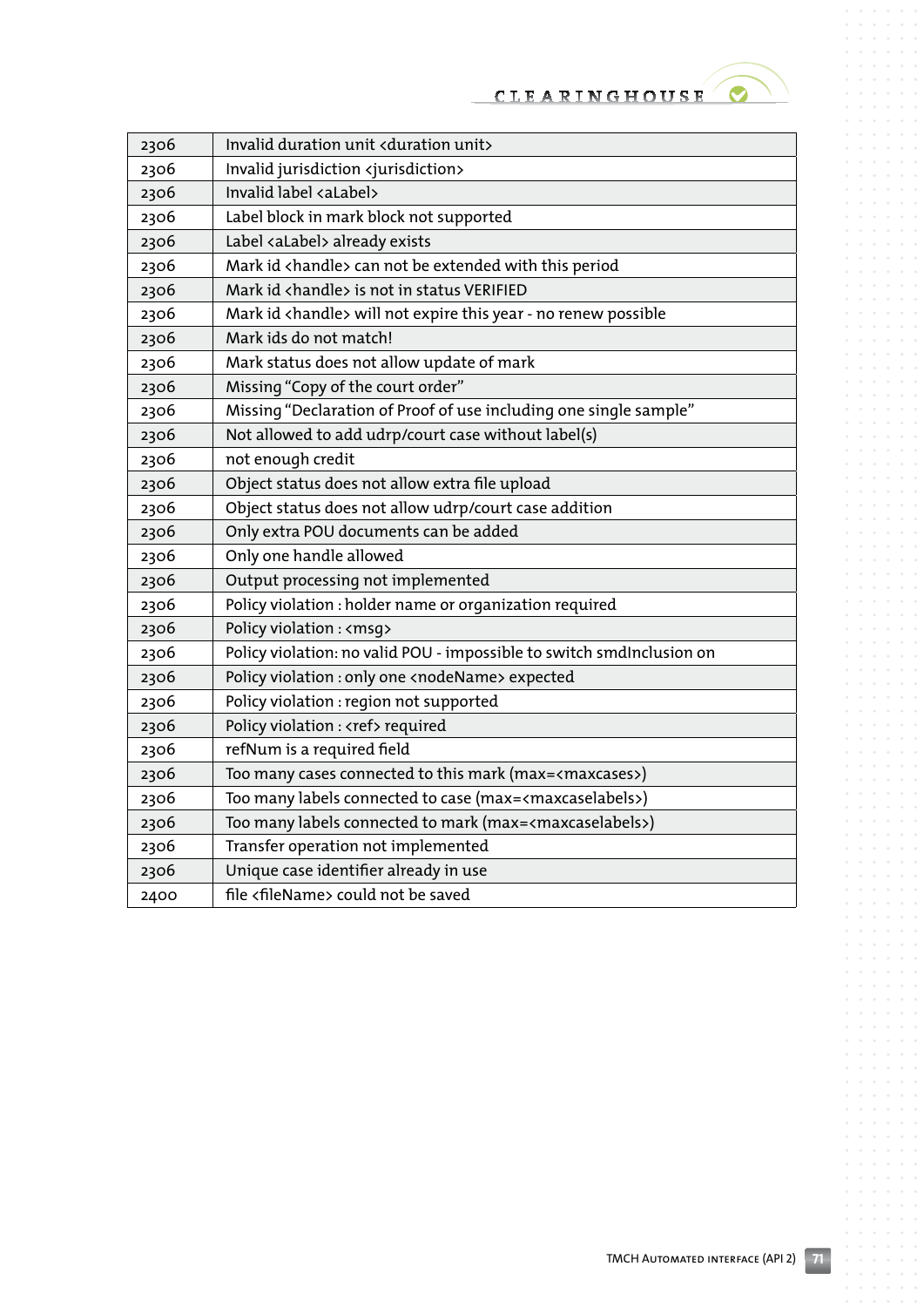$\bullet$ 

 $\alpha$  $\alpha$ 

 $\alpha$  $\sim$ 

 $\alpha$  $\sim$ 

 $\alpha$ 

 $\sim$  $\sim$ 

 $\sim$ 

# **16. APPENDIX 3**

## **16.1.** Transliteration of & and @ per country and per jurisdiction.

| Country /Jurisdiction | &                                 | $^\text{\textregistered}$ |
|-----------------------|-----------------------------------|---------------------------|
| <b>AD</b>             | İ.                                |                           |
| AE                    | و                                 | ىڧ                        |
| $\mathsf{AG}$         | and                               | at                        |
| Al                    | and                               | at                        |
| $\mathsf{AL}$         | dhe                               |                           |
| AO                    | $\mathsf{e}% _{t}\left( t\right)$ | em                        |
| $\sf AP$              | et,e,and,na,و                     | at,ka,یف,em,kwenye        |
| ${\sf AR}$            | у                                 |                           |
| AS                    | and                               | at                        |
| AT                    | und                               |                           |
| AU                    | and                               | at                        |
| AW                    | en,y                              |                           |
| ${\sf AX}$            | och                               |                           |
| AZ                    | və                                |                           |
| $\mathsf{BA}$         | $\mathbf i$                       | at                        |
| BB                    | and                               | at                        |
| <b>BD</b>             | $\mathbb{S}$                      |                           |
| BE                    | en,et,und                         |                           |
| BF                    | et                                |                           |
| BG                    | И                                 |                           |
| BH                    | و                                 | ىڧ                        |
| BI                    | et                                |                           |
| BJ                    | ${\sf et}$                        |                           |
| BL                    | et                                |                           |
| BM                    | and                               | at                        |
| BN                    | dan, and                          | di,at                     |
| BO                    | y,wan                             |                           |
| BQ                    | en                                |                           |
| BR                    | ${\bf e}$                         | em                        |
| BS                    | and                               | at                        |
| BV                    | og                                |                           |
| BW                    | le, and                           | at,ko                     |
| BX                    | en,et,y,und,an                    |                           |
| BY                    | И                                 |                           |
| BZ                    | and                               | at                        |
| ${\sf CA}$            | et, and                           | at                        |
| CC                    | and                               | at                        |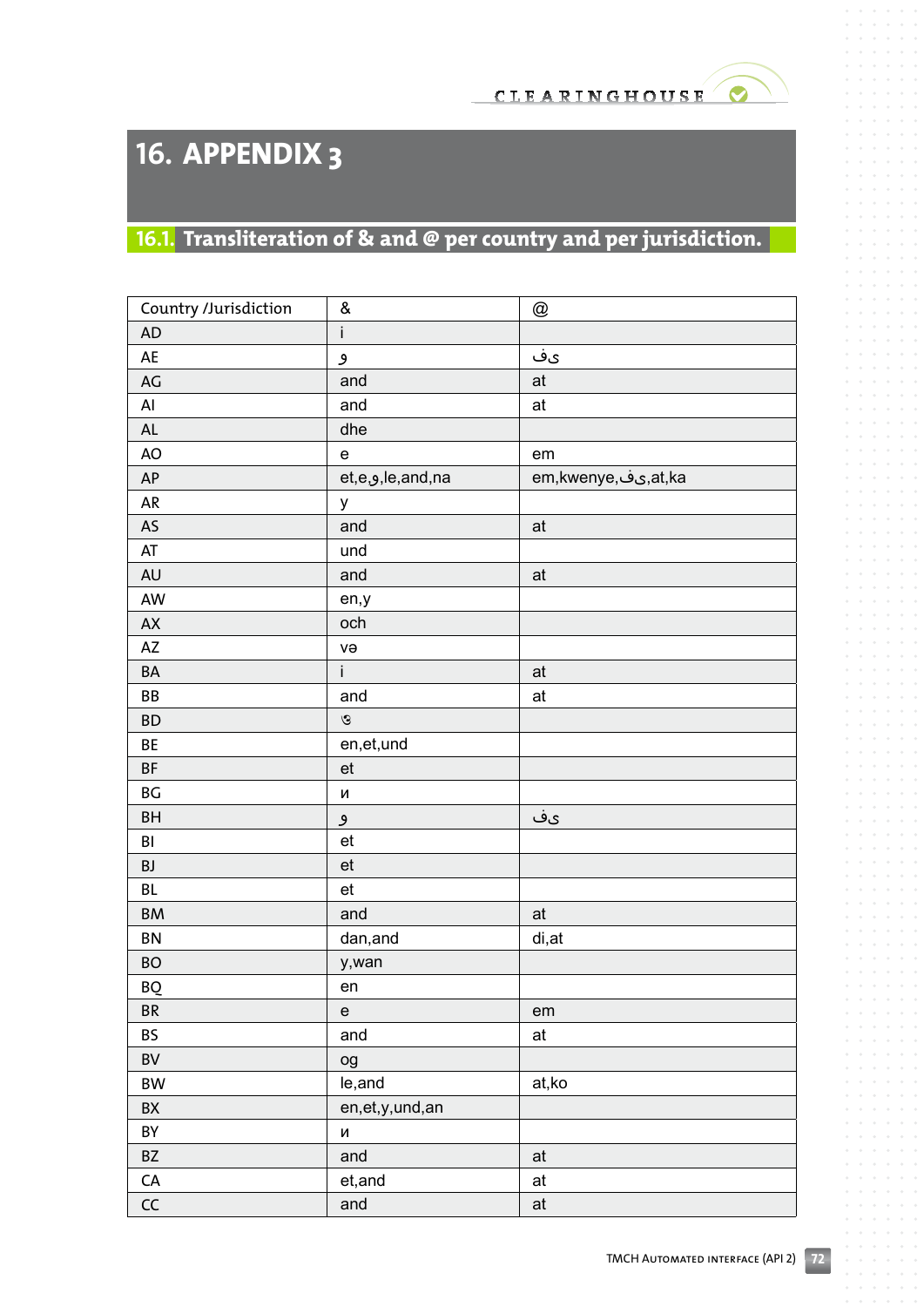$\hat{p}$  ,  $\hat{p}$  ,  $\hat{p}$  ,  $\hat{p}$  ,  $\hat{p}$  $\alpha = \alpha - \alpha - \alpha$ 

 $\alpha$  ,  $\alpha$  ,  $\alpha$  ,  $\alpha$  ,  $\alpha$  ,  $\alpha$ 

 $\sigma$  ,  $\sigma$  ,  $\sigma$  ,  $\sigma$  ,  $\sigma$  $\alpha = \alpha - \alpha - \alpha = 0$  $\alpha=\alpha-\alpha-\alpha-\alpha$  $\alpha$  ,  $\alpha$  ,  $\alpha$  ,  $\alpha$  ,  $\alpha$  $\alpha$  ,  $\alpha$  ,  $\alpha$  ,  $\alpha$  ,  $\alpha$  $\alpha$  ,  $\alpha$  ,  $\alpha$  ,  $\alpha$  ,  $\alpha$  $\begin{array}{cccccccccc} . & . & . & . & . & . \\ . & . & . & . & . & . \\ . & . & . & . & . & . \end{array}$  $\alpha=\alpha-\alpha-\alpha-\alpha-\alpha$  $\sigma$  ,  $\sigma$  ,  $\sigma$  ,  $\sigma$  ,  $\sigma$  $\alpha$  ,  $\alpha$  ,  $\alpha$  ,  $\alpha$  ,  $\alpha$  ,  $\alpha$  $\alpha$  ,  $\alpha$  ,  $\alpha$  ,  $\alpha$  ,  $\alpha$  ,  $\alpha$  $\alpha=\alpha-\alpha-\alpha-\alpha-\alpha$  $\alpha$  ,  $\alpha$  ,  $\alpha$  ,  $\alpha$  ,  $\alpha$  $\alpha$  ,  $\alpha$  ,  $\alpha$  ,  $\alpha$  ,  $\alpha$  ,  $\alpha$  $\alpha$  ,  $\alpha$  ,  $\alpha$  ,  $\alpha$  ,  $\alpha$  ,  $\alpha$  $\alpha$  ,  $\alpha$  ,  $\alpha$  ,  $\alpha$  ,  $\alpha$  ,  $\alpha$ . . . . . . .  $\sigma$  , and  $\sigma$  , and  $\sigma$  $\alpha=\alpha-\alpha-\alpha-\alpha$  $\alpha$  ,  $\alpha$  ,  $\alpha$  ,  $\alpha$  ,  $\alpha$  ,  $\alpha$  $\alpha$  ,  $\alpha$  ,  $\alpha$  ,  $\alpha$  ,  $\alpha$  $\alpha$  ,  $\alpha$  ,  $\alpha$  ,  $\alpha$  ,  $\alpha$  ,  $\alpha$  $\alpha$  ,  $\alpha$  ,  $\alpha$  ,  $\alpha$  ,  $\alpha$  $\alpha$  ,  $\alpha$  ,  $\alpha$  ,  $\alpha$  ,  $\alpha$  ,  $\alpha$  $\alpha$  ,  $\alpha$  ,  $\alpha$  ,  $\alpha$  ,  $\alpha$  ,  $\alpha$  $\label{eq:3.1} \begin{array}{lllllllllllllllllll} \alpha & \alpha & \alpha & \alpha & \alpha & \alpha \end{array}$  $\alpha$  ,  $\alpha$  ,  $\alpha$  ,  $\alpha$  ,  $\alpha$  ,  $\alpha$  $\alpha$  ,  $\alpha$  ,  $\alpha$  ,  $\alpha$  ,  $\alpha$  ,  $\alpha$  $\label{eq:3.1} \begin{array}{lllllllllllllllllllll} \alpha_{11} & \alpha_{22} & \alpha_{33} & \alpha_{44} & \alpha_{55} \\ \end{array}$ 

 $\alpha$ 

 $\bullet$ 

 $\sim$  $\alpha = \alpha - \alpha - \alpha - \alpha$  $\alpha = \alpha - \alpha = \alpha$ 

| CD                     | et                                 |                        |
|------------------------|------------------------------------|------------------------|
| $\mathsf{C}\mathsf{F}$ | et                                 |                        |
| $\mathsf{CG}\xspace$   | et                                 |                        |
| CH                     | et,e,und                           |                        |
| CI                     | et                                 |                        |
| ${\sf C}{\sf K}$       | and                                | at                     |
| CL                     | у                                  |                        |
| ${\sf CM}$             | et,and                             | at                     |
| ${\sf CN}$             | 和                                  |                        |
| ${\sf CO}$             | У                                  |                        |
| ${\sf CR}$             | У                                  |                        |
| CU                     | У                                  |                        |
| ${\sf CV}$             | $\mathsf{e}% _{t}\left( t\right)$  | em                     |
| ${\sf CW}$             | en,y                               |                        |
| ${\sf C}{\sf X}$       | and                                | at                     |
| ${\sf CY}$             | και, νe                            |                        |
| ${\sf CZ}$             | a                                  |                        |
| DE                     | und                                |                        |
| DJ                     | و,et                               | ىڧ                     |
| DK                     | og                                 |                        |
| DM                     | and                                | at                     |
| DO                     | У                                  |                        |
| DZ                     | <u>و</u>                           | ىڧ                     |
| EC                     | У                                  |                        |
| EE                     | ја                                 |                        |
| $\mathsf{E}\mathsf{G}$ | و                                  | ىڧ                     |
| EH                     | و                                  | ىڧ                     |
| EM                     | och,a,og, και, y, Di, и, u, ja     | eta,w,em,at,afna,ät,ag |
|                        | , in, agus, i, et, e, und, en, ir, |                        |
|                        | és, un, and, an, ve                |                        |
| ER                     | and,و                              | at,یف                  |
| ES                     | у                                  |                        |
| F1                     | et, och                            | ät                     |
| FJ                     | and                                | at                     |
| FK                     | and                                | at                     |
| FM                     | and                                | at                     |
| FO                     | og                                 |                        |
| ${\sf FR}$             | et                                 |                        |
| ${\sf GA}$             | et                                 |                        |
| ${\sf GB}$             | and                                | at                     |
| ${\sf GD}$             | and                                | at                     |
| GE                     | da                                 |                        |
| $\mathsf{G}\mathsf{F}$ | et                                 |                        |
| $\mathsf{G}\mathsf{G}$ | et, and                            | at                     |
| GH                     | and                                | at                     |

 $\bar{\phantom{a}}$ 

 $\alpha$ 

and a state  $\alpha = \alpha - \alpha - \alpha - \alpha - \alpha$  $\alpha = \alpha = \alpha$  $\sim$ 

 $\alpha$  ,  $\alpha$  ,  $\alpha$  ,  $\alpha$  ,  $\alpha$  $\alpha = \alpha - \alpha - \alpha - \alpha$  $\sim 10^{-1}$  and  $\sim 10^{-1}$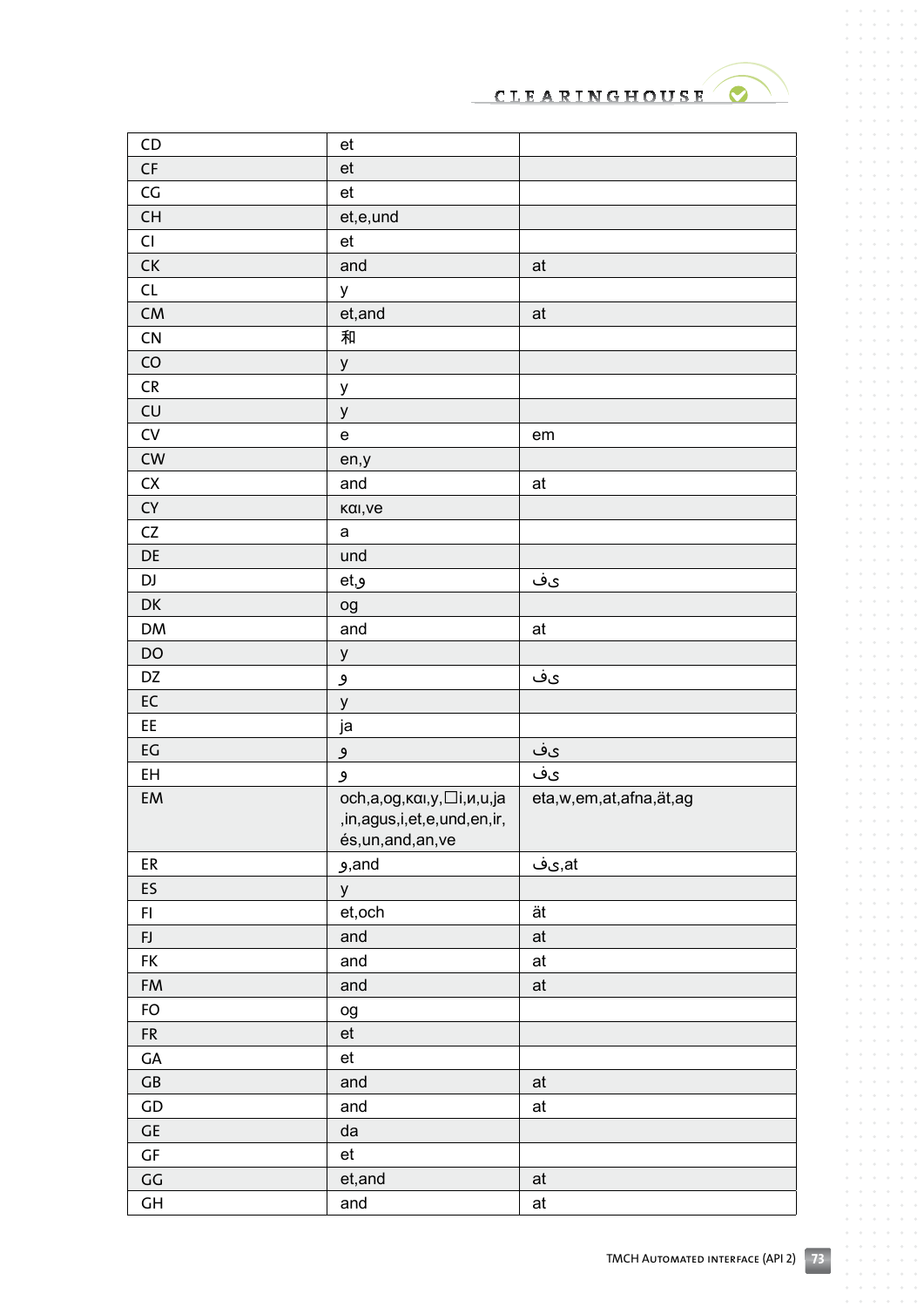$\bullet$ 

 $\hat{p}$  ,  $\hat{p}$  ,  $\hat{p}$  ,  $\hat{p}$  ,  $\hat{p}$  $\alpha$  ,  $\alpha$  ,  $\alpha$  ,  $\alpha$  ,  $\alpha$  $\sigma$  ,  $\sigma$  ,  $\sigma$  ,  $\sigma$  ,  $\sigma$  $\alpha = \alpha - \alpha - \alpha = \alpha$  $\alpha$  ,  $\alpha$  ,  $\alpha$  ,  $\alpha$  ,  $\alpha$  ,  $\alpha$ 

 $\alpha$  ,  $\alpha$  ,  $\alpha$  ,  $\alpha$  ,  $\alpha$  ,  $\alpha$ 

 $\alpha$  ,  $\alpha$  ,  $\alpha$  ,  $\alpha$  ,  $\alpha$  ,  $\alpha$  $\begin{array}{cccccccccc} . & . & . & . & . & . \\ . & . & . & . & . & . \\ . & . & . & . & . & . \end{array}$  $\alpha$  ,  $\alpha$  ,  $\alpha$  ,  $\alpha$  ,  $\alpha$  ,  $\alpha$  $\sigma$  ,  $\sigma$  ,  $\sigma$  ,  $\sigma$  ,  $\sigma$  $\alpha$  ,  $\alpha$  ,  $\alpha$  ,  $\alpha$  ,  $\alpha$  ,  $\alpha$ 

 $\alpha=\alpha-\alpha-\alpha-\alpha-\alpha$  $\alpha$  ,  $\alpha$  ,  $\alpha$  ,  $\alpha$  ,  $\alpha$  ,  $\alpha$ 

 $\alpha$  ,  $\alpha$  ,  $\alpha$  ,  $\alpha$  ,  $\alpha$  ,  $\alpha$  $\frac{1}{2}$  $\sigma$  , and  $\sigma$  , and  $\sigma$  $\alpha=\alpha-\alpha-\alpha-\alpha$  $\alpha$  ,  $\alpha$  ,  $\alpha$  ,  $\alpha$  ,  $\alpha$  ,  $\alpha$ 

 $\alpha$  ,  $\alpha$  ,  $\alpha$  ,  $\alpha$  ,  $\alpha$  ,  $\alpha$  $\begin{array}{cccccccccc} . & . & . & . & . & . \\ . & . & . & . & . & . \\ . & . & . & . & . & . \end{array}$  $\alpha$  ,  $\alpha$  ,  $\alpha$  ,  $\alpha$  ,  $\alpha$  ,  $\alpha$ 

 $\alpha$  ,  $\alpha$  ,  $\alpha$  ,  $\alpha$  ,  $\alpha$  ,  $\alpha$  $\alpha$  ,  $\alpha$  ,  $\alpha$  ,  $\alpha$  ,  $\alpha$  ,  $\alpha$ 

 $\alpha$  ,  $\alpha$  ,  $\alpha$  ,  $\alpha$  $\alpha$  ,  $\alpha$  ,  $\alpha$  ,  $\alpha$  ,  $\alpha$  ,  $\alpha$  $\alpha = \alpha - \alpha - \alpha$  .

 $\alpha$  ,  $\alpha$  ,  $\alpha$  ,  $\alpha$  ,  $\alpha$ 

 $\begin{array}{ccc} \bullet & \bullet & \bullet & \bullet & \bullet \\ \bullet & \bullet & \bullet & \bullet & \bullet \end{array}$ 

 $\alpha$ 

 $\circ$ 

| GI         | and                                                                                                                            | at                                                                  |
|------------|--------------------------------------------------------------------------------------------------------------------------------|---------------------------------------------------------------------|
| GL         | og                                                                                                                             |                                                                     |
| <b>GM</b>  | and                                                                                                                            | at                                                                  |
| GN         | et                                                                                                                             |                                                                     |
| GP         | et                                                                                                                             |                                                                     |
| GQ         | et,y                                                                                                                           |                                                                     |
| ${\sf GR}$ | και                                                                                                                            |                                                                     |
| GS         | and                                                                                                                            | at                                                                  |
| GT         | у                                                                                                                              |                                                                     |
| GU         | and                                                                                                                            | at                                                                  |
| GW         | $\mathsf{e}% _{t}\left( t\right)$                                                                                              | em                                                                  |
| GY         | and                                                                                                                            | at                                                                  |
| HK         | 和,and                                                                                                                          | at                                                                  |
| HM         | and                                                                                                                            | at                                                                  |
| HN         | У                                                                                                                              |                                                                     |
| <b>HR</b>  | İ                                                                                                                              |                                                                     |
| HT         | et,ak                                                                                                                          |                                                                     |
| HU         | és                                                                                                                             |                                                                     |
| IB         | dhe,a,和,da,dan,le,og,<br>và, $\square$ i, y, in, agus, Ba, ו, ו<br>$\dot{p}$ றும்,e,et,en,мен,ir,б<br>олон, un, and, och, 9, 7 | w,di,да,kwenye,ät,ag,на,дээр,at,<br>ع,ka,afna,кучукча,hjá,ko,em,eta |
|            | ンド, και, и, ja, i, und, ユ                                                                                                      |                                                                     |
| ID         | 리고, və, és, na, ve, an<br>dan                                                                                                  | at                                                                  |
| IE         |                                                                                                                                |                                                                     |
| IL         | agus, and                                                                                                                      | at,ag                                                               |
| IM         | ٦, و<br>and                                                                                                                    | ىڧ<br>at                                                            |
| IN         |                                                                                                                                |                                                                     |
|            | and,और                                                                                                                         | at,में                                                              |
| IO         | and                                                                                                                            | at                                                                  |
| IQ<br>IR   | و                                                                                                                              | ىڧ                                                                  |
| IS         | و                                                                                                                              |                                                                     |
| $\sf IT$   | og<br>${\bf e}$                                                                                                                | hjá                                                                 |
| JE         | et, and                                                                                                                        | at                                                                  |
| JM         | and                                                                                                                            | at                                                                  |
| JO         |                                                                                                                                | ىڧ                                                                  |
| JP         | <u>و</u><br>アンド                                                                                                                |                                                                     |
| KE         | and, na                                                                                                                        | kwenye, at                                                          |
| KG         | И                                                                                                                              |                                                                     |
| KI         | and                                                                                                                            | at                                                                  |
| KM         | et,9                                                                                                                           | ىڧ                                                                  |
| KN         | and                                                                                                                            | at                                                                  |
| KP         | 그리고                                                                                                                            |                                                                     |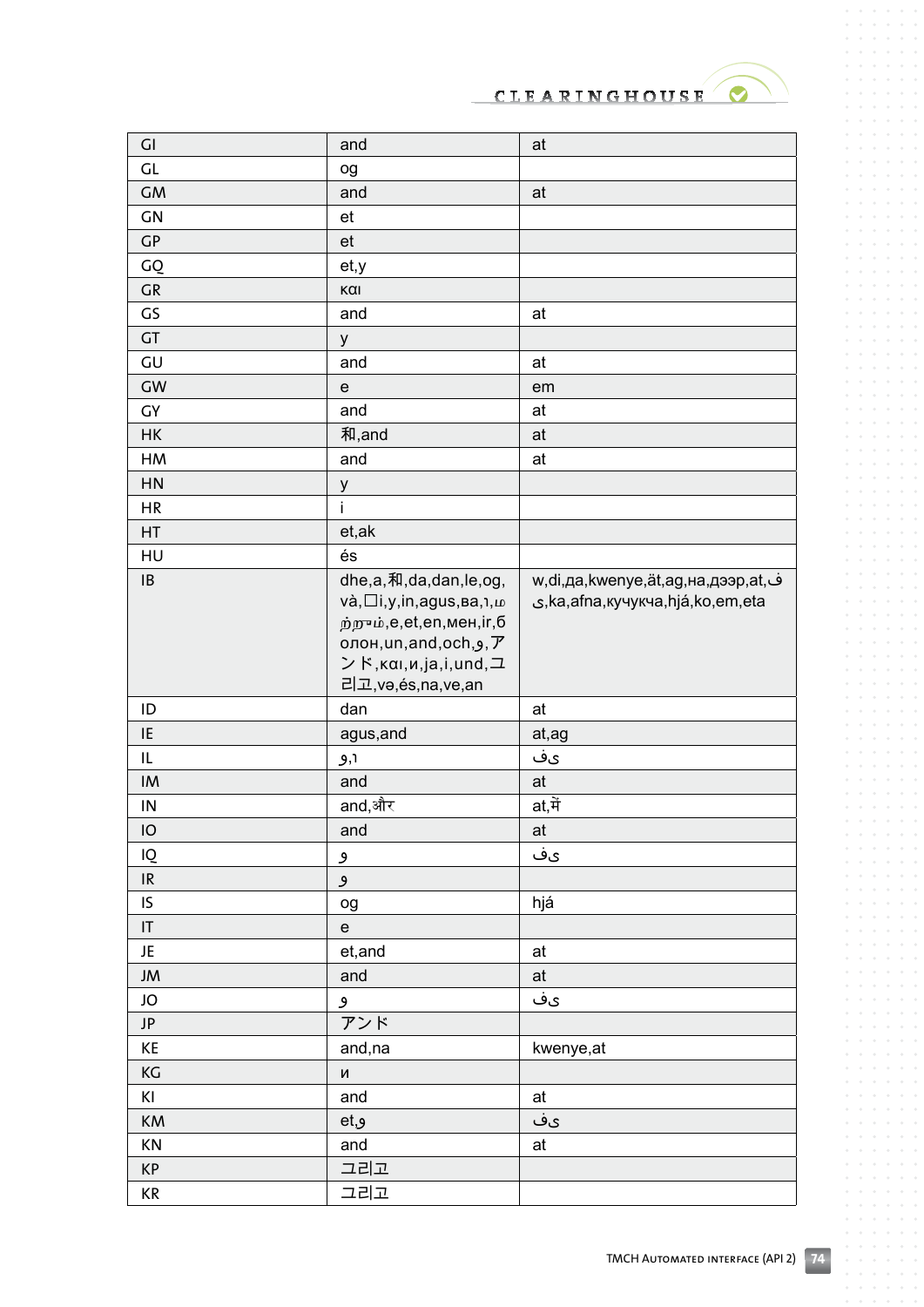| KW                     | و            | ىڧ    |
|------------------------|--------------|-------|
| KY                     | and          | at    |
| KZ                     | мен,и        | да    |
| ${\sf LB}$             | و            | ىڧ    |
| ${\sf LC}$             | and          | at    |
| $\mathsf{L}\mathsf{L}$ | und          |       |
| ${\sf LK}$             | மற்றும்      |       |
| ${\sf LR}$             | and          | at    |
| LS                     | le, and      | at,ka |
| $\mathsf{LT}\xspace$   | $\sf{ir}$    | eta   |
| LU                     | et, und, an  |       |
| ${\sf LV}$             | un           | at    |
| LY                     | و            | ىڧ    |
| MA                     | و            | ىڧ    |
| MC                     | et           |       |
| <b>MD</b>              | $\Box$ i     |       |
| $\sf ME$               | $\mathbf{i}$ |       |
| $\mathsf{MF}\xspace$   | et           |       |
| <b>MG</b>              | et           |       |
| MH                     | and          | at    |
| MK                     | İ.           | at    |
| $\sf ML$               | et           |       |
| <b>MN</b>              | болон        | дээр  |
| <b>MO</b>              | 和            |       |
| <b>MP</b>              | and          | at    |
| MQ                     | et           |       |
| ${\sf MR}$             | و            | ىڧ    |
| MS                     | and          | at    |
| MT                     | u,and        | at    |
| MU                     | and          | at    |
| <b>MW</b>              | and          | at    |
| <b>MX</b>              | у            |       |
| <b>MY</b>              | dan          | di    |
| MZ                     | e            | em    |
| $\sf NA$               | and          | at    |
| $NC$                   | et           |       |
| $\sf NE$               | et           |       |
| <b>NF</b>              | and          | at    |
| $\mathsf{NG}$          | and          | at    |
| N <sub>l</sub>         | у            |       |
| NL                     | en           |       |
| <b>NO</b>              | og           |       |
| $\sf NR$               | and          | at    |
| <b>NU</b>              | and          | at    |
|                        |              |       |

 $\bullet$ 

 $\hat{a}$  ,  $\hat{a}$  ,  $\hat{a}$  ,  $\hat{a}$  ,  $\hat{a}$  $\alpha$  ,  $\alpha$  ,  $\alpha$  ,  $\alpha$  ,  $\alpha$  $\sigma$  ,  $\sigma$  ,  $\sigma$  ,  $\sigma$  ,  $\sigma$  $\alpha = \alpha - \alpha - \alpha = \alpha$  $\alpha$  ,  $\alpha$  ,  $\alpha$  ,  $\alpha$  ,  $\alpha$  ,  $\alpha$ 

 $\alpha$  ,  $\alpha$  ,  $\alpha$  ,  $\alpha$  ,  $\alpha$  ,  $\alpha$ 

 $\alpha$  ,  $\alpha$  ,  $\alpha$  ,  $\alpha$  ,  $\alpha$  ,  $\alpha$  $\begin{array}{cccccccccc} . & . & . & . & . & . \\ . & . & . & . & . & . \\ . & . & . & . & . & . \end{array}$  $\alpha$  ,  $\alpha$  ,  $\alpha$  ,  $\alpha$  ,  $\alpha$  ,  $\alpha$  $\sigma$  ,  $\sigma$  ,  $\sigma$  ,  $\sigma$  ,  $\sigma$  $\alpha$  ,  $\alpha$  ,  $\alpha$  ,  $\alpha$  ,  $\alpha$  ,  $\alpha$ 

 $\alpha=\alpha-\alpha-\alpha-\alpha-\alpha$  $\alpha$  ,  $\alpha$  ,  $\alpha$  ,  $\alpha$  ,  $\alpha$  ,  $\alpha$ 

 $\alpha$  ,  $\alpha$  ,  $\alpha$  ,  $\alpha$  ,  $\alpha$  ,  $\alpha$  $\frac{1}{2}$  $\sigma$  , and  $\sigma$  , and  $\sigma$ 

 $\alpha$  ,  $\alpha$  ,  $\alpha$  ,  $\alpha$  ,  $\alpha$  ,  $\alpha$  $\begin{array}{cccccccccc} . & . & . & . & . & . \\ . & . & . & . & . & . \\ . & . & . & . & . & . \end{array}$  $\alpha$  ,  $\alpha$  ,  $\alpha$  ,  $\alpha$  ,  $\alpha$  ,  $\alpha$ 

 $\alpha$  ,  $\alpha$  ,  $\alpha$  ,  $\alpha$  ,  $\alpha$  ,  $\alpha$  $\sigma=\sigma-\sigma-\sigma-\sigma-\sigma$  $\alpha$  , and  $\alpha$  , and  $\alpha$  $\label{eq:3.1} \begin{array}{lllllllllllllllllll} \alpha & \alpha & \alpha & \alpha & \alpha & \alpha \end{array}$  $\alpha = \alpha - \alpha = \alpha$ 

 $\alpha$  ,  $\alpha$  ,  $\alpha$  ,  $\alpha$  ,  $\alpha$  $\begin{array}{ccc} \bullet & \bullet & \bullet & \bullet & \bullet \\ \bullet & \bullet & \bullet & \bullet & \bullet \end{array}$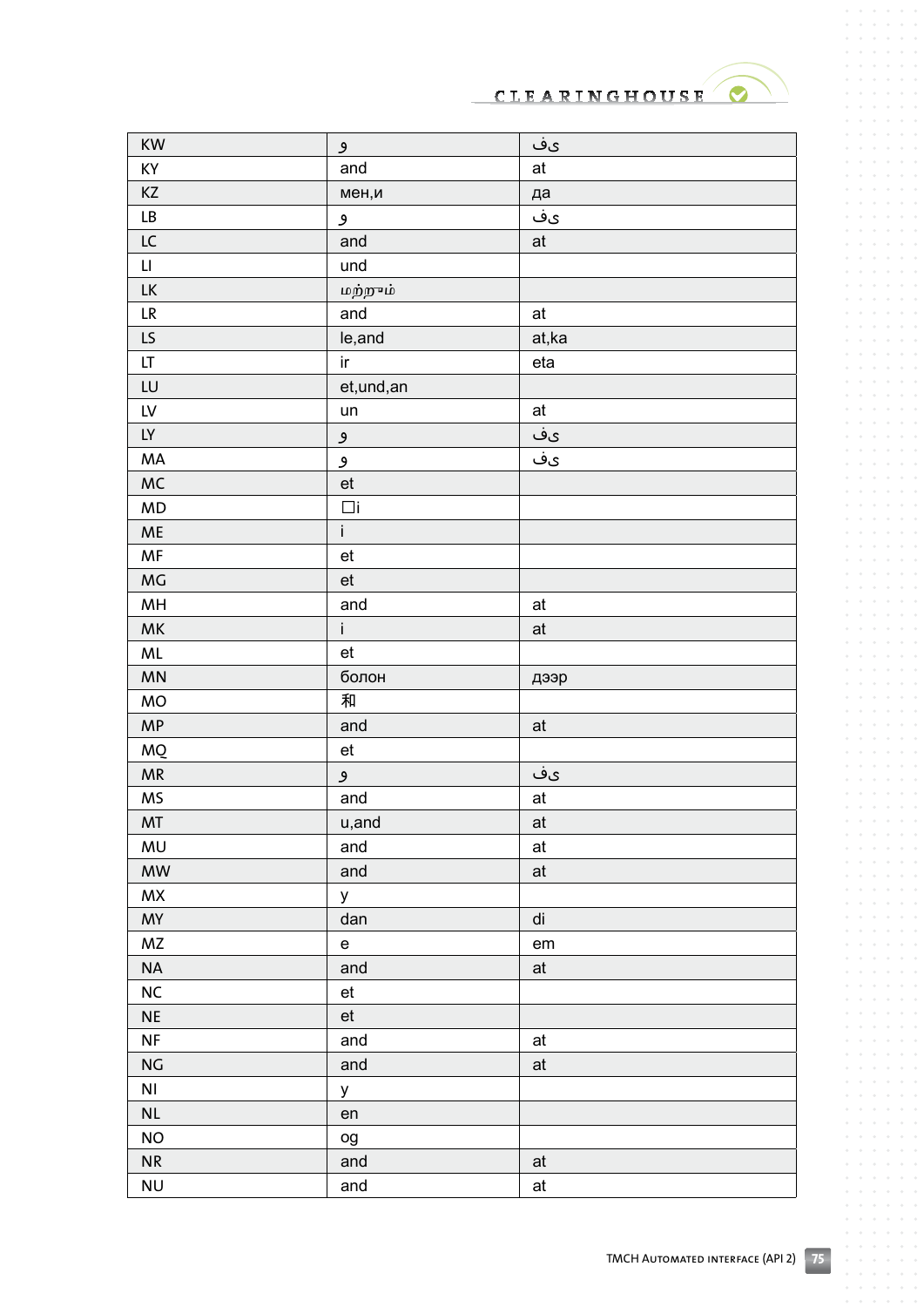$\hat{p}$  ,  $\hat{p}$  ,  $\hat{p}$  ,  $\hat{p}$  ,  $\hat{p}$  $\alpha = \alpha - \alpha - \alpha$ 

 $\alpha$  ,  $\alpha$  ,  $\alpha$  ,  $\alpha$  ,  $\alpha$  ,  $\alpha$ 

 $\sigma_{\rm c}$  ,  $\sigma_{\rm c}$  ,  $\sigma_{\rm c}$  ,  $\sigma_{\rm c}$  ,  $\sigma_{\rm c}$  $\alpha = \alpha - \alpha - \alpha = 0$  $\alpha=\alpha-\alpha-\alpha-\alpha$  $\alpha$  ,  $\alpha$  ,  $\alpha$  ,  $\alpha$  ,  $\alpha$  $\alpha$  ,  $\alpha$  ,  $\alpha$  ,  $\alpha$  ,  $\alpha$  $\alpha$  ,  $\alpha$  ,  $\alpha$  ,  $\alpha$  ,  $\alpha$  $\begin{array}{cccccccccc} . & . & . & . & . & . \\ . & . & . & . & . & . \\ . & . & . & . & . & . \end{array}$  $\alpha = \alpha - \alpha - \alpha - \alpha - \alpha$  $\sigma$  ,  $\sigma$  ,  $\sigma$  ,  $\sigma$  ,  $\sigma$  $\alpha$  ,  $\alpha$  ,  $\alpha$  ,  $\alpha$  ,  $\alpha$  ,  $\alpha$  $\alpha$  ,  $\alpha$  ,  $\alpha$  ,  $\alpha$  ,  $\alpha$  ,  $\alpha$  $\alpha=\alpha-\alpha-\alpha-\alpha-\alpha$  $\alpha$  ,  $\alpha$  ,  $\alpha$  ,  $\alpha$  ,  $\alpha$  $\alpha$  ,  $\alpha$  ,  $\alpha$  ,  $\alpha$  ,  $\alpha$  ,  $\alpha$  $\alpha$  ,  $\alpha$  ,  $\alpha$  ,  $\alpha$  ,  $\alpha$  ,  $\alpha$  $\alpha$  ,  $\alpha$  ,  $\alpha$  ,  $\alpha$  ,  $\alpha$  ,  $\alpha$ . . . . . . .  $\sigma$  , and  $\sigma$  , and  $\sigma$  $\alpha=\alpha-\alpha-\alpha-\alpha$  $\alpha$  ,  $\alpha$  ,  $\alpha$  ,  $\alpha$  ,  $\alpha$  ,  $\alpha$  $\alpha$  ,  $\alpha$  ,  $\alpha$  ,  $\alpha$  ,  $\alpha$  $\alpha$  ,  $\alpha$  ,  $\alpha$  ,  $\alpha$  ,  $\alpha$  ,  $\alpha$  $\alpha$  ,  $\alpha$  ,  $\alpha$  ,  $\alpha$  ,  $\alpha$  $\alpha$  ,  $\alpha$  ,  $\alpha$  ,  $\alpha$  ,  $\alpha$  ,  $\alpha$  $\alpha$  ,  $\alpha$  ,  $\alpha$  ,  $\alpha$  ,  $\alpha$  ,  $\alpha$  $\alpha$  , and  $\alpha$  , and  $\alpha$  $\hat{a}$  ,  $\hat{a}$  ,  $\hat{a}$  ,  $\hat{a}$  ,  $\hat{a}$  ,  $\hat{a}$  $\label{eq:3.1} \begin{array}{lllllllllllllllllll} \alpha & \alpha & \alpha & \alpha & \alpha & \alpha \end{array}$  $\alpha$  ,  $\alpha$  ,  $\alpha$  ,  $\alpha$  ,  $\alpha$  ,  $\alpha$  $\alpha$  ,  $\alpha$  ,  $\alpha$  ,  $\alpha$  ,  $\alpha$  ,  $\alpha$  $\label{eq:3.1} \begin{array}{lllllllllllllllllll} \alpha & \alpha & \alpha & \alpha & \alpha & \alpha \end{array}$ 

 $\alpha$ 

 $\bullet$ 

 $\sim$  $\alpha = \alpha - \alpha - \alpha - \alpha$  $\alpha = \alpha - \alpha = \alpha$ 

| $\sf{N}Z$            | and                               | at              |
|----------------------|-----------------------------------|-----------------|
| OA                   | et,e,y,and                        | .atجفem         |
| OM                   | <u>و</u>                          | ىڧ              |
| PA                   | у                                 |                 |
| PE                   | y,wan                             |                 |
| $\mathsf{PF}$        | et                                |                 |
| PG                   | and                               | at              |
| PH                   | and                               | at              |
| PK                   | and,ای                            | .bamutabiq,ںی م |
| PL                   | i.                                | W               |
| PM                   | et                                |                 |
| PN                   | and                               | at              |
| PR                   | y, and                            | at              |
| PS                   | و                                 | ىڧ              |
| PT                   | $\mathsf{e}% _{t}\left( t\right)$ | $\mathsf{em}$   |
| PW                   | ha, and                           | at              |
| PY                   | y,ha                              |                 |
| QA                   | و                                 | ىڧ              |
| $\mathsf{RE}$        | et                                |                 |
| <b>RO</b>            | $\Box$ i                          |                 |
| <b>RS</b>            | $\mathbf i$                       |                 |
| <b>RU</b>            | И                                 |                 |
| <b>RW</b>            | et,and                            | at              |
| ${\sf SA}$           | و                                 | ىڧ              |
| ${\sf SB}$           | and                               | at              |
| SC                   | et,and                            | at              |
| <b>SD</b>            | و                                 | ىڧ              |
| SE                   | och                               |                 |
| SG                   | மற்றும்,和,dan,and                 | di,at           |
| <b>SH</b>            | and                               | at              |
| SI                   | in                                | afna            |
| SJ                   | og                                |                 |
| ${\sf SK}$           | $\mathsf{a}$                      |                 |
| <b>SL</b>            | and                               | at              |
| SM                   | $\mathbf{e}$                      |                 |
| SN                   | et                                |                 |
| $\mathsf{SO}\xspace$ | و                                 | ىڧ              |
| ${\sf SR}$           | en                                |                 |
| SS                   | and                               | at              |
| $\sf ST$             | $\mathbf{e}$                      | em              |
| $\textsf{SV}$        | y                                 |                 |
| ${\sf SX}$           | en, and                           | at              |
| SY                   | ر                                 | ىڧ              |
| SZ                   | and, na                           | ngama,at        |

 $\bar{\phantom{a}}$ 

 $\alpha$ 

and a state  $\alpha = \alpha - \alpha - \alpha - \alpha - \alpha$  $\alpha = \alpha = \alpha$  $\sim$ 

 $\alpha$  ,  $\alpha$  ,  $\alpha$  ,  $\alpha$  ,  $\alpha$  $\alpha$  ,  $\alpha$  ,  $\alpha$  ,  $\alpha$  ,  $\alpha$  $\sim 10^{-1}$  and  $\sim 10^{-1}$